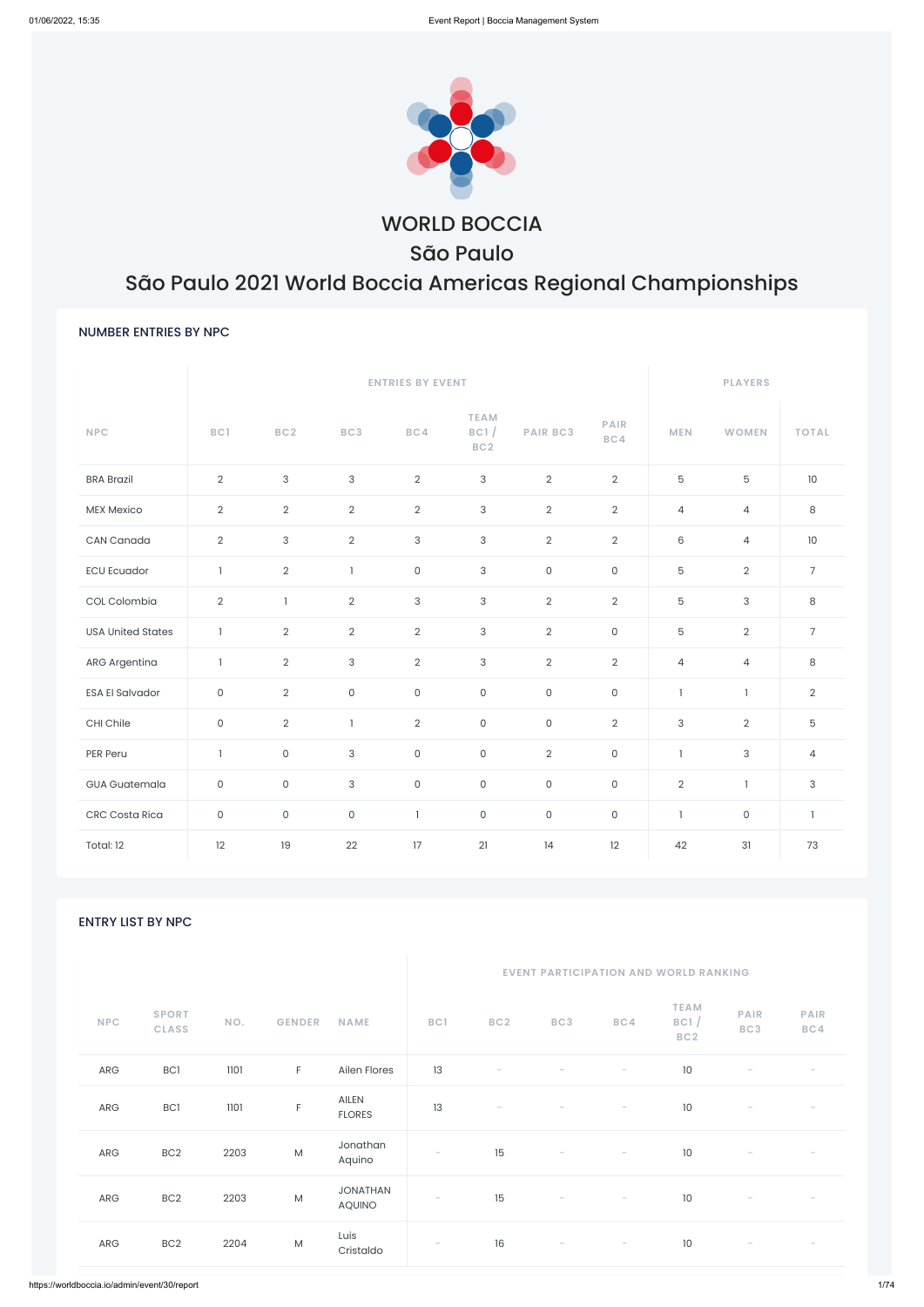| $\ensuremath{\mathsf{NPC}}$ | <b>SPORT</b><br><b>CLASS</b> | NO.  | <b>GENDER</b>                                                                                              | <b>NAME</b>                              | BC1                      | BC2                       | BC3                      | BC4                      | <b>TEAM</b><br>BC1/<br>BC <sub>2</sub> | <b>PAIR</b><br>BC3       | <b>PAIR</b><br>BC4       |
|-----------------------------|------------------------------|------|------------------------------------------------------------------------------------------------------------|------------------------------------------|--------------------------|---------------------------|--------------------------|--------------------------|----------------------------------------|--------------------------|--------------------------|
| ARG                         | BC <sub>2</sub>              | 2204 | $\mathsf{M}% _{T}=\mathsf{M}_{T}\!\left( a,b\right) ,\ \mathsf{M}_{T}=\mathsf{M}_{T}\!\left( a,b\right) ,$ | LUIS<br>CRISTALDO                        |                          | 16                        | $\overline{\phantom{a}}$ | $\overline{\phantom{a}}$ | $10\,$                                 |                          |                          |
| ARG                         | BC <sub>3</sub>              | 2304 | ${\sf M}$                                                                                                  | Angel<br>Anzalas                         |                          | $\overline{\phantom{a}}$  | 62                       |                          |                                        | 16                       |                          |
| ARG                         | BC <sub>3</sub>              | 2304 | ${\sf M}$                                                                                                  | ANGEL<br>ANZALAS                         |                          |                           | 62                       |                          |                                        | $16\,$                   |                          |
| ARG                         | BC <sub>3</sub>              | 1306 | $\mathsf F$                                                                                                | Micaela<br>Salvador                      |                          |                           | 29                       |                          |                                        |                          |                          |
| ARG                         | BC <sub>3</sub>              | 1302 | $\mathsf F$                                                                                                | Stefania<br>Ferrando                     |                          |                           | $\sqrt{3}$               |                          |                                        | $16\,$                   |                          |
| ${\sf ARG}$                 | BC <sub>3</sub>              | 1302 | $\mathsf F$                                                                                                | STEFANIA<br>FERRANDO                     |                          |                           | $\sqrt{3}$               | $\overline{\phantom{a}}$ |                                        | 16                       |                          |
| ${\sf ARG}$                 | BC4                          | 1405 | $\mathsf F$                                                                                                | Isis<br>Calderon                         |                          |                           |                          | 26                       |                                        | $\overline{\phantom{0}}$ | 26                       |
| ${\sf ARG}$                 | BC4                          | 1405 | $\mathsf F$                                                                                                | <b>ISIS</b><br>CALDERON                  |                          |                           |                          | 26                       |                                        |                          | 26                       |
| ARG                         | BC4                          | 2410 | ${\sf M}$                                                                                                  | <b>RENATO</b><br>GARCIA                  |                          |                           |                          |                          |                                        |                          | 26                       |
| <b>BRA</b>                  | BC1                          | 1102 | $\mathsf F$                                                                                                | Andreza<br>Vitória de<br>Oliveira        | 17                       |                           |                          |                          | $\,6\,$                                |                          | $\overline{\phantom{a}}$ |
| <b>BRA</b>                  | BC1                          | 1102 | $\mathsf F$                                                                                                | ANDREZA<br><b>VITÓRIA DE</b><br>OLIVEIRA | 17                       |                           |                          |                          | $\,6\,$                                |                          |                          |
| <b>BRA</b>                  | BC1                          | 2101 | ${\sf M}$                                                                                                  | José Carlos<br>Chagas de<br>Oliveira     | $\sqrt{2}$               |                           |                          |                          |                                        |                          |                          |
| <b>BRA</b>                  | BC <sub>2</sub>              | 2210 | $\mathsf{M}% _{T}=\mathsf{M}_{T}\!\left( a,b\right) ,\ \mathsf{M}_{T}=\mathsf{M}_{T}\!\left( a,b\right) ,$ | luri Tauan<br>Saraiva da<br>Silva        |                          |                           |                          |                          | $\,6\,$                                |                          |                          |
| <b>BRA</b>                  | BC <sub>2</sub>              | 2210 | ${\sf M}$                                                                                                  | <b>IURI TAUAN</b><br>SARAIVA DA<br>SILVA |                          |                           |                          |                          | $\,6\,$                                |                          |                          |
| <b>BRA</b>                  | BC <sub>2</sub>              | 2201 | ${\sf M}$                                                                                                  | Maciel<br>Santos                         |                          | $\ensuremath{\mathsf{3}}$ |                          |                          | $\,6$                                  |                          |                          |
| <b>BRA</b>                  | BC <sub>2</sub>              | 2201 | ${\sf M}$                                                                                                  | <b>MACIEL</b><br>SANTOS                  |                          | $\sqrt{3}$                |                          |                          | $\,6$                                  |                          |                          |
| <b>BRA</b>                  | BC <sub>2</sub>              | 1201 | $\mathsf F$                                                                                                | Natali de<br>Faria                       |                          | $\sqrt{3}$                |                          |                          |                                        |                          |                          |
| <b>BRA</b>                  | BC <sub>3</sub>              | 1303 | $\mathsf F$                                                                                                | Evani<br>Soares da<br>Silva<br>Calado    |                          |                           | $\overline{4}$           |                          |                                        |                          |                          |
| <b>BRA</b>                  | BC <sub>3</sub>              | 1301 | $\mathsf F$                                                                                                | Evelyn de<br>Oliveira                    | $\overline{\phantom{a}}$ | $\overline{\phantom{0}}$  | $\overline{2}$           | $\overline{\phantom{a}}$ | $\overline{\phantom{a}}$               | $\,8\,$                  |                          |
| <b>BRA</b>                  | BC <sub>3</sub>              | 1301 | $\mathsf F$                                                                                                | EVELYN DE<br>OLIVEIRA                    |                          |                           | $\overline{2}$           |                          |                                        | $\,8\,$                  |                          |
| <b>BRA</b>                  | BC <sub>3</sub>              | 2301 | ${\sf M}$                                                                                                  | Mateus<br>Carvalho                       |                          |                           | $\,8\,$                  |                          |                                        | $\,8\,$                  |                          |
| <b>BRA</b>                  | BC <sub>3</sub>              | 2301 | ${\sf M}$                                                                                                  | MATEUS<br>CARVALHO                       |                          |                           | $\,8\,$                  | $\overline{\phantom{a}}$ | $\overline{\phantom{a}}$               | $\,8\,$                  |                          |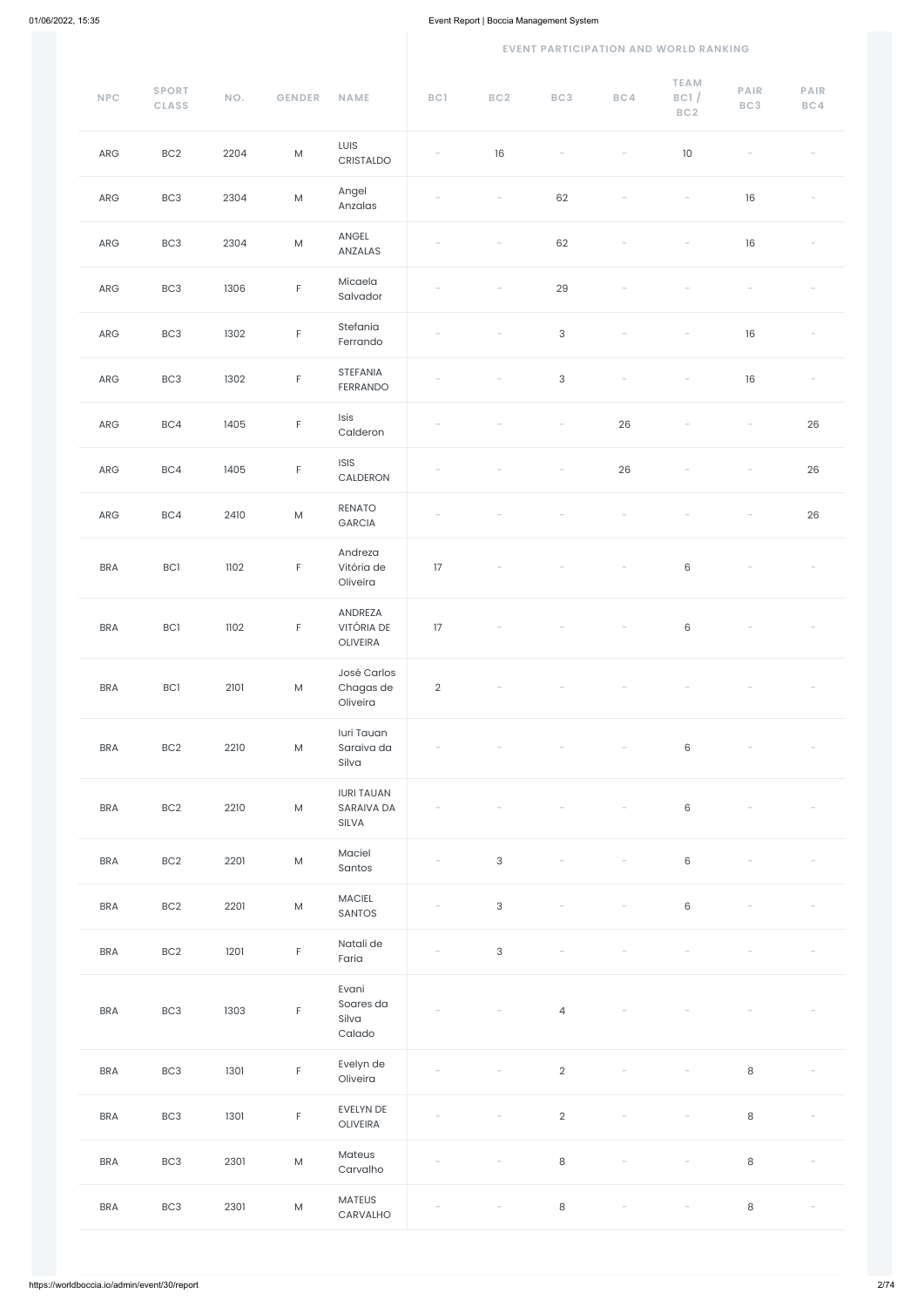| NPC                   | <b>SPORT</b><br><b>CLASS</b> | NO.  | <b>GENDER</b> | <b>NAME</b>                  | BC1                      | BC <sub>2</sub>          | BC3                      | BC4                      | <b>TEAM</b><br>BC1/<br>BC2 | <b>PAIR</b><br>BC3 | <b>PAIR</b><br>BC4 |
|-----------------------|------------------------------|------|---------------|------------------------------|--------------------------|--------------------------|--------------------------|--------------------------|----------------------------|--------------------|--------------------|
| <b>BRA</b>            | BC4                          | 2401 | ${\sf M}$     | Eliseu dos<br>Santos         |                          |                          |                          | $\overline{4}$           |                            |                    | $\,8\,$            |
| <b>BRA</b>            | BC4                          | 2401 | ${\sf M}$     | ELISEU DOS<br>SANTOS         |                          |                          |                          | $\overline{4}$           |                            |                    | $\,8\,$            |
| <b>BRA</b>            | BC4                          | 1402 | $\mathsf F$   | Ercileide da<br>Silva        |                          |                          |                          | $\,6\,$                  |                            |                    | $\,8\,$            |
| <b>BRA</b>            | BC4                          | 1402 | $\mathsf F$   | <b>ERCILEIDE</b><br>DA SILVA | $\overline{\phantom{a}}$ |                          |                          | $\,6\,$                  |                            |                    | $\,8\,$            |
| CAN                   | BC1                          | 2103 | ${\sf M}$     | Lance<br>Cryderman           | 24                       |                          |                          |                          | 25                         |                    |                    |
| CAN                   | BC1                          | 2103 | ${\sf M}$     | LANCE<br>CRYDERMAN           | 24                       |                          |                          |                          | 25                         |                    |                    |
| ${\sf CAN}$           | <b>BC1</b>                   | 1103 | $\mathsf F$   | Lois Martin                  | $\overline{\phantom{0}}$ |                          |                          |                          |                            |                    |                    |
| $\mathsf{CAN}\xspace$ | BC <sub>2</sub>              | 2202 | ${\sf M}$     | Danik Allard                 |                          | $\,8\,$                  | $\overline{\phantom{0}}$ |                          | 25                         |                    |                    |
| ${\sf CAN}$           | BC <sub>2</sub>              | 2202 | ${\sf M}$     | <b>DANIK</b><br>ALLARD       | $\overline{\phantom{0}}$ | $\,8\,$                  |                          |                          | 25                         |                    |                    |
| CAN                   | BC <sub>2</sub>              | 1202 | $\mathsf F$   | Kristyn<br>Collins           | $\overline{\phantom{a}}$ | $\,8\,$                  |                          | $\overline{\phantom{a}}$ | 25                         |                    |                    |
| CAN                   | BC <sub>2</sub>              | 1202 | $\mathsf F$   | KRISTYN<br>COLLINS           | $\overline{\phantom{a}}$ | $\,8\,$                  |                          | $\overline{\phantom{0}}$ | 25                         |                    |                    |
| CAN                   | BC <sub>2</sub>              | 2207 | ${\sf M}$     | Michael<br>Mercer            |                          | 53                       |                          |                          |                            |                    |                    |
| $\mathsf{CAN}\xspace$ | BC3                          | 2302 | ${\sf M}$     | <b>Eric Bussiere</b>         | $\overline{\phantom{0}}$ | $\overline{\phantom{a}}$ | 19                       |                          | $\overline{\phantom{0}}$   | 13                 |                    |
| $\mathsf{CAN}\xspace$ | BC <sub>3</sub>              | 2302 | ${\sf M}$     | ERIC<br><b>BUSSIERE</b>      |                          |                          | 19                       |                          |                            | 13                 |                    |
| $\mathsf{CAN}\xspace$ | BC <sub>3</sub>              | 1304 | $\mathsf F$   | Joelle<br>Guerette           |                          |                          | 16                       |                          |                            | 13                 |                    |
| CAN                   | BC <sub>3</sub>              | 1304 | $\mathsf F$   | <b>JOELLE</b><br>GUERETTE    |                          |                          | 16                       |                          |                            | 13                 |                    |
| CAN                   | BC4                          | 1401 | $\mathsf F$   | Alison<br>Levine             |                          |                          |                          | $\mathbb{I}$             |                            |                    | $\overline{7}$     |
| $\mathsf{CAN}\xspace$ | BC4                          | 1401 | $\mathsf F$   | ALISON<br>LEVINE             |                          |                          |                          | $\mathbbm{1}$            |                            |                    | $\overline{7}$     |
| $\mathsf{CAN}\xspace$ | BC4                          | 2404 | ${\sf M}$     | Iulian<br>Ciobanu            |                          |                          |                          | 13                       |                            |                    | $\overline{7}$     |
| $\mathsf{CAN}\xspace$ | BC4                          | 2404 | ${\sf M}$     | <b>IULIAN</b><br>CIOBANU     |                          |                          |                          | 13                       |                            |                    | $\overline{7}$     |
| $\mathsf{CAN}\xspace$ | BC4                          | 2405 | ${\sf M}$     | Marco<br>Dispaltro           |                          |                          | $\overline{\phantom{0}}$ | 4                        | -                          |                    |                    |
| CHI                   | BC <sub>2</sub>              | 1206 | F.            | Andrea<br>Guzman             | $\overline{\phantom{a}}$ | 24                       | $\equiv$                 | $\overline{\phantom{a}}$ | $\overline{\phantom{a}}$   | $\equiv$           | $\sim$             |
| $\mathsf{CHI}$        | BC <sub>2</sub>              | 2209 | ${\sf M}$     | Javier<br><b>Bastias</b>     |                          | 60                       |                          |                          |                            |                    |                    |
| CHI                   | BC3                          | 2303 | ${\sf M}$     | Cristobal<br>Aranda          |                          |                          | 39                       |                          |                            |                    |                    |
| $\mathsf{CHI}$        | BC4                          | 2409 | ${\sf M}$     | Leonel<br>Arellano           |                          |                          |                          |                          |                            |                    | $27\,$             |
| $\mathsf{CHI}$        | BC4                          | 2409 | ${\sf M}$     | LEONEL<br>ARELLANO           |                          |                          |                          |                          |                            |                    | 27                 |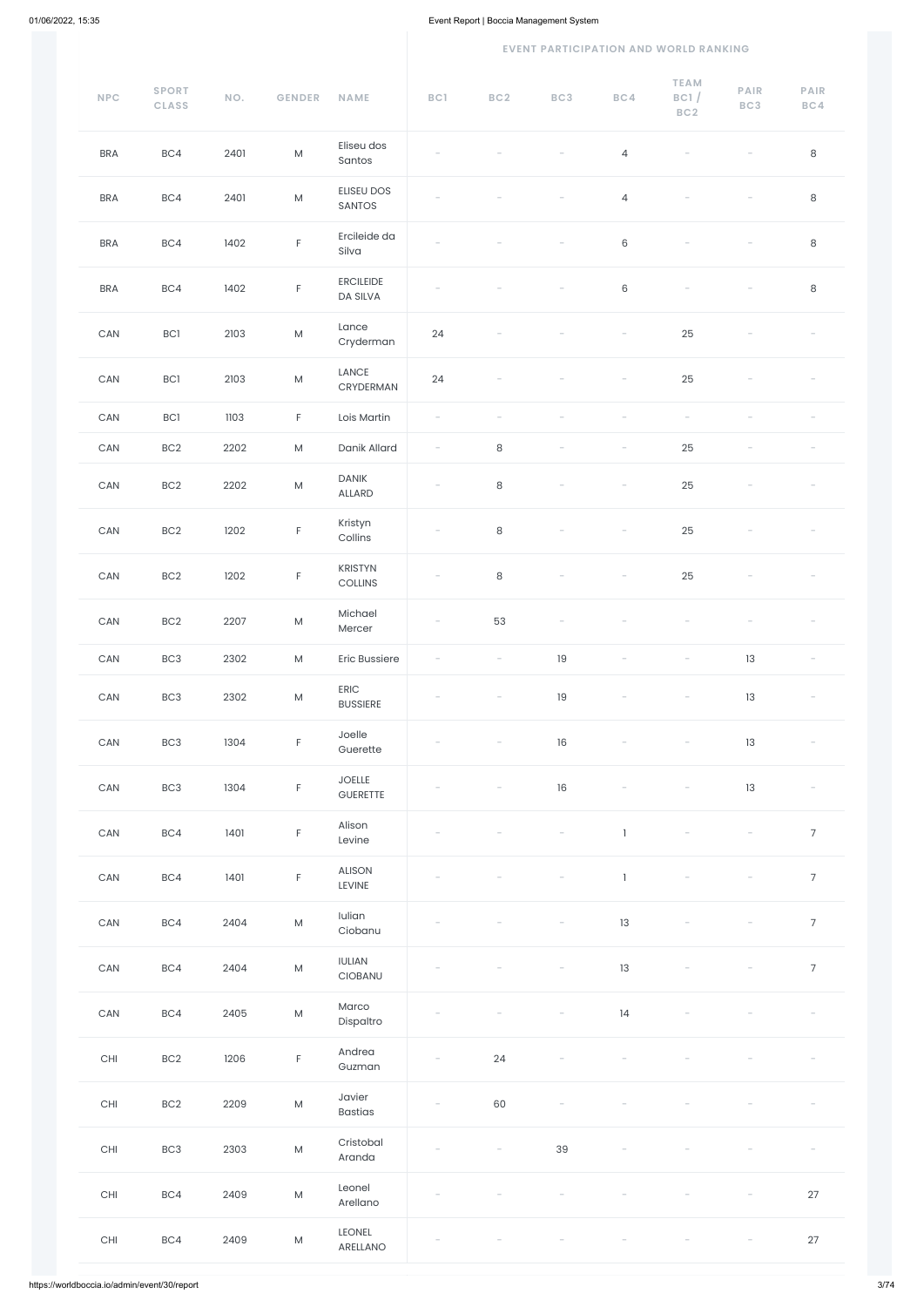| $\ensuremath{\mathsf{NPC}}$ | <b>SPORT</b><br><b>CLASS</b> | NO.  | <b>GENDER</b> | <b>NAME</b>                                         | BC1                      | BC <sub>2</sub>          | BC3                      | BC4                      | <b>TEAM</b><br>BC1/<br>BC2 | PAIR<br>BC3              | <b>PAIR</b><br>BC4       |
|-----------------------------|------------------------------|------|---------------|-----------------------------------------------------|--------------------------|--------------------------|--------------------------|--------------------------|----------------------------|--------------------------|--------------------------|
| $\mathsf{CHI}$              | BC4                          | 1406 | $\mathsf F$   | Norma<br>Concha                                     |                          |                          |                          | 28                       |                            |                          | 27                       |
| CHI                         | BC4                          | 1406 | $\mathsf F$   | <b>NORMA</b><br>CONCHA                              |                          |                          |                          | 28                       |                            |                          | 27                       |
| $\mathop{\rm COL}\nolimits$ | BC1                          | 2105 | ${\sf M}$     | JULIAN<br>VALENCIA<br>PINEDA                        |                          |                          |                          |                          |                            |                          |                          |
| COL                         | BC1                          | 1104 | $\mathsf F$   | SINDY<br>GONZALEZ                                   |                          |                          |                          |                          |                            |                          |                          |
| $\mathop{\rm COL}\nolimits$ | BC <sub>2</sub>              | 2212 | ${\sf M}$     | ESTEBAN<br>MONTAÑO                                  |                          |                          |                          |                          |                            |                          |                          |
| $\mathop{\rm COL}\nolimits$ | BC <sub>3</sub>              | 2307 | ${\sf M}$     | FABER<br>VANEGAS                                    |                          |                          |                          |                          |                            | 21                       |                          |
| COL                         | BC <sub>3</sub>              | 1309 | $\mathsf F$   | MARIA VELEZ<br><b>IZAZA</b>                         |                          |                          |                          |                          |                            | 21                       | $\overline{\phantom{a}}$ |
| COL                         | BC4                          | 2403 | ${\sf M}$     | <b>DUBAN CELY</b>                                   |                          |                          |                          | $\mathsf g$              |                            | $\overline{\phantom{a}}$ | $\hbox{9}$               |
| COL                         | BC4                          | 2402 | ${\sf M}$     | Euclides<br>Grisales                                |                          |                          |                          | $\,8\,$                  |                            |                          |                          |
| COL                         | BC4                          | 1403 | F             | <b>LEIDY CHICA</b><br>$\ensuremath{\mathsf{CHICA}}$ | $\overline{\phantom{a}}$ |                          | $\overline{\phantom{a}}$ | $\overline{7}$           | $\overline{\phantom{a}}$   | $\overline{\phantom{a}}$ | 9                        |
| $\mathsf{CRC}$              | BC4                          | 2411 | ${\sf M}$     | Sebastian<br>Rodriguez<br>Rojas                     |                          |                          |                          |                          |                            |                          |                          |
| $\mathsf{ECU}$              | <b>BC1</b>                   | 2104 | ${\sf M}$     | <b>DANNY</b><br>VALLEJO                             |                          |                          |                          |                          |                            |                          |                          |
| ECU                         | <b>BC1</b>                   | 2216 | ${\sf M}$     | <b>DANNY</b><br>VALLEJO                             |                          |                          |                          |                          |                            |                          |                          |
| $\mathsf{ECU}$              | BC <sub>2</sub>              | 2208 | ${\sf M}$     | delgado<br>guerrero                                 | $\overline{\phantom{a}}$ | 55                       |                          |                          |                            |                          |                          |
| $\mathsf{ECU}$              | BC2                          | 2213 | ${\sf M}$     | <b>DELGADO</b><br>GUERRERO                          |                          |                          |                          |                          |                            |                          |                          |
| ECU                         | BC <sub>2</sub>              | 1207 | $\mathsf F$   | joselyn leon                                        |                          |                          |                          |                          |                            |                          |                          |
| $\mathsf{ECU}$              | BC <sub>2</sub>              | 2215 | $\mathsf F$   | <b>JOSELYN</b><br>LEON                              |                          |                          |                          |                          |                            |                          |                          |
| $\mathsf{ECU}$              | BC3                          | 2308 | ${\sf M}$     | cristian<br>valdivieso                              |                          |                          |                          |                          |                            |                          |                          |
| ESA                         | BC <sub>2</sub>              | 2205 | ${\sf M}$     | Mario Sayes                                         | $\overline{\phantom{a}}$ | 33                       |                          |                          |                            |                          |                          |
| ESA                         | BC <sub>2</sub>              | 1203 | $\mathsf F$   | Rebeca<br>Duarte                                    | $\overline{\phantom{a}}$ | 13                       |                          |                          |                            |                          |                          |
| GUA                         | BC <sub>3</sub>              | 1307 | $\mathsf F$   | Eimy Losley<br>Tanchez                              |                          | $\overline{\phantom{a}}$ | 45                       |                          |                            |                          |                          |
| GUA                         | BC3                          | 2311 | ${\sf M}$     | Melvin<br>Alvarez<br>Lorenzana                      |                          |                          |                          |                          |                            |                          |                          |
| GUA                         | BC3                          | 2310 | ${\sf M}$     | Nery Tay<br>Yoxón                                   |                          |                          |                          |                          |                            |                          |                          |
| MEX                         | BC1                          | 2102 | ${\sf M}$     | Eduardo<br>Sanchez<br>Reyes                         | $10$                     |                          |                          | $\overline{\phantom{0}}$ | 19                         | $\overline{\phantom{a}}$ |                          |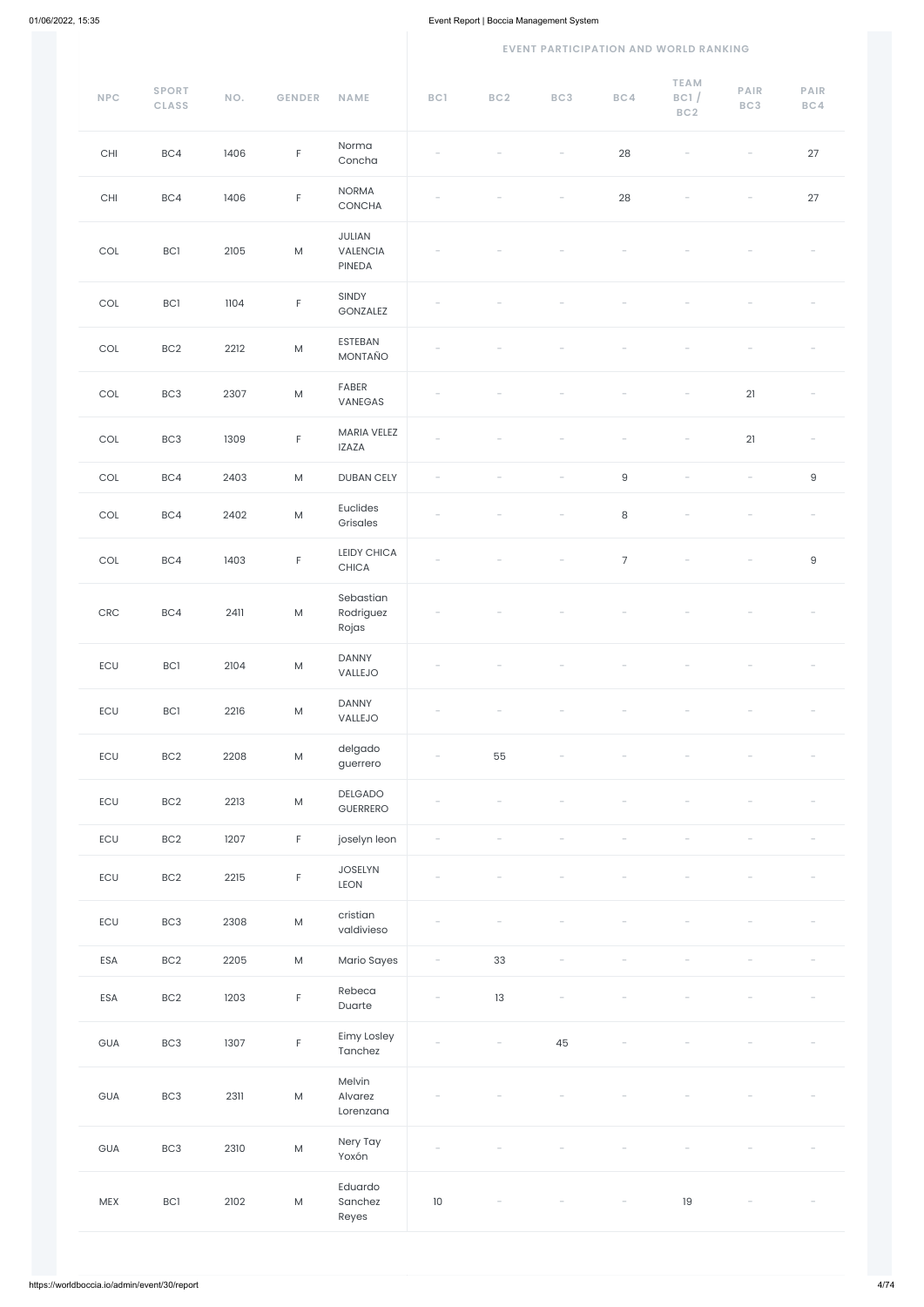| NPC        | <b>SPORT</b><br><b>CLASS</b> | NO.  | <b>GENDER</b> | <b>NAME</b>                                | BC1                      | BC <sub>2</sub> | BC3 | BC4                      | <b>TEAM</b><br>BC1/<br>BC <sub>2</sub> | <b>PAIR</b><br>BC3 | <b>PAIR</b><br>BC4 |
|------------|------------------------------|------|---------------|--------------------------------------------|--------------------------|-----------------|-----|--------------------------|----------------------------------------|--------------------|--------------------|
| MEX        | <b>BC1</b>                   | 2102 | ${\sf M}$     | EDUARDO<br><b>SANCHEZ</b><br>REYES         | $10$                     |                 |     |                          | 19                                     |                    |                    |
| MEX        | <b>BC1</b>                   | 1105 | $\mathsf F$   | Leilani ORTIZ<br><b>MORALES</b>            |                          |                 |     |                          |                                        |                    |                    |
| MEX        | BC <sub>2</sub>              | 1204 | $\mathsf F$   | Denisse<br>Padilla<br>Martin               | $\overline{\phantom{a}}$ | $16\,$          |     |                          | 19                                     |                    |                    |
| <b>MEX</b> | BC <sub>2</sub>              | 1204 | $\mathsf F$   | <b>DENISSE</b><br>PADILLA<br><b>MARTIN</b> | $\overline{\phantom{a}}$ | 16              |     | $\overline{\phantom{a}}$ | 19                                     |                    |                    |
| MEX        | BC <sub>2</sub>              | 2206 | ${\sf M}$     | Dubier<br>PAREDES<br>MOROYOQUI             |                          | 47              |     |                          | 19                                     |                    |                    |
| <b>MEX</b> | BC <sub>2</sub>              | 2206 | ${\sf M}$     | <b>DUBIER</b><br>PAREDES<br>MOROYOQUI      |                          | 47              |     |                          | 19                                     |                    |                    |
| MEX        | BC <sub>3</sub>              | 2309 | ${\sf M}$     | Raul López<br>Rosas                        |                          |                 |     |                          |                                        |                    |                    |
| MEX        | BC <sub>3</sub>              | 2309 | ${\sf M}$     | RAUL LÓPEZ<br><b>ROSAS</b>                 |                          |                 |     |                          |                                        |                    |                    |
| MEX        | BC <sub>3</sub>              | 1308 | $\mathsf F$   | Tatiana<br>Falcon<br>Almaraz               |                          |                 |     |                          |                                        |                    |                    |
| MEX        | BC <sub>3</sub>              | 1308 | $\mathsf F$   | <b>TATIANA</b><br><b>FALCON</b><br>ALMARAZ |                          |                 |     |                          |                                        |                    |                    |
| MEX        | BC4                          | 2408 | ${\sf M}$     | Gerardo<br>ZARATE<br>APANCO                |                          |                 |     |                          |                                        |                    | 15                 |
| MEX        | BC4                          | 2408 | ${\sf M}$     | GERARDO<br>ZARATE<br>APANCO                |                          |                 |     |                          |                                        |                    | 15                 |
| MEX        | BC4                          | 1404 | $\mathsf F$   | Karla<br>Manuel<br>Enriquez                |                          |                 |     | $\,8\,$                  |                                        |                    | 15                 |
| MEX        | BC4                          | 1404 | $\mathsf F$   | KARLA<br>MANUEL<br><b>ENRIQUEZ</b>         |                          |                 |     | $\,8\,$                  |                                        |                    | 15                 |
| PER        | <b>BC1</b>                   | 1106 | $\mathsf F$   | Evelyn<br>Gonzales<br>Guerrero             |                          |                 |     |                          |                                        |                    |                    |

| PER | BC <sub>3</sub> | 2305   | ${\sf M}$   | Dean<br>Acosta        |                          |                          | 63 |                          |                          | 30     |  |
|-----|-----------------|--------|-------------|-----------------------|--------------------------|--------------------------|----|--------------------------|--------------------------|--------|--|
| PER | BC <sub>3</sub> | 2305   | M           | <b>DEAN</b><br>ACOSTA | $\overline{\phantom{a}}$ | $\overline{\phantom{a}}$ | 63 | $\overline{\phantom{a}}$ | $\overline{\phantom{m}}$ | $30\,$ |  |
| PER | BC <sub>3</sub> | 1305   | $\mathsf F$ | María<br>Panca        |                          |                          | 19 |                          |                          |        |  |
| PER | BC <sub>3</sub> | $1311$ | $\mathsf F$ | Niurka<br>Callupe     | $\overline{\phantom{a}}$ |                          |    |                          | $\overline{\phantom{m}}$ | 30     |  |
| PER | BC <sub>3</sub> | 1311   | $\mathsf F$ | NIURKA<br>CALLUPE     |                          |                          |    |                          |                          | $30\,$ |  |
| USA | <b>BC1</b>      | 2106   | ${\sf M}$   | Wyatt<br>Struxness    |                          |                          |    | $\overline{\phantom{m}}$ | 28                       |        |  |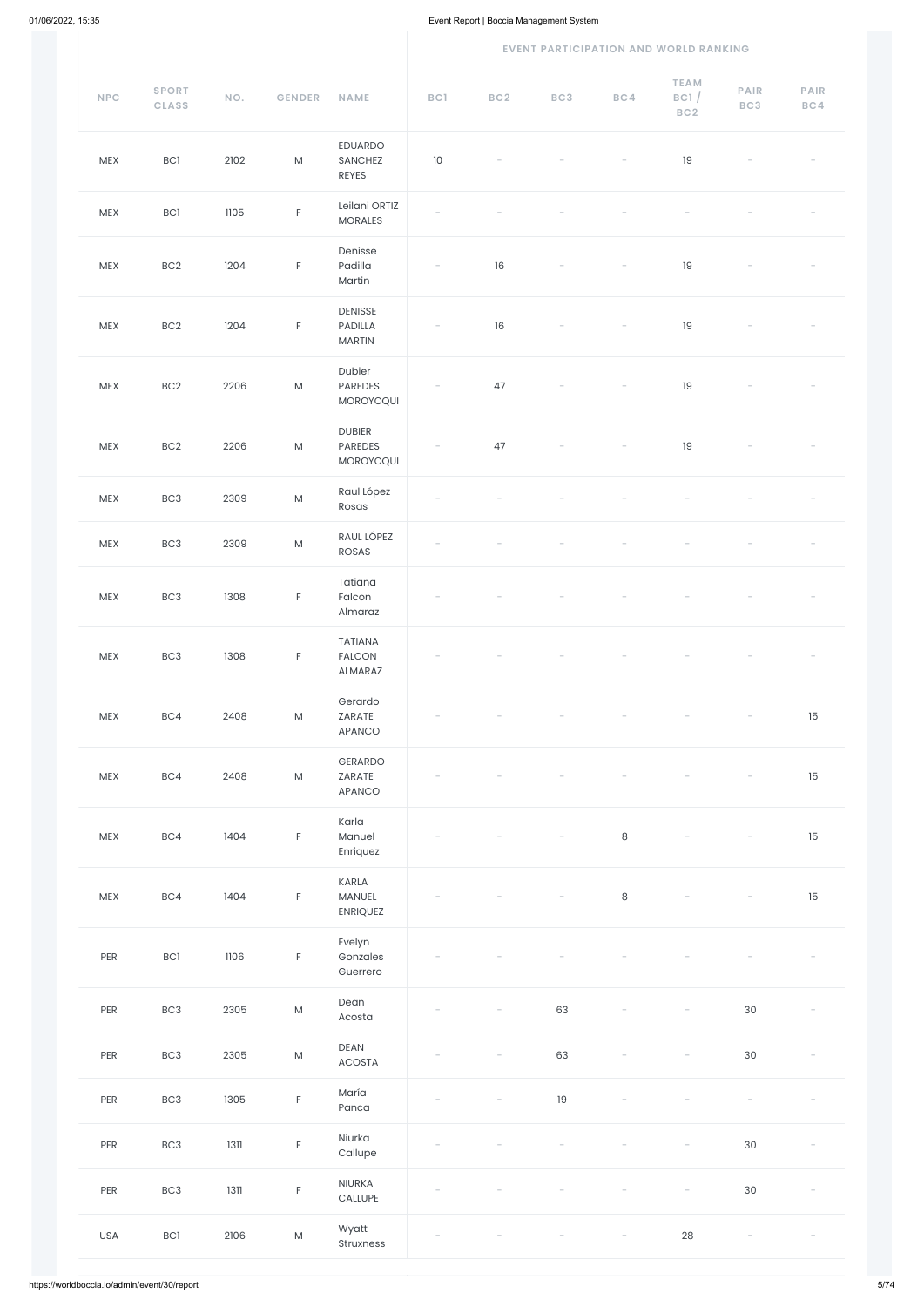### **EVENT PARTICIPATION AND WORLD RANKING**

| <b>NPC</b> | <b>SPORT</b><br><b>CLASS</b> | NO.  | <b>GENDER</b>                                                                                              | NAME                            | BC1                      | BC <sub>2</sub> | BC3                      | BC4 | <b>TEAM</b><br>BC1/<br>BC2 | PAIR<br>BC3 | PAIR<br>BC4 |
|------------|------------------------------|------|------------------------------------------------------------------------------------------------------------|---------------------------------|--------------------------|-----------------|--------------------------|-----|----------------------------|-------------|-------------|
| <b>USA</b> | BC1                          | 2106 | ${\sf M}$                                                                                                  | <b>WYATT</b><br>STRUXNESS       |                          |                 |                          |     | 28                         |             |             |
| <b>USA</b> | BC <sub>2</sub>              | 2211 | ${\sf M}$                                                                                                  | Marck<br>Harrison               |                          |                 |                          |     | 28                         |             |             |
| <b>USA</b> | BC2                          | 2211 | ${\sf M}$                                                                                                  | <b>MARCK</b><br><b>HARRISON</b> |                          |                 |                          |     | 28                         |             |             |
| <b>USA</b> | BC <sub>2</sub>              | 1205 | $\mathsf F$                                                                                                | Michele<br>Lynch                |                          | 22              |                          |     | 28                         |             |             |
| <b>USA</b> | BC <sub>2</sub>              | 1205 | $\mathsf F$                                                                                                | $MICHELE$<br><b>LYNCH</b>       |                          | 22              |                          |     | 28                         |             |             |
| <b>USA</b> | BC <sub>3</sub>              | 2306 | ${\sf M}$                                                                                                  | Austin<br>Hanson                |                          |                 |                          |     |                            |             |             |
| <b>USA</b> | BC <sub>3</sub>              | 2306 | ${\sf M}$                                                                                                  | AUSTIN<br><b>HANSON</b>         |                          |                 |                          |     |                            |             |             |
| <b>USA</b> | BC <sub>3</sub>              | 1310 | $\mathsf F$                                                                                                | Natalie<br>Chastain             |                          |                 |                          |     |                            |             |             |
| USA        | BC <sub>3</sub>              | 1310 | $\mathsf F$                                                                                                | NATALIE<br>CHASTAIN             |                          |                 |                          |     |                            |             |             |
| <b>USA</b> | BC4                          | 2407 | $\mathsf{M}% _{T}=\mathsf{M}_{T}\!\left( a,b\right) ,\ \mathsf{M}_{T}=\mathsf{M}_{T}\!\left( a,b\right) ,$ | Henry<br>Sawyer                 |                          |                 |                          | 41  |                            |             |             |
| <b>USA</b> | BC4                          | 2406 | ${\sf M}$                                                                                                  | Nick Taylor                     | $\overline{\phantom{0}}$ |                 | $\overline{\phantom{a}}$ | 36  | $\overline{\phantom{0}}$   |             |             |

# BC1 Female

# MATCHES

| <b>Round Robin</b><br><b>Individual</b> |                     | Wednesday, December 8, 2021 Start Time 11:30 |             | Pool A<br>Court 6 |             |               |  |
|-----------------------------------------|---------------------|----------------------------------------------|-------------|-------------------|-------------|---------------|--|
| <b>BIB</b>                              | <b>NAME</b>         |                                              | <b>NPC</b>  | <b>BIB</b>        | <b>NAME</b> | <b>NPC</b>    |  |
|                                         | Peru                |                                              |             |                   | Argentina   |               |  |
| 1106                                    | E Gonzales Guerrero |                                              | PER         | 1101              | A Flores    | ARG           |  |
|                                         |                     |                                              |             |                   |             | <b>WINNER</b> |  |
|                                         | <b>SCORE</b>        |                                              | <b>ENDS</b> |                   |             | <b>SCORE</b>  |  |

| 0                                       |            | $E-1$           |                                              | 2              |                   |
|-----------------------------------------|------------|-----------------|----------------------------------------------|----------------|-------------------|
| $\mathsf{O}\xspace$                     |            | $E-2$           |                                              | $\sqrt{3}$     |                   |
| $\mathsf{O}\xspace$                     |            | $E-3$           |                                              |                |                   |
| $\mathsf O$                             |            | $E - 4$         |                                              | $\overline{2}$ |                   |
| $\mathsf{O}\xspace$                     |            | Total           |                                              | 8              |                   |
|                                         |            |                 |                                              |                |                   |
| <b>Round Robin</b><br><b>Individual</b> |            | BC <sub>1</sub> | Wednesday, December 8, 2021 Start Time 16:50 |                | Pool A<br>Court 1 |
| <b>BIB</b><br><b>NAME</b>               | <b>NPC</b> | <b>BIB</b>      | <b>NAME</b>                                  |                | <b>NPC</b>        |
| Colombia                                |            |                 | Peru                                         |                |                   |
| 1104<br>S GONZALEZ                      | COL        | 1106            | E Gonzales Guerrero                          |                | PER               |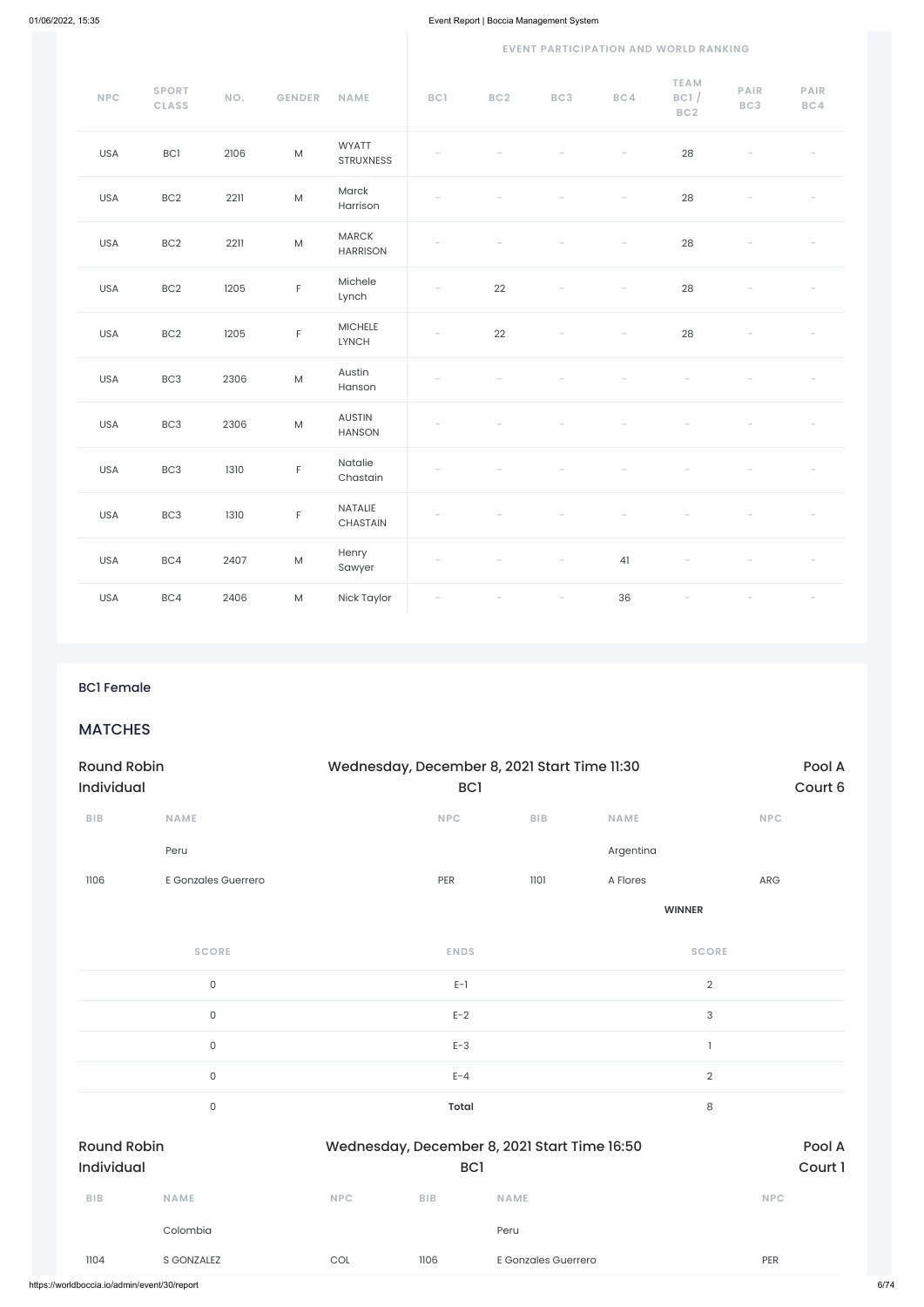| <b>BIB</b>                       | <b>NAME</b>         | <b>NPC</b> | <b>BIB</b>   | <b>NAME</b>                                 | <b>NPC</b>          |                   |
|----------------------------------|---------------------|------------|--------------|---------------------------------------------|---------------------|-------------------|
|                                  | <b>WINNER</b>       |            |              |                                             |                     |                   |
|                                  | <b>SCORE</b>        |            | <b>ENDS</b>  |                                             | <b>SCORE</b>        |                   |
|                                  | $\mathsf{O}\xspace$ |            | $E-1$        |                                             | $\mathbf{I}$        |                   |
|                                  | $\mathsf{O}\xspace$ |            | $E-2$        |                                             | $\mathbf{I}$        |                   |
|                                  | $\overline{4}$      |            | $E-3$        |                                             | $\mathsf{O}\xspace$ |                   |
|                                  | $\mathbf{1}$        |            | $E - 4$      |                                             | $\mathsf{O}\xspace$ |                   |
|                                  | 5                   |            | <b>Total</b> |                                             | $\sqrt{2}$          |                   |
| <b>Round Robin</b><br>Individual |                     |            | BC1          | Thursday, December 9, 2021 Start Time 14:30 |                     | Pool A<br>Court 5 |
| BIB                              | <b>NAME</b>         | <b>NPC</b> | BIB          | NAME                                        | <b>NPC</b>          |                   |
|                                  | Argentina           |            |              | Colombia                                    |                     |                   |
| 1101                             | A Flores            | ARG        | 1104         | S GONZALEZ                                  | COL                 |                   |
|                                  | <b>WINNER</b>       |            |              |                                             |                     |                   |

| <b>SCORE</b>  | <b>ENDS</b>  | <b>SCORE</b> |  |
|---------------|--------------|--------------|--|
| 5             | $E-1$        | 0            |  |
| $\Omega$      | $E-2$        |              |  |
| 3             | $E-3$        | 0            |  |
| $\Omega$      | $E - 4$      |              |  |
| $\Omega$<br>Q | <b>Total</b> |              |  |

| <b>Round Robin</b><br><b>Individual</b> |                                                                                                                                                                                                                                                                                                                                                                                                                                                             |            | Wednesday, December 8, 2021 Start Time 11:30<br><b>BCI</b> |                       |                                                                                                                                                                                                                                                                                                                                                                                                                                                             |  |  |
|-----------------------------------------|-------------------------------------------------------------------------------------------------------------------------------------------------------------------------------------------------------------------------------------------------------------------------------------------------------------------------------------------------------------------------------------------------------------------------------------------------------------|------------|------------------------------------------------------------|-----------------------|-------------------------------------------------------------------------------------------------------------------------------------------------------------------------------------------------------------------------------------------------------------------------------------------------------------------------------------------------------------------------------------------------------------------------------------------------------------|--|--|
| <b>BIB</b>                              | <b>NAME</b>                                                                                                                                                                                                                                                                                                                                                                                                                                                 | <b>NPC</b> | <b>BIB</b>                                                 | <b>NAME</b>           | <b>NPC</b>                                                                                                                                                                                                                                                                                                                                                                                                                                                  |  |  |
|                                         | <b>Brazil</b>                                                                                                                                                                                                                                                                                                                                                                                                                                               |            |                                                            | Mexico                |                                                                                                                                                                                                                                                                                                                                                                                                                                                             |  |  |
| 1102                                    | A de Oliveira                                                                                                                                                                                                                                                                                                                                                                                                                                               | <b>BRA</b> | 1105                                                       | <b>LORTIZ MORALES</b> | <b>MEX</b>                                                                                                                                                                                                                                                                                                                                                                                                                                                  |  |  |
|                                         | <b>WINNER</b>                                                                                                                                                                                                                                                                                                                                                                                                                                               |            |                                                            |                       |                                                                                                                                                                                                                                                                                                                                                                                                                                                             |  |  |
|                                         | $\mathcal{L} \mathcal{L} \mathcal{L} \mathcal{L} \mathcal{L} \mathcal{L} \mathcal{L} \mathcal{L} \mathcal{L} \mathcal{L} \mathcal{L} \mathcal{L} \mathcal{L} \mathcal{L} \mathcal{L} \mathcal{L} \mathcal{L} \mathcal{L} \mathcal{L} \mathcal{L} \mathcal{L} \mathcal{L} \mathcal{L} \mathcal{L} \mathcal{L} \mathcal{L} \mathcal{L} \mathcal{L} \mathcal{L} \mathcal{L} \mathcal{L} \mathcal{L} \mathcal{L} \mathcal{L} \mathcal{L} \mathcal{L} \mathcal{$ |            | <b>FALSO</b>                                               |                       | $\mathcal{L} \mathcal{L} \mathcal{L} \mathcal{L} \mathcal{L} \mathcal{L} \mathcal{L} \mathcal{L} \mathcal{L} \mathcal{L} \mathcal{L} \mathcal{L} \mathcal{L} \mathcal{L} \mathcal{L} \mathcal{L} \mathcal{L} \mathcal{L} \mathcal{L} \mathcal{L} \mathcal{L} \mathcal{L} \mathcal{L} \mathcal{L} \mathcal{L} \mathcal{L} \mathcal{L} \mathcal{L} \mathcal{L} \mathcal{L} \mathcal{L} \mathcal{L} \mathcal{L} \mathcal{L} \mathcal{L} \mathcal{L} \mathcal{$ |  |  |

| <b>SCORE</b> | <b>ENDS</b> | <b>SCORE</b> |
|--------------|-------------|--------------|
| っ            | $E-1$       |              |
|              | $E-2$       |              |
|              | $E-3$       |              |

|                                  | $\ensuremath{\mathsf{3}}$ |            | $E - 4$                                                         |                 | $\mathsf{O}$      |  |
|----------------------------------|---------------------------|------------|-----------------------------------------------------------------|-----------------|-------------------|--|
|                                  | $\hbox{9}$<br>Total       |            |                                                                 |                 |                   |  |
| <b>Round Robin</b><br>Individual |                           |            | Wednesday, December 8, 2021 Start Time 16:50<br>BC <sub>1</sub> |                 | Pool B<br>Court 2 |  |
| <b>BIB</b>                       | <b>NAME</b>               | <b>NPC</b> | <b>BIB</b>                                                      | <b>NAME</b>     | <b>NPC</b>        |  |
|                                  | Canada                    |            |                                                                 | Mexico          |                   |  |
| 1103                             | L Martin                  | CAN        | 1105                                                            | L ORTIZ MORALES | <b>MEX</b>        |  |
|                                  | <b>WINNER</b>             |            |                                                                 |                 |                   |  |
|                                  |                           |            |                                                                 |                 |                   |  |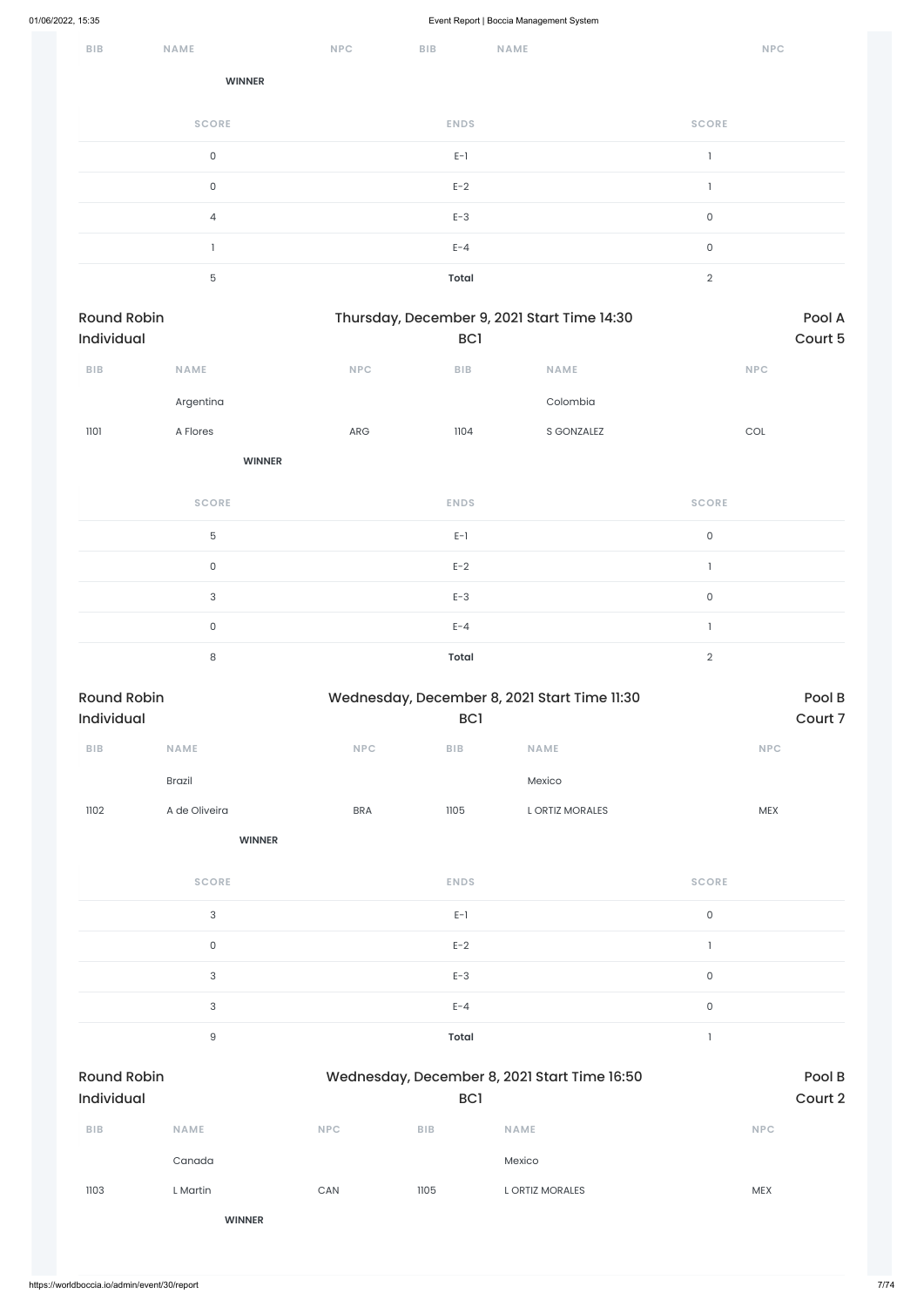| <b>SCORE</b> | <b>ENDS</b>  | <b>SCORE</b> |
|--------------|--------------|--------------|
| $\Omega$     | $E-1$        | 0            |
| 0            | $E-2$        |              |
|              | $E-3$        | 0            |
|              | $E - 4$      | $\Omega$     |
|              | <b>Total</b> |              |

| Round Robin<br>Individual | Thursday, December 9, 2021 Start Time 14:30<br>BC1 |            |             |               |                |
|---------------------------|----------------------------------------------------|------------|-------------|---------------|----------------|
| BIB                       | NAME                                               | <b>NPC</b> | BIB         | NAME          | NPC            |
|                           | Canada                                             |            |             | Brazil        |                |
| 1103                      | L Martin                                           | CAN        | 1102        | A de Oliveira | <b>BRA</b>     |
|                           |                                                    |            |             | <b>WINNER</b> |                |
|                           | <b>SCORE</b>                                       |            | <b>ENDS</b> |               | <b>SCORE</b>   |
|                           | $\mathsf{O}$                                       |            | $E-1$       |               | $\overline{2}$ |
|                           | $\mathsf{O}$                                       |            | $E-2$       |               | $\sqrt{3}$     |
|                           | $\mathsf{O}$                                       |            | $E-3$       |               | 5              |
|                           | $\mathsf{O}$                                       |            | $E - 4$     |               | $\mathbf{I}$   |
|                           | $\mathsf{O}\xspace$                                |            | Total       |               | $\mathbf{1}$   |

| Semi Final<br>Individual |                                |     | BC1         | Friday, December 10, 2021 Start Time 11:50 | Knockout<br>Court 1        |  |  |
|--------------------------|--------------------------------|-----|-------------|--------------------------------------------|----------------------------|--|--|
|                          |                                |     |             |                                            |                            |  |  |
| ${\sf B}{\sf I}{\sf B}$  | <b>NAME</b>                    | NPC | BIB         | <b>NAME</b>                                | <b>NPC</b>                 |  |  |
|                          | Canada                         |     |             | Argentina                                  |                            |  |  |
| 1103                     | L Martin                       | CAN | 1101        | A Flores                                   | ARG                        |  |  |
|                          |                                |     |             | <b>WINNER</b>                              |                            |  |  |
|                          | <b>SCORE</b>                   |     | <b>ENDS</b> |                                            | <b>SCORE</b>               |  |  |
|                          | $\mathbf{I}$                   |     | $E-1$       |                                            | $\mathsf{O}\xspace$        |  |  |
|                          | $\mathsf{O}\xspace$            |     | $E-2$       |                                            | $\mathbf 5$                |  |  |
|                          | $\mathsf{O}\xspace$            |     | $E-3$       |                                            | 5                          |  |  |
|                          | $\mathsf{O}\xspace$            |     | $E - 4$     |                                            | $\mathbf{1}$               |  |  |
|                          | $\begin{array}{c} \end{array}$ |     | Total       |                                            | $\ensuremath{\mathsf{11}}$ |  |  |

| <b>Semi Final</b><br>Individual |              | Friday, December 10, 2021 Start Time 11:50 | <b>BCI</b>  |               | Knockout<br>Court 2 |
|---------------------------------|--------------|--------------------------------------------|-------------|---------------|---------------------|
| <b>BIB</b>                      | <b>NAME</b>  | <b>NPC</b>                                 | <b>BIB</b>  | <b>NAME</b>   | <b>NPC</b>          |
|                                 | Colombia     |                                            |             | Brazil        |                     |
| 1104                            | S GONZALEZ   | COL                                        | 1102        | A de Oliveira | <b>BRA</b>          |
|                                 |              |                                            |             | <b>WINNER</b> |                     |
|                                 | <b>SCORE</b> |                                            | <b>ENDS</b> |               | <b>SCORE</b>        |
|                                 | $\mathsf O$  |                                            | $E-1$       |               | $\sqrt{2}$          |
|                                 | $\mathsf O$  |                                            | $E-2$       |               | $\sqrt{2}$          |
|                                 |              |                                            |             |               |                     |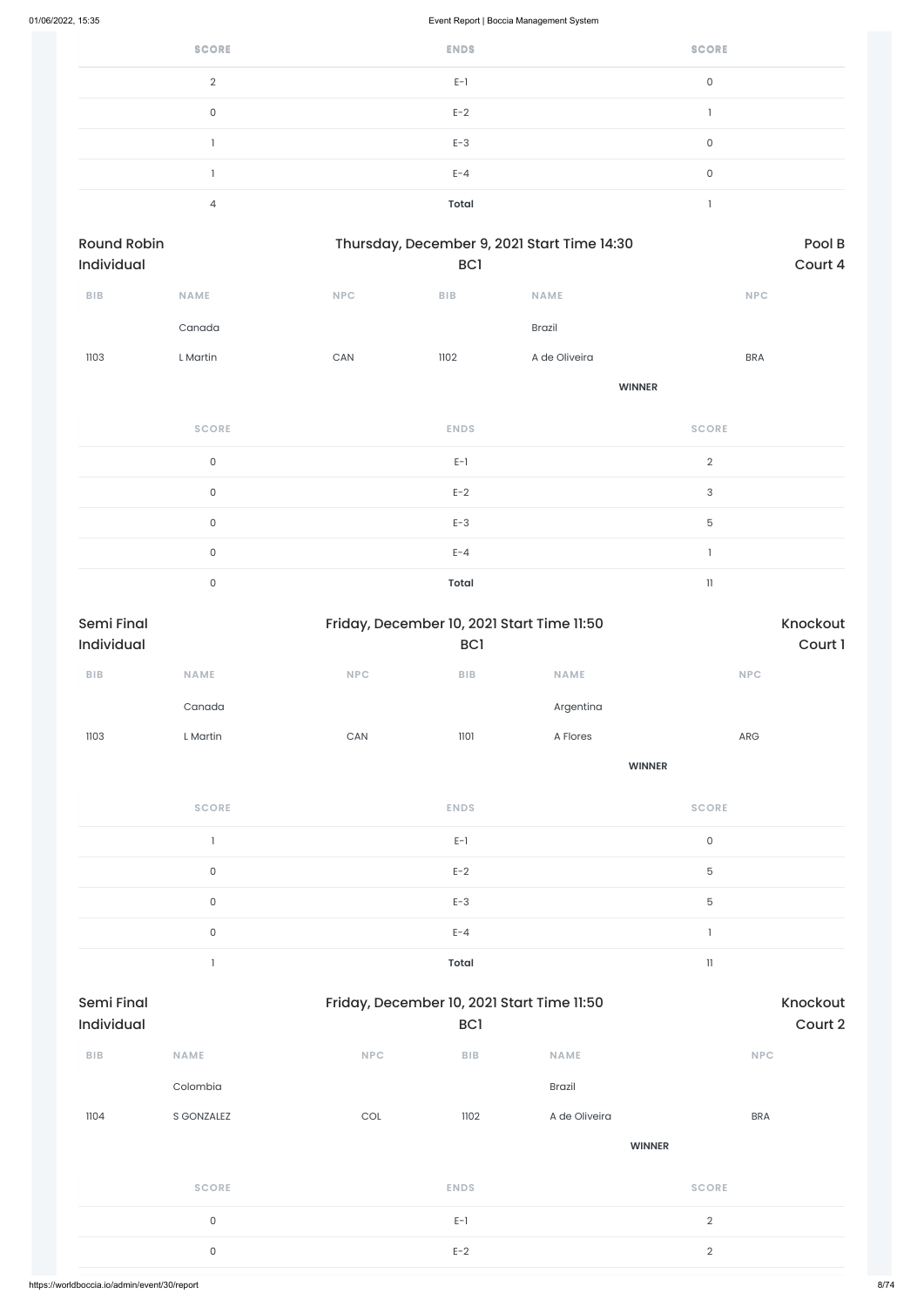| <b>SCORE</b> | <b>ENDS</b> | <b>SCORE</b> |
|--------------|-------------|--------------|
| 0            | $E-3$       |              |
| 0            | $E - 4$     |              |
|              | Total       |              |

| <b>Third Place</b><br>Individual |                     |            | Saturday, December 11, 2021 Start Time 09:30<br>BC <sub>1</sub> | <b>Third Place</b><br>Court 6 |                                       |  |
|----------------------------------|---------------------|------------|-----------------------------------------------------------------|-------------------------------|---------------------------------------|--|
| BIB                              | <b>NAME</b>         | <b>NPC</b> | ${\sf B}{\sf I}{\sf B}$                                         | <b>NAME</b>                   | NPC                                   |  |
|                                  | Canada              |            |                                                                 | Colombia                      |                                       |  |
| 1103                             | L Martin            | CAN        | 1104                                                            | S GONZALEZ                    | $\mathop{\rm COL}\nolimits$           |  |
|                                  |                     |            |                                                                 | <b>WINNER</b>                 |                                       |  |
|                                  | <b>SCORE</b>        |            | <b>ENDS</b>                                                     |                               | <b>SCORE</b>                          |  |
|                                  | $\mathsf{O}\xspace$ |            | $E-1$                                                           |                               |                                       |  |
|                                  | $\mathsf{O}\xspace$ |            | $E-2$                                                           |                               | $\mathbf{1}$                          |  |
|                                  | $\mathsf{O}$        |            | $E-3$                                                           |                               | $\overline{1}$                        |  |
|                                  | $\mathsf{O}\xspace$ |            | $E - 4$                                                         |                               | $\begin{array}{c} \hline \end{array}$ |  |
|                                  | $\mathsf{O}\xspace$ |            | <b>Total</b>                                                    |                               | 4                                     |  |

| Final<br>Individual |               | Saturday, December 11, 2021 Start Time 12:00<br><b>BCI</b> | Knockout<br>Court 4 |             |            |
|---------------------|---------------|------------------------------------------------------------|---------------------|-------------|------------|
| <b>BIB</b>          | <b>NAME</b>   | <b>NPC</b>                                                 | <b>BIB</b>          | <b>NAME</b> | <b>NPC</b> |
|                     | <b>Brazil</b> |                                                            |                     | Argentina   |            |
| 1102                | A de Oliveira | <b>BRA</b>                                                 | 1101                | A Flores    | <b>ARG</b> |
|                     |               | <b>WINNER</b>                                              |                     |             |            |

**SCORE ENDS SCORE**  $E-1$  0 0 between the contract  $E-2$  and  $E-2$  and  $E-2$  and  $E-2$  and  $E-2$  and  $E-2$  and  $E-2$  and  $E-2$  and  $E-2$  and  $E-2$  and  $E-2$  and  $E-2$  and  $E-2$  and  $E-2$  and  $E-2$  and  $E-2$  and  $E-2$  and  $E-2$  and  $E-2$  and  $E-2$  an  $5$  B and  $5$  and  $5$  and  $5$  and  $5$  and  $5$  and  $5$  and  $5$  and  $5$  and  $5$  and  $5$  and  $5$  and  $5$  and  $5$  and  $5$  and  $5$  and  $5$  and  $5$  and  $5$  and  $5$  and  $5$  and  $5$  and  $5$  and  $5$  and  $5$  and  $5$  and  $5$  and  $5$ 0 between the contract  $E-4$  and  $E-4$  and  $2$ 6 **Total** 3

POOLS RESULTS SUMMARY

Pool A



# Pool B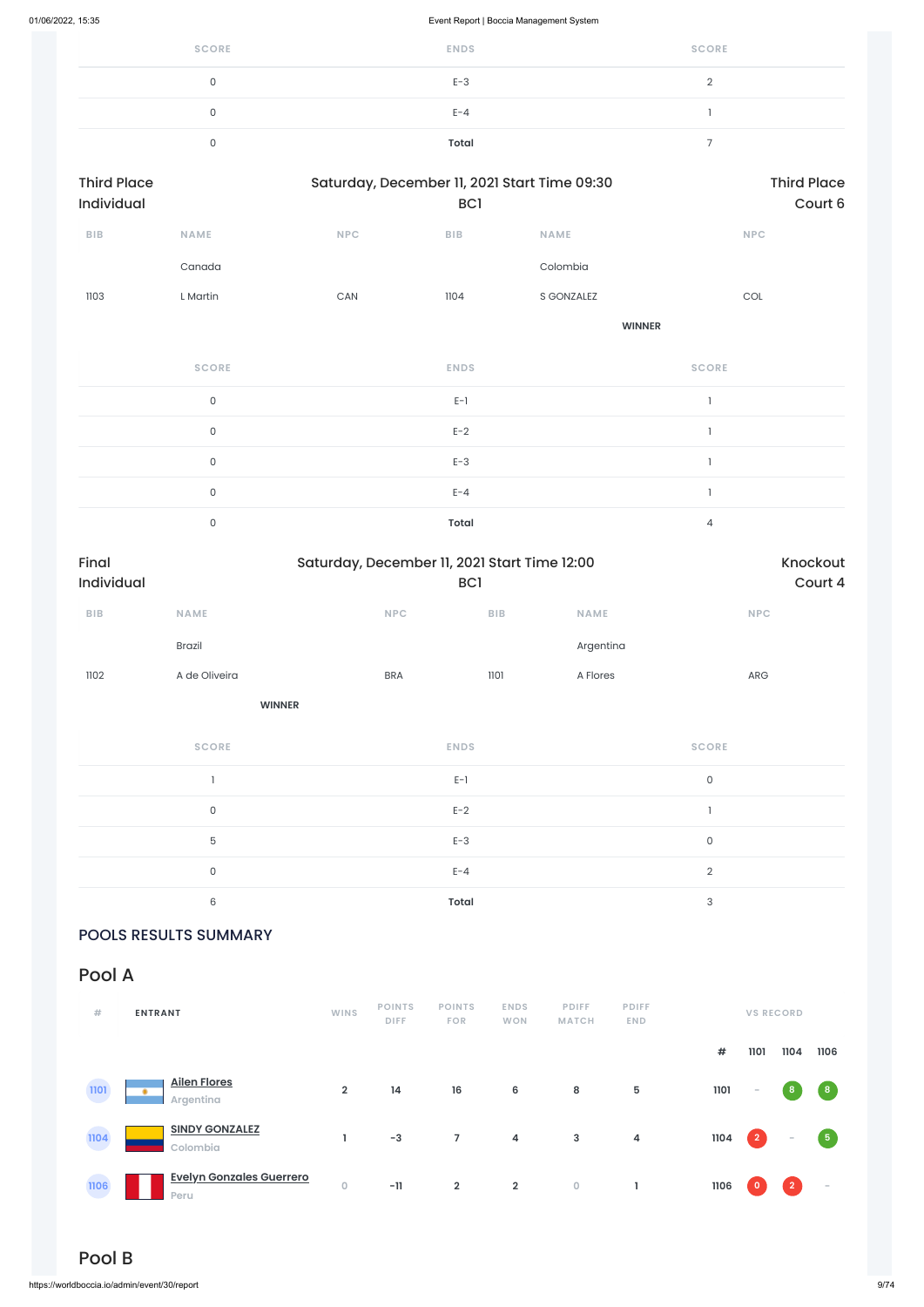# FINAL STANDINGS

| 尝    | <b>ENTRANT</b>                                                  | <b>WINS</b>             | <b>POINTS</b><br><b>DIFF</b> | <b>POINTS</b><br><b>FOR</b> | <b>ENDS</b><br><b>WON</b> | <b>PDIFF</b><br><b>MATCH</b> | <b>PDIFF</b><br><b>END</b> |      |           | <b>VS RECORD</b> |                                   |
|------|-----------------------------------------------------------------|-------------------------|------------------------------|-----------------------------|---------------------------|------------------------------|----------------------------|------|-----------|------------------|-----------------------------------|
|      |                                                                 |                         |                              |                             |                           |                              |                            | #    | 1102      | 1103             | 1105                              |
| 1102 | Andreza Vitória de Oliveira<br>$\hat{\bullet}$<br><b>Brazil</b> | $\overline{\mathbf{2}}$ | 19                           | 20                          | $\overline{7}$            | $\mathbf{11}$                | 5                          | 1102 | $\sim$    | - 11             | (9)                               |
| 1103 | <b>Lois Martin</b><br>طله<br>Canada                             |                         | $-8$                         | 4                           | $\mathbf{3}$              | $\mathbf{3}$                 | $\overline{2}$             | 1103 | $\bullet$ | $\sim$           | $\begin{pmatrix} 4 \end{pmatrix}$ |
| 1105 | <b>Leilani ORTIZ MORALES</b><br>۰<br><b>Mexico</b>              | $\overline{0}$          | $-11$                        | $\overline{\mathbf{2}}$     | $\overline{2}$            | $\mathsf O$                  |                            | 1105 |           |                  | $\sim$                            |

|            |                             |                  | <b>POOL POINTS</b>                           |                      |                     | <b>KNOCKOUT POINTS</b> |                     |                      |                |
|------------|-----------------------------|------------------|----------------------------------------------|----------------------|---------------------|------------------------|---------------------|----------------------|----------------|
| $\#$       | <b>NAME</b>                 | <b>COUNTRY</b>   | <b>POINTS</b>                                | <b>NORMALIZATION</b> | <b>BONUS</b>        | <b>PROGRESS</b>        | <b>KNOCKOUTS</b>    | <b>PARTICIPATION</b> | <b>TOTAL</b>   |
| -1         | Andreza Vitória de Oliveira | <b>BRAZIL</b>    | $\overline{2}$                               | $\mathsf{O}\xspace$  | $\mathsf O$         | $\sqrt{2}$             | $\overline{7}$      | $\mathbf{1}$         | 12             |
| $\sqrt{2}$ | Ailen Flores                | <b>ARGENTINA</b> | $\overline{2}$                               | $\mathsf{O}\xspace$  | $\mathsf{O}\xspace$ | $\sqrt{2}$             | 4                   | $\mathbf{1}$         | 9              |
| 3          | SINDY GONZALEZ              | <b>COLOMBIA</b>  | $\mathbf{1}$                                 | $\mathsf{O}\xspace$  | $\mathsf O$         | $\sqrt{2}$             | $\overline{2}$      | $\mathbf{1}$         | 6              |
| 4          | Lois Martin                 | CANADA           | $\mathbf{1}$                                 | $\mathsf{O}\xspace$  | $\mathsf{O}$        | $\sqrt{2}$             | $\mathsf{O}\xspace$ | $\mathbf{1}$         | $\overline{4}$ |
| 5          | Leilani ORTIZ MORALES       | <b>MEXICO</b>    | $\mathsf O$                                  | $\mathsf O$          | $\mathsf O$         | $\mathsf{O}$           | 0                   | $\mathbf{I}$         | $\mathbf{I}$   |
| $\,6\,$    | Evelyn Gonzales Guerrero    | PERU             | $\mathsf{O}\xspace$                          | $\mathsf{O}\xspace$  | $\mathsf{O}$        | $\mathsf{O}$           | $\mathsf{O}\xspace$ | $\mathbf{I}$         | $\mathbf{1}$   |
|            |                             |                  |                                              |                      |                     |                        |                     |                      |                |
|            |                             |                  |                                              |                      |                     |                        |                     |                      |                |
|            |                             |                  |                                              |                      |                     |                        |                     |                      |                |
|            | <b>BC1 Male</b>             |                  |                                              |                      |                     |                        |                     |                      |                |
|            | <b>MATCHES</b>              |                  |                                              |                      |                     |                        |                     |                      |                |
|            | <b>Round Robin</b>          |                  | Wednesday, December 8, 2021 Start Time 14:30 |                      |                     |                        |                     |                      | Pool A         |
|            | Individual                  |                  |                                              | BC1                  |                     |                        |                     |                      | Court 6        |
| <b>BIB</b> | NAME                        |                  | <b>NPC</b>                                   | <b>BIB</b>           | <b>NAME</b>         |                        |                     | <b>NPC</b>           |                |

# ROUNDS RESULTS SUMMARY Individual - BC1 Female

# Semi-Final

| 1103               | Lois Martin                 | CAN        | $0 - 4*$      | 1104          | <b>SINDY GONZALEZ</b>       |              | COL        |
|--------------------|-----------------------------|------------|---------------|---------------|-----------------------------|--------------|------------|
| <b>BIB</b>         | <b>SIDE</b>                 | <b>NPC</b> | <b>RESULT</b> | <b>BIB</b>    | <b>SIDE</b>                 |              | <b>NPC</b> |
| <b>Third Place</b> |                             |            |               |               |                             |              |            |
| 1102               | Andreza Vitória de Oliveira |            | <b>BRA</b>    | $6* - 3$      | 1101                        | Ailen Flores | ARG        |
| <b>BIB</b>         | <b>SIDE</b>                 |            | <b>NPC</b>    | <b>RESULT</b> | <b>BIB</b>                  | <b>SIDE</b>  | <b>NPC</b> |
| Final              |                             |            |               |               |                             |              |            |
| 1104               | SINDY GONZALEZ              | COL        | $0 - 7*$      | 1102          | Andreza Vitória de Oliveira |              | <b>BRA</b> |
| 1103               | Lois Martin                 | CAN        | $1 - 11*$     | 1101          | Ailen Flores                |              | ARG        |
| <b>BIB</b>         | <b>SIDE</b>                 | <b>NPC</b> | <b>RESULT</b> | <b>BIB</b>    | <b>SIDE</b>                 |              | <b>NPC</b> |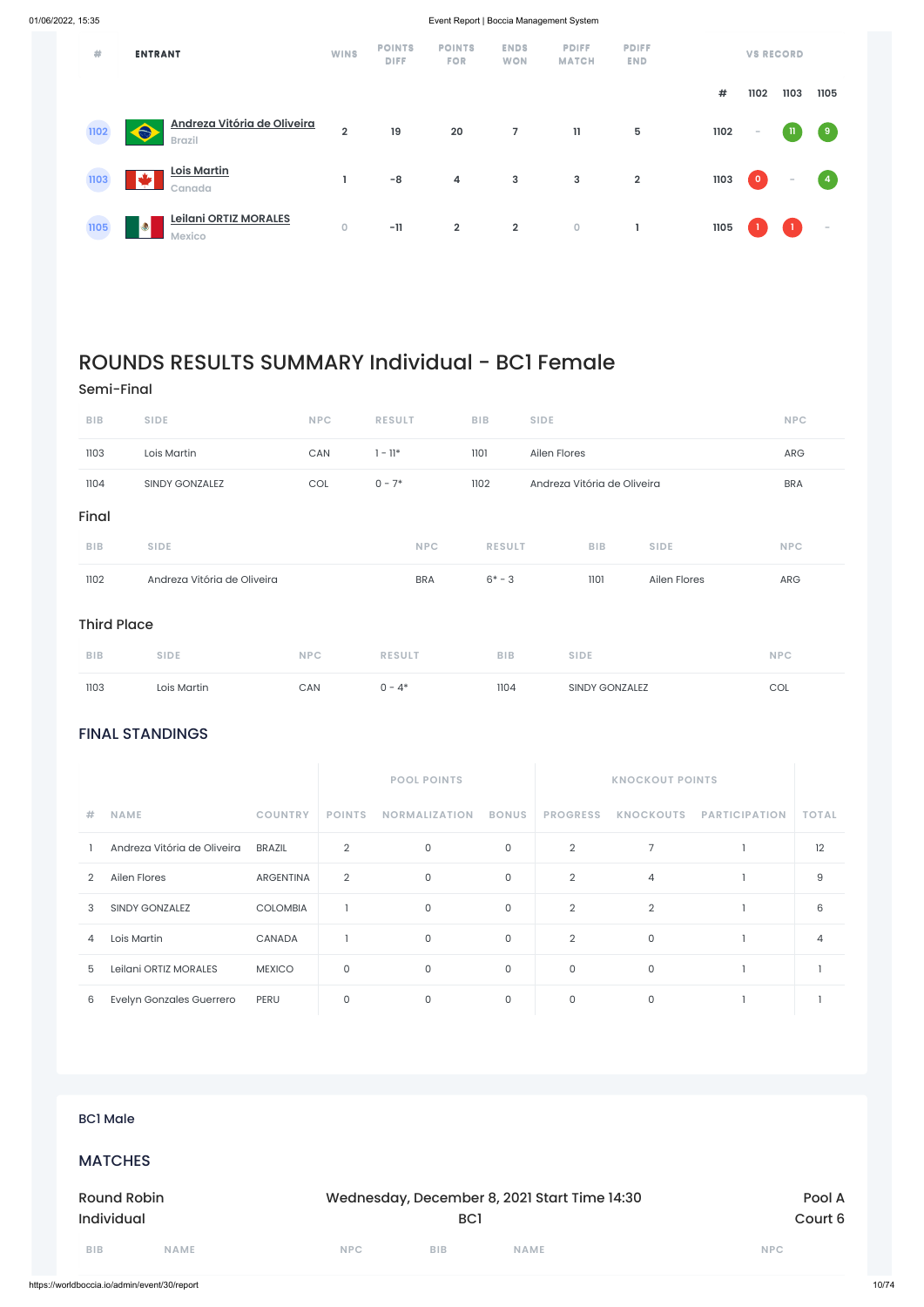| 01/06/2022, 15:35 |  |
|-------------------|--|
|                   |  |

Event Report | Boccia Management System

|                                  |                           |            | $\mathbf{r}$ and $\mathbf{r}$ | $\check{\phantom{a}}$                       |                     |                             |                   |
|----------------------------------|---------------------------|------------|-------------------------------|---------------------------------------------|---------------------|-----------------------------|-------------------|
| <b>BIB</b>                       | NAME                      | <b>NPC</b> | ${\sf B}{\sf I}{\sf B}$       | NAME                                        |                     | $\ensuremath{\mathsf{NPC}}$ |                   |
|                                  | Brazil                    |            |                               | Colombia                                    |                     |                             |                   |
| 2101                             | J de Oliveira             | <b>BRA</b> | 2105                          | J VALENCIA PINEDA                           |                     | $\mathop{\rm COL}\nolimits$ |                   |
|                                  | <b>WINNER</b>             |            |                               |                                             |                     |                             |                   |
|                                  | <b>SCORE</b>              |            | <b>ENDS</b>                   |                                             | <b>SCORE</b>        |                             |                   |
|                                  | $\mathsf{O}\xspace$       |            | $E-1$                         |                                             | $\mathbf{1}$        |                             |                   |
|                                  | $\mathsf O$               |            | $E-2$                         |                                             | $\mathbf{I}$        |                             |                   |
|                                  | $\mathbf{1}$              |            | $E-3$                         |                                             | $\mathsf{O}\xspace$ |                             |                   |
|                                  | $\overline{2}$            |            | $E - 4$                       |                                             | $\mathsf{O}\xspace$ |                             |                   |
|                                  | $\ensuremath{\mathsf{3}}$ |            | <b>Total</b>                  |                                             | $\sqrt{2}$          |                             |                   |
| <b>Round Robin</b><br>Individual |                           |            | BC1                           | Thursday, December 9, 2021 Start Time 10:30 |                     |                             | Pool A<br>Court 3 |
| ${\sf B}{\sf I}{\sf B}$          | <b>NAME</b>               | <b>NPC</b> | ${\sf B}{\sf I}{\sf B}$       | <b>NAME</b>                                 |                     | <b>NPC</b>                  |                   |
|                                  | Ecuador                   |            |                               | Colombia                                    |                     |                             |                   |
| 2104                             | D VALLEJO                 | ECU        | 2105                          | J VALENCIA PINEDA                           |                     | $\mathop{\rm COL}\nolimits$ |                   |
|                                  |                           |            |                               | <b>WINNER</b>                               |                     |                             |                   |
|                                  | <b>SCORE</b>              |            | <b>ENDS</b>                   |                                             | <b>SCORE</b>        |                             |                   |
|                                  | $\overline{2}$            |            | $E-1$                         |                                             | $\mathsf{O}\xspace$ |                             |                   |
|                                  | $\mathsf{O}\xspace$       |            | $E-2$                         |                                             | $\mathbf{l}$        |                             |                   |
|                                  | $\mathsf{O}\xspace$       |            | $E-3$                         |                                             | $\mathbbm{1}$       |                             |                   |
|                                  | $\mathsf O$               |            | $E - 4$                       |                                             | $\mathbf 5$         |                             |                   |
|                                  | $\overline{2}$            |            | <b>Total</b>                  |                                             | $\overline{7}$      |                             |                   |
| <b>Round Robin</b><br>Individual |                           |            | BC <sub>1</sub>               | Thursday, December 9, 2021 Start Time 16:50 |                     |                             | Pool A<br>Court 6 |
| ${\sf B}{\sf I}{\sf B}$          | NAME                      | NPC        | ${\sf B}{\sf I}{\sf B}$       | NAME                                        |                     | <b>NPC</b>                  |                   |
|                                  | Ecuador                   |            |                               | Brazil                                      |                     |                             |                   |
| 2104                             | D VALLEJO                 | ECU        | 2101                          | J de Oliveira                               |                     | <b>BRA</b>                  |                   |
|                                  |                           |            |                               |                                             | <b>WINNER</b>       |                             |                   |
|                                  | <b>SCORE</b>              |            | <b>ENDS</b>                   |                                             | <b>SCORE</b>        |                             |                   |
|                                  |                           |            |                               |                                             |                     |                             |                   |

0 between the contract  $E-1$  and  $E-1$  and  $E-1$  and  $E-2$ 

|                                         | $\mathsf{O}$         |            | $E-2$                                                           |                 | $\mathsf 6$               |                   |
|-----------------------------------------|----------------------|------------|-----------------------------------------------------------------|-----------------|---------------------------|-------------------|
|                                         | $\mathsf{O}$         |            | $E-3$                                                           |                 | $\ensuremath{\mathsf{3}}$ |                   |
|                                         | $\mathsf{O}$         |            | $E - 4$                                                         |                 |                           |                   |
|                                         | $\mathsf{O}$         |            | <b>Total</b>                                                    |                 | 12                        |                   |
| <b>Round Robin</b><br><b>Individual</b> |                      |            | Wednesday, December 8, 2021 Start Time 14:30<br>BC <sub>1</sub> |                 |                           | Pool B<br>Court 7 |
| <b>BIB</b>                              | <b>NAME</b>          | <b>NPC</b> | <b>BIB</b>                                                      | <b>NAME</b>     |                           | <b>NPC</b>        |
|                                         | <b>United States</b> |            |                                                                 | Mexico          |                           |                   |
| 2106                                    | W Struxness          | <b>USA</b> | 2102                                                            | E Sanchez Reyes |                           | <b>MEX</b>        |
|                                         |                      |            |                                                                 |                 |                           |                   |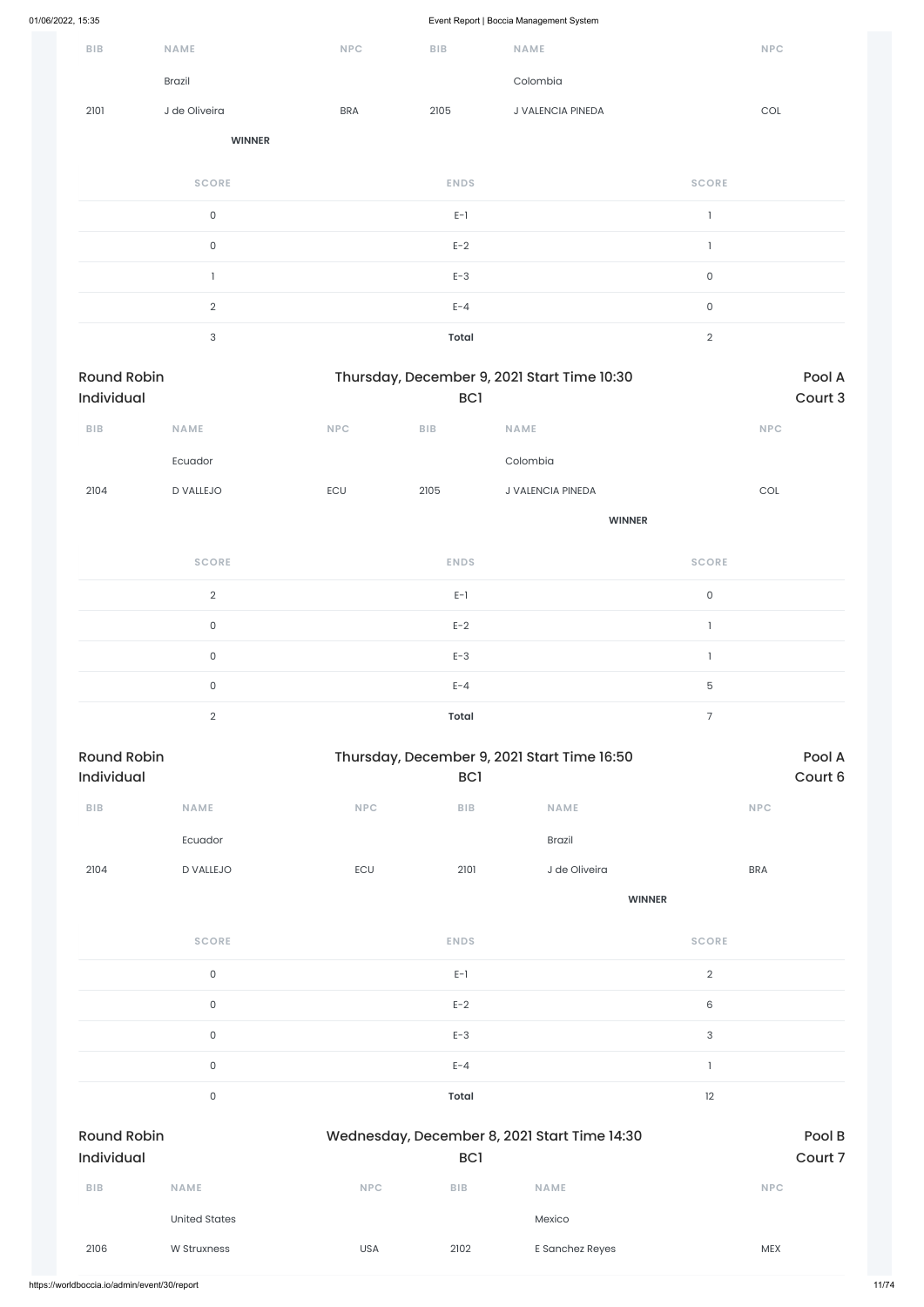| <b>BIB</b> | NAME         | <b>NPC</b> | <b>BIB</b>   | <b>NAME</b> | <b>NPC</b>     |  |
|------------|--------------|------------|--------------|-------------|----------------|--|
|            |              |            |              |             | <b>WINNER</b>  |  |
|            | <b>SCORE</b> |            | <b>ENDS</b>  |             | <b>SCORE</b>   |  |
|            | 0            |            | $E-1$        |             |                |  |
|            | $\mathsf O$  |            | $E-2$        |             | $\overline{2}$ |  |
|            | $\mathsf O$  |            | $E-3$        |             | $\overline{2}$ |  |
|            |              |            | $E - 4$      |             | $\mathsf O$    |  |
|            |              |            | <b>Total</b> |             | 5              |  |

| Round Robin             |                |                       | Thursday, December 9, 2021 Start Time 10:30 |                                             |              | Pool B      |  |  |
|-------------------------|----------------|-----------------------|---------------------------------------------|---------------------------------------------|--------------|-------------|--|--|
| Individual              |                |                       | BC1                                         |                                             |              | Court 4     |  |  |
| ${\sf B}{\sf I}{\sf B}$ | <b>NAME</b>    | NPC                   | ${\sf B}{\sf I}{\sf B}$                     | <b>NAME</b>                                 |              | <b>NPC</b>  |  |  |
|                         | Canada         |                       |                                             | <b>United States</b>                        |              |             |  |  |
| 2103                    | L Cryderman    | ${\sf CAN}$           | 2106                                        | W Struxness                                 |              | USA         |  |  |
|                         | <b>WINNER</b>  |                       |                                             |                                             |              |             |  |  |
|                         | <b>SCORE</b>   |                       | <b>ENDS</b>                                 |                                             | <b>SCORE</b> |             |  |  |
|                         | $\mathbf{I}$   |                       | $E-1$                                       |                                             | $\mathsf O$  |             |  |  |
|                         | $\mathbf{I}$   |                       | $E-2$                                       |                                             | $\mathsf O$  |             |  |  |
|                         | $\mathsf{O}$   |                       | $E-3$                                       |                                             | $\mathbf{I}$ |             |  |  |
|                         | $\overline{2}$ |                       | $E - 4$                                     |                                             | $\mathsf O$  |             |  |  |
|                         | $\overline{4}$ |                       | <b>Total</b>                                |                                             | $\mathbf{I}$ |             |  |  |
| <b>Round Robin</b>      |                |                       |                                             | Thursday, December 9, 2021 Start Time 16:50 |              | Pool B      |  |  |
| Individual              |                |                       | BC <sub>1</sub>                             |                                             |              | Court 7     |  |  |
| ${\sf BIB}$             | <b>NAME</b>    | <b>NPC</b>            | ${\sf B}{\sf I}{\sf B}$                     | <b>NAME</b>                                 |              | <b>NPC</b>  |  |  |
|                         | Canada         |                       |                                             | Mexico                                      |              |             |  |  |
| 2103                    | L Cryderman    | $\mathsf{CAN}\xspace$ | 2102                                        | E Sanchez Reyes                             |              | ${\sf MEX}$ |  |  |
|                         |                |                       |                                             | <b>WINNER</b>                               |              |             |  |  |
|                         | <b>SCORE</b>   |                       | <b>ENDS</b>                                 |                                             | <b>SCORE</b> |             |  |  |
|                         | $\mathbf{I}$   |                       | $E-1$                                       |                                             | $\mathsf{O}$ |             |  |  |
|                         | $\mathsf O$    |                       | $E-2$                                       |                                             | $\mathbf{I}$ |             |  |  |
|                         | $\mathsf O$    |                       | $E-3$                                       |                                             | $\sqrt{2}$   |             |  |  |

|                                 | $\mathsf 0$ |            | $E - 4$                                           |               |                |                     |
|---------------------------------|-------------|------------|---------------------------------------------------|---------------|----------------|---------------------|
|                                 |             |            | <b>Total</b>                                      |               | $\overline{4}$ |                     |
| <b>Semi Final</b><br>Individual |             |            | Friday, December 10, 2021 Start Time 11:50<br>BC1 |               |                | Knockout<br>Court 4 |
| <b>BIB</b>                      | <b>NAME</b> | <b>NPC</b> | <b>BIB</b>                                        | <b>NAME</b>   | <b>NPC</b>     |                     |
|                                 | Canada      |            |                                                   | <b>Brazil</b> |                |                     |
| 2103                            | L Cryderman | CAN        | 2101                                              | J de Oliveira | <b>BRA</b>     |                     |
|                                 |             |            |                                                   | <b>WINNER</b> |                |                     |
|                                 |             |            |                                                   |               |                |                     |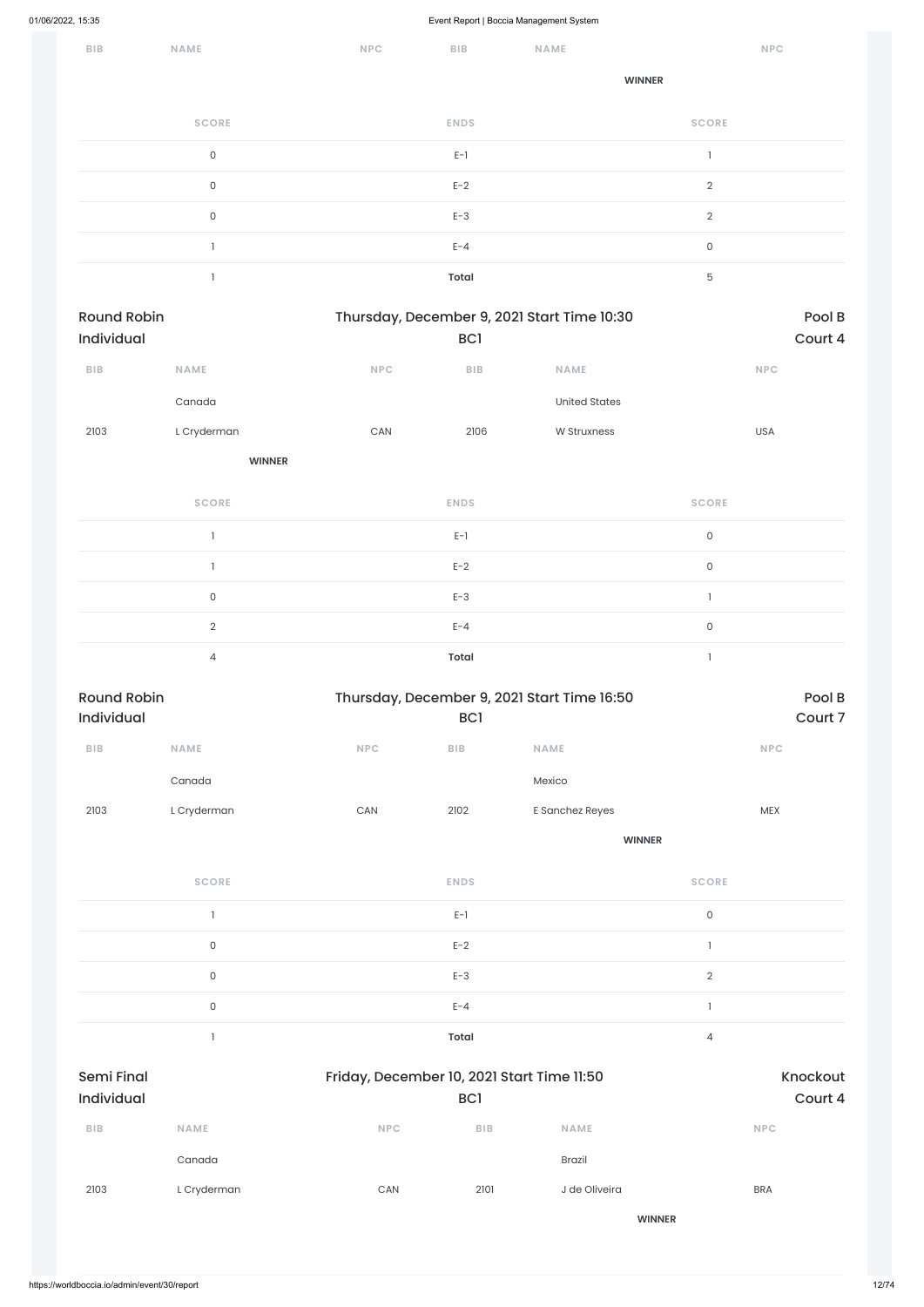| <b>SCORE</b> | <b>ENDS</b>  | <b>SCORE</b>   |
|--------------|--------------|----------------|
| 0            | $E-1$        | 3              |
| 0            | $E-2$        | 3              |
| $\mathbf 0$  | $E-3$        | $\mathfrak{D}$ |
| 0            | $E - 4$      | $\Omega$       |
| 0            | <b>Total</b> | 10             |

| <b>Semi Final</b> |                 |            | Friday, December 10, 2021 Start Time 11:50 |                          |            |  |
|-------------------|-----------------|------------|--------------------------------------------|--------------------------|------------|--|
| <b>Individual</b> |                 |            | BC <sub>1</sub>                            |                          | Court 6    |  |
| <b>BIB</b>        | <b>NAME</b>     | <b>NPC</b> | <b>BIB</b>                                 | <b>NAME</b>              | <b>NPC</b> |  |
|                   | Mexico          |            |                                            | Colombia                 |            |  |
| 2102              | E Sanchez Reyes | <b>MEX</b> | 2105                                       | <b>J VALENCIA PINEDA</b> | COL        |  |
|                   |                 |            |                                            |                          |            |  |

**WINNER**

| <b>SCORE</b>   | <b>ENDS</b>  | <b>SCORE</b> |
|----------------|--------------|--------------|
| $\overline{4}$ | $E-1$        | $\mathbf 0$  |
| $\mathbf 0$    | $E-2$        |              |
| $\overline{4}$ | $E-3$        | 0            |
|                | $E - 4$      | $\mathbf 0$  |
| 9              | <b>Total</b> |              |

| <b>Third Place</b><br>Individual |                     |             | Saturday, December 11, 2021 Start Time 09:30 |                   |                             |         |  |
|----------------------------------|---------------------|-------------|----------------------------------------------|-------------------|-----------------------------|---------|--|
|                                  |                     |             | BC <sub>1</sub>                              |                   |                             | Court 2 |  |
| ${\sf B}{\sf I}{\sf B}$          | NAME                | <b>NPC</b>  | BIB                                          | <b>NAME</b>       | <b>NPC</b>                  |         |  |
|                                  | Canada              |             |                                              | Colombia          |                             |         |  |
| 2103                             | L Cryderman         | ${\sf CAN}$ | 2105                                         | J VALENCIA PINEDA | $\mathop{\rm COL}\nolimits$ |         |  |
|                                  |                     |             |                                              | <b>WINNER</b>     |                             |         |  |
|                                  | <b>SCORE</b>        |             | <b>ENDS</b>                                  |                   | <b>SCORE</b>                |         |  |
|                                  | $\mathsf{O}$        |             | $E-1$                                        |                   | $\overline{2}$              |         |  |
|                                  | $\mathsf{O}\xspace$ |             | $E-2$                                        |                   |                             |         |  |
|                                  | $\mathsf{O}\xspace$ |             | $E-3$                                        |                   | $\mathbf 5$                 |         |  |
|                                  |                     |             | $E - 4$                                      |                   | $\mathsf{O}\xspace$         |         |  |
|                                  |                     |             | <b>Total</b>                                 |                   | 8                           |         |  |

| Final<br><b>Individual</b> |                | Saturday, December 11, 2021 Start Time 12:00<br>BC <sub>1</sub> |             |                 | Knockout<br>Court 6 |
|----------------------------|----------------|-----------------------------------------------------------------|-------------|-----------------|---------------------|
| <b>BIB</b>                 | <b>NAME</b>    | NPC                                                             | <b>BIB</b>  | <b>NAME</b>     | <b>NPC</b>          |
|                            | <b>Brazil</b>  |                                                                 |             | Mexico          |                     |
| 2101                       | J de Oliveira  | <b>BRA</b>                                                      | 2102        | E Sanchez Reyes | <b>MEX</b>          |
|                            | <b>WINNER</b>  |                                                                 |             |                 |                     |
|                            | <b>SCORE</b>   |                                                                 | <b>ENDS</b> |                 | <b>SCORE</b>        |
|                            | $\overline{2}$ |                                                                 | $E-1$       |                 | $\mathsf{O}\xspace$ |
|                            | $\mathsf O$    |                                                                 | $E-2$       |                 | $\sqrt{2}$          |
|                            |                |                                                                 |             |                 |                     |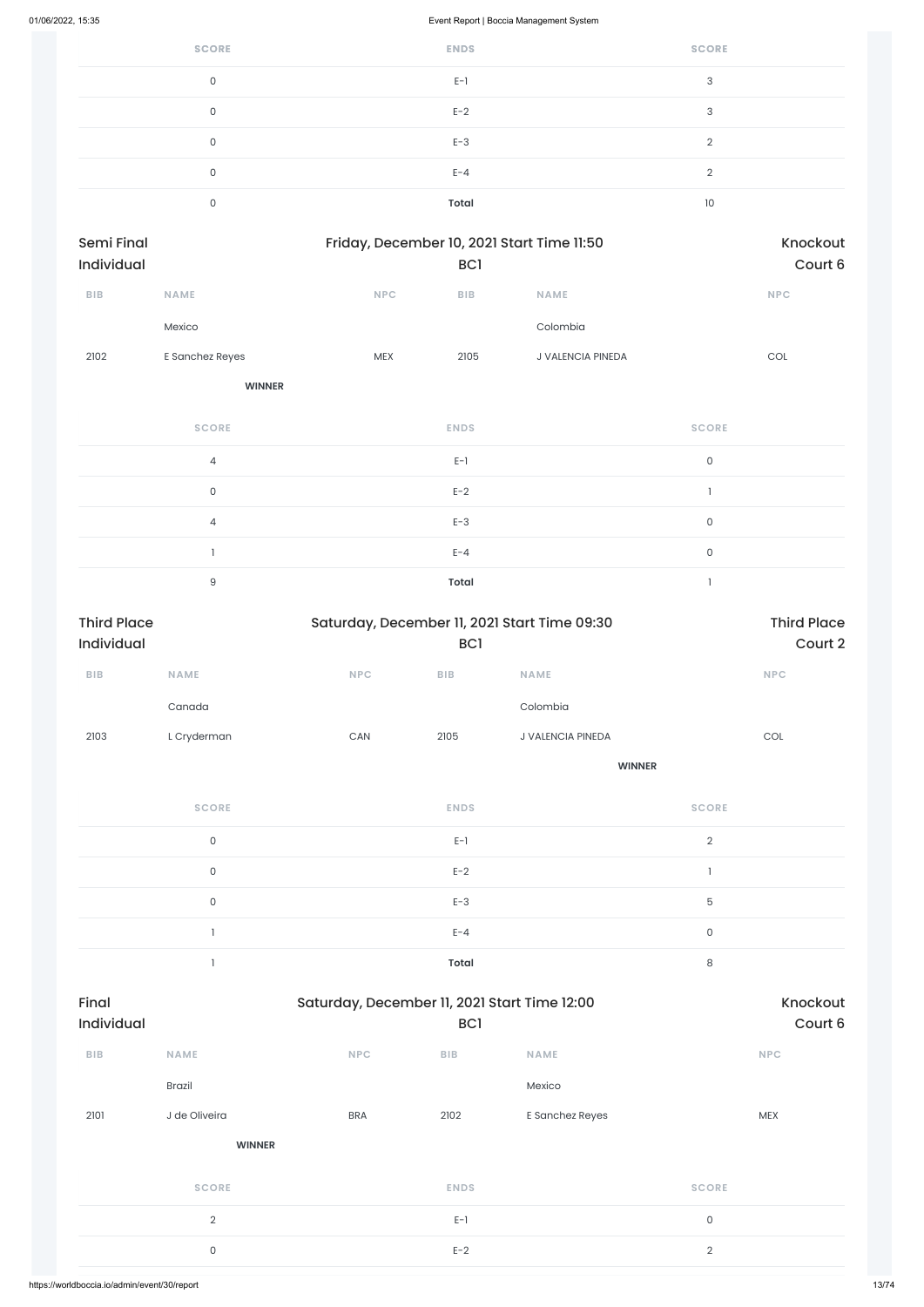| <b>SCORE</b> | <b>ENDS</b>  | <b>SCORE</b> |
|--------------|--------------|--------------|
|              | $E-3$        |              |
|              | $E - 4$      |              |
| b            | <b>Total</b> |              |

# POOLS RESULTS SUMMARY

# Pool A

| #    | <b>ENTRANT</b>                                            | <b>WINS</b>    | <b>POINTS</b><br><b>DIFF</b> | <b>POINTS</b><br><b>FOR</b> | <b>ENDS</b><br><b>WON</b> | <b>PDIFF</b><br><b>MATCH</b> | <b>PDIFF</b><br><b>END</b> |      |                          | <b>VS RECORD</b>         |                          |
|------|-----------------------------------------------------------|----------------|------------------------------|-----------------------------|---------------------------|------------------------------|----------------------------|------|--------------------------|--------------------------|--------------------------|
|      |                                                           |                |                              |                             |                           |                              |                            | #    | 2101                     | 2105                     | 2104                     |
| 2101 | José Carlos Chagas de<br><b>Oliveira</b><br><b>Brazil</b> | $\overline{2}$ | 13                           | 15                          | 6                         | 12                           | 6                          | 2101 | $\overline{\phantom{a}}$ | -3                       | 12 <sub>2</sub>          |
| 2105 | <b>JULIAN VALENCIA PINEDA</b><br>Colombia                 |                | 4                            | 9                           | ${\bf 5}$                 | 5                            | 5                          | 2105 | $\vert$ 2                | $\overline{\phantom{a}}$ | $\mathbf{7}$             |
| 2104 | <b>DANNY VALLEJO</b><br>õ<br>Ecuador                      | $\mathbf 0$    | $-17$                        | $\overline{2}$              | J.                        | $\mathbf 0$                  | $\overline{2}$             | 2104 | $\mathbf 0$              | $\overline{2}$           | $\overline{\phantom{a}}$ |

# Pool B

| #    | <b>ENTRANT</b>                                     | <b>WINS</b>    | <b>POINTS</b><br><b>DIFF</b> | <b>POINTS</b><br><b>FOR</b> | <b>ENDS</b><br><b>WON</b> | <b>PDIFF</b><br><b>MATCH</b> | <b>PDIFF</b><br><b>END</b> |      |        | <b>VS RECORD</b>         |                |
|------|----------------------------------------------------|----------------|------------------------------|-----------------------------|---------------------------|------------------------------|----------------------------|------|--------|--------------------------|----------------|
|      |                                                    |                |                              |                             |                           |                              |                            | #    | 2102   | 2103                     | 2106           |
| 2102 | <b>Eduardo Sanchez Reyes</b><br>Ł<br><b>Mexico</b> | $\overline{2}$ | $\overline{7}$               | 9                           | 6                         | 4                            | $\overline{2}$             | 2102 | $\sim$ | -4                       | $\sqrt{5}$     |
| 2103 | Lance Cryderman<br>÷<br>Canada                     |                | $\mathbf 0$                  | 5                           | 4                         | 3                            | $\overline{2}$             | 2103 | - 1 -  | $\overline{\phantom{a}}$ | $\overline{4}$ |
| 2106 | <b>Wyatt Struxness</b><br><b>United States</b>     | $\circ$        | $-7$                         | $\overline{2}$              | $\overline{\mathbf{2}}$   | $\mathbf 0$                  |                            | 2106 |        |                          | -              |

| <b>BIB</b>         | <b>SIDE</b>                    |                |               | <b>NPC</b>           | <b>RESULT</b> |              | <b>BIB</b>      | <b>SIDE</b>                  |                      | <b>NPC</b>   |
|--------------------|--------------------------------|----------------|---------------|----------------------|---------------|--------------|-----------------|------------------------------|----------------------|--------------|
| 2101               | José Carlos Chagas de Oliveira |                |               | <b>BRA</b>           | $5* - 2$      |              | 2102            | <b>Eduardo Sanchez Reyes</b> |                      | <b>MEX</b>   |
| <b>Third Place</b> |                                |                |               |                      |               |              |                 |                              |                      |              |
| <b>BIB</b>         | <b>SIDE</b>                    |                | <b>NPC</b>    | <b>RESULT</b>        |               | <b>BIB</b>   | <b>SIDE</b>     |                              |                      | <b>NPC</b>   |
| 2103               | Lance Cryderman                |                | CAN           | $1 - 8*$             |               | 2105         |                 | JULIAN VALENCIA PINEDA       |                      | COL          |
|                    | <b>FINAL STANDINGS</b>         |                |               |                      |               |              |                 |                              |                      |              |
|                    |                                |                |               | <b>POOL POINTS</b>   |               |              |                 | <b>KNOCKOUT POINTS</b>       |                      |              |
| #                  | <b>NAME</b>                    | <b>COUNTRY</b> | <b>POINTS</b> | <b>NORMALIZATION</b> |               | <b>BONUS</b> | <b>PROGRESS</b> | <b>KNOCKOUTS</b>             | <b>PARTICIPATION</b> | <b>TOTAL</b> |

# ROUNDS RESULTS SUMMARY Individual - BC1 Male

# Semi-Final

| <b>BIB</b> | <b>SIDE</b>                  | <b>NPC</b> | <b>RESULT</b> | <b>BIB</b> | <b>SIDE</b>                    | <b>NPC</b> |
|------------|------------------------------|------------|---------------|------------|--------------------------------|------------|
| 2103       | Lance Cryderman              | <b>CAN</b> | $0 - 10*$     | 2101       | José Carlos Chagas de Oliveira | <b>BRA</b> |
| 2102       | <b>Eduardo Sanchez Reyes</b> | <b>MEX</b> | $9* - 1$      | 2105       | <b>JULIAN VALENCIA PINEDA</b>  | <b>COL</b> |
| Final      |                              |            |               |            |                                |            |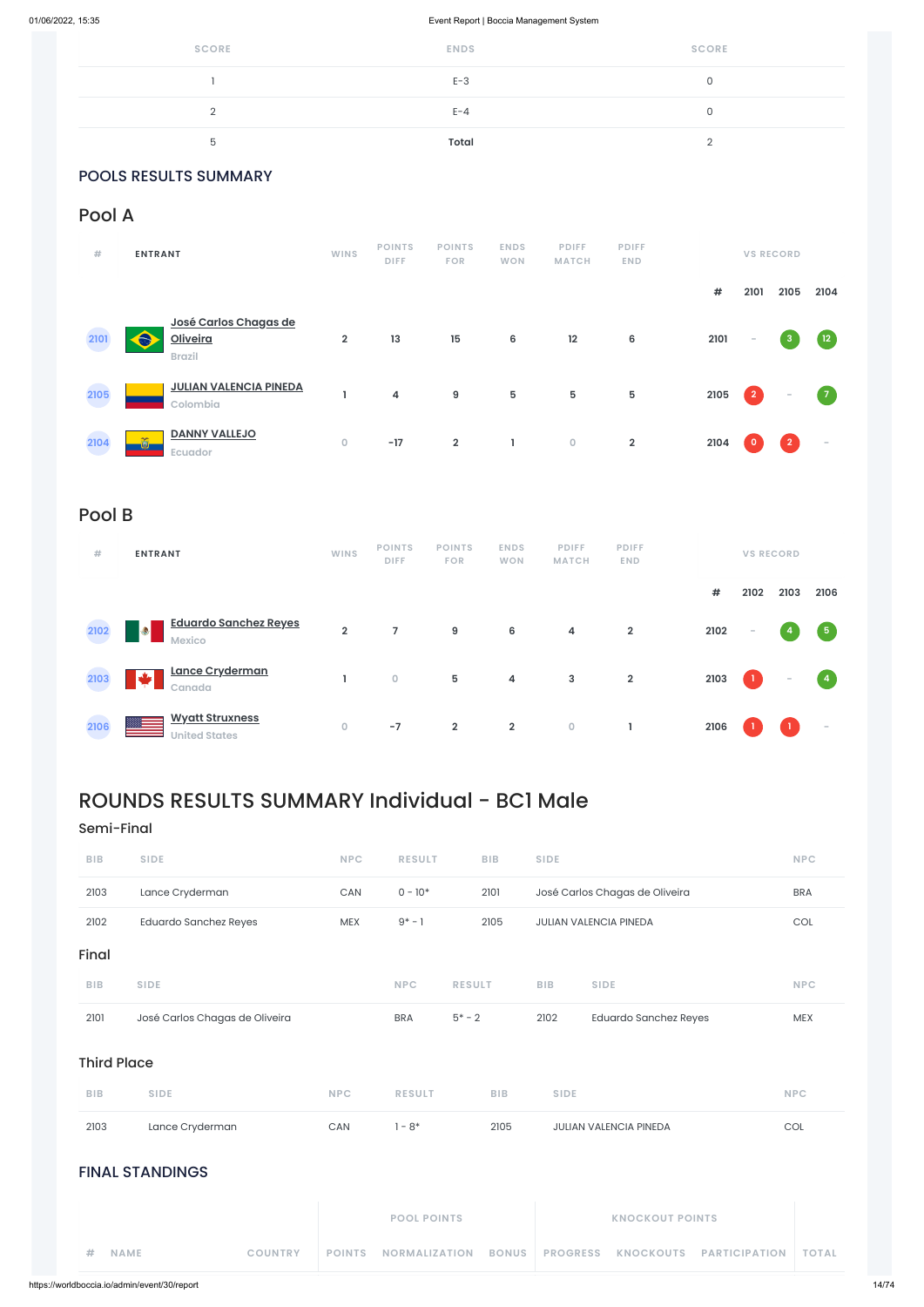|                |                                   |                                | <b>POOL POINTS</b> |                      |              | <b>KNOCKOUT POINTS</b> |                  |                      |                |
|----------------|-----------------------------------|--------------------------------|--------------------|----------------------|--------------|------------------------|------------------|----------------------|----------------|
| #              | <b>NAME</b>                       | <b>COUNTRY</b>                 | <b>POINTS</b>      | <b>NORMALIZATION</b> | <b>BONUS</b> | <b>PROGRESS</b>        | <b>KNOCKOUTS</b> | <b>PARTICIPATION</b> | <b>TOTAL</b>   |
|                | José Carlos Chagas de<br>Oliveira | <b>BRAZIL</b>                  | $\overline{2}$     | $\mathsf O$          | 0            | $\overline{2}$         | $\overline{7}$   |                      | 12             |
| $\overline{2}$ | <b>Eduardo Sanchez Reyes</b>      | <b>MEXICO</b>                  | $\overline{2}$     | $\mathsf O$          | 0            | $\overline{2}$         | $\overline{4}$   |                      | 9              |
| 3              | <b>JULIAN VALENCIA PINEDA</b>     | <b>COLOMBIA</b>                |                    | $\mathsf O$          | 0            | $\overline{2}$         | $\overline{2}$   |                      | 6              |
| 4              | Lance Cryderman                   | CANADA                         |                    | $\mathsf O$          | 0            | $\overline{2}$         | $\mathsf O$      |                      | $\overline{4}$ |
| 5              | <b>Wyatt Struxness</b>            | <b>UNITED</b><br><b>STATES</b> | $\overline{0}$     | $\mathsf O$          | $\mathbf 0$  | 0                      | $\mathbf 0$      |                      |                |
| 6              | DANNY VALLEJO                     | <b>ECUADOR</b>                 | $\mathbf 0$        | 0                    | 0            | 0                      | $\mathbf 0$      |                      |                |

## BC2 Female

# **MATCHES**

| <b>Round Robin</b><br>Individual |                           | Wednesday, December 8, 2021 Start Time 09:30 | Pool A<br>Court 6 |             |                     |
|----------------------------------|---------------------------|----------------------------------------------|-------------------|-------------|---------------------|
| ${\sf B}{\sf I}{\sf B}$          | <b>NAME</b>               | <b>NPC</b>                                   | BIB               | <b>NAME</b> | NPC                 |
|                                  | Brazil                    |                                              |                   | Ecuador     |                     |
| 1201                             | N de Faria                | <b>BRA</b>                                   | 1207              | j leon      | ECU                 |
|                                  | <b>WINNER</b>             |                                              |                   |             |                     |
|                                  | <b>SCORE</b>              |                                              | <b>ENDS</b>       |             | <b>SCORE</b>        |
|                                  | $\ensuremath{\mathsf{3}}$ |                                              | $E-1$             |             | $\mathsf{O}\xspace$ |
|                                  | $\mathbf{2}$              |                                              | $E-2$             |             | $\mathsf{O}$        |
|                                  | $\mathsf{O}\xspace$       |                                              | $E-3$             |             | $\overline{2}$      |
|                                  | $\ensuremath{\mathsf{3}}$ |                                              | $E - 4$           |             | $\mathsf{O}\xspace$ |
|                                  | $\,8\,$                   |                                              | <b>Total</b>      |             | $\sqrt{2}$          |



| <b>SCORE</b>                     | <b>ENDS</b>                                  | <b>SCORE</b> |
|----------------------------------|----------------------------------------------|--------------|
| $\overline{2}$                   | $E-1$                                        | $\mathsf{O}$ |
| $\mathsf{O}\xspace$              | $E-2$                                        | $\sqrt{2}$   |
| $\overline{2}$                   | $E-3$                                        | $\mathsf O$  |
| $\mathsf{O}\xspace$              | $E - 4$                                      |              |
| 4                                | <b>Total</b>                                 | 3            |
| <b>Round Robin</b><br>Individual | Wednesday, December 8, 2021 Start Time 15:50 | Pool A       |
|                                  | BC <sub>2</sub>                              | Court 1      |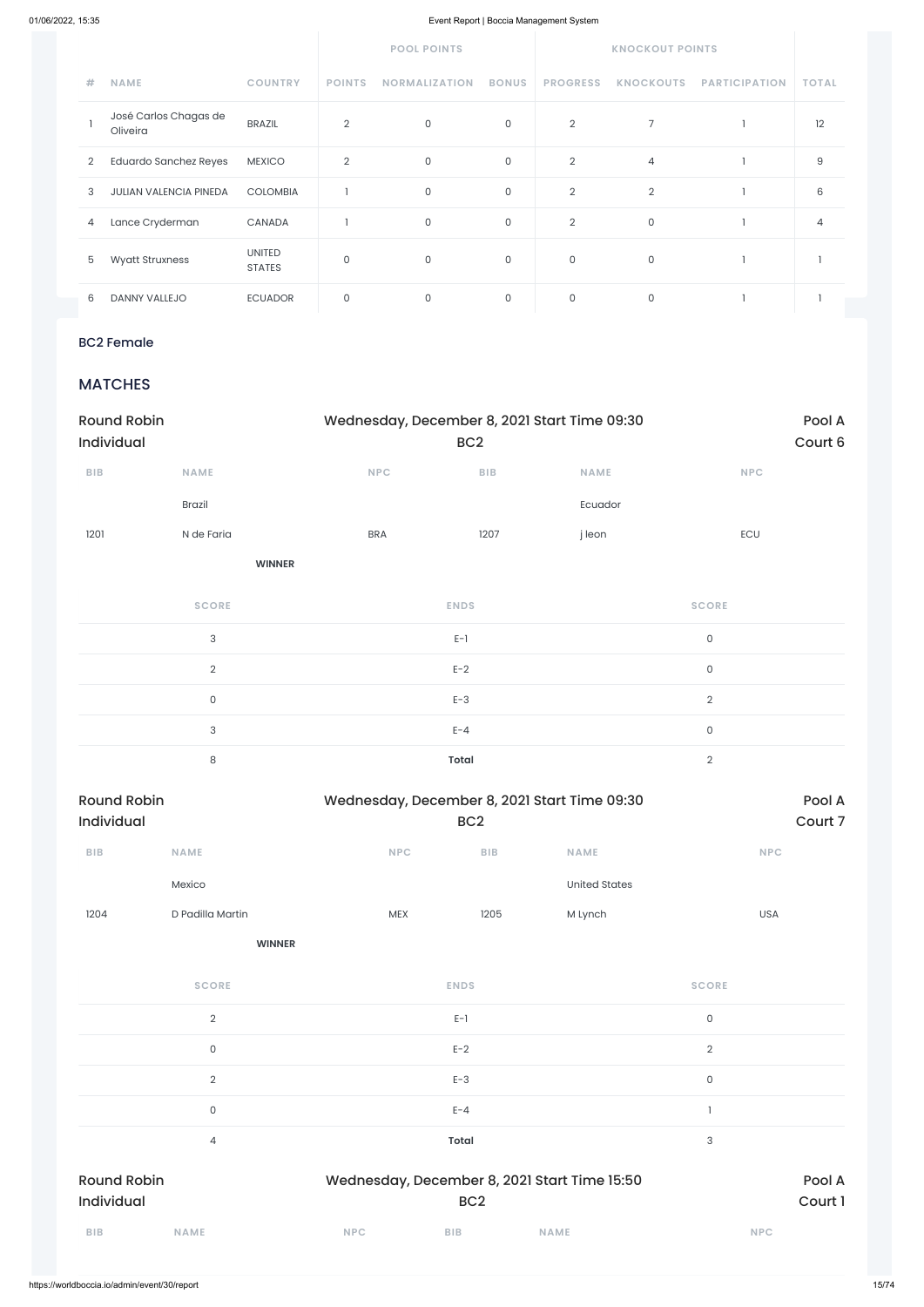Event Report | Boccia Management System

| ${\sf B}{\sf I}{\sf B}$          | <b>NAME</b>              | <b>NPC</b>                  | <b>BIB</b>      | <b>NAME</b>                                  | <b>NPC</b>          |                   |  |
|----------------------------------|--------------------------|-----------------------------|-----------------|----------------------------------------------|---------------------|-------------------|--|
|                                  | Brazil                   |                             |                 | <b>United States</b>                         |                     |                   |  |
| 1201                             | N de Faria               | <b>BRA</b>                  | 1205            | M Lynch                                      | <b>USA</b>          |                   |  |
|                                  |                          |                             |                 | <b>WINNER</b>                                |                     |                   |  |
|                                  | <b>SCORE</b>             |                             | <b>ENDS</b>     |                                              | <b>SCORE</b>        |                   |  |
|                                  | $\overline{\phantom{a}}$ |                             | $E-1$           |                                              | $\overline{2}$      |                   |  |
|                                  | $\overline{\phantom{a}}$ |                             | $E-2$           |                                              | $\mathbf{I}$        |                   |  |
|                                  | $\overline{2}$           |                             | $E-3$           |                                              | $\mathsf O$         |                   |  |
|                                  | $\mathsf{O}\xspace$      |                             | $E - 4$         |                                              | $\overline{2}$      |                   |  |
|                                  | $\overline{4}$           |                             | <b>Total</b>    |                                              | $\mathbf 5$         |                   |  |
| <b>Round Robin</b><br>Individual |                          |                             | BC <sub>2</sub> | Wednesday, December 8, 2021 Start Time 15:50 |                     | Pool A<br>Court 2 |  |
| ${\sf B}{\sf I}{\sf B}$          | NAME                     | NPC                         | <b>BIB</b>      | NAME                                         | NPC                 |                   |  |
|                                  | Ecuador                  |                             |                 | Mexico                                       |                     |                   |  |
| 1207                             | j leon                   | ECU                         | 1204            | D Padilla Martin                             | MEX                 |                   |  |
|                                  | <b>WINNER</b>            |                             |                 |                                              |                     |                   |  |
|                                  | <b>SCORE</b>             |                             | <b>ENDS</b>     |                                              | <b>SCORE</b>        |                   |  |
|                                  | $\overline{2}$           |                             | $E-1$           |                                              | $\mathsf{O}$        |                   |  |
|                                  | $\mathbf{I}$             |                             | $E-2$           |                                              | $\mathsf O$         |                   |  |
|                                  | $\mathbf{I}$             |                             | $E-3$           |                                              | $\mathsf{O}\xspace$ |                   |  |
|                                  | $\mathsf{O}\xspace$      |                             | $E - 4$         |                                              | $\mathbf{I}$        |                   |  |
|                                  | $\overline{4}$           |                             | <b>Total</b>    |                                              | $\mathbf{1}$        |                   |  |
| <b>Round Robin</b><br>Individual |                          |                             | BC <sub>2</sub> | Thursday, December 9, 2021 Start Time 11:50  |                     | Pool A<br>Court 4 |  |
| BIB                              | NAME                     | $\ensuremath{\mathsf{NPC}}$ | BIB             | <b>NAME</b>                                  | <b>NPC</b>          |                   |  |
|                                  | Brazil                   |                             |                 | Mexico                                       |                     |                   |  |
| 1201                             | N de Faria               | <b>BRA</b>                  | 1204            | D Padilla Martin                             | MEX                 |                   |  |
|                                  | <b>WINNER</b>            |                             |                 |                                              |                     |                   |  |
|                                  | <b>SCORE</b>             |                             | <b>ENDS</b>     |                                              | <b>SCORE</b>        |                   |  |

1 decreases the contract of  $E-1$  and  $E-1$  and  $E-1$  and  $E-1$  and  $E-1$  and  $E-1$ 

|                                  |             |                                                                | $E-2$        |                      | $\mathsf O$         |  |
|----------------------------------|-------------|----------------------------------------------------------------|--------------|----------------------|---------------------|--|
|                                  |             |                                                                | $E-3$        |                      | $\mathsf{O}$        |  |
|                                  |             |                                                                | $E - 4$      |                      | $\mathsf{O}\xspace$ |  |
|                                  | 4           |                                                                | <b>Total</b> |                      |                     |  |
| <b>Round Robin</b><br>Individual |             | Thursday, December 9, 2021 Start Time 11:50<br>BC <sub>2</sub> |              |                      |                     |  |
| <b>BIB</b>                       | <b>NAME</b> | <b>NPC</b>                                                     | <b>BIB</b>   | <b>NAME</b>          | <b>NPC</b>          |  |
|                                  | Ecuador     |                                                                |              | <b>United States</b> |                     |  |
| 1207                             | j leon      | ECU                                                            | 1205         | M Lynch              | <b>USA</b>          |  |
|                                  |             |                                                                |              |                      |                     |  |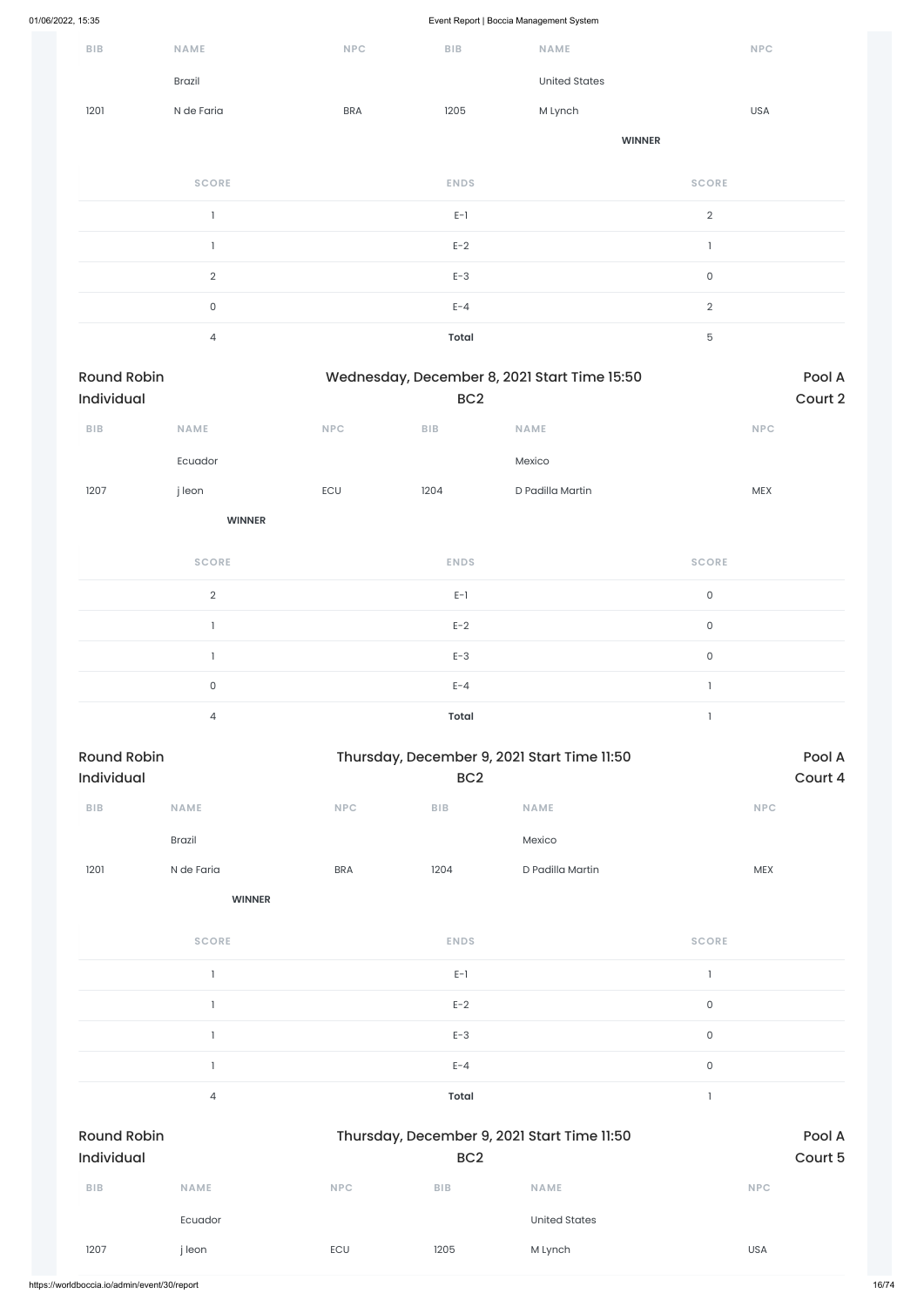| BIB | NAME           | <b>NPC</b> | BIB         | NAME | NPC          |
|-----|----------------|------------|-------------|------|--------------|
|     | <b>WINNER</b>  |            |             |      |              |
|     | <b>SCORE</b>   |            | <b>ENDS</b> |      | <b>SCORE</b> |
|     |                |            | $E-1$       |      | $\mathsf{O}$ |
|     |                |            | $E-2$       |      | $\mathsf O$  |
|     |                |            | $E-3$       |      | $\mathsf O$  |
|     | $\overline{2}$ |            | $E - 4$     |      | $\mathsf O$  |
|     | 5              |            | Total       |      | $\mathsf O$  |

| <b>Round Robin</b><br>Individual |                     |                       | BC <sub>2</sub>         | Wednesday, December 8, 2021 Start Time 09:30 |                     | Pool B<br>Court 8 |
|----------------------------------|---------------------|-----------------------|-------------------------|----------------------------------------------|---------------------|-------------------|
| ${\sf B}{\sf I}{\sf B}$          | NAME                | NPC                   | ${\sf B}{\sf I}{\sf B}$ | <b>NAME</b>                                  | <b>NPC</b>          |                   |
|                                  | Canada              |                       |                         | Chile                                        |                     |                   |
| 1202                             | K Collins           | $\mathsf{CAN}\xspace$ | 1206                    | A Guzman                                     | $\mathsf{CHI}$      |                   |
|                                  | <b>WINNER</b>       |                       |                         |                                              |                     |                   |
|                                  | <b>SCORE</b>        |                       | <b>ENDS</b>             |                                              | <b>SCORE</b>        |                   |
|                                  | $\mathbf 5$         |                       | $E-1$                   |                                              | $\mathsf{O}\xspace$ |                   |
|                                  | $\mathsf{O}\xspace$ |                       | $E-2$                   |                                              | $\mathbb{I}$        |                   |
|                                  | $\mathbf{1}$        |                       | $E-3$                   |                                              | $\mathsf{O}\xspace$ |                   |
|                                  | $\mathbf{1}$        |                       | $E - 4$                 |                                              | $\mathbf{I}$        |                   |
|                                  | $\overline{7}$      |                       | <b>Total</b>            |                                              | $\mathbf{2}$        |                   |
| <b>Round Robin</b>               |                     |                       |                         | Wednesday, December 8, 2021 Start Time 15:50 |                     | Pool B            |
| Individual                       |                     |                       | BC <sub>2</sub>         |                                              |                     | Court 3           |
| ${\sf B}{\sf I}{\sf B}$          | NAME                | NPC                   | BIB                     | <b>NAME</b>                                  | <b>NPC</b>          |                   |
|                                  | Chile               |                       |                         | El Salvador                                  |                     |                   |
| 1206                             | A Guzman            | CHI                   | 1203                    | R Duarte                                     | ESA                 |                   |
|                                  |                     |                       |                         | <b>WINNER</b>                                |                     |                   |
|                                  | <b>SCORE</b>        |                       | <b>ENDS</b>             |                                              | <b>SCORE</b>        |                   |
|                                  | $\sqrt{2}$          |                       | $E-1$                   |                                              | $\mathsf{O}\xspace$ |                   |
|                                  | $\mathbf{1}$        |                       | $E-2$                   |                                              | $\mathsf{O}\xspace$ |                   |
|                                  | $\mathsf{O}\xspace$ |                       | $E-3$                   |                                              | $\mathbf 5$         |                   |

|                                  |                |            | $E - 4$         |                                             | $\mathsf{O}\xspace$ |                   |
|----------------------------------|----------------|------------|-----------------|---------------------------------------------|---------------------|-------------------|
|                                  | $\overline{4}$ |            | Total           |                                             | 5                   |                   |
| <b>Round Robin</b><br>Individual |                |            | BC <sub>2</sub> | Thursday, December 9, 2021 Start Time 11:50 |                     | Pool B<br>Court 7 |
| <b>BIB</b>                       | <b>NAME</b>    | <b>NPC</b> | <b>BIB</b>      | <b>NAME</b>                                 | <b>NPC</b>          |                   |
|                                  | Canada         |            |                 | El Salvador                                 |                     |                   |
| 1202                             | K Collins      | CAN        | 1203            | R Duarte                                    | ESA                 |                   |
|                                  |                |            |                 | <b>WINNER</b>                               |                     |                   |
|                                  |                |            |                 |                                             |                     |                   |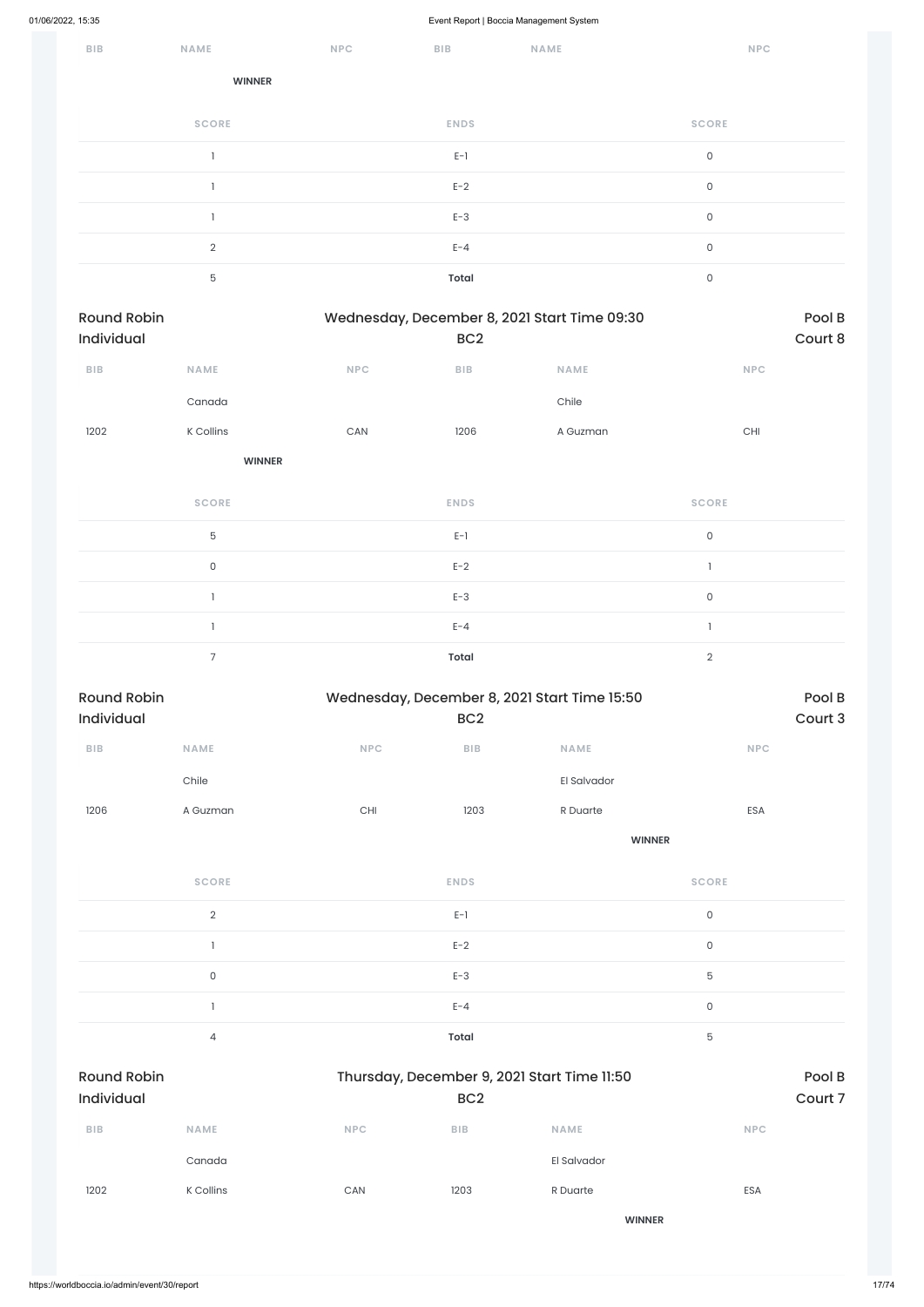| <b>SCORE</b> | <b>ENDS</b> | <b>SCORE</b> |
|--------------|-------------|--------------|
| 0            | $E-1$       |              |
| 0            | $E-2$       | $\Omega$     |
| 0            | $E-3$       | 3            |
|              | $E - 4$     | 0            |
|              | Total       | 6            |

| <b>Semi Final</b><br><b>Individual</b> |               | Friday, December 10, 2021 Start Time 14:30 | BC <sub>2</sub> |             | Knockout<br>Court 1 |
|----------------------------------------|---------------|--------------------------------------------|-----------------|-------------|---------------------|
| <b>BIB</b>                             | <b>NAME</b>   | <b>NPC</b>                                 | <b>BIB</b>      | <b>NAME</b> | <b>NPC</b>          |
|                                        | <b>Brazil</b> |                                            |                 | Canada      |                     |
| 1201                                   | N de Faria    | <b>BRA</b>                                 | 1202            | K Collins   | CAN                 |
|                                        | <b>WINNER</b> |                                            |                 |             |                     |

| <b>SCORE</b> | <b>ENDS</b>  | <b>SCORE</b>   |
|--------------|--------------|----------------|
| $\mathbf{0}$ | $E-1$        | $\overline{2}$ |
|              | $E-2$        | $\mathbf 0$    |
|              | $E-3$        | 0              |
| 5            | $E - 4$      | 0              |
|              | <b>Total</b> | $\Omega$       |

| Semi Final |                     |            |                 | Friday, December 10, 2021 Start Time 14:30 | Knockout                   |
|------------|---------------------|------------|-----------------|--------------------------------------------|----------------------------|
| Individual |                     |            | BC <sub>2</sub> |                                            | Court 2                    |
| BIB        | <b>NAME</b>         | <b>NPC</b> | BIB             | <b>NAME</b>                                | NPC                        |
|            | Ecuador             |            |                 | El Salvador                                |                            |
| 1207       | j leon              | ECU        | 1203            | R Duarte                                   | ESA                        |
|            |                     |            |                 | <b>WINNER</b>                              |                            |
|            | <b>SCORE</b>        |            | <b>ENDS</b>     |                                            | <b>SCORE</b>               |
|            | $\mathbf{2}$        |            | $E-1$           |                                            | $\mathsf{O}\xspace$        |
|            | $\mathsf O$         |            | $E-2$           |                                            | 6                          |
|            | $\mathsf{O}\xspace$ |            | $E-3$           |                                            |                            |
|            | $\mathsf O$         |            | $E - 4$         |                                            | $\overline{4}$             |
|            | $\mathbf{2}$        |            | <b>Total</b>    |                                            | $\ensuremath{\mathsf{11}}$ |

| <b>Third Place</b><br><b>Individual</b> |               | Saturday, December 11, 2021 Start Time 09:30 | BC <sub>2</sub> |             | <b>Third Place</b><br>Court 4 |  |
|-----------------------------------------|---------------|----------------------------------------------|-----------------|-------------|-------------------------------|--|
| <b>BIB</b>                              | <b>NAME</b>   | <b>NPC</b>                                   | BIB             | <b>NAME</b> | <b>NPC</b>                    |  |
|                                         | Ecuador       |                                              |                 | Canada      |                               |  |
| 1207                                    | j leon        | ECU                                          | 1202            | K Collins   | CAN                           |  |
|                                         | <b>WINNER</b> |                                              |                 |             |                               |  |
|                                         | <b>SCORE</b>  |                                              | <b>ENDS</b>     |             | <b>SCORE</b>                  |  |
|                                         |               |                                              | $E-1$           |             | $\mathsf{O}$                  |  |
|                                         |               |                                              | $E-2$           |             | $\mathsf{O}$                  |  |
|                                         |               |                                              |                 |             |                               |  |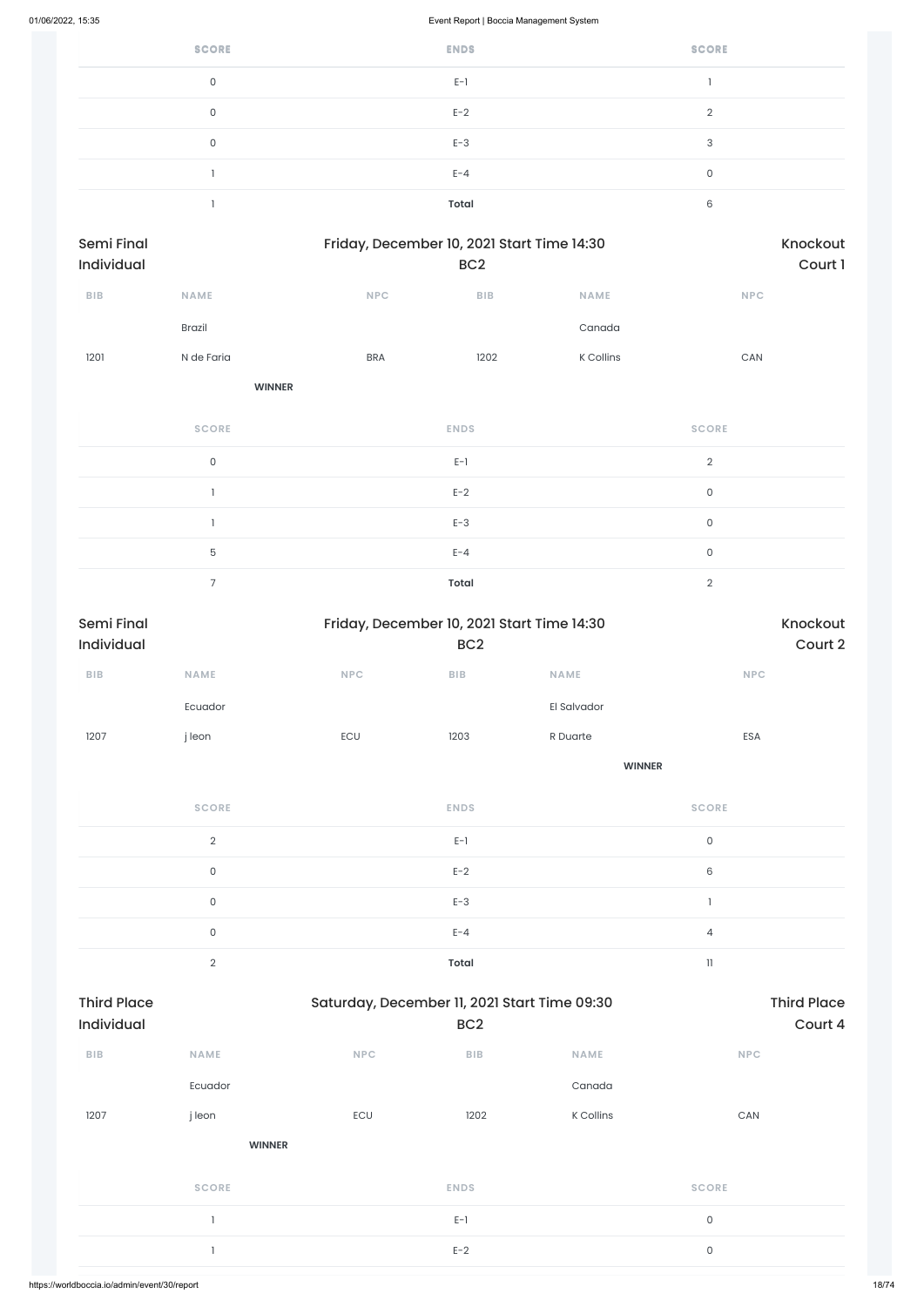| <b>SCORE</b> | <b>ENDS</b>  | <b>SCORE</b> |
|--------------|--------------|--------------|
|              | $E-3$        |              |
|              | $E - 4$      |              |
|              | <b>Total</b> |              |

| Final      |               | Saturday, December 11, 2021 Start Time 14:30 | Knockout        |               |            |
|------------|---------------|----------------------------------------------|-----------------|---------------|------------|
| Individual |               |                                              | BC <sub>2</sub> |               | Court 4    |
| <b>BIB</b> | <b>NAME</b>   | <b>NPC</b>                                   | <b>BIB</b>      | <b>NAME</b>   | <b>NPC</b> |
|            | <b>Brazil</b> |                                              |                 | El Salvador   |            |
| 1201       | N de Faria    | <b>BRA</b>                                   | 1203            | R Duarte      | ESA        |
|            |               |                                              |                 | <b>WINNER</b> |            |
|            |               |                                              |                 |               |            |

| <b>SCORE</b> | <b>ENDS</b>  | <b>SCORE</b>   |
|--------------|--------------|----------------|
|              | $E-1$        | 0              |
| 0            | $E-2$        | $\overline{4}$ |
|              | $E-3$        | $\mathbf{0}$   |
| 0            | $E - 4$      | $\Omega$       |
| $\Omega$     | <b>Total</b> | 6              |

# POOLS RESULTS SUMMARY

# Pool A

| #    | <b>ENTRANT</b>                                | <b>WINS</b>    | <b>POINTS</b><br><b>DIFF</b> | <b>POINTS</b><br><b>FOR</b> | <b>ENDS</b><br><b>WON</b> | <b>PDIFF</b><br><b>MATCH</b> | <b>PDIFF</b><br><b>END</b> |      |                         | <b>VS RECORD</b> |              |                          |
|------|-----------------------------------------------|----------------|------------------------------|-----------------------------|---------------------------|------------------------------|----------------------------|------|-------------------------|------------------|--------------|--------------------------|
|      |                                               |                |                              |                             |                           |                              |                            | $\#$ | 1201                    | 1207             | 1204         | 1205                     |
| 1201 | Natali de Faria<br>$\bullet$<br><b>Brazil</b> | $\overline{2}$ | 8                            | 16                          | $\overline{7}$            | $6\phantom{a}$               | 3                          | 1201 | $\sim$                  | 8                |              | $\left  \right $ 4       |
| 1207 | joselyn leon<br>õ<br>Ecuador                  | $\overline{2}$ | $\overline{\mathbf{2}}$      | $\mathbf{1}$                | 8                         | $5\phantom{.0}$              | $\overline{\mathbf{2}}$    | 1207 | $\overline{\mathbf{2}}$ | $\sim$           | 4            | $\boxed{5}$              |
| 1204 | Denisse Padilla Martin<br>$\bullet$<br>Mexico |                | $-5$                         | 6                           | $\mathbf{3}$              | Τ.                           | $\overline{2}$             | 1204 |                         | $\bf{1}$         | -            | $\overline{4}$           |
| 1205 | <b>Michele Lynch</b><br><b>United States</b>  |                | $-5$                         | 8                           | 4                         | L                            | $\overline{2}$             | 1205 | 5 <sub>5</sub>          |                  | $\mathbf{3}$ | $\overline{\phantom{a}}$ |

# Pool B

| # | <b>ENTRANT</b> | <b>WINS</b> | <b>POINTS</b> |  | POINTS ENDS PDIFF | <b>PDIFF</b> | <b>VS RECORD</b> |
|---|----------------|-------------|---------------|--|-------------------|--------------|------------------|
|   |                |             | <b>DIFF</b>   |  | FOR WON MATCH     | <b>END</b>   |                  |



# ROUNDS RESULTS SUMMARY Individual - BC2 Female

Semi-Final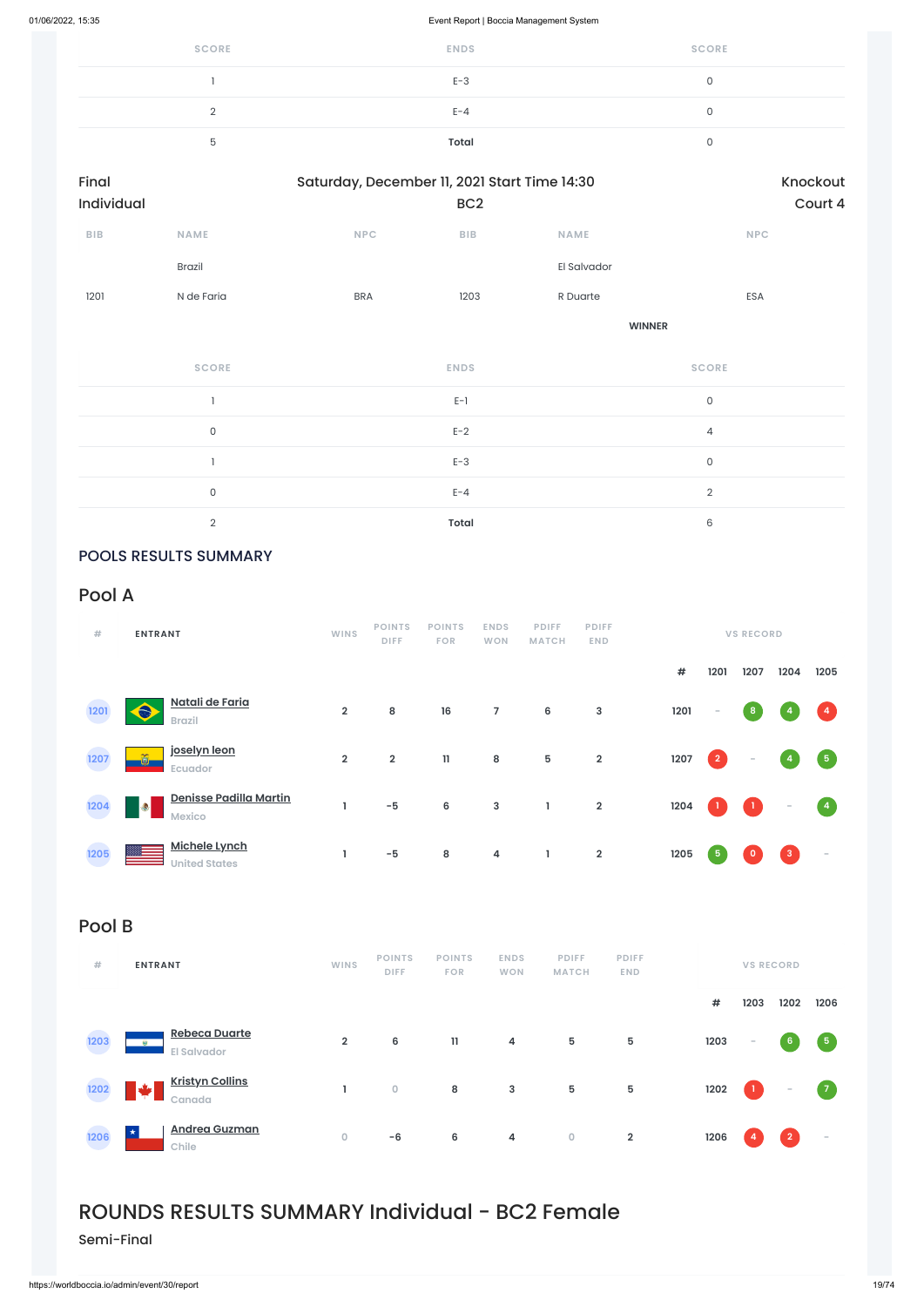# FINAL STANDINGS

|   |                        |                      |                     | <b>POOL POINTS</b>   |              |                 | <b>KNOCKOUT POINTS</b> |                      |                |
|---|------------------------|----------------------|---------------------|----------------------|--------------|-----------------|------------------------|----------------------|----------------|
| # | <b>NAME</b>            | <b>COUNTRY</b>       | <b>POINTS</b>       | <b>NORMALIZATION</b> | <b>BONUS</b> | <b>PROGRESS</b> | <b>KNOCKOUTS</b>       | <b>PARTICIPATION</b> | <b>TOTAL</b>   |
|   | Rebeca Duarte          | EL SALVADOR          | $\overline{2}$      |                      | 0            | $\overline{2}$  | $\overline{7}$         |                      | 13             |
| 2 | Natali de Faria        | <b>BRAZIL</b>        | $\overline{2}$      | $\mathsf O$          | $\mathsf O$  | $\overline{2}$  | $\overline{4}$         |                      | 9              |
| 3 | joselyn leon           | <b>ECUADOR</b>       | $\overline{2}$      | $\mathsf O$          | $\mathsf O$  | $\overline{2}$  | $\overline{2}$         | 1                    | 7              |
| 4 | Kristyn Collins        | CANADA               |                     | 0.5                  | 0            | $\overline{2}$  | $\mathsf O$            | 1                    | 4.5            |
| 5 | Denisse Padilla Martin | <b>MEXICO</b>        |                     | $\mathsf O$          | $\mathsf O$  | $\mathsf{O}$    | $\mathsf{O}$           |                      | $\overline{2}$ |
| 6 | Andrea Guzman          | <b>CHILE</b>         | $\mathsf{O}\xspace$ | $\mathsf O$          | $\mathsf O$  | $\mathsf O$     | 0                      |                      |                |
|   | Michele Lynch          | <b>UNITED STATES</b> |                     | $\mathsf O$          | $\mathsf O$  | $\mathsf O$     | $\mathsf O$            |                      | $\overline{2}$ |

| <b>BIB</b>         | <b>SIDE</b>     | <b>NPC</b> | <b>RESULT</b> | <b>BIB</b> | <b>SIDE</b>     | <b>NPC</b> |
|--------------------|-----------------|------------|---------------|------------|-----------------|------------|
| 1201               | Natali de Faria | <b>BRA</b> | $7^*$ – 2     | 1202       | Kristyn Collins | CAN        |
| 1207               | joselyn leon    | ECU        | $2 - 11*$     | 1203       | Rebeca Duarte   | ESA        |
| Final              |                 |            |               |            |                 |            |
| <b>BIB</b>         | <b>SIDE</b>     | <b>NPC</b> | <b>RESULT</b> | <b>BIB</b> | <b>SIDE</b>     | <b>NPC</b> |
| 1201               | Natali de Faria | <b>BRA</b> | $2 - 6*$      | 1203       | Rebeca Duarte   | ESA        |
| <b>Third Place</b> |                 |            |               |            |                 |            |

| <b>BIB</b> | <b>SIDE</b>  | NPC | <b>RESULT</b> | <b>BIB</b> | <b>SIDE</b>     | <b>NPC</b> |
|------------|--------------|-----|---------------|------------|-----------------|------------|
| 1207       | joselyn leon | ECU | $5* - 0$      | 1202       | Kristyn Collins | CAN        |

## BC2 Male

# **MATCHES**

| <b>Round Robin</b><br><b>Individual</b> |             |            | Wednesday, December 8, 2021 Start Time 10:30<br>BC <sub>2</sub> |               |            |  |  |
|-----------------------------------------|-------------|------------|-----------------------------------------------------------------|---------------|------------|--|--|
| <b>BIB</b>                              | <b>NAME</b> | <b>NPC</b> | <b>BIB</b>                                                      | <b>NAME</b>   | <b>NPC</b> |  |  |
|                                         | Chile       |            |                                                                 | <b>Brazil</b> |            |  |  |
| 2209                                    | J Bastias   | <b>CHI</b> | 2201                                                            | M Santos      | <b>BRA</b> |  |  |
|                                         |             |            |                                                                 | <b>WINNER</b> |            |  |  |

**SCORE ENDS SCORE**

|                    | $\mathsf{O}\xspace$ |                                             | $E-1$           |             | $\ensuremath{\mathsf{3}}$ |         |
|--------------------|---------------------|---------------------------------------------|-----------------|-------------|---------------------------|---------|
|                    |                     |                                             | $E-2$           |             | $\mathsf{O}\xspace$       |         |
|                    | $\mathsf{O}\xspace$ |                                             | $E-3$           |             | $\sqrt{3}$                |         |
|                    | $\mathsf{O}\xspace$ |                                             | $E - 4$         |             | $\sqrt{3}$                |         |
|                    |                     |                                             | <b>Total</b>    |             | $\hbox{9}$                |         |
| <b>Round Robin</b> |                     | Thursday, December 9, 2021 Start Time 09:30 |                 |             |                           | Pool A  |
| Individual         |                     |                                             | BC <sub>2</sub> |             |                           | Court 3 |
| BIB                | <b>NAME</b>         | <b>NPC</b>                                  | BIB             | <b>NAME</b> | <b>NPC</b>                |         |
|                    | Ecuador             |                                             |                 | Chile       |                           |         |
|                    |                     |                                             |                 |             |                           |         |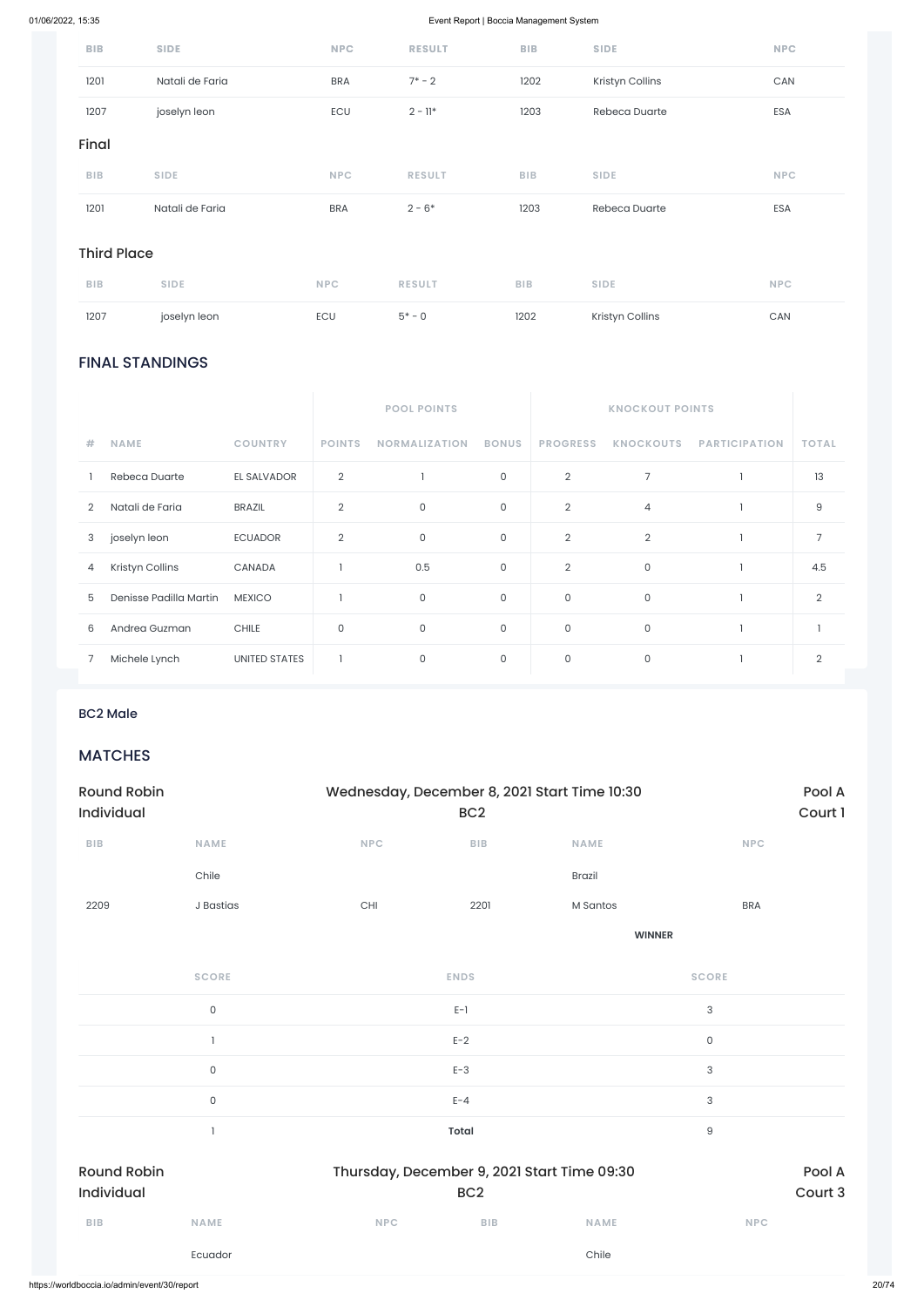|                                  |                     |                             | . .             | ັ                                            |                       |                   |
|----------------------------------|---------------------|-----------------------------|-----------------|----------------------------------------------|-----------------------|-------------------|
| BIB                              | NAME                | NPC                         | BIB             | NAME                                         | NPC                   |                   |
| 2208                             | d guerrero          | ECU                         | 2209            | J Bastias                                    | $\mathsf{CHI}$        |                   |
|                                  | <b>WINNER</b>       |                             |                 |                                              |                       |                   |
|                                  | <b>SCORE</b>        |                             | <b>ENDS</b>     |                                              | <b>SCORE</b>          |                   |
|                                  | $\mathbf{I}$        |                             | $E-1$           |                                              | $\mathsf{O}\xspace$   |                   |
|                                  | $\mathbb{I}$        |                             | $E-2$           |                                              | $\mathsf{O}\xspace$   |                   |
|                                  | $\mathbf{I}$        |                             | $E-3$           |                                              | $\mathsf{O}\xspace$   |                   |
|                                  | $\overline{4}$      |                             | $E - 4$         |                                              | $\mathsf{O}\xspace$   |                   |
|                                  | $\overline{7}$      |                             | <b>Total</b>    |                                              | $\mathsf{O}\xspace$   |                   |
| <b>Round Robin</b><br>Individual |                     |                             | BC <sub>2</sub> | Thursday, December 9, 2021 Start Time 15:50  |                       | Pool A<br>Court 4 |
| ${\sf B}{\sf I}{\sf B}$          | NAME                | $\ensuremath{\mathsf{NPC}}$ | BIB             | NAME                                         | NPC                   |                   |
|                                  | Brazil              |                             |                 | Ecuador                                      |                       |                   |
| 2201                             | M Santos            | <b>BRA</b>                  | 2208            | d guerrero                                   | ECU                   |                   |
|                                  | <b>WINNER</b>       |                             |                 |                                              |                       |                   |
|                                  | <b>SCORE</b>        |                             | <b>ENDS</b>     |                                              | <b>SCORE</b>          |                   |
|                                  | $\overline{4}$      |                             | $E-1$           |                                              | $\mathsf{O}\xspace$   |                   |
|                                  | $\overline{2}$      |                             | $E-2$           |                                              | $\mathsf{O}\xspace$   |                   |
|                                  | $\mathbf{I}$        |                             | $E-3$           |                                              | $\mathsf{O}\xspace$   |                   |
|                                  | $\mathsf{O}\xspace$ |                             | $E - 4$         |                                              | $\mathbf{1}$          |                   |
|                                  | $\overline{7}$      |                             | <b>Total</b>    |                                              | $\mathbf{1}$          |                   |
| <b>Round Robin</b><br>Individual |                     |                             | BC <sub>2</sub> | Wednesday, December 8, 2021 Start Time 10:30 |                       | Pool B<br>Court 2 |
| ${\sf B}{\sf I}{\sf B}$          | NAME                | NPC                         | ${\sf BIB}$     | NAME                                         | NPC                   |                   |
|                                  | Colombia            |                             |                 | Canada                                       |                       |                   |
| 2212                             | E MONTAÑO           | $\mathop{\rm COL}\nolimits$ | 2202            | D Allard                                     | $\mathsf{CAN}\xspace$ |                   |
|                                  |                     |                             |                 | <b>WINNER</b>                                |                       |                   |
|                                  | <b>SCORE</b>        |                             | <b>ENDS</b>     |                                              | <b>SCORE</b>          |                   |
|                                  | $\mathsf{O}\xspace$ |                             | $E-1$           |                                              | $\mathbf{1}$          |                   |

0 and  $E-2$  and  $E-2$  and  $E-2$  and  $E-2$  and  $E-2$  and  $E-2$  and  $E-2$  and  $E-2$  and  $E-2$  and  $E-2$  and  $E-2$  and  $E-2$  and  $E-2$  and  $E-2$  and  $E-2$  and  $E-2$  and  $E-2$  and  $E-2$  and  $E-2$  and  $E-2$  and  $E-2$  and  $E-2$ 

|                                              | $\mathsf{O}$        | $E-3$                                       |                 |             | 5          |                   |
|----------------------------------------------|---------------------|---------------------------------------------|-----------------|-------------|------------|-------------------|
|                                              | $\mathsf{O}$        | $E - 4$                                     |                 |             | 3          |                   |
|                                              | $\mathsf{O}$        | <b>Total</b>                                |                 |             | 12         |                   |
| <b>Round Robin</b><br>Individual             |                     | Thursday, December 9, 2021 Start Time 09:30 | BC <sub>2</sub> |             |            | Pool B<br>Court 4 |
| <b>BIB</b>                                   | <b>NAME</b>         | <b>NPC</b>                                  | <b>BIB</b>      | <b>NAME</b> | <b>NPC</b> |                   |
|                                              | Mexico              |                                             |                 | Colombia    |            |                   |
| 2206                                         | D PAREDES MOROYOQUI | <b>MEX</b>                                  | 2212            | E MONTAÑO   | COL        |                   |
|                                              | <b>WINNER</b>       |                                             |                 |             |            |                   |
| https://worldboccia.io/admin/event/30/report |                     |                                             |                 |             |            |                   |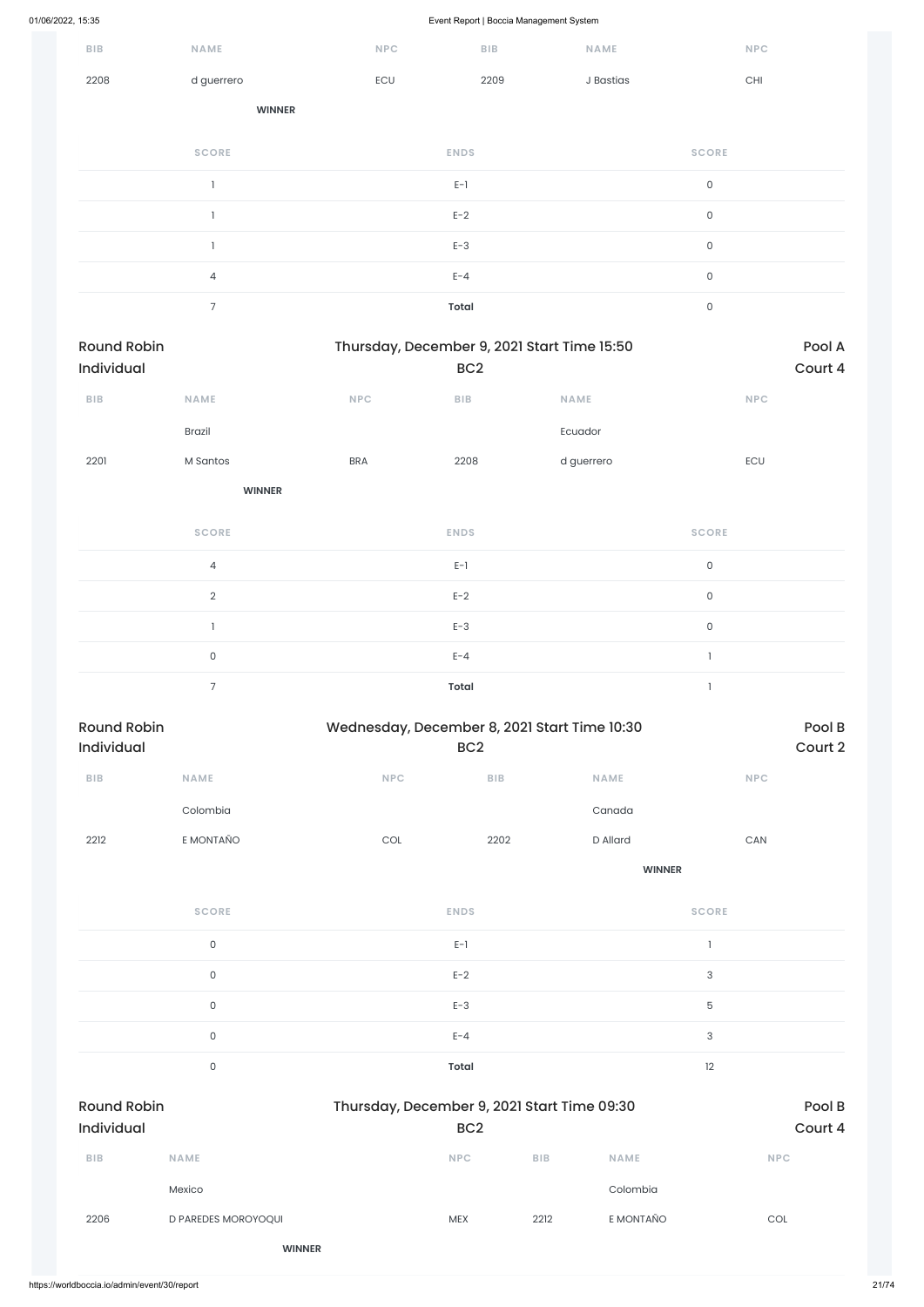| <b>SCORE</b> | <b>ENDS</b>  | <b>SCORE</b> |
|--------------|--------------|--------------|
| 6            | $E-1$        | 0            |
| 5            | $E-2$        | 0            |
| $\Omega$     | $E-3$        | 0            |
|              | $E - 4$      | 0            |
| 14           | <b>Total</b> | 0            |

| <b>Round Robin</b><br>Individual |                     |            |            | Thursday, December 9, 2021 Start Time 15:50<br>BC <sub>2</sub> |                | Pool B<br>Court 3 |
|----------------------------------|---------------------|------------|------------|----------------------------------------------------------------|----------------|-------------------|
| <b>BIB</b>                       | <b>NAME</b>         | <b>NPC</b> | <b>BIB</b> | <b>NAME</b>                                                    |                | <b>NPC</b>        |
|                                  | Canada              |            |            | Mexico                                                         |                |                   |
| 2202                             | D Allard            | CAN        | 2206       | D PAREDES MOROYOQUI                                            |                | <b>MEX</b>        |
|                                  |                     |            |            | <b>WINNER</b>                                                  |                |                   |
|                                  | <b>SCORE</b>        |            |            | <b>ENDS</b>                                                    | <b>SCORE</b>   |                   |
|                                  | $\mathsf{O}\xspace$ |            |            | $E-1$                                                          | $\mathbf{1}$   |                   |
|                                  | $\mathsf{O}\xspace$ |            |            | $E-2$                                                          | $\overline{1}$ |                   |
|                                  |                     |            |            | $E-3$                                                          | $\mathsf{O}$   |                   |
|                                  |                     |            |            |                                                                |                |                   |

 $E-4$  and  $E-4$  and  $E-4$  and  $E-4$  and  $E-4$  and  $E-4$  and  $E-4$  and  $E-4$  and  $E-4$  and  $E-4$  and  $E-4$  and  $E-4$  and  $E-4$  and  $E-4$  and  $E-4$  and  $E-4$  and  $E-4$  and  $E-4$  and  $E-4$  and  $E-4$  and  $E-4$  and  $E-4$  and

1 **Total** 3

| <b>Round Robin</b><br><b>Individual</b> |                      | Wednesday, December 8, 2021 Start Time 10:30 | Pool C<br>Court 3 |               |              |
|-----------------------------------------|----------------------|----------------------------------------------|-------------------|---------------|--------------|
| <b>BIB</b>                              | <b>NAME</b>          | <b>NPC</b>                                   | <b>BIB</b>        | <b>NAME</b>   | <b>NPC</b>   |
|                                         | <b>United States</b> |                                              |                   | Argentina     |              |
| 2211                                    | M Harrison           | <b>USA</b>                                   | 2203              | J Aquino      | ARG          |
|                                         |                      |                                              |                   | <b>WINNER</b> |              |
|                                         | <b>SCORE</b>         |                                              | <b>ENDS</b>       |               | <b>SCORE</b> |
|                                         | $\overline{2}$       |                                              | $E-1$             |               | 0            |
|                                         | $\sim$               |                                              | $\Gamma$ $\Omega$ |               | - 11 -       |

| $\sim$ | $E-1$        |   |
|--------|--------------|---|
|        | $E-2$        |   |
|        | $E-3$        |   |
|        | $F - 4$      |   |
| ╭      | <b>Total</b> | 后 |

| <b>Round Robin</b><br><b>Individual</b> |                      |            | Thursday, December 9, 2021 Start Time 09:30<br>BC <sub>2</sub> |               |                     |
|-----------------------------------------|----------------------|------------|----------------------------------------------------------------|---------------|---------------------|
| <b>BIB</b>                              | <b>NAME</b>          | <b>NPC</b> | <b>BIB</b>                                                     | <b>NAME</b>   | <b>NPC</b>          |
|                                         | <b>United States</b> |            |                                                                | Canada        |                     |
| 2211                                    | M Harrison           | <b>USA</b> | 2207                                                           | M Mercer      | CAN                 |
|                                         |                      |            |                                                                | <b>WINNER</b> |                     |
|                                         | <b>SCORE</b>         |            | <b>ENDS</b>                                                    |               | <b>SCORE</b>        |
|                                         | -1                   |            | $E-1$                                                          |               | $\mathsf{O}\xspace$ |
|                                         | $\mathsf{O}\xspace$  |            | $E-2$                                                          |               | $\sqrt{2}$          |
|                                         |                      |            |                                                                |               |                     |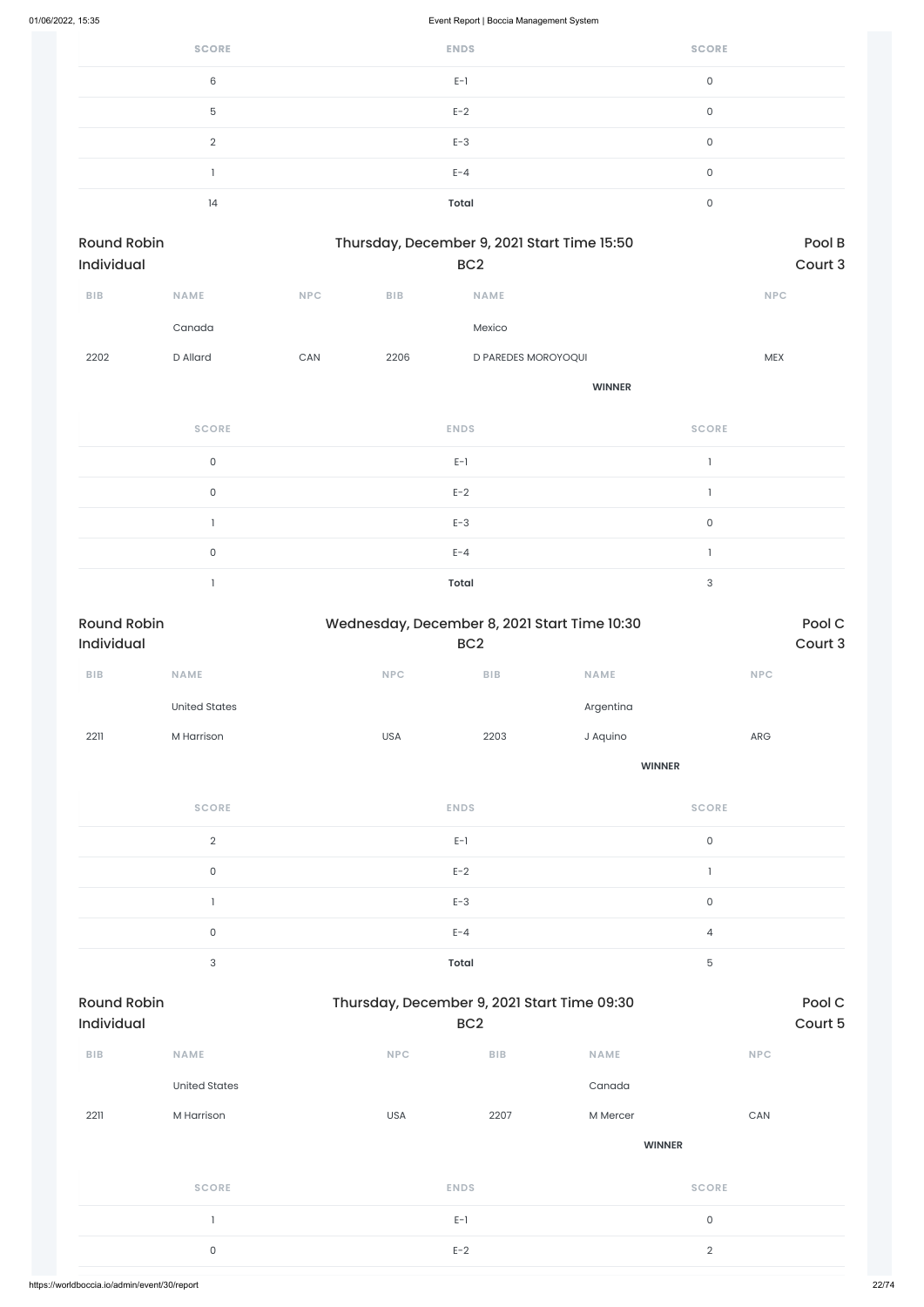| <b>SCORE</b> | <b>ENDS</b>  | <b>SCORE</b> |
|--------------|--------------|--------------|
|              | $E-3$        |              |
|              | $E - 4$      |              |
|              | <b>Total</b> |              |

| <b>Round Robin</b><br>Individual |                     | Thursday, December 9, 2021 Start Time 15:50 | Pool C<br>Court 2 |             |                     |
|----------------------------------|---------------------|---------------------------------------------|-------------------|-------------|---------------------|
| BIB                              | <b>NAME</b>         | NPC                                         | BIB               | <b>NAME</b> | <b>NPC</b>          |
|                                  | Argentina           |                                             |                   | Canada      |                     |
| 2203                             | J Aquino            | ARG                                         | 2207              | M Mercer    | ${\sf CAN}$         |
|                                  | <b>WINNER</b>       |                                             |                   |             |                     |
|                                  | <b>SCORE</b>        |                                             | <b>ENDS</b>       |             | <b>SCORE</b>        |
|                                  | $\sqrt{4}$          |                                             | $E-1$             |             | $\mathsf{O}$        |
|                                  | $\mathsf{O}\xspace$ |                                             | $E-2$             |             | $\mathbf{2}$        |
|                                  | $\mathbf{2}$        |                                             | $E-3$             |             | $\mathsf O$         |
|                                  |                     |                                             | $E - 4$           |             | $\mathsf{O}\xspace$ |

Round Robin **Robin Round Robin Thursday, December 9, 2021 Start Time 09:30** Pool D Individual BC2 Court 6

| Total |  |
|-------|--|
|       |  |
|       |  |

| <b>Round Robin</b><br>Individual |                     |            | Wednesday, December 8, 2021 Start Time 10:30<br>BC <sub>2</sub> | Pool D<br>Court 4  |                     |
|----------------------------------|---------------------|------------|-----------------------------------------------------------------|--------------------|---------------------|
| BIB                              | <b>NAME</b>         | <b>NPC</b> | BIB                                                             | <b>NAME</b>        | <b>NPC</b>          |
|                                  | Argentina           |            |                                                                 | Brazil             |                     |
| 2204                             | L Cristaldo         | ARG        | 2210                                                            | I Saraiva da Silva | <b>BRA</b>          |
|                                  |                     |            |                                                                 | <b>WINNER</b>      |                     |
|                                  | <b>SCORE</b>        |            | <b>ENDS</b>                                                     |                    | <b>SCORE</b>        |
|                                  | $\mathsf{O}\xspace$ |            | $E-1$                                                           |                    | $\overline{4}$      |
|                                  | $\sqrt{2}$          |            | $E-2$                                                           |                    | $\mathsf{O}\xspace$ |
|                                  | $\mathsf{O}\xspace$ |            | $E-3$                                                           |                    | $\mathbf{I}$        |
|                                  |                     |            | $E - 4$                                                         |                    | $\mathsf{O}$        |

3 **Total** 5

| ${\sf B}{\sf I}{\sf B}$ | NAME                | <b>NPC</b> | BIB         | NAME               | NPC                 |
|-------------------------|---------------------|------------|-------------|--------------------|---------------------|
|                         | El Salvador         |            |             | Brazil             |                     |
| 2205                    | M Sayes             | ESA        | 2210        | I Saraiva da Silva | <b>BRA</b>          |
|                         |                     |            |             | <b>WINNER</b>      |                     |
|                         | <b>SCORE</b>        |            | <b>ENDS</b> |                    | <b>SCORE</b>        |
|                         | $\mathsf{O}\xspace$ |            | $E-1$       |                    |                     |
|                         | $\mathsf O$         |            | $E-2$       |                    |                     |
|                         |                     |            | $E-3$       |                    | $\mathsf{O}\xspace$ |
|                         | $\mathsf{O}\xspace$ |            | $E - 4$     |                    | $\mathbf 5$         |
|                         |                     |            |             |                    |                     |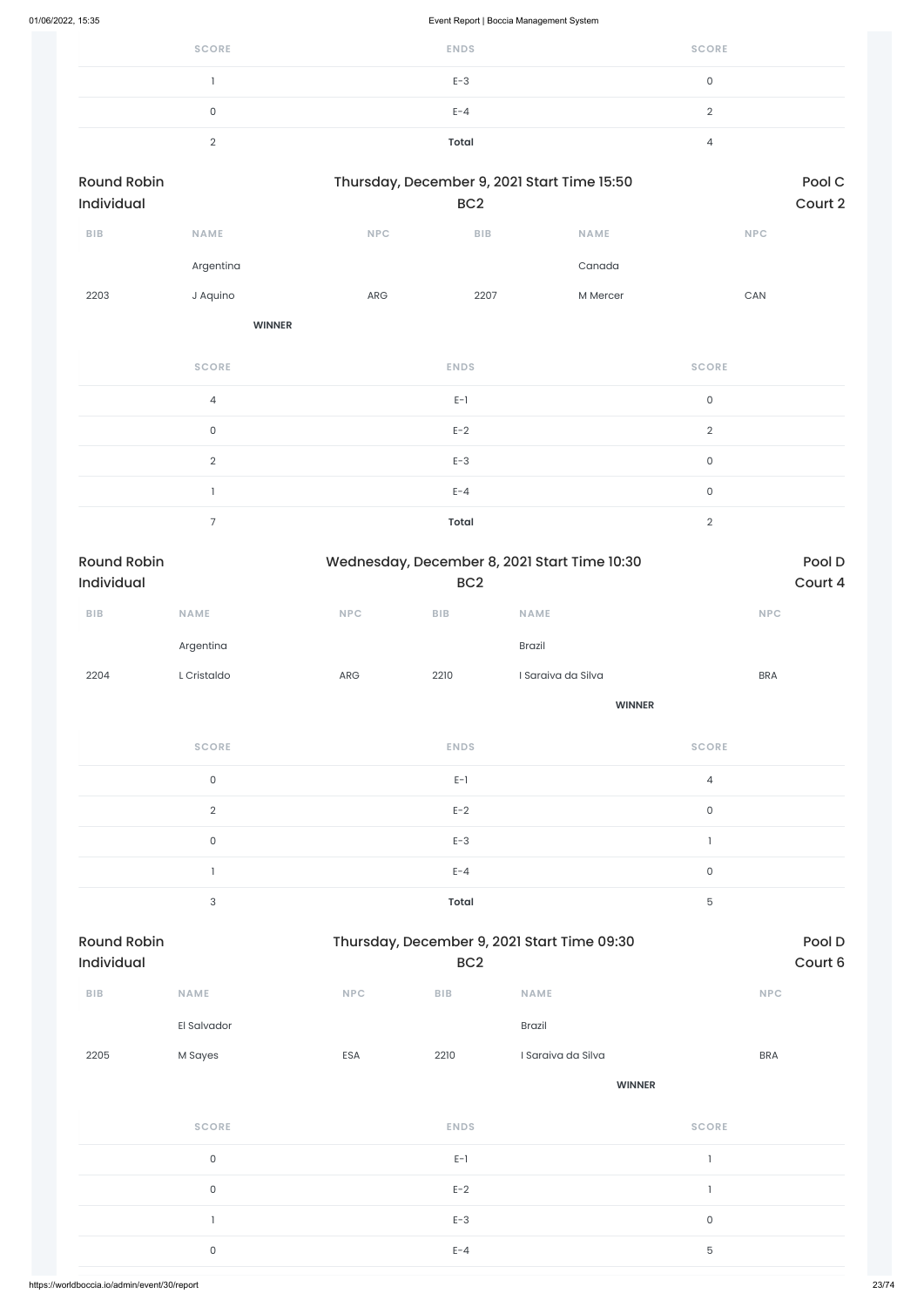|                                    | <b>SCORE</b>        |     | <b>ENDS</b>                                                   |                                             | <b>SCORE</b>                |                     |  |  |
|------------------------------------|---------------------|-----|---------------------------------------------------------------|---------------------------------------------|-----------------------------|---------------------|--|--|
|                                    | $\mathbf{I}$        |     | <b>Total</b>                                                  |                                             | $\overline{7}$              |                     |  |  |
| <b>Round Robin</b><br>Individual   |                     |     | BC <sub>2</sub>                                               | Thursday, December 9, 2021 Start Time 15:50 |                             | Pool D<br>Court 1   |  |  |
| <b>BIB</b>                         | <b>NAME</b>         | NPC | BIB                                                           | <b>NAME</b>                                 | <b>NPC</b>                  |                     |  |  |
|                                    | Argentina           |     |                                                               | El Salvador                                 |                             |                     |  |  |
| 2204                               | L Cristaldo         | ARG | 2205                                                          | M Sayes                                     | ESA                         |                     |  |  |
|                                    | <b>WINNER</b>       |     |                                                               |                                             |                             |                     |  |  |
|                                    | <b>SCORE</b>        |     | <b>ENDS</b>                                                   |                                             | <b>SCORE</b>                |                     |  |  |
|                                    | $\overline{2}$      |     | $E-1$                                                         |                                             | $\mathsf{O}\xspace$         |                     |  |  |
|                                    | $\mathbf{I}$        |     | $E-2$                                                         |                                             | $\mathsf{O}\xspace$         |                     |  |  |
|                                    | $\mathbf{1}$        |     | $E-3$                                                         |                                             | $\mathsf{O}\xspace$         |                     |  |  |
|                                    | $\mathbf{I}$        |     | $E - 4$                                                       |                                             | $\mathsf{O}\xspace$         |                     |  |  |
|                                    | $\mathbf 5$         |     | <b>Total</b>                                                  |                                             | $\mathsf{O}\xspace$         |                     |  |  |
| <b>Quarter Final</b><br>Individual |                     |     | Friday, December 10, 2021 Start Time 09:30<br>BC <sub>2</sub> |                                             |                             |                     |  |  |
| BIB                                | <b>NAME</b>         | NPC | ${\sf B}{\sf I}{\sf B}$                                       | NAME                                        | $\ensuremath{\mathsf{NPC}}$ |                     |  |  |
|                                    | Canada              |     |                                                               | Brazil                                      |                             |                     |  |  |
| 2202                               | D Allard            | CAN | 2201                                                          | M Santos                                    | <b>BRA</b>                  |                     |  |  |
|                                    |                     |     |                                                               | <b>WINNER</b>                               |                             |                     |  |  |
|                                    | <b>SCORE</b>        |     | <b>ENDS</b>                                                   |                                             | <b>SCORE</b>                |                     |  |  |
|                                    | $\mathsf{O}\xspace$ |     | $E-1$                                                         |                                             | $\mathbf{I}$                |                     |  |  |
|                                    | $\mathsf O$         |     | $E-2$                                                         |                                             | $\mathbf{1}$                |                     |  |  |
|                                    | $\mathsf{O}\xspace$ |     | $E-3$                                                         |                                             | 3                           |                     |  |  |
|                                    | $\mathsf{O}\xspace$ |     | $E - 4$                                                       |                                             | $\overline{4}$              |                     |  |  |
|                                    | $\mathsf{O}\xspace$ |     | <b>Total</b>                                                  |                                             | $\hbox{9}$                  |                     |  |  |
| <b>Quarter Final</b><br>Individual |                     |     | BC <sub>2</sub>                                               | Friday, December 10, 2021 Start Time 09:30  |                             | Knockout<br>Court 4 |  |  |
| BIB                                | NAME                |     | NPC                                                           | ${\sf B}{\sf I}{\sf B}$<br><b>NAME</b>      | <b>NPC</b>                  |                     |  |  |

Brazil Canada and Canada and Canada and Canada and Canada and Canada and Canada and Canada and Canada and Cana

| 2210<br>I Saraiva da Silva                   |               | <b>BRA</b>                                 | 2207 | M Mercer     | CAN      |       |
|----------------------------------------------|---------------|--------------------------------------------|------|--------------|----------|-------|
|                                              | <b>WINNER</b> |                                            |      |              |          |       |
| <b>SCORE</b>                                 |               | <b>ENDS</b>                                |      | <b>SCORE</b> |          |       |
| $\mathbf{3}$                                 |               | $E-1$                                      |      | $\mathsf{O}$ |          |       |
|                                              |               | $E-2$                                      |      | $\mathsf O$  |          |       |
| 4                                            |               | $E-3$                                      |      | $\mathsf O$  |          |       |
| $\sqrt{3}$                                   |               | $E - 4$                                    |      | $\mathsf O$  |          |       |
| 11                                           |               | Total                                      |      | $\mathsf O$  |          |       |
| <b>Quarter Final</b>                         |               | Friday, December 10, 2021 Start Time 09:30 |      |              | Knockout |       |
| https://worldboccia.io/admin/event/30/report |               |                                            |      |              |          | 24/74 |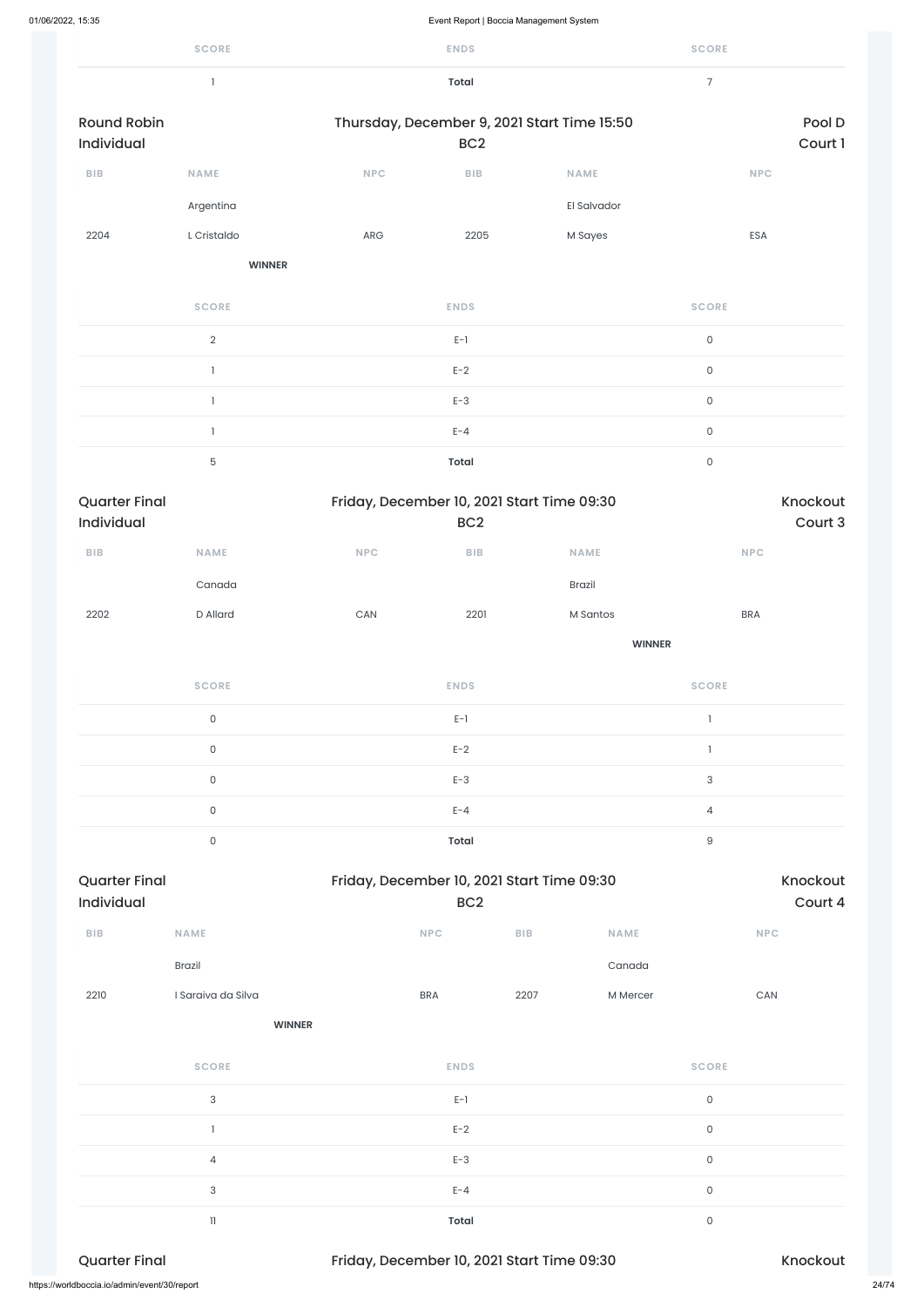| 01/06/2022, 15:35 | Event Report   Boccia Management System |            |                                                               |                                            |               |                     |             |  |  |
|-------------------|-----------------------------------------|------------|---------------------------------------------------------------|--------------------------------------------|---------------|---------------------|-------------|--|--|
| Individual        |                                         |            |                                                               | BC <sub>2</sub>                            |               |                     | Court 5     |  |  |
| <b>BIB</b>        | <b>NAME</b>                             | <b>NPC</b> | BIB                                                           | <b>NAME</b>                                |               |                     | NPC         |  |  |
|                   | Ecuador                                 |            |                                                               | Mexico                                     |               |                     |             |  |  |
| 2208              | d guerrero                              | ECU        | 2206                                                          | D PAREDES MOROYOQUI                        |               |                     | MEX         |  |  |
|                   |                                         |            |                                                               |                                            | <b>WINNER</b> |                     |             |  |  |
|                   | <b>SCORE</b>                            |            |                                                               | <b>ENDS</b>                                |               | <b>SCORE</b>        |             |  |  |
|                   | $\mathsf{O}\xspace$                     |            |                                                               | $E-1$                                      |               | $\mathbf{I}$        |             |  |  |
|                   | $\mathsf{O}\xspace$                     |            |                                                               | $E-2$                                      |               | $\overline{4}$      |             |  |  |
|                   | $\mathsf{O}\xspace$                     |            |                                                               | $E-3$                                      |               | $\mathbf{I}$        |             |  |  |
|                   | $\mathbf{I}$                            |            |                                                               | $E - 4$                                    |               | $\mathsf{O}\xspace$ |             |  |  |
|                   | $\mathbf{1}$                            |            | <b>Total</b>                                                  |                                            |               |                     |             |  |  |
| Individual        | <b>Quarter Final</b>                    |            | Friday, December 10, 2021 Start Time 09:30<br>BC <sub>2</sub> |                                            |               | Knockout<br>Court 6 |             |  |  |
| BIB               | NAME                                    |            | NPC                                                           | ${\sf BIB}$                                | NAME          |                     | NPC         |  |  |
|                   | Argentina                               |            |                                                               |                                            | Argentina     |                     |             |  |  |
| 2204              | L Cristaldo                             |            | ARG                                                           | 2203                                       | J Aquino      |                     | ${\sf ARG}$ |  |  |
|                   | <b>WINNER</b>                           |            |                                                               |                                            |               |                     |             |  |  |
|                   | <b>SCORE</b>                            |            |                                                               | <b>ENDS</b>                                |               | <b>SCORE</b>        |             |  |  |
|                   | $\mathbf{I}$                            |            |                                                               | $E-1$                                      |               | $\mathsf{O}\xspace$ |             |  |  |
|                   | $\mathbf{1}$                            |            |                                                               | $E-2$                                      |               | $\mathsf{O}\xspace$ |             |  |  |
|                   | $\mathbf{I}$                            |            |                                                               | $E-3$                                      |               | $\mathsf{O}\xspace$ |             |  |  |
| $\mathbf{1}$      |                                         |            |                                                               | $E - 4$                                    |               | $\mathsf{O}\xspace$ |             |  |  |
|                   | $\overline{4}$                          |            | <b>Total</b>                                                  |                                            |               | $\mathsf{O}\xspace$ |             |  |  |
| Semi Final        |                                         |            |                                                               | Friday, December 10, 2021 Start Time 15:30 |               |                     | Knockout    |  |  |
| Individual        |                                         |            |                                                               | BC <sub>2</sub>                            |               |                     | Court 1     |  |  |
| BIB               | NAME                                    |            | <b>NPC</b>                                                    | BIB                                        | NAME          |                     | NPC         |  |  |
|                   | Brazil                                  |            |                                                               |                                            | Brazil        |                     |             |  |  |

2210 I Saraiva da Silva BRA 2201 M Santos BRA

**WINNER**

**SCORE ENDS SCORE**

|                                 | $\mathsf{O}\xspace$ |            |                                            | $E-1$               | 3            |  |
|---------------------------------|---------------------|------------|--------------------------------------------|---------------------|--------------|--|
|                                 | $\mathsf{O}$        |            |                                            | 6                   |              |  |
|                                 |                     |            |                                            | $E-3$               | $\mathsf{O}$ |  |
|                                 | $\mathsf O$         |            | $E - 4$                                    | $\sqrt{2}$          |              |  |
|                                 |                     |            | <b>Total</b>                               | $\mathbf{1}$        |              |  |
| <b>Semi Final</b><br>Individual |                     |            | Friday, December 10, 2021 Start Time 15:30 | Knockout<br>Court 2 |              |  |
| <b>BIB</b>                      | <b>NAME</b>         | <b>NPC</b> | <b>BIB</b>                                 | <b>NAME</b>         | <b>NPC</b>   |  |
|                                 | Argentina           |            |                                            | Mexico              |              |  |
|                                 |                     |            |                                            |                     |              |  |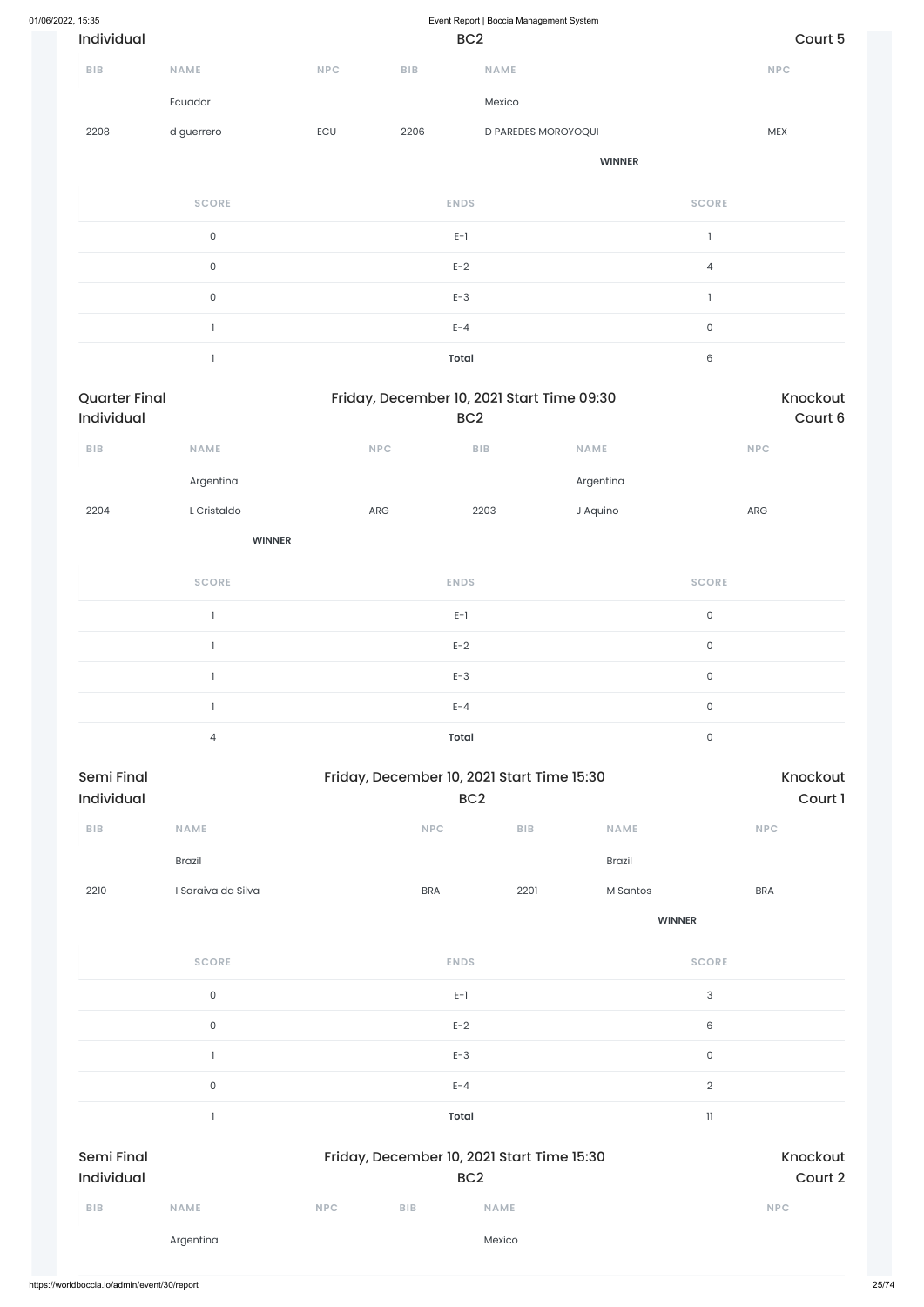|                                  |                     |             |                                              | $\mathbf{r}$ and $\mathbf{r}$<br>ັ |                    |               |                               |  |
|----------------------------------|---------------------|-------------|----------------------------------------------|------------------------------------|--------------------|---------------|-------------------------------|--|
| <b>BIB</b>                       | NAME                | <b>NPC</b>  | BIB                                          | NAME                               |                    |               | NPC                           |  |
| 2204                             | L Cristaldo         | ARG         | 2206                                         | D PAREDES MOROYOQUI                |                    |               | MEX                           |  |
|                                  | <b>WINNER</b>       |             |                                              |                                    |                    |               |                               |  |
|                                  | <b>SCORE</b>        |             |                                              | <b>ENDS</b>                        |                    | <b>SCORE</b>  |                               |  |
|                                  | $\overline{2}$      |             |                                              | $E-1$                              |                    | $\mathsf{O}$  |                               |  |
|                                  | $\mathbf{1}$        |             |                                              | $E-2$                              |                    | $\mathsf{O}$  |                               |  |
|                                  | $\mathbf{I}$        |             |                                              | $E-3$                              |                    | $\mathsf{O}$  |                               |  |
|                                  | $\overline{2}$      |             |                                              | $E - 4$                            |                    | $\mathsf{O}$  |                               |  |
|                                  | $\,6\,$             |             |                                              | <b>Total</b>                       |                    | $\mathsf{O}$  |                               |  |
| <b>Third Place</b><br>Individual |                     |             | Saturday, December 11, 2021 Start Time 09:30 | BC <sub>2</sub>                    |                    |               | <b>Third Place</b><br>Court 1 |  |
| BIB                              | NAME                |             | NPC                                          | BIB                                | <b>NAME</b>        |               | NPC                           |  |
|                                  | Mexico              |             |                                              |                                    | Brazil             |               |                               |  |
| 2206                             | D PAREDES MOROYOQUI |             | <b>MEX</b>                                   | 2210                               | I Saraiva da Silva |               | <b>BRA</b>                    |  |
|                                  |                     |             |                                              | <b>WINNER</b>                      |                    |               |                               |  |
|                                  | <b>SCORE</b>        |             |                                              | <b>ENDS</b>                        |                    | <b>SCORE</b>  |                               |  |
|                                  | $\mathbf{I}$        |             |                                              | $E-1$                              |                    | $\mathsf{O}$  |                               |  |
|                                  | $\mathsf{O}\xspace$ |             |                                              | $E-2$                              |                    | $\mathbf 5$   |                               |  |
|                                  | $\mathsf{O}\xspace$ |             |                                              | $E-3$                              |                    | $\mathbbm{1}$ |                               |  |
|                                  | $\mathbf{1}$        |             |                                              | $E - 4$                            |                    | $\mathsf{O}$  |                               |  |
|                                  | $\overline{2}$      |             |                                              | <b>Total</b>                       |                    | $\,$ 6 $\,$   |                               |  |
| Final<br>Individual              |                     |             | Saturday, December 11, 2021 Start Time 14:30 | BC <sub>2</sub>                    |                    |               | Knockout<br>Court 6           |  |
| ${\sf B}{\sf I}{\sf B}$          | NAME                |             | NPC                                          | BIB                                | NAME               |               | <b>NPC</b>                    |  |
|                                  | Argentina           |             |                                              |                                    | Brazil             |               |                               |  |
| 2204                             | L Cristaldo         |             | ARG                                          | 2201                               | M Santos           |               | <b>BRA</b>                    |  |
|                                  |                     |             |                                              | <b>WINNER</b>                      |                    |               |                               |  |
|                                  | <b>SCORE</b>        | <b>ENDS</b> |                                              |                                    |                    | <b>SCORE</b>  |                               |  |
|                                  | $\mathbf{1}$        |             |                                              | $\mathsf{E}\text{-}\mathsf{1}$     |                    | $\mathsf{O}$  |                               |  |

| $\mathsf{O}\xspace$          |             |                        | $E-3$                       |                           |                       |                            | 4                         |                  |              |
|------------------------------|-------------|------------------------|-----------------------------|---------------------------|-----------------------|----------------------------|---------------------------|------------------|--------------|
| $\mathsf{O}\xspace$          |             |                        | $E - 4$                     |                           |                       |                            | $\ensuremath{\mathsf{3}}$ |                  |              |
| п                            |             |                        | <b>Total</b>                |                           |                       |                            | $\mathbf{1}$              |                  |              |
| <b>POOLS RESULTS SUMMARY</b> |             |                        |                             |                           |                       |                            |                           |                  |              |
| Pool A                       |             |                        |                             |                           |                       |                            |                           |                  |              |
| #<br><b>ENTRANT</b>          | <b>WINS</b> | <b>POINTS</b><br>DIFF. | <b>POINTS</b><br><b>FOR</b> | <b>ENDS</b><br><b>WON</b> | <b>PDIFF</b><br>MATCH | <b>PDIFF</b><br><b>END</b> |                           | <b>VS RECORD</b> |              |
|                              |             |                        |                             |                           |                       |                            | $\#$                      | 2201             | 2208<br>2209 |
|                              |             |                        |                             |                           |                       |                            |                           |                  |              |

0 and  $E-2$  and  $E-2$  and  $E-2$  and  $E-2$  and  $E-2$  and  $E-2$  and  $E-2$  and  $E-2$  and  $E-2$  and  $E-2$  and  $E-2$  and  $E-2$  and  $E-2$  and  $E-2$  and  $E-2$  and  $E-2$  and  $E-2$  and  $E-2$  and  $E-2$  and  $E-2$  and  $E-2$  and  $E-2$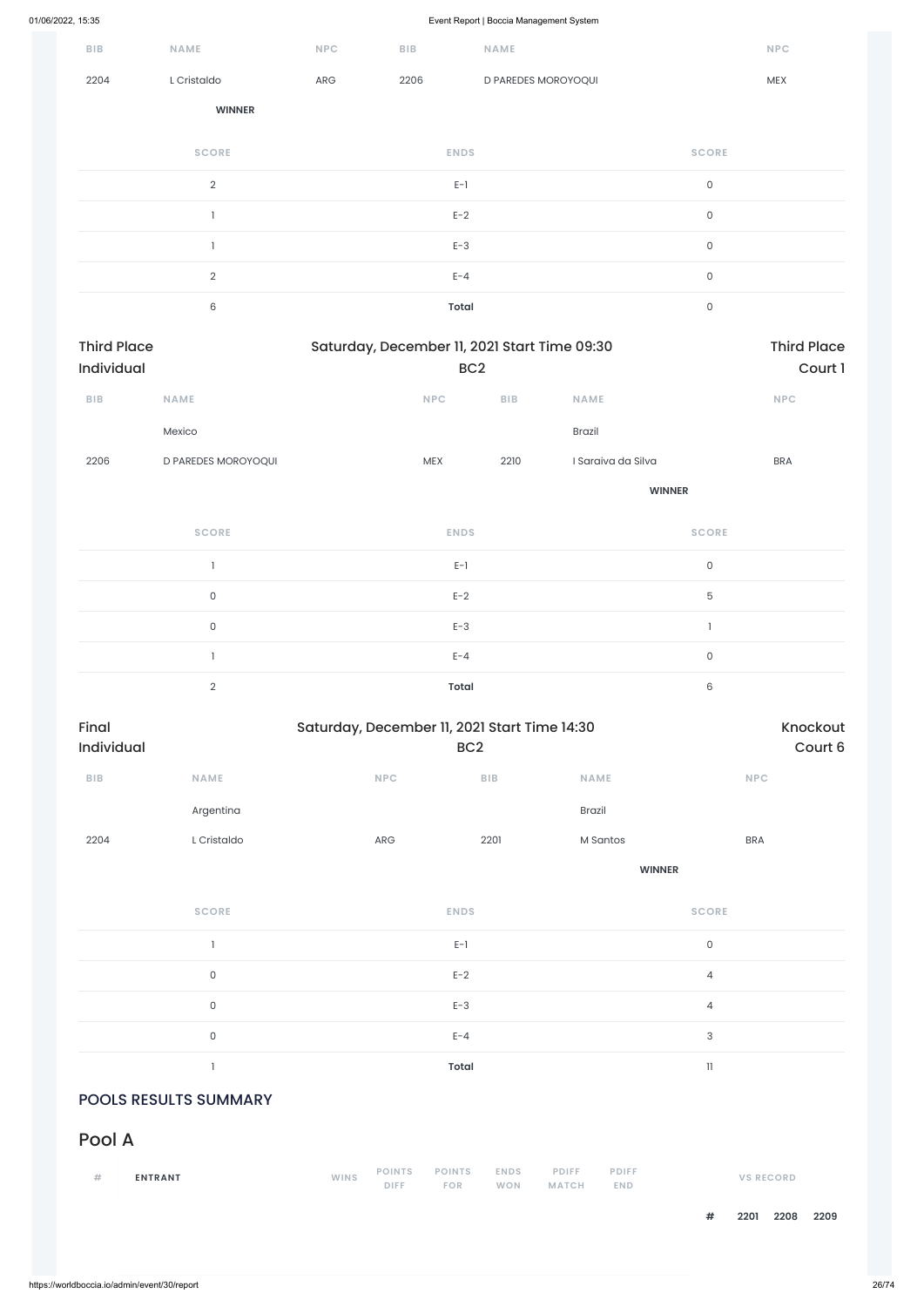| #              | <b>ENTRANT</b>                                      | <b>WINS</b>             | <b>POINTS</b><br><b>DIFF</b> | <b>POINTS</b><br><b>FOR</b> | <b>ENDS</b><br><b>WON</b> | <b>PDIFF</b><br><b>MATCH</b> | <b>PDIFF</b><br><b>END</b> |        | <b>VS RECORD</b>         |                          |                          |
|----------------|-----------------------------------------------------|-------------------------|------------------------------|-----------------------------|---------------------------|------------------------------|----------------------------|--------|--------------------------|--------------------------|--------------------------|
| 2201           | <b>Maciel Santos</b><br>$\bullet$<br><b>Brazil</b>  | $\overline{2}$          | 14                           | 16                          | 6                         | 8                            | 4                          | 2201   | $\overline{\phantom{a}}$ | $\overline{7}$           | $\overline{9}$           |
| 2208           | delgado guerrero<br>õ<br>Ecuador                    | 1                       | 1                            | 8                           | 5                         | $\overline{7}$               | 4                          | 2208   | 1.                       | $\overline{\phantom{a}}$ | $\overline{7}$           |
| Pool<br>$\sim$ | $\mathsf B$<br><b>Javier Bastias</b><br>$\star$     | $\sqrt{2}$              | 3.00                         | ×                           | ×                         | $\sim$                       | $\mathbf{u}$               | $\sim$ |                          | <b>Contract</b>          |                          |
| #              | <b>ENTRANT</b>                                      | <b>WINS</b>             | <b>POINTS</b><br><b>DIFF</b> | <b>POINTS</b><br><b>FOR</b> | <b>ENDS</b><br><b>WON</b> | <b>PDIFF</b><br><b>MATCH</b> | <b>PDIFF</b><br><b>END</b> |        | <b>VS RECORD</b>         |                          |                          |
|                |                                                     |                         |                              |                             |                           |                              |                            | #      | 2206                     | 2202                     | 2212                     |
| 2206           | <b>Dubier PAREDES</b><br><b>MOROYOQUI</b><br>Mexico | $\overline{\mathbf{2}}$ | 16                           | 17                          | $\overline{7}$            | 14                           | 6                          | 2206   | $\overline{\phantom{a}}$ | $\mathbf{3}$             | $\left(14\right)$        |
| 2202           | <b>Danik Allard</b><br>L*<br>Canada                 | L                       | 10                           | 13                          | 5                         | 12                           | 5                          | 2202   | $\mathbf{1}$             | $\sim$                   | $\sqrt{12}$              |
| 2212           | <b>ESTEBAN MONTAÑO</b><br>Colombia                  | $\mathsf{O}\xspace$     | $-26$                        | $\mathsf{O}\xspace$         | $\mathsf{O}\xspace$       | $\mathsf{O}\xspace$          | $\mathsf{O}\xspace$        | 2212   | $\mathbf{O}$             | $\circ$                  | $\overline{\phantom{a}}$ |

# Pool C

| #    | <b>ENTRANT</b>                                | <b>WINS</b>    | <b>POINTS</b><br><b>DIFF</b> | <b>POINTS</b><br><b>FOR</b> | <b>ENDS</b><br><b>WON</b> | <b>PDIFF</b><br><b>MATCH</b> | <b>PDIFF</b><br><b>END</b> |      | <b>VS RECORD</b> |                |                         |
|------|-----------------------------------------------|----------------|------------------------------|-----------------------------|---------------------------|------------------------------|----------------------------|------|------------------|----------------|-------------------------|
|      |                                               |                |                              |                             |                           |                              |                            | #    | 2203             | 2207           | 2211                    |
| 2203 | Jonathan Aquino<br>٠<br>Argentina             | $\overline{2}$ | $\overline{7}$               | 12                          | $5\phantom{.0}$           | 5                            | 4                          | 2203 | $\sim$           |                | $\sqrt{5}$              |
| 2207 | <b>Michael Mercer</b><br>÷<br>Canada          |                | $-3$                         | $6\phantom{1}6$             | 3                         | $\overline{2}$               | $\overline{2}$             | 2207 | $\mathbf{2}$     | $\sim$         | $\overline{\mathbf{4}}$ |
| 2211 | <b>Marck Harrison</b><br><b>United States</b> | $\circ$        | $-4$                         | 5                           | 4                         | $\mathsf O$                  | $\overline{2}$             | 2211 | 3                | $\overline{2}$ | $\sim$                  |

# Pool D

| #    | <b>ENTRANT</b>                                          | <b>WINS</b>    | <b>POINTS</b><br><b>DIFF</b> | <b>POINTS</b><br><b>FOR</b> | <b>ENDS</b><br><b>WON</b> | <b>PDIFF</b><br><b>MATCH</b> | <b>PDIFF</b><br><b>END</b> |      |                          | <b>VS RECORD</b>        |                |
|------|---------------------------------------------------------|----------------|------------------------------|-----------------------------|---------------------------|------------------------------|----------------------------|------|--------------------------|-------------------------|----------------|
|      |                                                         |                |                              |                             |                           |                              |                            | #    | 2210                     | 2204                    | 2205           |
| 2210 | <u>Iuri Tauan Saraiva da Silva</u><br><b>Brazil</b>     | $\overline{2}$ | 8                            | 12                          | 5                         | 6                            | 5                          | 2210 | $\overline{\phantom{a}}$ | $\overline{\mathbf{5}}$ | $\overline{7}$ |
| 2204 | Luis Cristaldo<br>$\bullet$<br>Argentina                |                | 3                            | 8                           | 6                         | 5                            | $\overline{2}$             | 2204 | $\overline{3}$           | -                       | $5^{\circ}$    |
| 2205 | <b>Mario Sayes</b><br><b>Gulf</b><br><b>Fl Salvador</b> | 0              | $-11$                        |                             |                           | $\mathsf{O}\xspace$          |                            | 2205 |                          | $\overline{\mathbf{0}}$ | $\sim$         |

# ROUNDS RESULTS SUMMARY Individual - BC2 Male

# Quarter Final

| <b>BIB</b> | <b>SIDE</b>                 | <b>NPC</b> | <b>RESULT</b> | <b>BIB</b> | <b>SIDE</b>              | <b>NPC</b> |
|------------|-----------------------------|------------|---------------|------------|--------------------------|------------|
| 2202       | Danik Allard                | CAN        | $0 - 9*$      | 2201       | Maciel Santos            | <b>BRA</b> |
| 2210       | Turi Tauan Saraiya da Silva | <b>BRA</b> | $11* - 0$     | 2207       | Michael Mercer           | <b>CAN</b> |
| 2208       | delgado guerrero            | <b>ECU</b> | 1 - 6*        | 2206       | Dubier PAREDES MOROYOQUI | <b>MEX</b> |
| 2204       | Luis Cristaldo              | <b>ARG</b> | $4^*$ – 0     | 2203       | Jonathan Aquino          | <b>ARG</b> |

### Semi-Final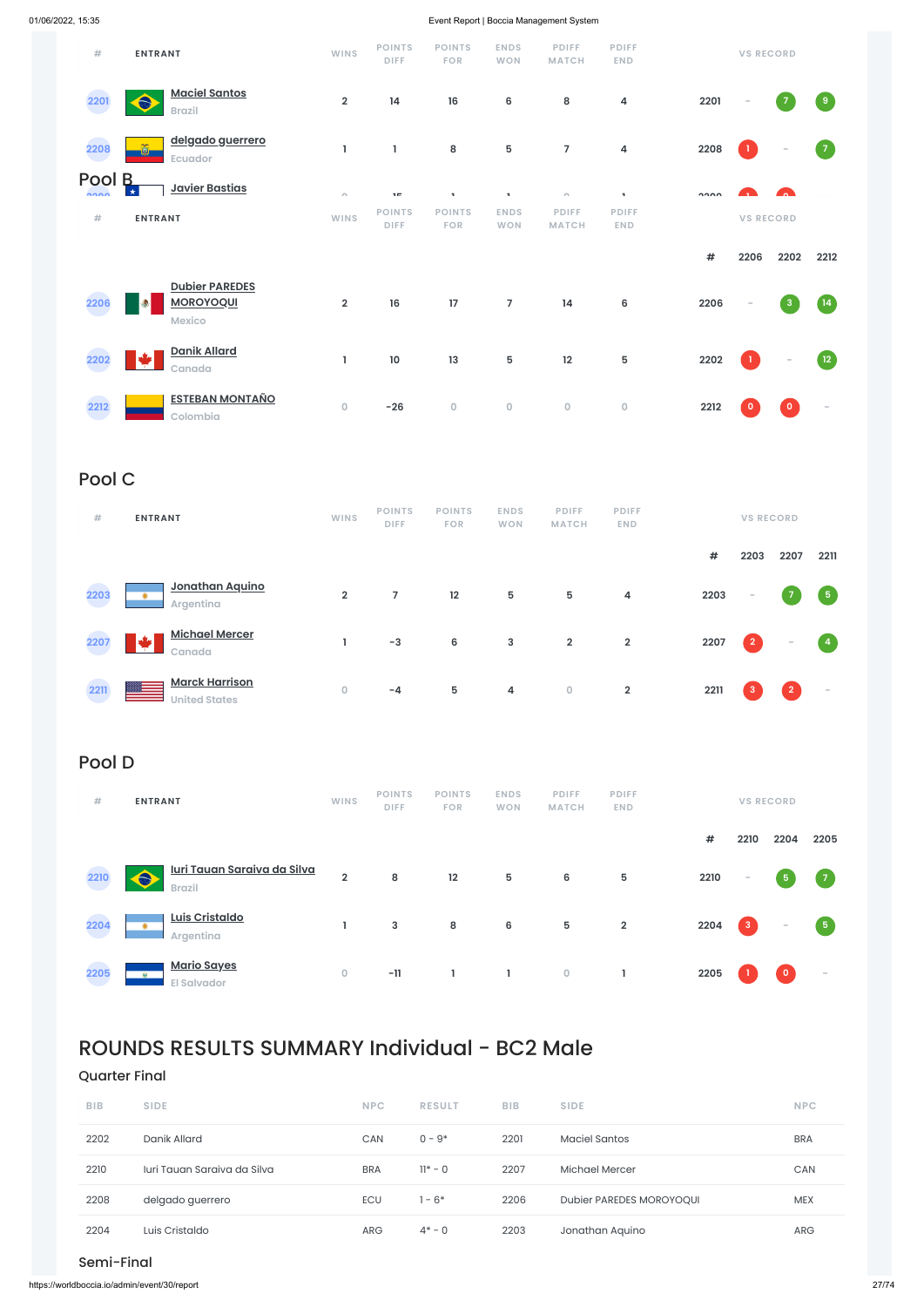# FINAL STANDINGS

|                |                                    |                                |                     | <b>POOL POINTS</b>   |                     |                     |                         |                      |                          |
|----------------|------------------------------------|--------------------------------|---------------------|----------------------|---------------------|---------------------|-------------------------|----------------------|--------------------------|
| #              | <b>NAME</b>                        | <b>COUNTRY</b>                 | <b>POINTS</b>       | <b>NORMALIZATION</b> | <b>BONUS</b>        | <b>PROGRESS</b>     | <b>KNOCKOUTS</b>        | <b>PARTICIPATION</b> | <b>TOTAL</b>             |
| 1.             | <b>Maciel Santos</b>               | <b>BRAZIL</b>                  | $\sqrt{2}$          | 0                    | $\mathsf{O}\xspace$ | $\overline{2}$      | $\overline{\mathbf{1}}$ | $\mathbf{1}$         | 16                       |
| $\overline{2}$ | Luis Cristaldo                     | <b>ARGENTINA</b>               | $\mathbf{1}$        | 0                    | $\mathsf{O}$        | $\overline{2}$      | 8                       | 1                    | 12                       |
| 3              | Iuri Tauan Saraiva da<br>Silva     | <b>BRAZIL</b>                  | $\overline{2}$      | 0                    | $\mathsf O$         | $\overline{2}$      | 6                       | -1                   | 11                       |
| $\overline{4}$ | <b>Dubier PAREDES</b><br>MOROYOQUI | <b>MEXICO</b>                  | $\sqrt{2}$          | 0                    | $\mathsf O$         | $\overline{2}$      | $\overline{4}$          | $\mathbf{I}$         | $\mathsf g$              |
| 5              | Jonathan Aquino                    | <b>ARGENTINA</b>               | $\sqrt{2}$          | 0                    | $\mathsf{O}$        | $\mathbf{2}$        | $\mathsf{O}\xspace$     | $\mathbf{1}$         | 5                        |
| 6              | delgado guerrero                   | <b>ECUADOR</b>                 | $\mathbf{I}$        | 0                    | $\mathsf{O}\xspace$ | $\overline{2}$      | $\mathsf O$             | $\mathbf{I}$         | $\overline{4}$           |
| $\overline{7}$ | Danik Allard                       | CANADA                         | $\mathbf{1}$        | $\mathsf{O}$         | $\mathsf O$         | $\overline{2}$      | $\mathsf O$             | $\mathbf{1}$         | $\overline{4}$           |
| 8              | Michael Mercer                     | CANADA                         | $\mathbf{1}$        | 0                    | $\mathsf{O}\xspace$ | $\overline{2}$      | $\mathsf{O}\xspace$     | $\mathbf{1}$         | $\overline{4}$           |
| 9              | <b>Marck Harrison</b>              | <b>UNITED</b><br><b>STATES</b> | $\mathsf O$         | $\mathsf{O}$         | $\mathsf O$         | $\mathsf O$         | $\mathsf{O}\xspace$     | $\mathbf{1}$         | $\overline{\phantom{a}}$ |
| 10             | Mario Sayes                        | EL SALVADOR                    | $\mathsf O$         | 0                    | $\mathsf{O}$        | $\mathsf{O}\xspace$ | $\mathsf{O}\xspace$     | $\mathbf{1}$         | $\overline{1}$           |
| $\mathbf{1}$   | <b>Javier Bastias</b>              | $\text{CHILE}$                 | $\mathsf{O}\xspace$ | 0                    | $\mathsf{O}\xspace$ | $\mathsf{O}\xspace$ | $\mathsf{O}$            | $\mathbb{I}$         | $\mathbf{1}$             |
| 12             | ESTEBAN MONTAÑO                    | <b>COLOMBIA</b>                | $\mathsf{O}\xspace$ | $\mathsf{O}$         | $\mathsf O$         | $\mathsf O$         | $\mathsf{O}$            | $\mathbf{1}$         | $\overline{1}$           |

| <b>Round Robin</b> |                                              |            | Wednesday, December 8, 2021 Start Time 14:30<br>BC <sub>3</sub> |                            |              |            |  |  |
|--------------------|----------------------------------------------|------------|-----------------------------------------------------------------|----------------------------|--------------|------------|--|--|
| Individual         |                                              |            |                                                                 | Court 1                    |              |            |  |  |
| <b>BIB</b>         | <b>NAME</b>                                  | <b>NPC</b> | <b>BIB</b>                                                      | <b>NAME</b>                | <b>NPC</b>   |            |  |  |
|                    | <b>Brazil</b>                                |            |                                                                 | <b>United States</b>       |              |            |  |  |
| 1301               | E de Oliveira / R. FERREIRA                  | <b>BRA</b> | 1310                                                            | N Chastain / S. HEMMINGWAY |              | <b>USA</b> |  |  |
|                    | <b>WINNER</b>                                |            |                                                                 |                            |              |            |  |  |
|                    | <b>SCORE</b>                                 |            | <b>ENDS</b>                                                     |                            | <b>SCORE</b> |            |  |  |
|                    | 4                                            |            | $E-1$                                                           |                            | $\mathsf O$  |            |  |  |
|                    |                                              |            |                                                                 |                            |              |            |  |  |
|                    | https://worldboccia.io/admin/event/30/report |            |                                                                 |                            |              |            |  |  |

| <b>BIB</b> | <b>SIDE</b>                 | <b>NPC</b> | <b>RESULT</b> | <b>BIB</b> | <b>SIDE</b>              | <b>NPC</b> |  |  |  |  |
|------------|-----------------------------|------------|---------------|------------|--------------------------|------------|--|--|--|--|
| 2210       | Iuri Tauan Saraiva da Silva | <b>BRA</b> | $1 - 11*$     | 2201       | <b>Maciel Santos</b>     | <b>BRA</b> |  |  |  |  |
| 2204       | Luis Cristaldo              | ARG        | $6* - 0$      | 2206       | Dubier PAREDES MOROYOQUI | <b>MEX</b> |  |  |  |  |
| Final      |                             |            |               |            |                          |            |  |  |  |  |
| <b>BIB</b> | <b>SIDE</b>                 | <b>NPC</b> | <b>RESULT</b> | <b>BIB</b> | <b>SIDE</b>              | <b>NPC</b> |  |  |  |  |
| 2204       | Luis Cristaldo              | ARG        | $1 - 11*$     | 2201       | <b>Maciel Santos</b>     | <b>BRA</b> |  |  |  |  |
|            | <b>Third Place</b>          |            |               |            |                          |            |  |  |  |  |

| <b>BIB</b> | SIDE                     |     | <b>RESULT</b> | <b>RIR</b> | SIDE                        |            |
|------------|--------------------------|-----|---------------|------------|-----------------------------|------------|
| 2206       | Dubier PAREDES MOROYOOUI | MEX | $2 - 6*$      | 2210       | luri Tauan Saraiya da Silya | <b>BRA</b> |

BC3 Female

**MATCHES**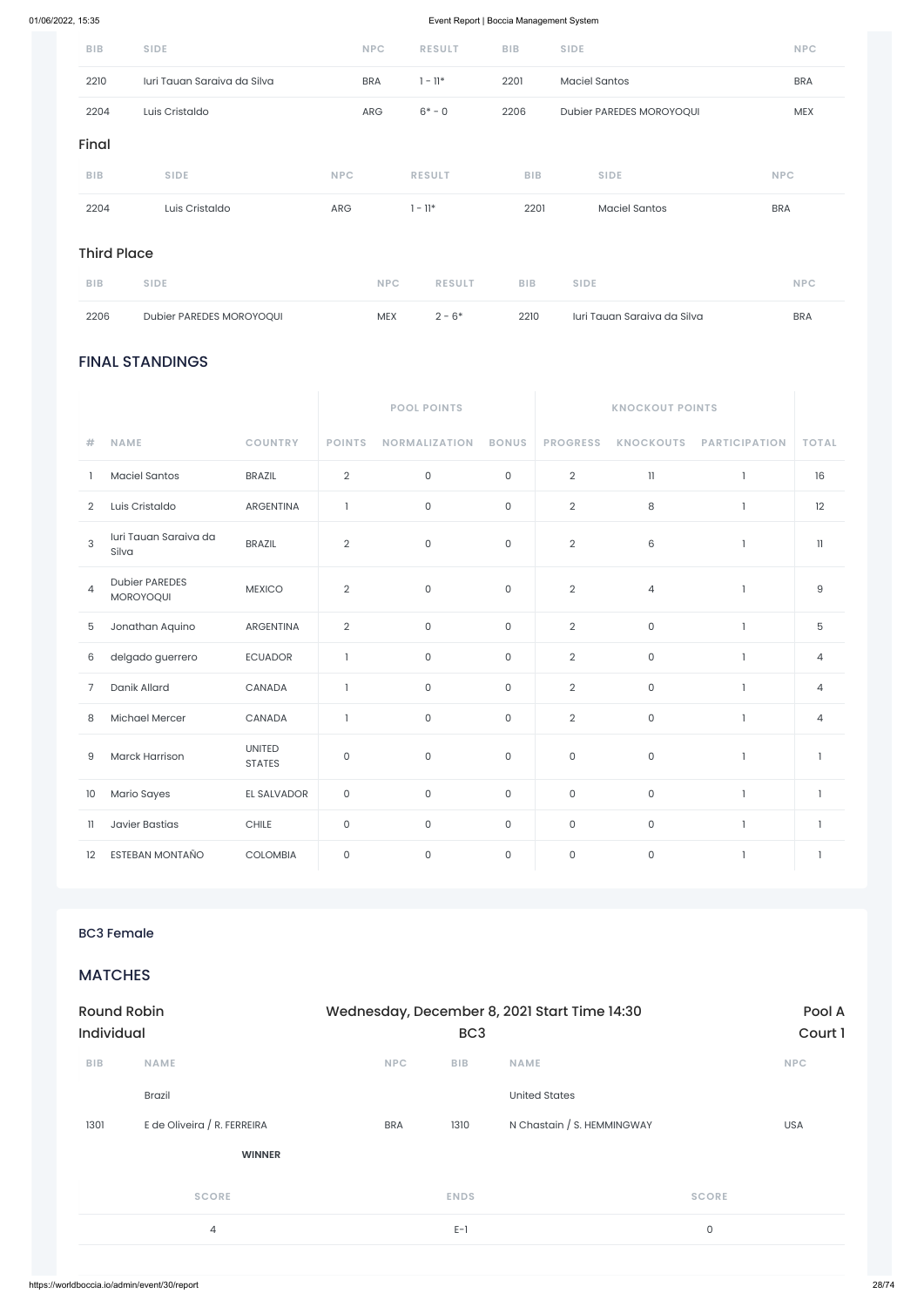| <b>SCORE</b> | <b>ENDS</b> | <b>SCORE</b> |
|--------------|-------------|--------------|
| 6            | $E-2$       |              |
|              | $E-3$       | $\mathbf 0$  |
| 3            | $E - 4$     | $\Omega$     |
| 14           | Total       | ∩            |
|              |             |              |

| <b>Round Robin</b><br>Individual |                                   | Wednesday, December 8, 2021 Start Time 14:30<br>BC <sub>3</sub> |            | Pool A<br>Court 2 |                   |            |
|----------------------------------|-----------------------------------|-----------------------------------------------------------------|------------|-------------------|-------------------|------------|
| <b>BIB</b>                       | <b>NAME</b>                       |                                                                 | <b>NPC</b> | <b>BIB</b>        | <b>NAME</b>       | <b>NPC</b> |
|                                  | Guatemala                         |                                                                 |            |                   | Peru              |            |
| 1307                             | E Losley Tanchez / A. SANTISTEBAN |                                                                 | <b>GUA</b> | 1305              | M Panca / K. ALVA | <b>PER</b> |

**WINNER**

| <b>SCORE</b> | <b>ENDS</b>  | <b>SCORE</b>   |
|--------------|--------------|----------------|
| $\Omega$     | $E-1$        | $\overline{4}$ |
| $\mathbf{O}$ | $E-2$        | $\overline{2}$ |
| $\Omega$     | $E-3$        | 5              |
| $\Omega$     | $E - 4$      | $\overline{4}$ |
| $\cap$       | <b>Total</b> | 15             |

| <b>Round Robin</b><br>Individual |                                   | Thursday, December 9, 2021 Start Time 10:30<br>BC <sub>3</sub> |                         | Pool A<br>Court 5           |            |
|----------------------------------|-----------------------------------|----------------------------------------------------------------|-------------------------|-----------------------------|------------|
| BIB                              | <b>NAME</b>                       | NPC                                                            | ${\sf B}{\sf I}{\sf B}$ | <b>NAME</b>                 | NPC        |
|                                  | Guatemala                         |                                                                |                         | Brazil                      |            |
| 1307                             | E Losley Tanchez / A. SANTISTEBAN | GUA                                                            | 1301                    | E de Oliveira / R. FERREIRA | <b>BRA</b> |
|                                  |                                   |                                                                |                         | <b>WINNER</b>               |            |
|                                  | <b>SCORE</b>                      | <b>ENDS</b>                                                    |                         | <b>SCORE</b>                |            |
|                                  | $\mathsf{O}\xspace$               | $E-1$                                                          |                         | $\mathbf{I}$                |            |
|                                  | $\mathsf{O}\xspace$               | $E-2$                                                          |                         | 5                           |            |
|                                  | $\mathsf{O}\xspace$               | $E-3$                                                          |                         | 4                           |            |
|                                  | $\mathsf{O}\xspace$               | $E - 4$                                                        |                         | 5                           |            |
|                                  | $\mathsf{O}\xspace$               | <b>Total</b>                                                   |                         | 15                          |            |

Round Robin **Robin Example 2** Thursday, December 9, 2021 Start Time 10:30 **Pool A** 

| Individual |                   |     |             | BC <sub>3</sub>            | Court 7      |            |  |
|------------|-------------------|-----|-------------|----------------------------|--------------|------------|--|
| BIB        | <b>NAME</b>       | NPC | BIB         | <b>NAME</b>                |              | <b>NPC</b> |  |
|            | Peru              |     |             | <b>United States</b>       |              |            |  |
| 1305       | M Panca / K. ALVA | PER | 1310        | N Chastain / S. HEMMINGWAY |              | <b>USA</b> |  |
|            | <b>WINNER</b>     |     |             |                            |              |            |  |
|            | <b>SCORE</b>      |     | <b>ENDS</b> |                            | <b>SCORE</b> |            |  |
|            |                   |     | $E-1$       |                            | $\mathsf{O}$ |            |  |
|            | $\overline{2}$    |     | $E-2$       |                            | $\mathsf{O}$ |            |  |
|            | $\overline{2}$    |     | $E-3$       |                            | $\mathsf{O}$ |            |  |
|            |                   |     |             |                            |              |            |  |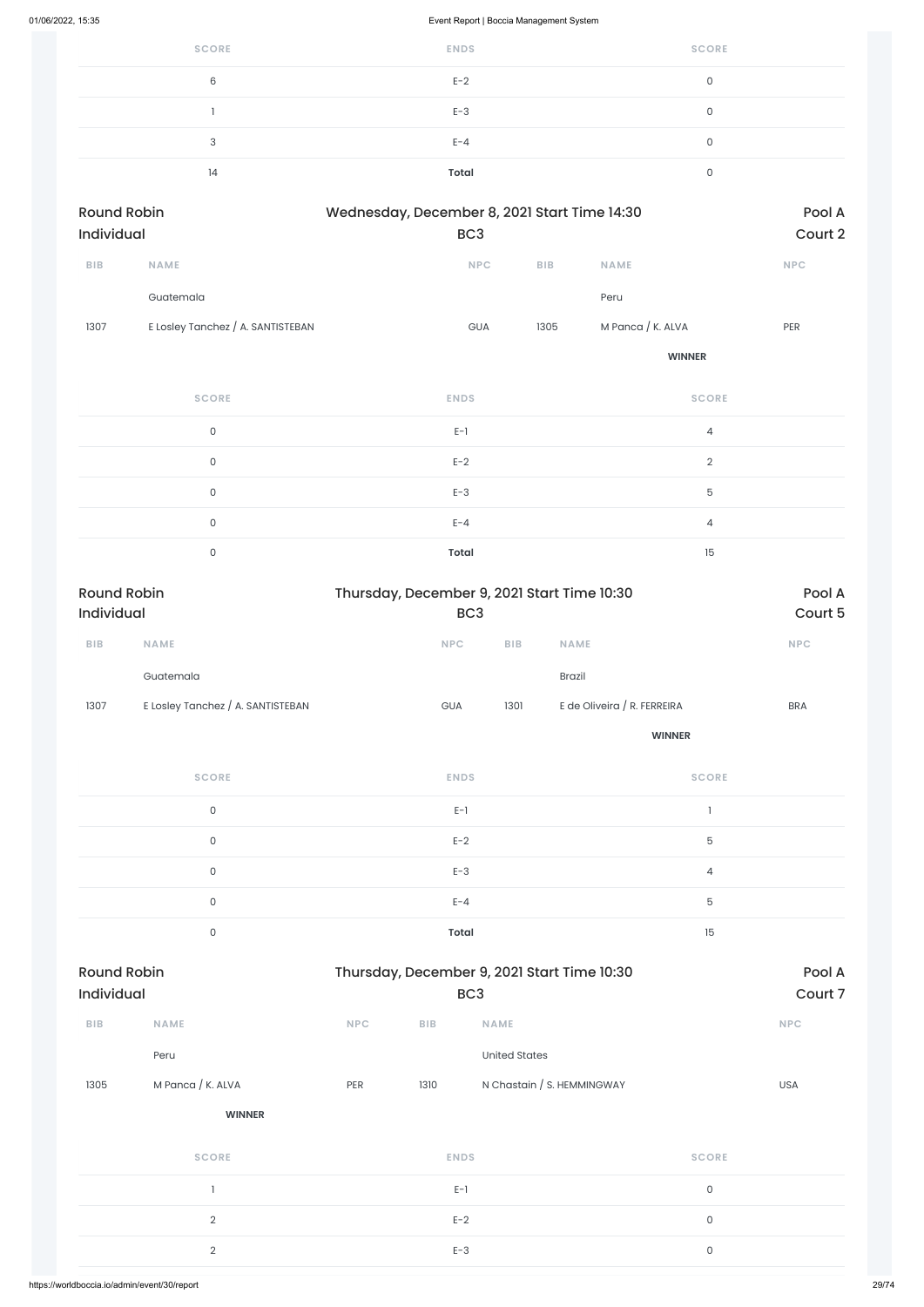| <b>SCORE</b>             | <b>ENDS</b> | <b>SCORE</b> |
|--------------------------|-------------|--------------|
|                          | $E - 4$     | u            |
| $\overline{\phantom{0}}$ | Total       |              |

| <b>Round Robin</b><br>Individual |                                   | Thursday, December 9, 2021 Start Time 16:50<br>BC <sub>3</sub> |            |                            | Pool A<br>Court 4 |
|----------------------------------|-----------------------------------|----------------------------------------------------------------|------------|----------------------------|-------------------|
| <b>BIB</b>                       | <b>NAME</b>                       | <b>NPC</b>                                                     | <b>BIB</b> | <b>NAME</b>                | <b>NPC</b>        |
|                                  | Guatemala                         |                                                                |            | United States              |                   |
| 1307                             | E Losley Tanchez / A. SANTISTEBAN | <b>GUA</b>                                                     | 1310       | N Chastain / S. HEMMINGWAY | <b>USA</b>        |
|                                  |                                   |                                                                |            | <b>WINNER</b>              |                   |

| <b>SCORE</b> | <b>ENDS</b>  | <b>SCORE</b> |
|--------------|--------------|--------------|
| $\Omega$     | $E-1$        |              |
| $\Omega$     | $E-2$        | 3            |
| $\mathbf{0}$ | $E-3$        |              |
| $\Omega$     | $E - 4$      | $\Omega$     |
| 0            | <b>Total</b> |              |

| <b>Round Robin</b><br><b>Individual</b> |                        |            | Thursday, December 9, 2021 Start Time 10:30<br>BC <sub>3</sub> |                          |            |
|-----------------------------------------|------------------------|------------|----------------------------------------------------------------|--------------------------|------------|
| <b>BIB</b>                              | <b>NAME</b>            | <b>NPC</b> | <b>BIB</b>                                                     | <b>NAME</b>              | <b>NPC</b> |
|                                         | Peru                   |            |                                                                | Argentina                |            |
| 1311                                    | N Callupe / A. AREVALO | <b>PER</b> | 1302                                                           | S Ferrando / J. FERREIRA | ARG        |

**WINNER**

| <b>SCORE</b>   | <b>ENDS</b>  | <b>SCORE</b> |
|----------------|--------------|--------------|
|                | $E-1$        | 0            |
| 3              | $E-2$        | 0            |
| 0              | $E-3$        |              |
| 0              | $E - 4$      | 5            |
| $\overline{4}$ | <b>Total</b> | 6            |

| Round Robin |             | Thursday, December 9, 2021 Start Time 10:30 | Pool B     |
|-------------|-------------|---------------------------------------------|------------|
| Individual  |             | BC <sub>3</sub>                             | Court 6    |
| <b>BIB</b>  | <b>NAME</b> | <b>NPC</b><br><b>NAME</b><br><b>BIB</b>     | <b>NPC</b> |

|      | Argentina               |     |              | Colombia                   |                           |     |
|------|-------------------------|-----|--------------|----------------------------|---------------------------|-----|
| 1306 | M Salvador / J. COTROFE | ARG | 1309         | M VELEZ IZAZA / J. SALAZAR |                           | COL |
|      | <b>WINNER</b>           |     |              |                            |                           |     |
|      | <b>SCORE</b>            |     | <b>ENDS</b>  |                            | <b>SCORE</b>              |     |
|      |                         |     | $E-1$        |                            | $\mathsf{O}$              |     |
|      | $\mathsf{O}$            |     | $E-2$        |                            | $\sqrt{3}$                |     |
|      |                         |     | $E-3$        |                            | $\mathsf{O}$              |     |
|      | $\overline{4}$          |     | $E - 4$      |                            | $\mathsf{O}$              |     |
|      | 6                       |     | <b>Total</b> |                            | $\ensuremath{\mathsf{3}}$ |     |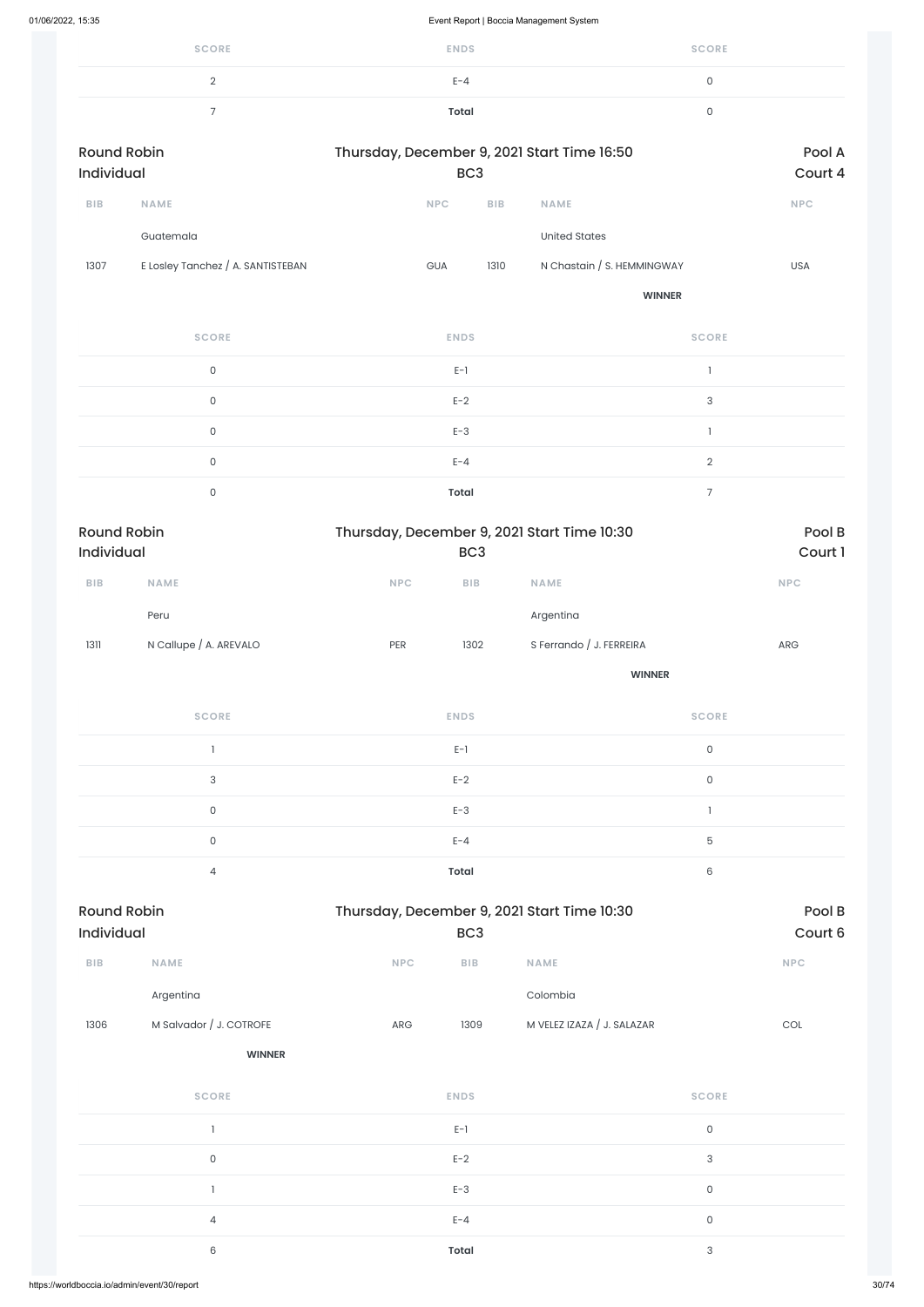| <b>Round Robin</b><br><b>Individual</b> |                            | Thursday, December 9, 2021 Start Time 16:50 | BC <sub>3</sub> |                          | Pool B<br>Court 2 |
|-----------------------------------------|----------------------------|---------------------------------------------|-----------------|--------------------------|-------------------|
| <b>BIB</b>                              | <b>NAME</b>                | <b>NPC</b>                                  | <b>BIB</b>      | <b>NAME</b>              | <b>NPC</b>        |
|                                         | Colombia                   |                                             |                 | Argentina                |                   |
| 1309                                    | M VELEZ IZAZA / J. SALAZAR | COL                                         | 1302            | S Ferrando / J. FERREIRA | ARG               |
|                                         |                            |                                             |                 | <b>WINNER</b>            |                   |
|                                         | <b>SCORE</b>               |                                             | <b>ENDS</b>     |                          | <b>SCORE</b>      |

| 0              | $E-1$        | $\overline{2}$ |
|----------------|--------------|----------------|
| $\overline{2}$ | $E-2$        | 0              |
|                | $E-3$        | 0              |
| 0              | $E - 4$      |                |
| $\cap$         | $TB-1$       | $\Omega$       |
| 3              | <b>Total</b> | 5              |

| <b>Round Robin</b><br>Individual |                        |            | Thursday, December 9, 2021 Start Time 16:50<br>BC <sub>3</sub> |                         |                          | Pool B                      |
|----------------------------------|------------------------|------------|----------------------------------------------------------------|-------------------------|--------------------------|-----------------------------|
|                                  |                        |            |                                                                |                         |                          | Court 5                     |
| BIB                              | NAME                   | <b>NPC</b> | ${\sf B}{\sf I}{\sf B}$                                        | <b>NAME</b>             |                          | $\ensuremath{\mathsf{NPC}}$ |
|                                  | Peru                   |            |                                                                | Argentina               |                          |                             |
| 1311                             | N Callupe / A. AREVALO | PER        | 1306                                                           | M Salvador / J. COTROFE |                          | ${\sf ARG}$                 |
|                                  |                        |            |                                                                | <b>WINNER</b>           |                          |                             |
|                                  | <b>SCORE</b>           |            | <b>ENDS</b>                                                    |                         | <b>SCORE</b>             |                             |
|                                  | $\mathsf{O}\xspace$    |            | $E-1$                                                          |                         | $\overline{\phantom{a}}$ |                             |
|                                  |                        |            | $E-2$                                                          |                         | $\mathsf{O}\xspace$      |                             |
|                                  | $\mathsf{O}\xspace$    |            | $E-3$                                                          |                         | $\mathbf{I}$             |                             |
|                                  | $\mathsf{O}\xspace$    |            | $E - 4$                                                        |                         | $\sqrt{2}$               |                             |
|                                  |                        |            | <b>Total</b>                                                   |                         | $\overline{4}$           |                             |

| <b>SCORE</b>                                 | <b>ENDS</b>                                  | <b>SCORE</b> |       |
|----------------------------------------------|----------------------------------------------|--------------|-------|
| $\mathsf{O}\xspace$                          | $E-1$                                        | $\mathbf{3}$ |       |
| $\mathsf{O}\xspace$                          | $E-2$                                        |              |       |
| $\mathbf 5$                                  | $E-3$                                        | $\mathsf O$  |       |
| $\mathsf{O}\xspace$                          | $E - 4$                                      |              |       |
|                                              | $TB-1$                                       | $\mathsf O$  |       |
| 6                                            | <b>Total</b>                                 | $\mathbf 5$  |       |
| <b>Round Robin</b>                           | Wednesday, December 8, 2021 Start Time 14:30 | Pool B       |       |
| https://worldboccia.io/admin/event/30/report |                                              |              | 31/74 |

| <b>Round Robin</b><br><b>Individual</b> |                          | Wednesday, December 8, 2021 Start Time 14:30<br>BC <sub>3</sub> |            |                         | Pool B<br>Court 3 |
|-----------------------------------------|--------------------------|-----------------------------------------------------------------|------------|-------------------------|-------------------|
| <b>BIB</b>                              | <b>NAME</b>              | <b>NPC</b>                                                      | <b>BIB</b> | <b>NAME</b>             | <b>NPC</b>        |
|                                         | Argentina                |                                                                 |            | Argentina               |                   |
| 1302                                    | S Ferrando / J. FERREIRA | <b>ARG</b>                                                      | 1306       | M Salvador / J. COTROFE | <b>ARG</b>        |

**WINNER**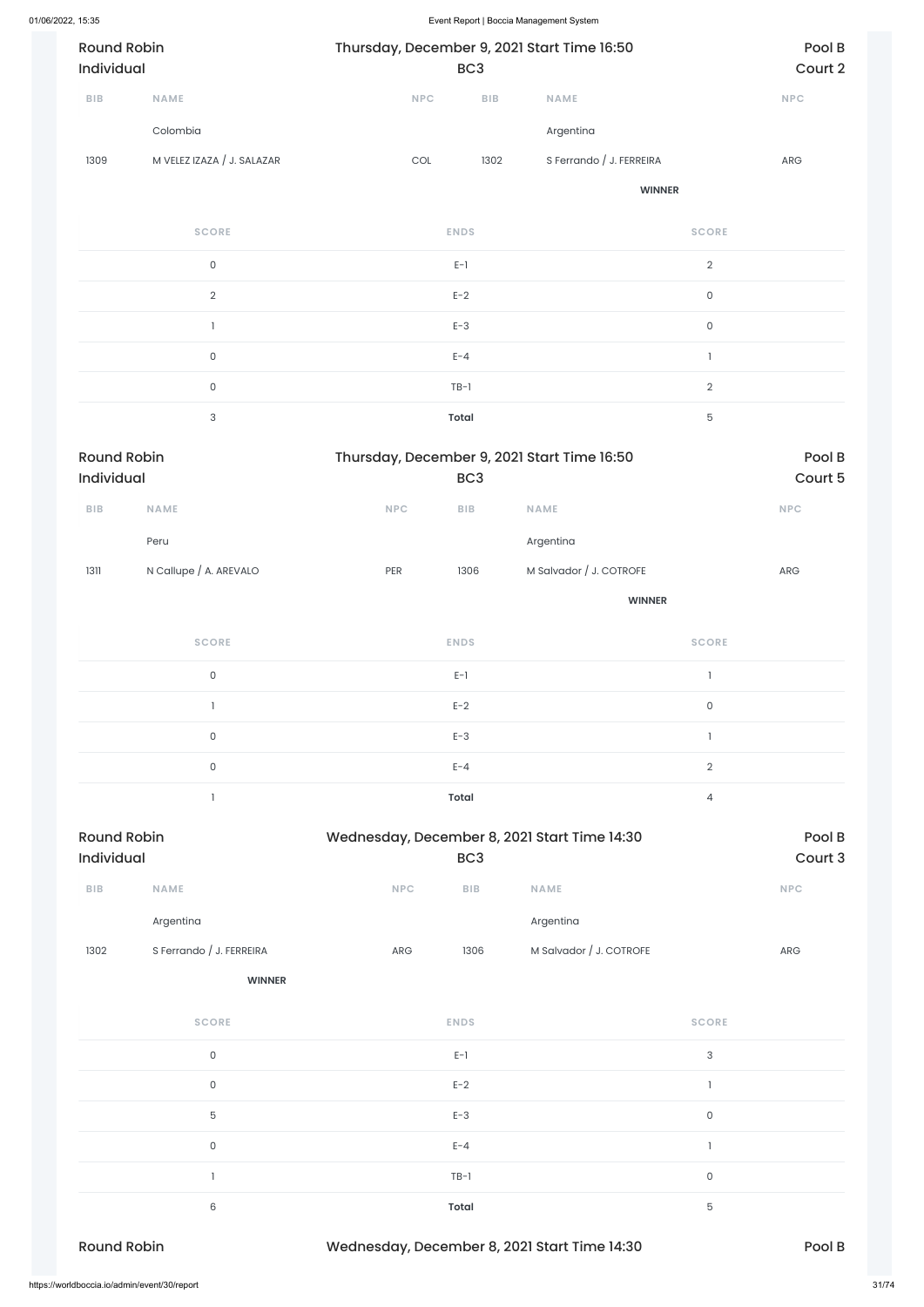| 01/06/2022, 15:35                |                               | Event Report   Boccia Management System                        |                         |                               |                     |                   |
|----------------------------------|-------------------------------|----------------------------------------------------------------|-------------------------|-------------------------------|---------------------|-------------------|
| Individual                       |                               |                                                                | BC <sub>3</sub>         |                               |                     | Court 4           |
| BIB                              | <b>NAME</b>                   | NPC                                                            | ${\sf B}{\sf I}{\sf B}$ | <b>NAME</b>                   |                     | NPC               |
|                                  | Colombia                      |                                                                |                         | Peru                          |                     |                   |
| 1309                             | M VELEZ IZAZA / J. SALAZAR    | $\mathop{\rm COL}\nolimits$                                    | 1311                    | N Callupe / A. AREVALO        |                     | PER               |
|                                  | <b>WINNER</b>                 |                                                                |                         |                               |                     |                   |
|                                  | <b>SCORE</b>                  |                                                                | <b>ENDS</b>             |                               | <b>SCORE</b>        |                   |
|                                  | $\mathbf{1}$                  |                                                                | $E-1$                   |                               | $\mathsf{O}\xspace$ |                   |
|                                  | $\mathsf{O}\xspace$           |                                                                | $E-2$                   |                               | $\overline{2}$      |                   |
|                                  | $\overline{5}$                | $E-3$                                                          | $\mathsf{O}\xspace$     |                               |                     |                   |
|                                  | 1                             |                                                                | $E - 4$                 |                               | $\mathsf{O}\xspace$ |                   |
|                                  | $\overline{7}$                |                                                                | <b>Total</b>            |                               | $\mathbf{2}$        |                   |
| <b>Round Robin</b><br>Individual |                               | Wednesday, December 8, 2021 Start Time 14:30                   | BC <sub>3</sub>         |                               |                     | Pool C<br>Court 5 |
| <b>BIB</b>                       | <b>NAME</b>                   | NPC                                                            | <b>BIB</b>              | NAME                          |                     | NPC               |
|                                  | Brazil                        |                                                                |                         | Mexico                        |                     |                   |
| 1303                             | E Calado / R. SANTOS da SILVA | <b>BRA</b>                                                     | 1308                    | T Falcon Almaraz / R. RAMIREZ |                     | <b>MEX</b>        |
|                                  | <b>WINNER</b>                 |                                                                |                         |                               |                     |                   |
|                                  | <b>SCORE</b>                  |                                                                | <b>ENDS</b>             |                               | <b>SCORE</b>        |                   |
|                                  | $\overline{4}$                |                                                                | $E-1$                   |                               | $\mathsf{O}\xspace$ |                   |
|                                  | $\sqrt{2}$                    |                                                                | $E-2$                   |                               | $\mathsf{O}\xspace$ |                   |
|                                  | $\overline{5}$                |                                                                | $E-3$                   |                               | $\mathsf{O}\xspace$ |                   |
|                                  | $\,6\,$                       |                                                                | $E - 4$                 |                               | $\mathsf{O}\xspace$ |                   |
|                                  | 17                            |                                                                | <b>Total</b>            |                               | $\mathsf{O}\xspace$ |                   |
| <b>Round Robin</b><br>Individual |                               | Thursday, December 9, 2021 Start Time 10:30<br>BC <sub>3</sub> | Pool C<br>Court 2       |                               |                     |                   |
| BIB                              | NAME                          | $\ensuremath{\mathsf{NPC}}$                                    | BIB                     | <b>NAME</b>                   |                     | <b>NPC</b>        |
|                                  | Mexico                        |                                                                |                         | Canada                        |                     |                   |
| 1308                             | T Falcon Almaraz / R. RAMIREZ | MEX                                                            | 1304                    | J Guerette / J. MANSEAU       |                     | CAN               |
|                                  |                               |                                                                |                         |                               | <b>WINNER</b>       |                   |

**SCORE ENDS SCORE**

|                     |                                  |  | $E-1$ |                                             |             |                           |             |  |            |
|---------------------|----------------------------------|--|-------|---------------------------------------------|-------------|---------------------------|-------------|--|------------|
| $\mathsf{O}\xspace$ |                                  |  |       |                                             | $E-2$       | $\ensuremath{\mathsf{3}}$ |             |  |            |
|                     |                                  |  |       |                                             | $E-3$       | $\mathsf{O}\xspace$       |             |  |            |
| $\mathsf{O}\xspace$ |                                  |  |       |                                             | $\mathbf 5$ |                           |             |  |            |
|                     |                                  |  |       |                                             | $\hbox{9}$  |                           |             |  |            |
|                     | <b>Round Robin</b><br>Individual |  |       | Thursday, December 9, 2021 Start Time 16:50 |             | Pool C<br>Court 1         |             |  |            |
| <b>BIB</b>          | <b>NAME</b>                      |  |       |                                             | <b>NPC</b>  | <b>BIB</b>                | <b>NAME</b> |  | <b>NPC</b> |
|                     | Brazil                           |  |       |                                             |             |                           | Canada      |  |            |
|                     |                                  |  |       |                                             |             |                           |             |  |            |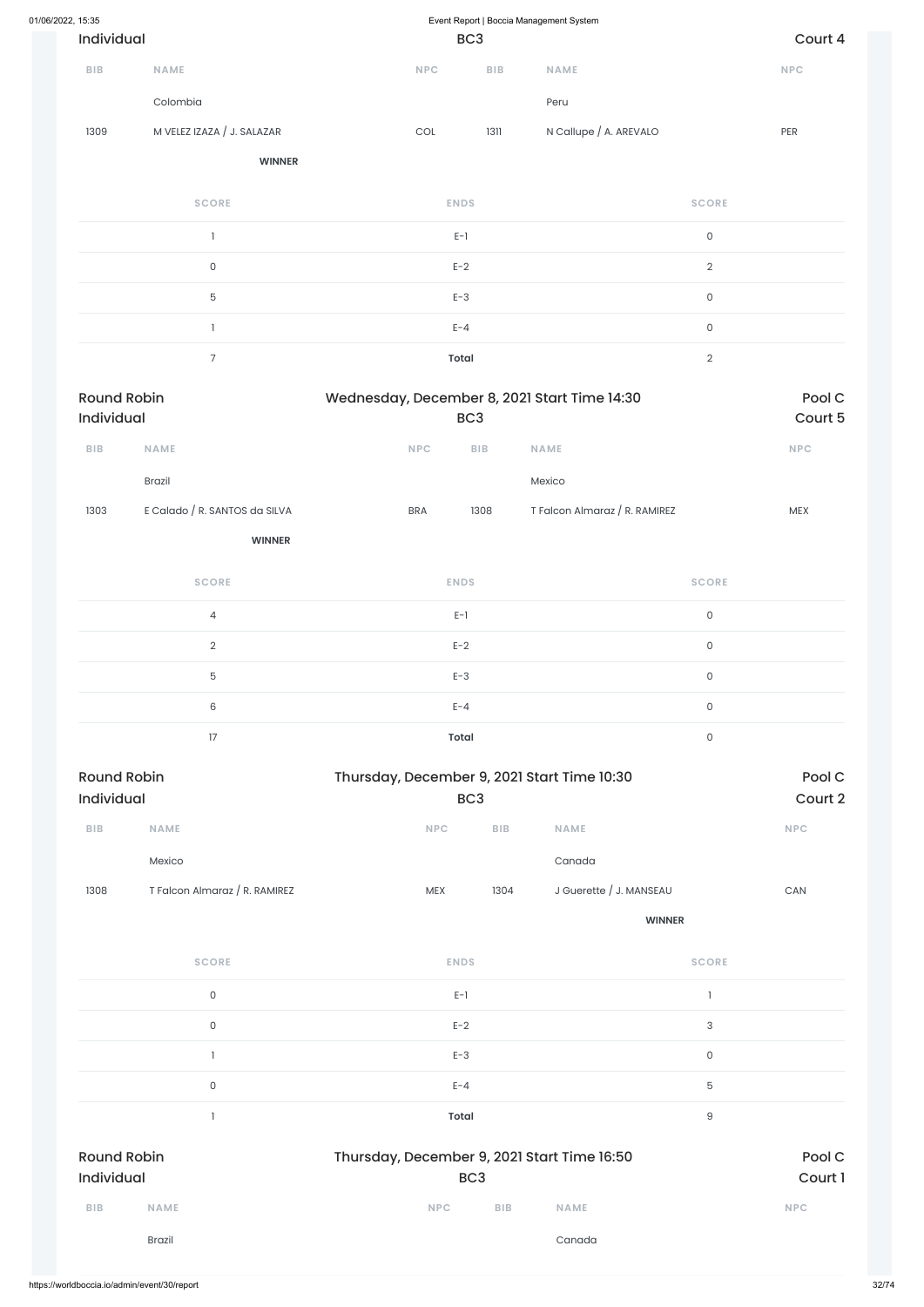|                         |                               |     |                                            |                         | ◡                             |                           |                             |
|-------------------------|-------------------------------|-----|--------------------------------------------|-------------------------|-------------------------------|---------------------------|-----------------------------|
| ${\sf B}{\sf I}{\sf B}$ | NAME                          |     | $\ensuremath{\mathsf{NPC}}$                | ${\sf B}{\sf I}{\sf B}$ | NAME                          |                           | NPC                         |
| 1303                    | E Calado / R. SANTOS da SILVA |     | <b>BRA</b>                                 | 1304                    | J Guerette / J. MANSEAU       |                           | CAN                         |
|                         | <b>WINNER</b>                 |     |                                            |                         |                               |                           |                             |
|                         | <b>SCORE</b>                  |     |                                            | <b>ENDS</b>             |                               | <b>SCORE</b>              |                             |
|                         | $\mathsf{O}\xspace$           |     |                                            | $E-1$                   |                               | $\mathbf{I}$              |                             |
|                         | $\mathbf{l}$                  |     |                                            | $E-2$                   |                               | $\mathsf{O}\xspace$       |                             |
|                         | $\sqrt{3}$                    |     |                                            | $E-3$                   |                               | $\mathsf{O}\xspace$       |                             |
|                         | $\ensuremath{\mathsf{3}}$     |     |                                            | $E - 4$                 |                               | $\mathsf{O}\xspace$       |                             |
|                         | $\overline{7}$                |     |                                            | <b>Total</b>            |                               | $\mathbf{I}$              |                             |
| Play Off<br>Individual  |                               |     | Friday, December 10, 2021 Start Time 10:30 | BC <sub>3</sub>         |                               |                           | Knockout<br>Court 4         |
| ${\sf B}{\sf I}{\sf B}$ | NAME                          |     | NPC                                        | ${\sf B}{\sf I}{\sf B}$ | NAME                          |                           | <b>NPC</b>                  |
|                         | Canada                        |     |                                            |                         | Argentina                     |                           |                             |
| 1304                    | J Guerette / J. MANSEAU       |     | CAN                                        | 1306                    | M Salvador / J. COTROFE       |                           | ${\sf ARG}$                 |
|                         |                               |     |                                            |                         |                               | <b>WINNER</b>             |                             |
|                         | <b>SCORE</b>                  |     |                                            | <b>ENDS</b>             |                               | <b>SCORE</b>              |                             |
|                         | $\sqrt{2}$                    |     |                                            | $E-1$                   |                               | $\mathsf{O}\xspace$       |                             |
|                         | $\mathsf{O}\xspace$           |     |                                            | $E-2$                   |                               | $\mathbf{I}$              |                             |
|                         | $\mathbf{I}$                  |     |                                            | $E-3$                   |                               | $\mathsf{O}\xspace$       |                             |
|                         | $\mathsf{O}\xspace$           |     |                                            | $E - 4$                 |                               | $\ensuremath{\mathsf{3}}$ |                             |
|                         | $\ensuremath{\mathsf{3}}$     |     |                                            | <b>Total</b>            |                               | $\overline{4}$            |                             |
| Play Off<br>Individual  |                               |     | Friday, December 10, 2021 Start Time 10:30 | BC <sub>3</sub>         |                               |                           | Knockout<br>Court 6         |
| ${\sf B}{\sf I}{\sf B}$ | <b>NAME</b>                   | NPC | ${\sf BIB}$                                | NAME                    |                               |                           | $\ensuremath{\mathsf{NPC}}$ |
|                         | Peru                          |     |                                            | Brazil                  |                               |                           |                             |
| 1305                    | M Panca / K. ALVA             | PER | 1303                                       |                         | E Calado / R. SANTOS da SILVA |                           | <b>BRA</b>                  |
|                         |                               |     |                                            |                         | <b>WINNER</b>                 |                           |                             |
|                         | <b>SCORE</b>                  |     |                                            | <b>ENDS</b>             |                               | <b>SCORE</b>              |                             |
|                         | $\mathsf{O}\xspace$           |     |                                            | $E-1$                   |                               | $\ensuremath{\mathsf{3}}$ |                             |

0 between the contract  $E-2$  and  $E-2$  and  $E-2$  and  $E-2$  and  $E-2$  and  $E-2$  and  $E-2$ 

|                   |                             |            | $E-3$                                                         |                         |                |            |  |
|-------------------|-----------------------------|------------|---------------------------------------------------------------|-------------------------|----------------|------------|--|
|                   | $\mathsf{O}\xspace$         |            | $E - 4$                                                       |                         | $\overline{5}$ |            |  |
|                   |                             |            | Total                                                         |                         | 10             |            |  |
| <b>Semi Final</b> |                             |            | Friday, December 10, 2021 Start Time 16:30<br>BC <sub>3</sub> |                         |                |            |  |
| Individual        |                             |            |                                                               |                         |                |            |  |
| <b>BIB</b>        | <b>NAME</b>                 | <b>NPC</b> | <b>BIB</b>                                                    | <b>NAME</b>             |                | <b>NPC</b> |  |
|                   | <b>Brazil</b>               |            |                                                               | Argentina               |                |            |  |
| 1301              | E de Oliveira / R. FERREIRA | <b>BRA</b> | 1306                                                          | M Salvador / J. COTROFE |                | ARG        |  |
|                   | <b>WINNER</b>               |            |                                                               |                         |                |            |  |
|                   |                             |            |                                                               |                         |                |            |  |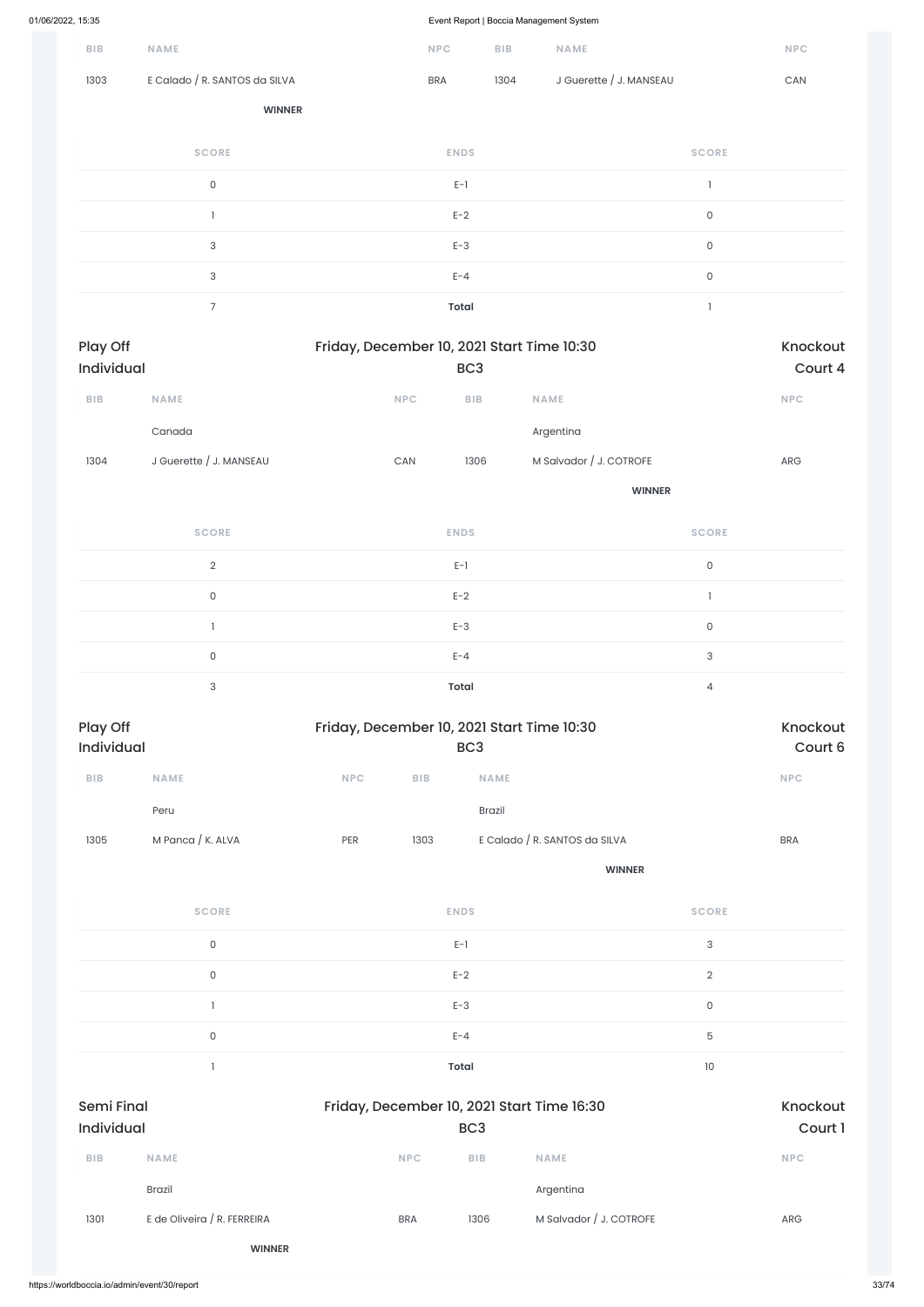| <b>SCORE</b>     | <b>ENDS</b>  | <b>SCORE</b> |
|------------------|--------------|--------------|
| $\cap$           | $E-1$        | 0            |
| 3                | $E-2$        | 0            |
| 0                | $E-3$        |              |
| $\sqrt{2}$<br>۰J | $E - 4$      | 0            |
| 8                | <b>Total</b> |              |

| <b>Semi Final</b><br><b>Individual</b> |             |            | Friday, December 10, 2021 Start Time 16:30<br>BC <sub>3</sub> |                               |            |  |  |  |
|----------------------------------------|-------------|------------|---------------------------------------------------------------|-------------------------------|------------|--|--|--|
| <b>BIB</b>                             | <b>NAME</b> | <b>NPC</b> | <b>BIB</b>                                                    | <b>NAME</b>                   | <b>NPC</b> |  |  |  |
|                                        | Argentina   |            |                                                               | <b>Brazil</b>                 |            |  |  |  |
| S Ferrando / J. FERREIRA<br>1302       |             | <b>ARG</b> | 1303                                                          | E Calado / R. SANTOS da SILVA | <b>BRA</b> |  |  |  |

**WINNER**

| <b>SCORE</b> | <b>ENDS</b>  | <b>SCORE</b> |
|--------------|--------------|--------------|
|              | $E-1$        | $\Omega$     |
|              | $E-2$        |              |
| 0            | $E-3$        |              |
|              | $E - 4$      | $\Omega$     |
| 3            | <b>Total</b> | $\cap$       |

| <b>Third Place</b><br>Individual |                         | Saturday, December 11, 2021 Start Time 10:40 | <b>Third Place</b><br>Court 4 |                               |                                       |            |
|----------------------------------|-------------------------|----------------------------------------------|-------------------------------|-------------------------------|---------------------------------------|------------|
| <b>BIB</b>                       | <b>NAME</b>             | NPC                                          | <b>BIB</b>                    | <b>NAME</b>                   |                                       | <b>NPC</b> |
|                                  | Argentina               |                                              |                               | Brazil                        |                                       |            |
| 1306                             | M Salvador / J. COTROFE | ARG                                          | 1303                          | E Calado / R. SANTOS da SILVA |                                       | <b>BRA</b> |
|                                  |                         |                                              |                               | <b>WINNER</b>                 |                                       |            |
|                                  | <b>SCORE</b>            |                                              | <b>ENDS</b>                   |                               | <b>SCORE</b>                          |            |
|                                  | $\mathsf{O}$            |                                              | $E-1$                         |                               | $\mathbf{I}$                          |            |
|                                  | $\mathsf{O}\xspace$     |                                              | $E-2$                         |                               | $\mathbf{1}$                          |            |
|                                  | $\overline{2}$          |                                              | $E-3$                         |                               | $\mathsf O$                           |            |
|                                  | $\mathsf{O}$            |                                              | $E - 4$                       |                               | $\begin{array}{c} \hline \end{array}$ |            |
|                                  | $\overline{2}$          |                                              | <b>Total</b>                  |                               | $\ensuremath{\mathsf{3}}$             |            |

| Final<br>Individual |                             | Saturday, December 11, 2021 Start Time 15:30 | Knockout<br>Court 6 |                          |              |
|---------------------|-----------------------------|----------------------------------------------|---------------------|--------------------------|--------------|
| <b>BIB</b>          | <b>NAME</b>                 | <b>NPC</b>                                   | BIB                 | <b>NAME</b>              | <b>NPC</b>   |
|                     | <b>Brazil</b>               |                                              |                     | Argentina                |              |
| 1301                | E de Oliveira / R. FERREIRA | <b>BRA</b>                                   | 1302                | S Ferrando / J. FERREIRA | ARG          |
|                     |                             |                                              |                     | <b>WINNER</b>            |              |
| <b>SCORE</b>        |                             |                                              | <b>ENDS</b>         |                          | <b>SCORE</b> |
|                     | $\ensuremath{\mathsf{3}}$   |                                              | $E-1$               |                          | $\mathsf{O}$ |
| $\mathsf O$         |                             |                                              | $E-2$               |                          | 4            |
|                     |                             |                                              |                     |                          |              |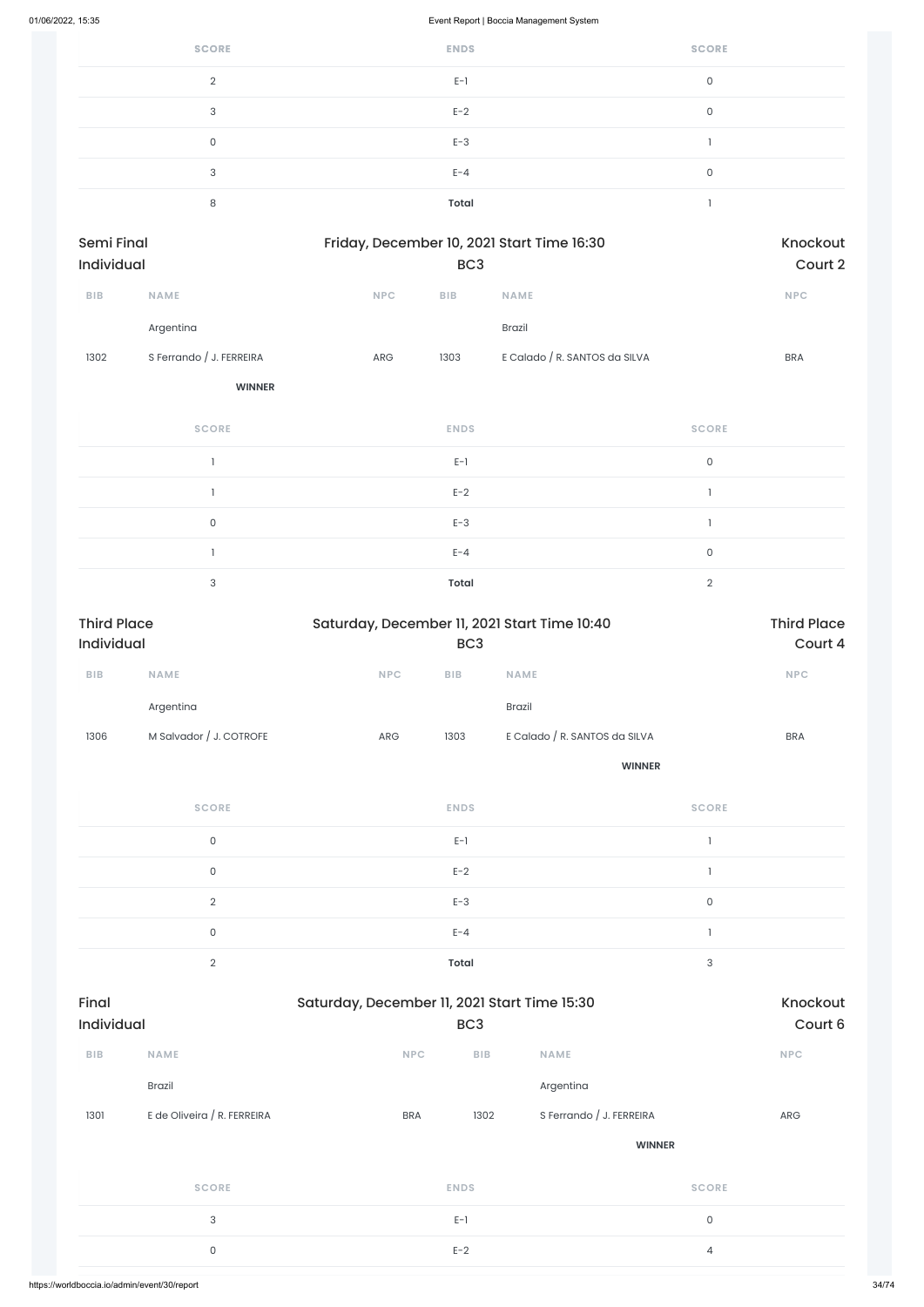| <b>SCORE</b> | <b>ENDS</b>  | <b>SCORE</b> |
|--------------|--------------|--------------|
|              | $E-3$        |              |
| 0            | $E - 4$      |              |
| 4            | <b>Total</b> | n            |

# POOLS RESULTS SUMMARY

# Pool A

| #    | <b>ENTRANT</b>                                       | <b>WINS</b>    | <b>POINTS</b><br><b>DIFF</b> | <b>POINTS</b><br><b>FOR</b> | <b>ENDS</b><br><b>WON</b> | <b>PDIFF</b><br><b>MATCH</b> | <b>PDIFF</b><br><b>END</b> |      | <b>VS RECORD</b>                  |                         |                 |             |
|------|------------------------------------------------------|----------------|------------------------------|-----------------------------|---------------------------|------------------------------|----------------------------|------|-----------------------------------|-------------------------|-----------------|-------------|
|      |                                                      |                |                              |                             |                           |                              |                            | $\#$ | 1301                              | 1305                    | 1310            | 1307        |
| 1301 | Evelyn de Oliveira<br><b>Brazil</b>                  | 3              | 44                           | 44                          | $\boldsymbol{9}$          | 15                           | 6                          | 1301 | $\sim$                            | 15                      | $\overline{14}$ | (15)        |
| 1305 | <b>María Panca</b><br>Peru                           | $\overline{2}$ | 7                            | 22                          | 8                         | 15                           | $\mathbf 5$                | 1305 | $\begin{pmatrix} 0 \end{pmatrix}$ | $\sim$                  | $\overline{7}$  | $\sqrt{15}$ |
| 1310 | <b>Natalie Chastain</b><br><b>United States</b>      |                | $-14$                        | $\overline{7}$              | 4                         | $\overline{7}$               | 3                          | 1310 | $\mathbf{0}$                      | $\overline{\mathbf{0}}$ | $\sim$          | $\sqrt{7}$  |
| 1307 | <b>Eimy Losley Tanchez</b><br><b>CD</b><br>Guatemala | $\circ$        | $-37$                        | $\mathbf 0$                 | $\mathbf 0$               | $\circ$                      | $\mathsf{O}\xspace$        | 1307 | $\mathbf 0$                       | $\mathbf 0$             | $\circ$         | $\sim$      |

# Pool B

| #    | <b>ENTRANT</b>                             | <b>WINS</b>         | <b>POINTS</b><br><b>DIFF</b> | <b>POINTS</b><br><b>FOR</b> | <b>ENDS</b><br><b>WON</b> | <b>PDIFF</b><br><b>MATCH</b> | <b>PDIFF</b><br><b>END</b> |      |                | <b>VS RECORD</b>                                      |                 |                          |
|------|--------------------------------------------|---------------------|------------------------------|-----------------------------|---------------------------|------------------------------|----------------------------|------|----------------|-------------------------------------------------------|-----------------|--------------------------|
|      |                                            |                     |                              |                             |                           |                              |                            | #    | 1302           | 1306                                                  | 1309            | 1311                     |
| 1302 | <b>Stefania Ferrando</b><br>۰<br>Argentina | 3                   | $\overline{2}$               | 14                          | 5                         | $\overline{2}$               | 5                          | 1302 | $\sim$         | $\overline{\mathbf{5}}$                               | $\mathbf{3}$    | $6 \frac{1}{2}$          |
| 1306 | <b>Micaela Salvador</b><br>۰<br>Argentina  | $\overline{2}$      | 6                            | 15                          | 9                         | 3                            | 4                          | 1306 | $\sqrt{5}$     | $\sim$                                                | $6\overline{6}$ | $\lceil 4 \rceil$        |
| 1309 | <b>MARIA VELEZ IZAZA</b><br>Colombia       |                     | $\overline{\mathbf{2}}$      | 13                          | 6                         | $5\phantom{.0}$              | $5\phantom{.0}$            | 1309 | $\overline{3}$ | $\begin{array}{ c c } \hline 3 \\ \hline \end{array}$ | $\sim$          | $\sqrt{7}$               |
| 1311 | Niurka Callupe<br>Peru                     | $\mathsf{O}\xspace$ | $-10$                        | $\overline{7}$              | 4                         | $\bullet$                    | $\mathbf{3}$               | 1311 | $\overline{a}$ |                                                       | $\overline{2}$  | $\overline{\phantom{a}}$ |

# Pool C

| POINTS POINTS ENDS PDIFF PDIFF<br>WINS<br>#<br><b>VS RECORD</b><br><b>ENTRANT</b><br><b>DIFF</b><br><b>FOR</b><br>WON MATCH<br>END |  |
|------------------------------------------------------------------------------------------------------------------------------------|--|
|------------------------------------------------------------------------------------------------------------------------------------|--|



# ROUNDS RESULTS SUMMARY Individual - BC3 Female

Playoffs

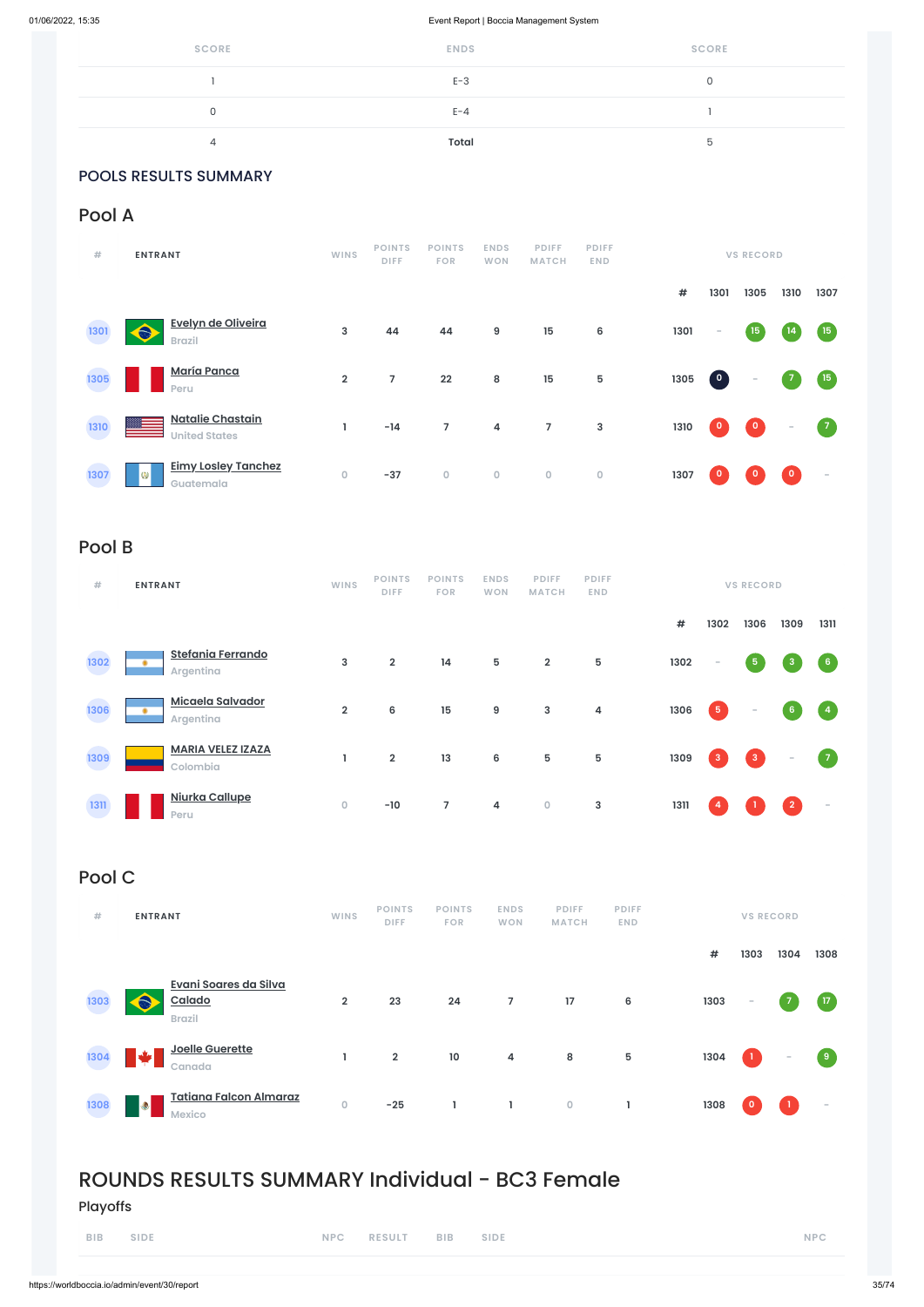# FINAL STANDINGS

|                |                                 |                                | <b>POOL POINTS</b><br><b>KNOCKOUT POINTS</b> |                      |              |                 |                  |                      |                |
|----------------|---------------------------------|--------------------------------|----------------------------------------------|----------------------|--------------|-----------------|------------------|----------------------|----------------|
| #              | <b>NAME</b>                     | <b>COUNTRY</b>                 | <b>POINTS</b>                                | <b>NORMALIZATION</b> | <b>BONUS</b> | <b>PROGRESS</b> | <b>KNOCKOUTS</b> | <b>PARTICIPATION</b> | <b>TOTAL</b>   |
|                | Stefania Ferrando               | <b>ARGENTINA</b>               | 3                                            | $\mathsf{O}\xspace$  | $\mathsf O$  | $\overline{2}$  | $\overline{7}$   | $\mathbf{1}$         | 13             |
| $\overline{2}$ | Evelyn de Oliveira              | <b>BRAZIL</b>                  | 3                                            | $\mathsf{O}\xspace$  | $\mathbf 0$  | $\overline{2}$  | $\overline{4}$   | ı                    | 10             |
| 3              | Evani Soares da Silva<br>Calado | <b>BRAZIL</b>                  | $\overline{2}$                               | $\mathbf{1}$         | $\mathsf O$  | L               | 3                | $\mathbf{1}$         | 8              |
| 4              | Micaela Salvador                | <b>ARGENTINA</b>               | $\overline{2}$                               | $\mathsf{O}\xspace$  | $\mathsf{O}$ |                 | $\overline{1}$   | $\mathbf{1}$         | 5              |
| 5              | Joelle Guerette                 | CANADA                         |                                              | 0.5                  | $\mathsf{O}$ | $\mathbf{I}$    | $\mathsf O$      | $\mathbf{1}$         | 3.5            |
| 6              | María Panca                     | PERU                           | $\overline{2}$                               | $\mathsf{O}\xspace$  | $\mathsf{O}$ |                 | $\mathsf O$      | 1                    | $\overline{4}$ |
| 7              | MARIA VELEZ IZAZA               | <b>COLOMBIA</b>                |                                              | 0                    | $\mathbf 0$  | 0               | $\mathsf{O}$     | $\mathbf{1}$         | $\overline{2}$ |
| 8              | Natalie Chastain                | <b>UNITED</b><br><b>STATES</b> |                                              | $\mathsf O$          | $\mathsf O$  | 0               | $\mathsf O$      | $\mathbf{1}$         | $\overline{2}$ |
| 9              | <b>Tatiana Falcon Almaraz</b>   | <b>MEXICO</b>                  | $\mathsf O$                                  | $\mathsf{O}\xspace$  | $\mathsf{O}$ | 0               | $\mathsf{O}$     | $\mathbf{1}$         | $\mathbf{I}$   |
| 10             | Niurka Callupe                  | PERU                           | 0                                            | $\mathsf{O}$         | $\mathbf 0$  | 0               | $\mathsf O$      | $\mathbf{1}$         |                |

| <b>BIB</b>         | <b>SIDE</b>                      | <b>NPC</b> | <b>RESULT</b>            | <b>BIB</b>               | <b>SIDE</b> |                                                   | <b>NPC</b>               |
|--------------------|----------------------------------|------------|--------------------------|--------------------------|-------------|---------------------------------------------------|--------------------------|
| 1301               | Evelyn de Oliveira               | <b>BRA</b> | $\overline{\phantom{0}}$ | $\overline{\phantom{0}}$ |             |                                                   | $\overline{\phantom{a}}$ |
| 1304               | Joelle Guerette / J. MANSEAU     | CAN        | $3 - 4*$                 | 1306                     |             | Micaela Salvador / J. COTROFE                     | <b>ARG</b>               |
| 1302               | Stefania Ferrando                | ARG        | $\overline{\phantom{0}}$ | $\overline{\phantom{0}}$ |             |                                                   | $\overline{\phantom{a}}$ |
| 1305               | María Panca / K. ALVA            | PER        | $1 - 10*$                | 1303                     |             | Evani Soares da Silva Calado / R. SANTOS da SILVA | <b>BRA</b>               |
| Semi-Final         |                                  |            |                          |                          |             |                                                   |                          |
| <b>BIB</b>         | <b>SIDE</b>                      | <b>NPC</b> | <b>RESULT</b>            | <b>BIB</b>               | <b>SIDE</b> |                                                   | <b>NPC</b>               |
| 1301               | Evelyn de Oliveira / R. FERREIRA | <b>BRA</b> | $8^* - 1$                | 1306                     |             | Micaela Salvador / J. COTROFE                     | <b>ARG</b>               |
| 1302               | Stefania Ferrando / J. FERREIRA  | ARG        | $3* - 2$                 | 1303                     |             | Evani Soares da Silva Calado / R. SANTOS da SILVA | <b>BRA</b>               |
| Final              |                                  |            |                          |                          |             |                                                   |                          |
| <b>BIB</b>         | <b>SIDE</b>                      |            | <b>NPC</b>               | <b>RESULT</b>            | <b>BIB</b>  | <b>SIDE</b>                                       | <b>NPC</b>               |
| 1301               | Evelyn de Oliveira / R. FERREIRA |            | <b>BRA</b>               | $4 - 5*$                 | 1302        | Stefania Ferrando / J. FERREIRA                   | ARG                      |
| <b>Third Place</b> |                                  |            |                          |                          |             |                                                   |                          |

| 11<br>Eimy Losley Tanchez | GUATEMALA | 0 | 0          | 0               | 0                                            | 0 |            |
|---------------------------|-----------|---|------------|-----------------|----------------------------------------------|---|------------|
|                           |           |   |            |                 |                                              |   |            |
|                           |           |   |            |                 |                                              |   |            |
|                           |           |   |            |                 |                                              |   |            |
|                           |           |   |            |                 |                                              |   |            |
| <b>BC3 Male</b>           |           |   |            |                 |                                              |   |            |
|                           |           |   |            |                 |                                              |   |            |
| <b>MATCHES</b>            |           |   |            |                 |                                              |   |            |
|                           |           |   |            |                 |                                              |   |            |
| <b>Round Robin</b>        |           |   |            |                 | Wednesday, December 8, 2021 Start Time 11:30 |   | Pool A     |
| <b>Individual</b>         |           |   |            | BC <sub>3</sub> |                                              |   | Court 1    |
| BIB<br><b>NAME</b>        |           |   | <b>NPC</b> | <b>BIB</b>      | <b>NAME</b>                                  |   | <b>NPC</b> |
|                           |           |   |            |                 |                                              |   |            |

| BIB SIDE |  | NPC RESULT BIB SIDE |  | <b>NPC</b> |
|----------|--|---------------------|--|------------|

| 1306 | Micaela Salvador / J. COTROFE | $ARG \qquad 2-3^*$ | 1303 Evani Soares da Silva Calado / R. SANTOS da SILVA | <b>BRA</b> |
|------|-------------------------------|--------------------|--------------------------------------------------------|------------|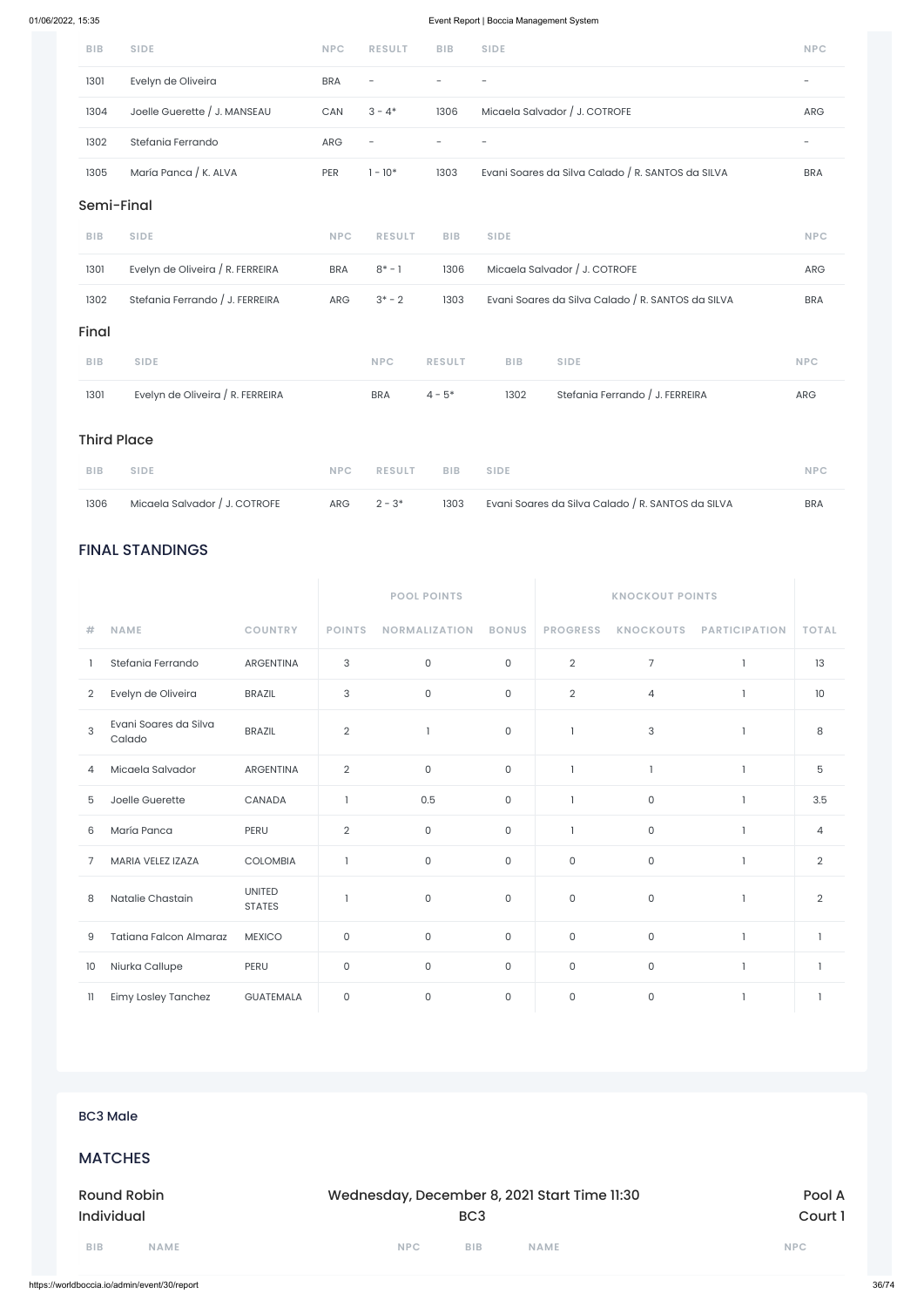|                         |                            |            |                 | ັ                                            |                           |            |
|-------------------------|----------------------------|------------|-----------------|----------------------------------------------|---------------------------|------------|
| BIB                     | <b>NAME</b>                | <b>NPC</b> | BIB             | <b>NAME</b>                                  |                           | NPC        |
|                         | Guatemala                  |            |                 | Brazil                                       |                           |            |
| 2310                    | N Tay Yoxón / J. CHOGUAJ   | <b>GUA</b> | 2301            | M Carvalho / O. CARVALHO                     |                           | <b>BRA</b> |
|                         |                            |            |                 |                                              | <b>WINNER</b>             |            |
|                         | <b>SCORE</b>               |            | <b>ENDS</b>     |                                              | <b>SCORE</b>              |            |
|                         | $\mathsf{O}$               |            | $E-1$           |                                              | $\ensuremath{\mathsf{3}}$ |            |
|                         | $\mathsf{O}$               |            | $E-2$           |                                              | $\overline{4}$            |            |
|                         | $\mathsf{O}$               |            | $E-3$           |                                              | $\mathbbm{1}$             |            |
|                         | $\mathsf{O}\xspace$        |            | $E - 4$         |                                              | $\mathbf 5$               |            |
|                         | $\mathsf{O}\xspace$        |            | <b>Total</b>    |                                              | 13                        |            |
| <b>Round Robin</b>      |                            |            |                 | Wednesday, December 8, 2021 Start Time 16:50 |                           | Pool A     |
| Individual              |                            |            | BC <sub>3</sub> |                                              |                           | Court 3    |
| BIB                     | NAME                       | <b>NPC</b> | BIB             | NAME                                         |                           | <b>NPC</b> |
|                         | Ecuador                    |            |                 | Brazil                                       |                           |            |
| 2308                    | c valdivieso / B. BASANTES | ECU        | 2301            | M Carvalho / O. CARVALHO                     |                           | <b>BRA</b> |
|                         |                            |            |                 |                                              | <b>WINNER</b>             |            |
|                         | <b>SCORE</b>               |            | <b>ENDS</b>     |                                              | <b>SCORE</b>              |            |
|                         | $\mathsf{O}$               |            | $E-1$           |                                              | $\overline{4}$            |            |
|                         | $\mathsf{O}$               |            | $E-2$           |                                              | $\sqrt{2}$                |            |
|                         | $\mathsf{O}\xspace$        |            | $E-3$           |                                              | $\overline{4}$            |            |
|                         | $\mathsf{O}$               |            | $E - 4$         |                                              | $\mathbf 5$               |            |
|                         | $\mathsf{O}\xspace$        |            | <b>Total</b>    |                                              | 15                        |            |
| <b>Round Robin</b>      |                            |            |                 | Wednesday, December 8, 2021 Start Time 16:50 |                           | Pool A     |
| Individual              |                            |            | BC <sub>3</sub> |                                              |                           | Court 4    |
| ${\sf B}{\sf I}{\sf B}$ | <b>NAME</b>                | NPC        | BIB             | NAME                                         |                           | <b>NPC</b> |
|                         | Peru                       |            |                 | Guatemala                                    |                           |            |
| 2305                    | D Acosta / D. TORRES       | PER        | 2310            | N Tay Yoxón / J. CHOGUAJ                     |                           | <b>GUA</b> |
|                         | <b>WINNER</b>              |            |                 |                                              |                           |            |
|                         | <b>SCORE</b>               |            | <b>ENDS</b>     |                                              | <b>SCORE</b>              |            |

1 decreases the contract of  $E-1$  and  $E-1$  and  $E-1$  and  $E-1$  and  $E-1$  and  $E-1$ 

|                                  |                          | $E-2$                                                          |            |                      | $\mathsf{O}\xspace$ |            |
|----------------------------------|--------------------------|----------------------------------------------------------------|------------|----------------------|---------------------|------------|
|                                  |                          | $E-3$                                                          |            |                      | $\mathsf{O}\xspace$ |            |
|                                  | $\overline{2}$           | $E - 4$                                                        |            |                      | $\mathsf{O}\xspace$ |            |
|                                  | $\mathbf 5$              | <b>Total</b>                                                   |            |                      |                     |            |
| <b>Round Robin</b><br>Individual |                          | Thursday, December 9, 2021 Start Time 14:30<br>BC <sub>3</sub> |            | Pool A<br>Court 7    |                     |            |
| <b>BIB</b>                       | <b>NAME</b>              | <b>NPC</b>                                                     | <b>BIB</b> | <b>NAME</b>          |                     | <b>NPC</b> |
|                                  | <b>Brazil</b>            |                                                                |            | Peru                 |                     |            |
| 2301                             | M Carvalho / O. CARVALHO | <b>BRA</b>                                                     | 2305       | D Acosta / D. TORRES |                     | PER        |
|                                  |                          |                                                                |            |                      |                     |            |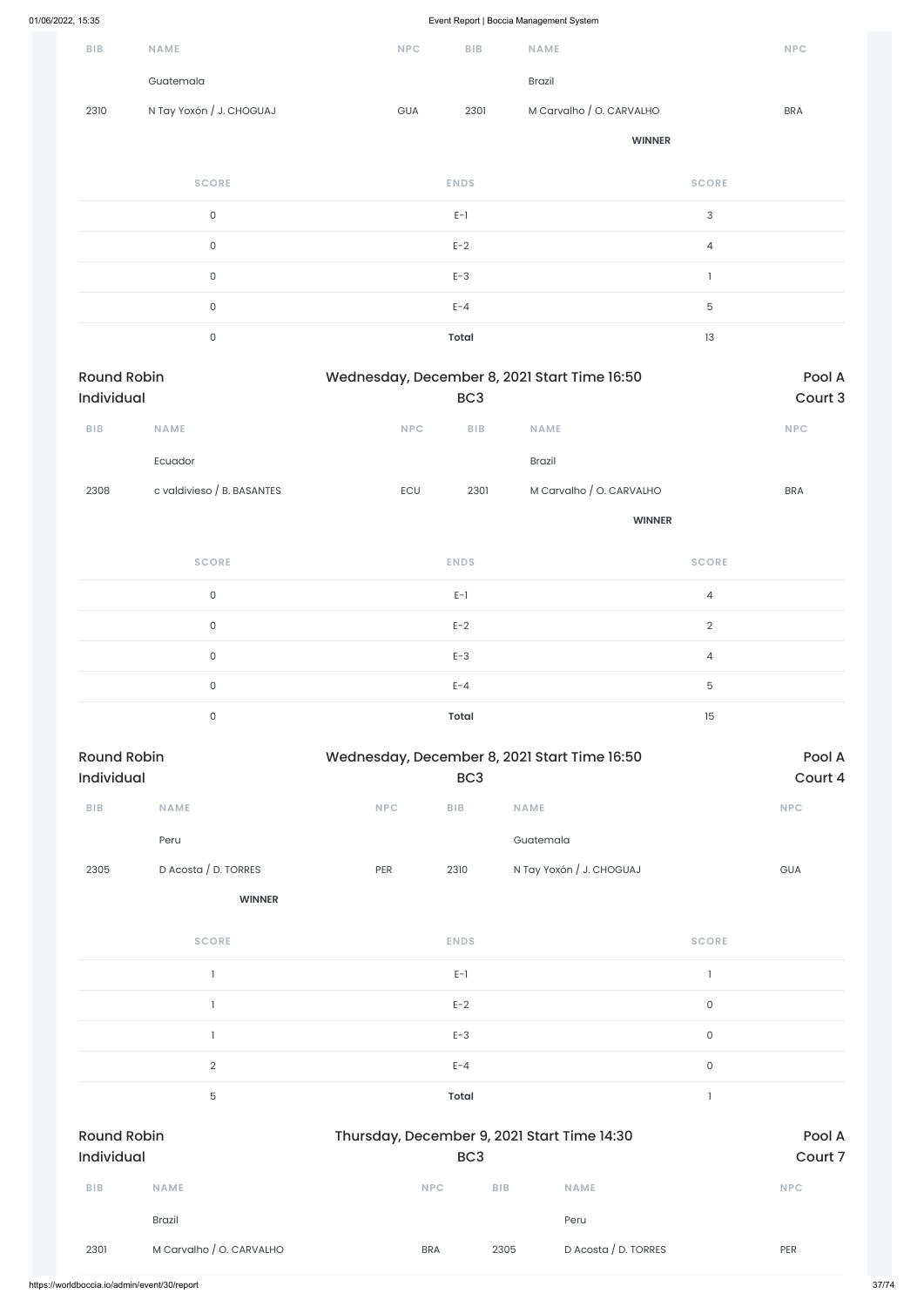| $B$   $B$                        | <b>NAME</b>                        | <b>NPC</b>                                   | <b>BIB</b>      |             | <b>NAME</b>              |                           | <b>NPC</b>                  |
|----------------------------------|------------------------------------|----------------------------------------------|-----------------|-------------|--------------------------|---------------------------|-----------------------------|
|                                  | <b>WINNER</b>                      |                                              |                 |             |                          |                           |                             |
|                                  | <b>SCORE</b>                       | <b>ENDS</b>                                  |                 |             |                          | <b>SCORE</b>              |                             |
|                                  | $\sqrt{3}$                         | $E-1$                                        |                 |             |                          | $\mathsf{O}\xspace$       |                             |
|                                  | $\sqrt{3}$                         | $E-2$                                        |                 |             |                          | $\mathsf{O}$              |                             |
|                                  | $\sqrt{2}$                         | $E-3$                                        |                 |             |                          | $\mathsf{O}$              |                             |
|                                  | $\sqrt{2}$                         | $E - 4$                                      |                 |             |                          | $\mathsf{O}$              |                             |
|                                  | 10                                 | <b>Total</b>                                 |                 |             |                          | $\mathsf{O}$              |                             |
| <b>Round Robin</b><br>Individual |                                    | Thursday, December 9, 2021 Start Time 14:30  | BC <sub>3</sub> |             |                          |                           | Pool A<br>Court 3           |
| $B$   $B$                        | NAME                               | <b>NPC</b>                                   | BIB             | <b>NAME</b> |                          |                           | <b>NPC</b>                  |
|                                  | Ecuador                            |                                              |                 | Guatemala   |                          |                           |                             |
| 2308                             | c valdivieso / B. BASANTES         | ECU                                          | 2310            |             | N Tay Yoxón / J. CHOGUAJ |                           | GUA                         |
|                                  |                                    |                                              |                 |             | <b>WINNER</b>            |                           |                             |
|                                  | <b>SCORE</b>                       | <b>ENDS</b>                                  |                 |             |                          | <b>SCORE</b>              |                             |
|                                  | $\mathsf{O}\xspace$                | $E-1$                                        |                 |             |                          | $\sqrt{2}$                |                             |
|                                  | $\mathsf{O}\xspace$                | $E-2$                                        |                 |             |                          | $\mathbf{I}$              |                             |
|                                  | $\mathsf{O}\xspace$                | $E-3$                                        |                 |             |                          | $\ensuremath{\mathsf{3}}$ |                             |
|                                  | $\mathsf{O}\xspace$                | $E - 4$                                      |                 |             |                          | $\overline{4}$            |                             |
|                                  | $\mathsf{O}\xspace$                | <b>Total</b>                                 |                 |             |                          | $10\,$                    |                             |
| <b>Round Robin</b><br>Individual |                                    | Wednesday, December 8, 2021 Start Time 11:30 | BC <sub>3</sub> |             |                          |                           | Pool B<br>Court 3           |
| ${\sf B}{\sf I}{\sf B}$          | NAME                               |                                              | $\sf{NPC}$      | BIB         | <b>NAME</b>              |                           | $\ensuremath{\mathsf{NPC}}$ |
|                                  | Guatemala                          |                                              |                 |             | Canada                   |                           |                             |
| 2311                             | M Alvarez Lorenzana / E. LORENZANA |                                              | GUA             | 2302        | E Bussiere / F. HEBERT   |                           | CAN                         |
|                                  |                                    |                                              |                 |             |                          | <b>WINNER</b>             |                             |
|                                  | <b>SCORE</b>                       | <b>ENDS</b>                                  |                 |             |                          | <b>SCORE</b>              |                             |
|                                  | $\mathsf{O}\xspace$                | $E-1$                                        |                 |             |                          | $\mathbf 5$               |                             |

0 between the contract  $E-3$  and  $E-3$  and  $E-3$  and  $E-3$  and  $E-3$  and  $E-3$  and  $E-3$  and  $E-3$  and  $E-3$  and  $E-3$  and  $E-3$  and  $E-3$  and  $E-3$  and  $E-3$  and  $E-3$  and  $E-3$  and  $E-3$  and  $E-3$  and  $E-3$  and  $E-3$  an

0 between the contract of  $E-2$  for  $E-2$  for  $E-2$  for  $E-3$  for  $E-2$  for  $E-4$  for  $E-5$  for  $E-2$  for  $E-2$  for  $E-3$  for  $E-2$  for  $E-2$  for  $E-2$  for  $E-2$  for  $E-2$  for  $E-2$  for  $E-2$  for  $E-2$  for  $E-2$  for  $E-2$ 

|                                         | $\mathsf{O}\xspace$    |                                                                 | $E - 4$    |                          | $\sqrt{2}$ |                   |
|-----------------------------------------|------------------------|-----------------------------------------------------------------|------------|--------------------------|------------|-------------------|
|                                         | 0                      |                                                                 | Total      |                          | 14         |                   |
| <b>Round Robin</b><br><b>Individual</b> |                        | Wednesday, December 8, 2021 Start Time 11:30<br>BC <sub>3</sub> |            |                          |            | Pool B<br>Court 4 |
| <b>BIB</b>                              | <b>NAME</b>            | <b>NPC</b>                                                      | <b>BIB</b> | <b>NAME</b>              |            | <b>NPC</b>        |
|                                         | Argentina              |                                                                 |            | Mexico                   |            |                   |
| 2304                                    | A Anzalas / L. ANZALAS | ARG                                                             | 2309       | R López Rosas / L. ROSAS |            | <b>MEX</b>        |
|                                         |                        |                                                                 |            | <b>WINNER</b>            |            |                   |
|                                         |                        |                                                                 |            |                          |            |                   |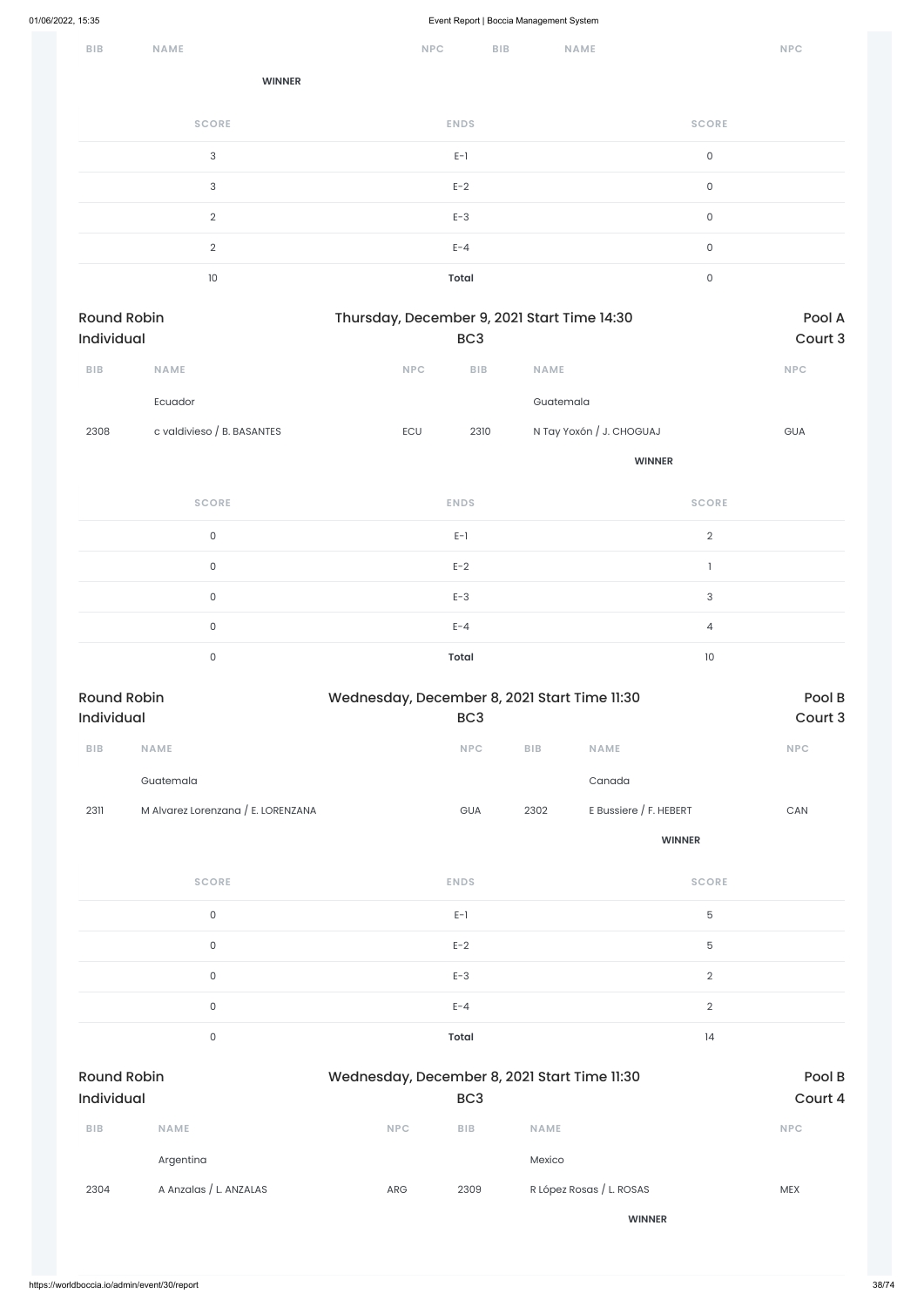| <b>SCORE</b> | <b>ENDS</b>  | <b>SCORE</b> |
|--------------|--------------|--------------|
| 0            | $E-1$        |              |
|              | $E-2$        | 0            |
| 0            | $E-3$        |              |
| 0            | $E - 4$      |              |
|              | <b>Total</b> | 3            |

| Round Robin<br>Individual |                          | Wednesday, December 8, 2021 Start Time 16:50 | BC <sub>3</sub> |                        | Pool B<br>Court 5 |
|---------------------------|--------------------------|----------------------------------------------|-----------------|------------------------|-------------------|
| <b>BIB</b>                | <b>NAME</b>              | <b>NPC</b>                                   | <b>BIB</b>      | <b>NAME</b>            | NPC               |
|                           | Mexico                   |                                              |                 | Canada                 |                   |
| 2309                      | R López Rosas / L. ROSAS | <b>MEX</b>                                   | 2302            | E Bussiere / F. HEBERT | CAN               |
|                           |                          |                                              |                 | <b>WINNER</b>          |                   |
|                           | <b>SCORE</b>             | <b>ENDS</b>                                  |                 | <b>SCORE</b>           |                   |
|                           |                          | $E-1$                                        |                 | $\mathsf O$            |                   |
|                           | $\mathsf{O}$             | $E-2$                                        |                 |                        |                   |
|                           | $\mathsf{O}\xspace$      | $E-3$                                        |                 |                        |                   |
|                           | $\mathsf{O}$             | $E - 4$                                      |                 | $\overline{2}$         |                   |

1 **Total** 4

| <b>Round Robin</b><br>Individual |                        | Thursday, December 9, 2021 Start Time 14:30 | BC <sub>3</sub> |                        | Pool B<br>Court 1 |
|----------------------------------|------------------------|---------------------------------------------|-----------------|------------------------|-------------------|
| <b>BIB</b>                       | <b>NAME</b>            | <b>NPC</b>                                  | <b>BIB</b>      | <b>NAME</b>            | <b>NPC</b>        |
|                                  | Argentina              |                                             |                 | Canada                 |                   |
| 2304                             | A Anzalas / L. ANZALAS | ARG                                         | 2302            | E Bussiere / F. HEBERT | CAN               |
|                                  |                        |                                             |                 | <b>WINNER</b>          |                   |
|                                  | <b>SCORE</b>           |                                             | <b>ENDS</b>     | <b>SCORE</b>           |                   |

| C      | $E-1$        | $\circ$  |
|--------|--------------|----------|
| $\sim$ | $E-2$        |          |
|        | $E-3$        |          |
|        | $E - 4$      | $\Omega$ |
|        | <b>Total</b> | $\Omega$ |

| <b>Round Robin</b><br><b>Individual</b> |                          |            | Thursday, December 9, 2021 Start Time 14:30<br>BC <sub>3</sub> |                                    |                     |            |
|-----------------------------------------|--------------------------|------------|----------------------------------------------------------------|------------------------------------|---------------------|------------|
| <b>BIB</b>                              | <b>NAME</b>              | <b>NPC</b> | <b>BIB</b>                                                     | <b>NAME</b>                        |                     | <b>NPC</b> |
|                                         | Mexico                   |            |                                                                | Guatemala                          |                     |            |
| 2309                                    | R López Rosas / L. ROSAS | <b>MEX</b> | 2311                                                           | M Alvarez Lorenzana / E. LORENZANA |                     | <b>GUA</b> |
|                                         | <b>WINNER</b>            |            |                                                                |                                    |                     |            |
|                                         | <b>SCORE</b>             |            | <b>ENDS</b>                                                    |                                    | <b>SCORE</b>        |            |
|                                         | 5                        |            | $E-1$                                                          |                                    | $\mathsf O$         |            |
|                                         | $\overline{2}$           |            | $E-2$                                                          |                                    | $\mathsf{O}\xspace$ |            |
|                                         |                          |            |                                                                |                                    |                     |            |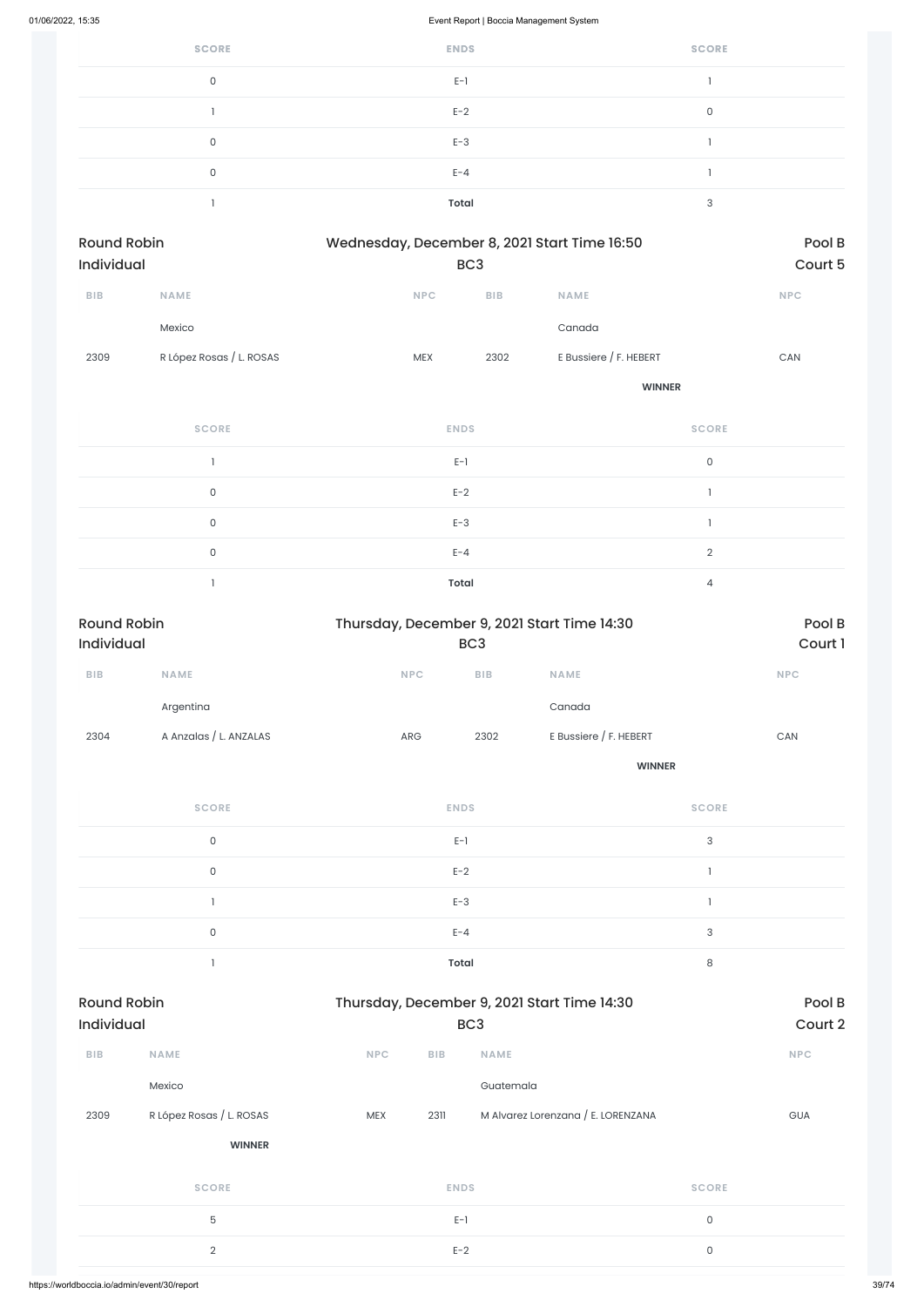| <b>SCORE</b> | <b>ENDS</b>  | <b>SCORE</b> |
|--------------|--------------|--------------|
|              | $E-3$        |              |
| 5            | $E - 4$      |              |
| 13           | <b>Total</b> |              |

| <b>Round Robin</b><br>Individual |                       |     | Wednesday, December 8, 2021 Start Time 11:30<br>BC <sub>3</sub> |                                              |                                       | Pool C<br>Court 5 |
|----------------------------------|-----------------------|-----|-----------------------------------------------------------------|----------------------------------------------|---------------------------------------|-------------------|
| <b>BIB</b>                       | <b>NAME</b>           | NPC | BIB                                                             | NAME                                         |                                       | NPC               |
|                                  | Chile                 |     |                                                                 | Colombia                                     |                                       |                   |
| 2303                             | C Aranda / M. FAUNDEZ | CHI | 2307                                                            | F VANEGAS / H. RODALLEGA                     |                                       | COL               |
|                                  |                       |     |                                                                 | <b>WINNER</b>                                |                                       |                   |
|                                  | <b>SCORE</b>          |     | <b>ENDS</b>                                                     |                                              | <b>SCORE</b>                          |                   |
|                                  | $\mathbf{1}$          |     | $E-1$                                                           |                                              | $\mathbf{1}$                          |                   |
|                                  | $\mathsf O$           |     | $E-2$                                                           |                                              | $\begin{array}{c} \hline \end{array}$ |                   |
|                                  | $\mathsf{O}$          |     | $E-3$                                                           |                                              | $\mathbf{I}$                          |                   |
|                                  | $\mathbf{I}$          |     | $E - 4$                                                         |                                              | $\mathsf O$                           |                   |
|                                  | $\overline{2}$        |     | <b>Total</b>                                                    |                                              | $\ensuremath{\mathsf{3}}$             |                   |
| Darrad Dalata                    |                       |     |                                                                 | $M$ odnosaku: Desambor 0.000 Charl Times $R$ |                                       | $D = -1$          |

| Round Robin<br><b>Individual</b> |                     |            | Wednesday, December 8, 2021 Start Time 16:50<br>BC <sub>3</sub> |                          |            |  |  |
|----------------------------------|---------------------|------------|-----------------------------------------------------------------|--------------------------|------------|--|--|
| <b>BIB</b>                       | <b>NAME</b>         | <b>NPC</b> | <b>BIB</b>                                                      | <b>NAME</b>              | <b>NPC</b> |  |  |
|                                  | United States       |            |                                                                 | Colombia                 |            |  |  |
| 2306                             | A Hanson / J. DYKES | <b>USA</b> | 2307                                                            | F VANEGAS / H. RODALLEGA | COL        |  |  |

| <b>SCORE</b> | <b>ENDS</b>  | <b>SCORE</b> |
|--------------|--------------|--------------|
| $\Omega$     | $E-1$        | $\Omega$     |
| $\Omega$     | $E-2$        | $\Omega$     |
|              | $E-3$        | 0            |
| $\Omega$     | $E - 4$      | $\Omega$     |
| 5            | <b>Total</b> | $\cap$       |

| <b>BIB</b> | <b>NAME</b>           | <b>NPC</b>  | <b>BIB</b> | <b>NAME</b>          |                                       | <b>NPC</b> |
|------------|-----------------------|-------------|------------|----------------------|---------------------------------------|------------|
|            | Chile                 |             |            | <b>United States</b> |                                       |            |
| 2303       | C Aranda / M. FAUNDEZ | CHI         | 2306       | A Hanson / J. DYKES  |                                       | USA        |
|            | <b>WINNER</b>         |             |            |                      |                                       |            |
|            | <b>SCORE</b>          | <b>ENDS</b> |            |                      | <b>SCORE</b>                          |            |
|            | $\mathsf O$           | $E-1$       |            |                      | $\sqrt{2}$                            |            |
|            | $\sqrt{3}$            | $E-2$       |            |                      | $\mathsf{O}\xspace$                   |            |
|            |                       | $E-3$       |            | $\mathsf{O}\xspace$  |                                       |            |
|            | $\mathsf O$           | $E - 4$     |            |                      | $\begin{array}{c} \hline \end{array}$ |            |
|            |                       |             |            |                      |                                       |            |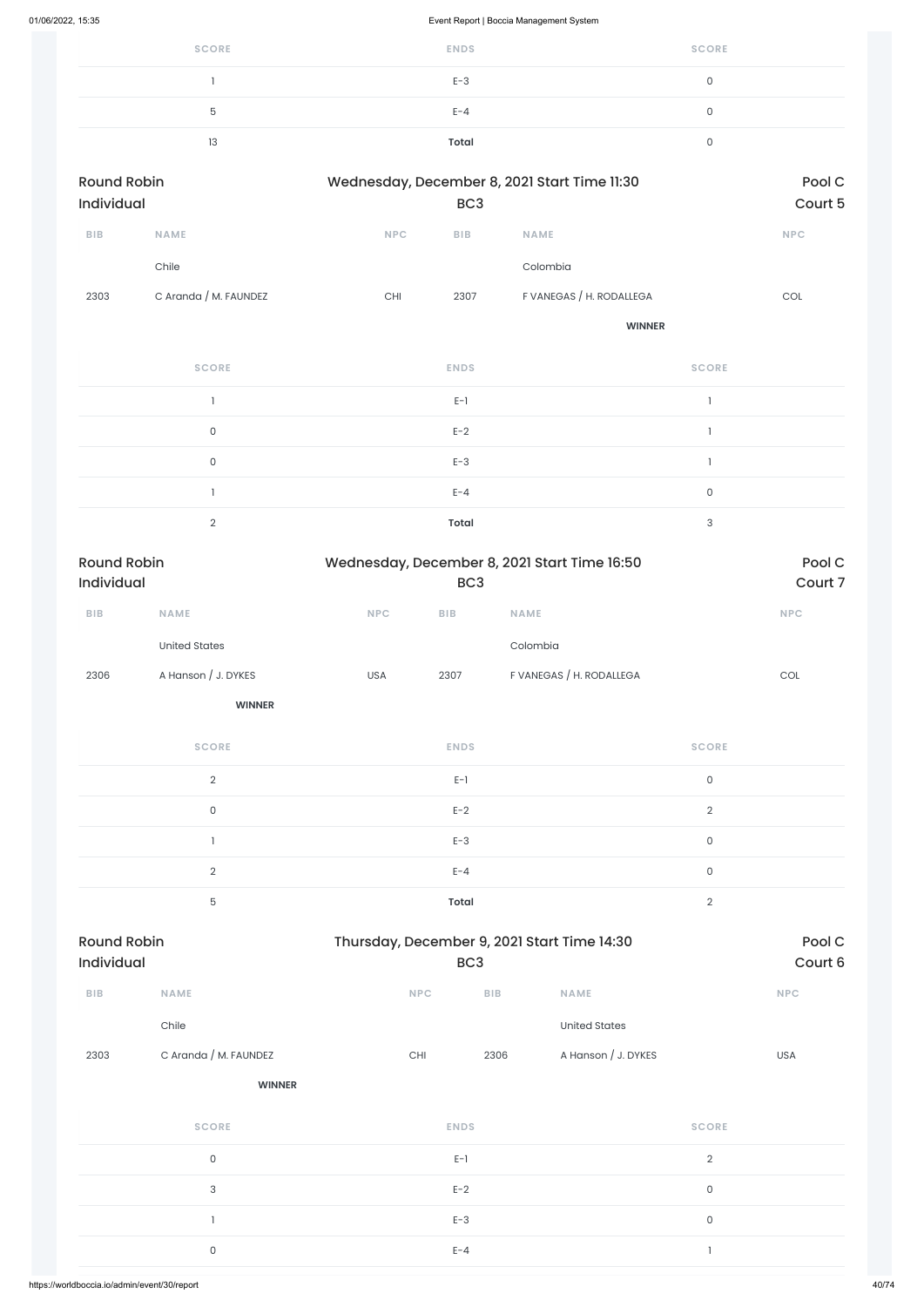|                        | <b>SCORE</b>          |                                            | <b>ENDS</b>  |                          | <b>SCORE</b>        |                 |  |
|------------------------|-----------------------|--------------------------------------------|--------------|--------------------------|---------------------|-----------------|--|
|                        | $\overline{4}$        |                                            | <b>Total</b> |                          | 3                   |                 |  |
| Play Off<br>Individual |                       | Friday, December 10, 2021 Start Time 10:30 |              | Knockout<br>Court 1      |                     |                 |  |
| BIB                    | <b>NAME</b>           | <b>NPC</b>                                 | BIB          | <b>NAME</b>              |                     | <b>NPC</b>      |  |
|                        | Chile                 |                                            |              | Mexico                   |                     |                 |  |
| 2303                   | C Aranda / M. FAUNDEZ | CHI                                        | 2309         | R López Rosas / L. ROSAS |                     | MEX             |  |
|                        | <b>WINNER</b>         |                                            |              |                          |                     |                 |  |
|                        | <b>SCORE</b>          |                                            | <b>ENDS</b>  |                          | <b>SCORE</b>        |                 |  |
|                        | $\mathsf{O}$          |                                            | $E-1$        |                          | $\mathbf{1}$        |                 |  |
|                        | $\mathsf{O}$          |                                            | $E-2$        |                          | $\overline{2}$      |                 |  |
|                        | $\sqrt{2}$            |                                            | $E-3$        |                          | $\mathsf{O}\xspace$ |                 |  |
|                        | $\overline{2}$        |                                            | $E - 4$      |                          | $\mathsf{O}\xspace$ |                 |  |
|                        | $\overline{4}$        |                                            | <b>Total</b> |                          | 3                   |                 |  |
| Play Off               |                       | Friday, December 10, 2021 Start Time 10:30 |              |                          |                     | <b>Knockout</b> |  |

| Play Off<br><b>Individual</b> |                      | Friday, December 10, 2021 Start Time 10:30<br>BC <sub>3</sub> |            |                     |            |  |  |  |  |
|-------------------------------|----------------------|---------------------------------------------------------------|------------|---------------------|------------|--|--|--|--|
| <b>BIB</b>                    | <b>NAME</b>          | <b>NPC</b>                                                    | <b>BIB</b> | <b>NAME</b>         | <b>NPC</b> |  |  |  |  |
|                               | Peru                 |                                                               |            | United States       |            |  |  |  |  |
| 2305                          | D Acosta / D. TORRES | <b>PER</b>                                                    | 2306       | A Hanson / J. DYKES | <b>USA</b> |  |  |  |  |
|                               |                      |                                                               |            |                     |            |  |  |  |  |

| 2303                                         | C Aranda / M. FAUNDEZ | CHI                                        | 2301         | M Carvalho / O. CARVALHO | <b>BRA</b>     |
|----------------------------------------------|-----------------------|--------------------------------------------|--------------|--------------------------|----------------|
|                                              |                       |                                            |              | <b>WINNER</b>            |                |
|                                              | <b>SCORE</b>          |                                            | <b>ENDS</b>  |                          | <b>SCORE</b>   |
|                                              | $\mathsf O$           |                                            | $E-1$        |                          | $\overline{2}$ |
|                                              | $\mathsf O$           |                                            | $E-2$        |                          | 4              |
|                                              | $\mathsf O$           |                                            | $E-3$        |                          |                |
|                                              | $\mathsf O$           |                                            | $E - 4$      |                          | $\overline{2}$ |
|                                              | $\mathsf O$           |                                            | <b>Total</b> |                          | $\mathsf g$    |
| Semi Final                                   |                       | Friday, December 10, 2021 Start Time 16:30 |              |                          | Knockout       |
| https://worldboccia.io/admin/event/30/report |                       |                                            |              |                          | 41/74          |

| <b>SCORE</b>   | <b>ENDS</b> | <b>SCORE</b> |
|----------------|-------------|--------------|
| 3              | $E-1$       | 0            |
| $\overline{4}$ | $E-2$       | 0            |
| $\mathbf 0$    | $E-3$       |              |
| 3              | $E - 4$     | 0            |
| 10             | Total       |              |
|                |             |              |

| Semi Final |             |            | Friday, December 10, 2021 Start Time 16:30 |             |            |  |  |  |  |
|------------|-------------|------------|--------------------------------------------|-------------|------------|--|--|--|--|
| Individual |             |            | BC <sub>3</sub>                            |             | Court 4    |  |  |  |  |
| <b>BIB</b> | <b>NAME</b> | <b>NPC</b> | <b>BIB</b>                                 | <b>NAME</b> | <b>NPC</b> |  |  |  |  |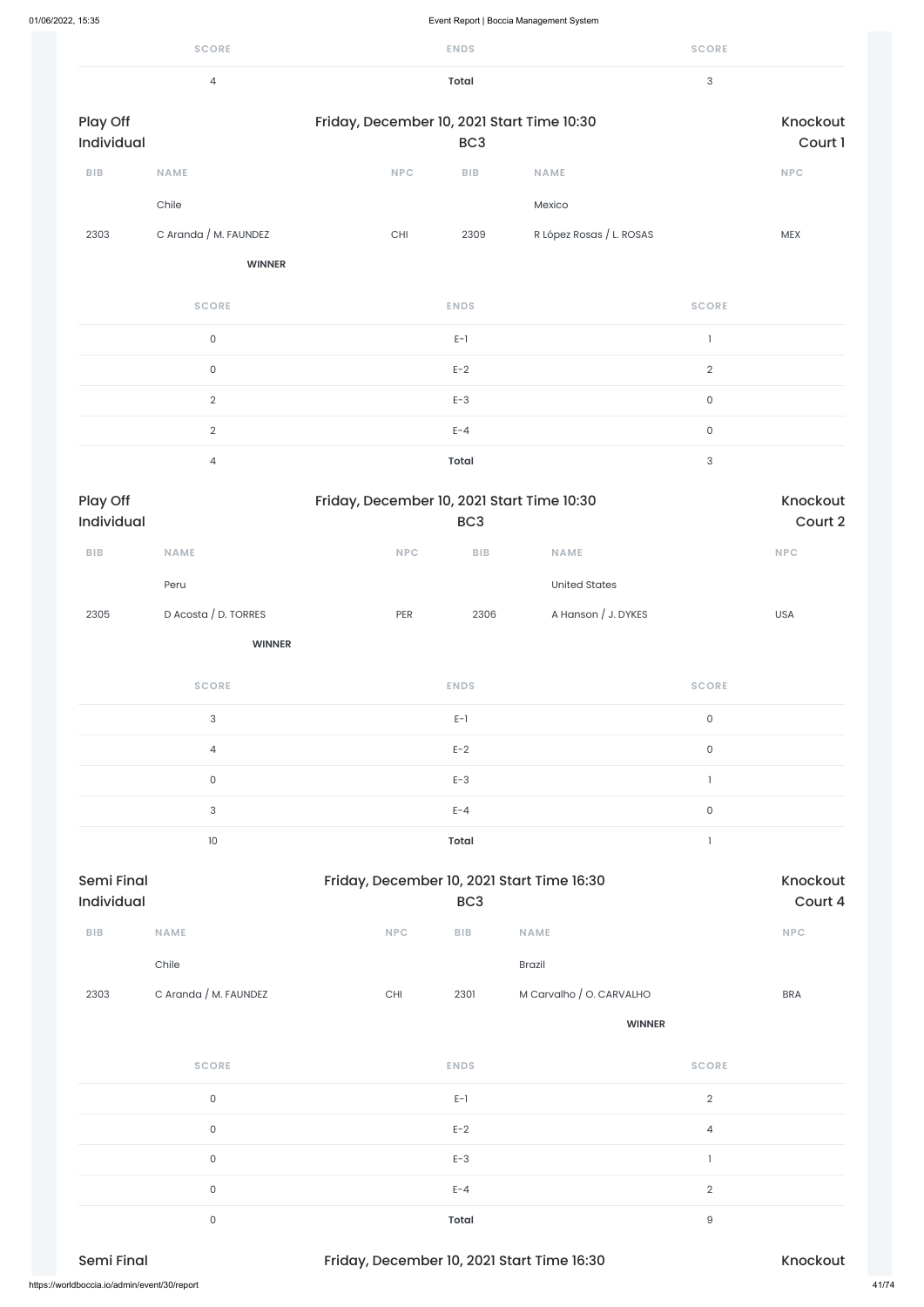| 01/06/2022, 15:35       |                                  |                                              | Event Report   Boccia Management System |                                              |                     |                               |  |  |  |
|-------------------------|----------------------------------|----------------------------------------------|-----------------------------------------|----------------------------------------------|---------------------|-------------------------------|--|--|--|
| Individual              |                                  |                                              | BC <sub>3</sub>                         |                                              |                     | Court 6                       |  |  |  |
| <b>BIB</b>              | <b>NAME</b>                      | <b>NPC</b>                                   | <b>BIB</b>                              | NAME                                         |                     | $\ensuremath{\mathsf{NPC}}$   |  |  |  |
|                         | Peru                             |                                              |                                         | Canada                                       |                     |                               |  |  |  |
| 2305                    | D Acosta / D. TORRES             | PER                                          | 2302                                    | E Bussiere / F. HEBERT                       |                     | ${\sf CAN}$                   |  |  |  |
|                         | <b>WINNER</b>                    |                                              |                                         |                                              |                     |                               |  |  |  |
|                         | <b>SCORE</b>                     |                                              | <b>ENDS</b>                             |                                              | <b>SCORE</b>        |                               |  |  |  |
|                         | $\mathbf{I}$                     |                                              | $E-1$                                   |                                              | $\mathsf{O}\xspace$ |                               |  |  |  |
|                         | $\mathbf{1}$                     |                                              | $E-2$                                   |                                              | $\mathsf{O}\xspace$ |                               |  |  |  |
|                         | $\mathsf{O}\xspace$              |                                              | $E-3$                                   |                                              | $\overline{2}$      |                               |  |  |  |
|                         | $\mathbf{1}$                     |                                              | $E - 4$                                 |                                              | $\mathsf{O}\xspace$ |                               |  |  |  |
|                         | $\ensuremath{\mathsf{3}}$        |                                              | <b>Total</b>                            |                                              | $\mathbf{2}$        |                               |  |  |  |
|                         | <b>Third Place</b><br>Individual |                                              | BC <sub>3</sub>                         | Saturday, December 11, 2021 Start Time 10:40 |                     | <b>Third Place</b><br>Court 1 |  |  |  |
| <b>BIB</b>              | <b>NAME</b>                      | NPC                                          | BIB                                     | <b>NAME</b>                                  |                     | <b>NPC</b>                    |  |  |  |
|                         | Chile                            |                                              |                                         | Canada                                       |                     |                               |  |  |  |
| 2303                    | C Aranda / M. FAUNDEZ            | $\mathsf{CHI}$                               | 2302                                    | E Bussiere / F. HEBERT                       |                     | $\mathsf{CAN}\xspace$         |  |  |  |
|                         |                                  |                                              |                                         |                                              | <b>WINNER</b>       |                               |  |  |  |
|                         | <b>SCORE</b>                     |                                              | <b>ENDS</b>                             |                                              | <b>SCORE</b>        |                               |  |  |  |
|                         | $\mathbf{1}$                     |                                              | $E-1$                                   |                                              | $\mathsf{O}\xspace$ |                               |  |  |  |
|                         | $\mathsf{O}\xspace$              |                                              | $E-2$                                   |                                              | $\mathbf{I}$        |                               |  |  |  |
|                         | $\mathsf{O}\xspace$              |                                              | $E-3$                                   |                                              | $\overline{2}$      |                               |  |  |  |
|                         | $\mathsf{O}\xspace$              |                                              | $E - 4$                                 |                                              | $\mathbf{I}$        |                               |  |  |  |
|                         | $\mathbf{I}$                     |                                              | Total                                   |                                              | $\overline{4}$      |                               |  |  |  |
| Final<br>Individual     |                                  | Saturday, December 11, 2021 Start Time 15:30 | BC <sub>3</sub>                         |                                              |                     | Knockout<br>Court 4           |  |  |  |
| ${\sf B}{\sf I}{\sf B}$ | NAME                             | <b>NPC</b>                                   | ${\sf B}{\sf I}{\sf B}$                 | NAME                                         |                     | <b>NPC</b>                    |  |  |  |
|                         | Peru                             |                                              |                                         | Brazil                                       |                     |                               |  |  |  |
| 2305                    | D Acosta / D. TORRES             | PER                                          | 2301                                    | M Carvalho / O. CARVALHO                     |                     | <b>BRA</b>                    |  |  |  |
|                         |                                  |                                              |                                         | <b>WINNER</b>                                |                     |                               |  |  |  |

**SCORE ENDS SCORE**

|                              | $\mathbf 0$    | $E-1$        |   |  |  |  |  |  |
|------------------------------|----------------|--------------|---|--|--|--|--|--|
|                              | $\mathbf 0$    | $E-2$        |   |  |  |  |  |  |
|                              | $\overline{0}$ | $E-3$        |   |  |  |  |  |  |
|                              | $\Omega$       | $E - 4$      |   |  |  |  |  |  |
|                              | $\overline{0}$ | <b>Total</b> | 4 |  |  |  |  |  |
| <b>POOLS RESULTS SUMMARY</b> |                |              |   |  |  |  |  |  |
| Pool A                       |                |              |   |  |  |  |  |  |

|  | <b>ENTRANT</b> | WINS |             |     | POINTS POINTS ENDS PDIFF | <b>PDIFF</b> | <b>VS RECORD</b> |
|--|----------------|------|-------------|-----|--------------------------|--------------|------------------|
|  |                |      | <b>DIFF</b> | FOR | WON MATCH                | <b>END</b>   |                  |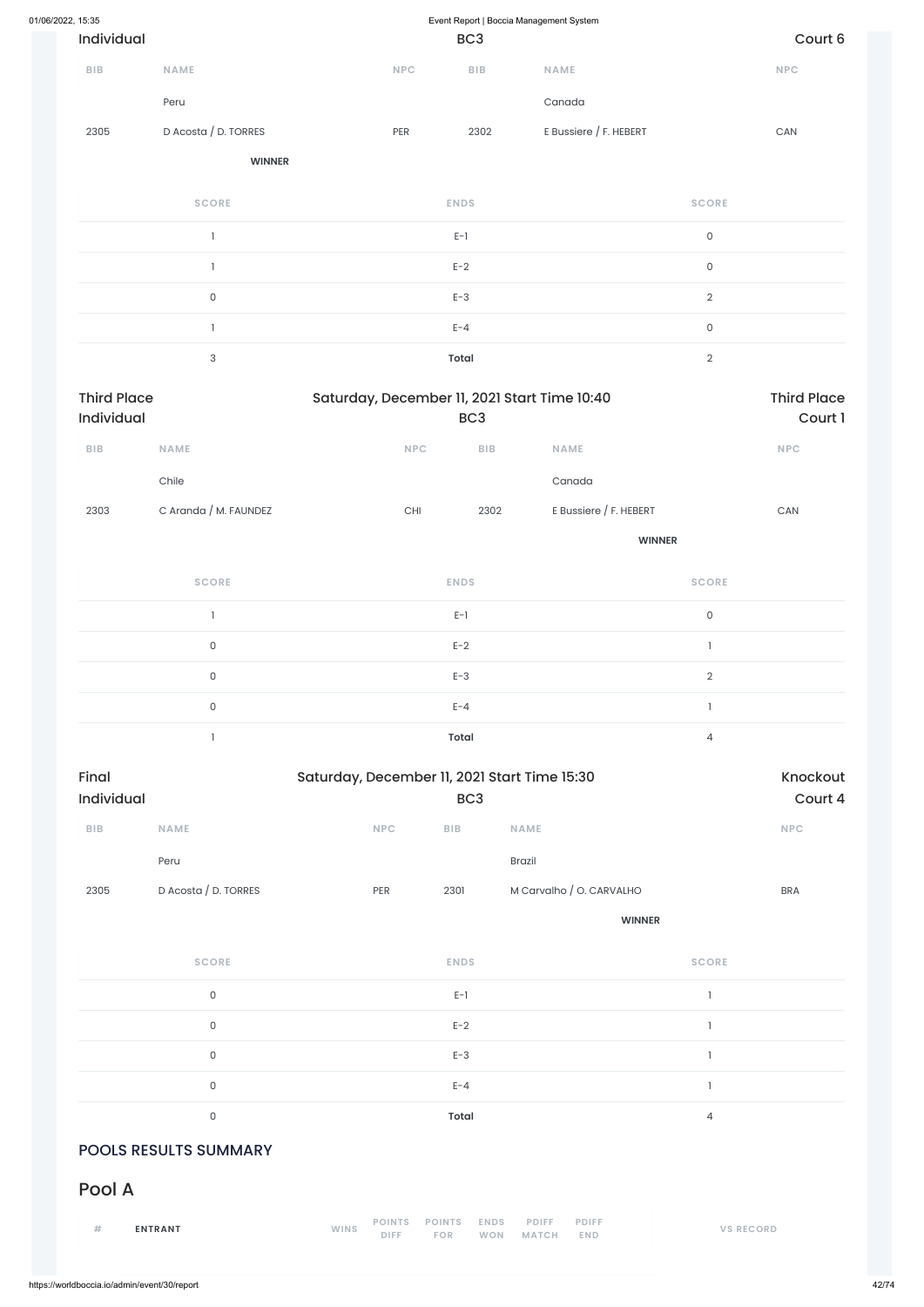

## Pool B

| #    | <b>ENTRANT</b>                                                             | <b>WINS</b>             | <b>POINTS</b><br>DIFF. | <b>POINTS</b><br><b>FOR</b> | <b>ENDS</b><br><b>WON</b> | <b>PDIFF</b><br><b>MATCH</b> | <b>PDIFF</b><br><b>END</b> |      |              | <b>VS RECORD</b>                                |              |                          |
|------|----------------------------------------------------------------------------|-------------------------|------------------------|-----------------------------|---------------------------|------------------------------|----------------------------|------|--------------|-------------------------------------------------|--------------|--------------------------|
|      |                                                                            |                         |                        |                             |                           |                              |                            | $\#$ | 2302         | 2309                                            | 2304         | 2311                     |
| 2302 | <b>Eric Bussiere</b><br>$\blacktriangleright$<br>Canada                    | 3                       | 24                     | 26                          | 10                        | 14                           | 5                          | 2302 | $\sim$       | $\overline{4}$                                  | 8            | (14)                     |
| 2309 | <b>Raul López Rosas</b><br>$\left  \bullet \right\rangle$<br><b>Mexico</b> | $\overline{\mathbf{2}}$ | 12                     | 17                          | 8                         | 13                           | 5                          | 2309 | $\mathbf{1}$ | $\overline{\phantom{a}}$                        | $\mathbf{3}$ | (13)                     |
| 2304 | <b>Angel Anzalas</b><br>$\bullet$<br><b>Argentina</b>                      | ı.                      | $5\phantom{1}$         | 16                          | $\overline{2}$            | $\mathbf 0$                  | L                          | 2304 |              | $\left( \begin{array}{c} 1 \end{array} \right)$ | $\sim$       | $\overline{14}$          |
| 2311 | <b>Melvin Alvarez Lorenzana</b><br><b>O</b><br>Guatemala                   | 0                       | $-41$                  | $\mathsf{O}\xspace$         | $\mathsf{O}\xspace$       | $\mathsf O$                  | $\mathsf O$                | 2311 | $\mathbf 0$  | $\circ$                                         | $\bullet$    | $\overline{\phantom{a}}$ |

# Pool C

| #    | <b>ENTRANT</b>                               | <b>WINS</b> | <b>POINTS</b><br><b>DIFF</b> | <b>POINTS</b><br><b>FOR</b> | <b>ENDS</b><br><b>WON</b> | <b>PDIFF</b><br><b>MATCH</b> | <b>PDIFF</b><br><b>END</b> |      |                | <b>VS RECORD</b>         |                          |
|------|----------------------------------------------|-------------|------------------------------|-----------------------------|---------------------------|------------------------------|----------------------------|------|----------------|--------------------------|--------------------------|
|      |                                              |             |                              |                             |                           |                              |                            | $\#$ | 2306           | 2303                     | 2307                     |
| 2306 | <b>Austin Hanson</b><br><b>United States</b> |             | $\overline{2}$               | 8                           | 5                         | $\mathbf{3}$                 | $\overline{2}$             | 2306 | $\sim$         | 3                        | $\sqrt{5}$               |
| 2303 | <b>Cristobal Aranda</b><br>$\star$<br>Chile  |             | $\overline{0}$               | 6                           | 3                         |                              | 3                          | 2303 | $\overline{4}$ | $\overline{\phantom{a}}$ | $\bullet$                |
| 2307 | <b>FABER VANEGAS</b><br>Colombia             |             | $-2$                         | 5                           | 3                         | ı                            | $\overline{\mathbf{2}}$    | 2307 | $\overline{2}$ | $\overline{3}$           | $\overline{\phantom{a}}$ |

# ROUNDS RESULTS SUMMARY Individual - BC3 Male

Playoffs

| <b>BIB</b> | <b>SIDE</b>                   | <b>NPC</b> | <b>RESULT</b>            | <b>BIB</b>               | <b>SIDE</b>                   | <b>NPC</b>               |
|------------|-------------------------------|------------|--------------------------|--------------------------|-------------------------------|--------------------------|
| 2301       | Mateus Carvalho               | <b>BRA</b> |                          | $\overline{\phantom{0}}$ | $\overline{\phantom{0}}$      | $\overline{\phantom{a}}$ |
| 2303       | Cristobal Aranda / M. FAUNDEZ | CHI        | $4* - 3$                 | 2309                     | Raul López Rosas / L. ROSAS   | <b>MEX</b>               |
| 2302       | <b>Eric Bussiere</b>          | CAN        | $\overline{\phantom{a}}$ |                          |                               | $\overline{\phantom{m}}$ |
| 2305       | Dean Acosta / D. TORRES       | PER        | $10^* - 1$               | 2306                     | Austin Hanson / J. DYKES      | USA                      |
| Semi-Final |                               |            |                          |                          |                               |                          |
| <b>BIB</b> | <b>SIDE</b>                   | <b>NPC</b> | <b>RESULT</b>            | <b>BIB</b>               | <b>SIDE</b>                   | <b>NPC</b>               |
| 2303       | Cristobal Aranda / M. FAUNDEZ | CHI        | $0 - 9*$                 | 2301                     | Mateus Carvalho / O. CARVALHO | <b>BRA</b>               |
| 2305       | Dean Acosta / D. TORRES       | PER        | $3^* - 2$                | 2302                     | Eric Bussiere / F. HEBERT     | CAN                      |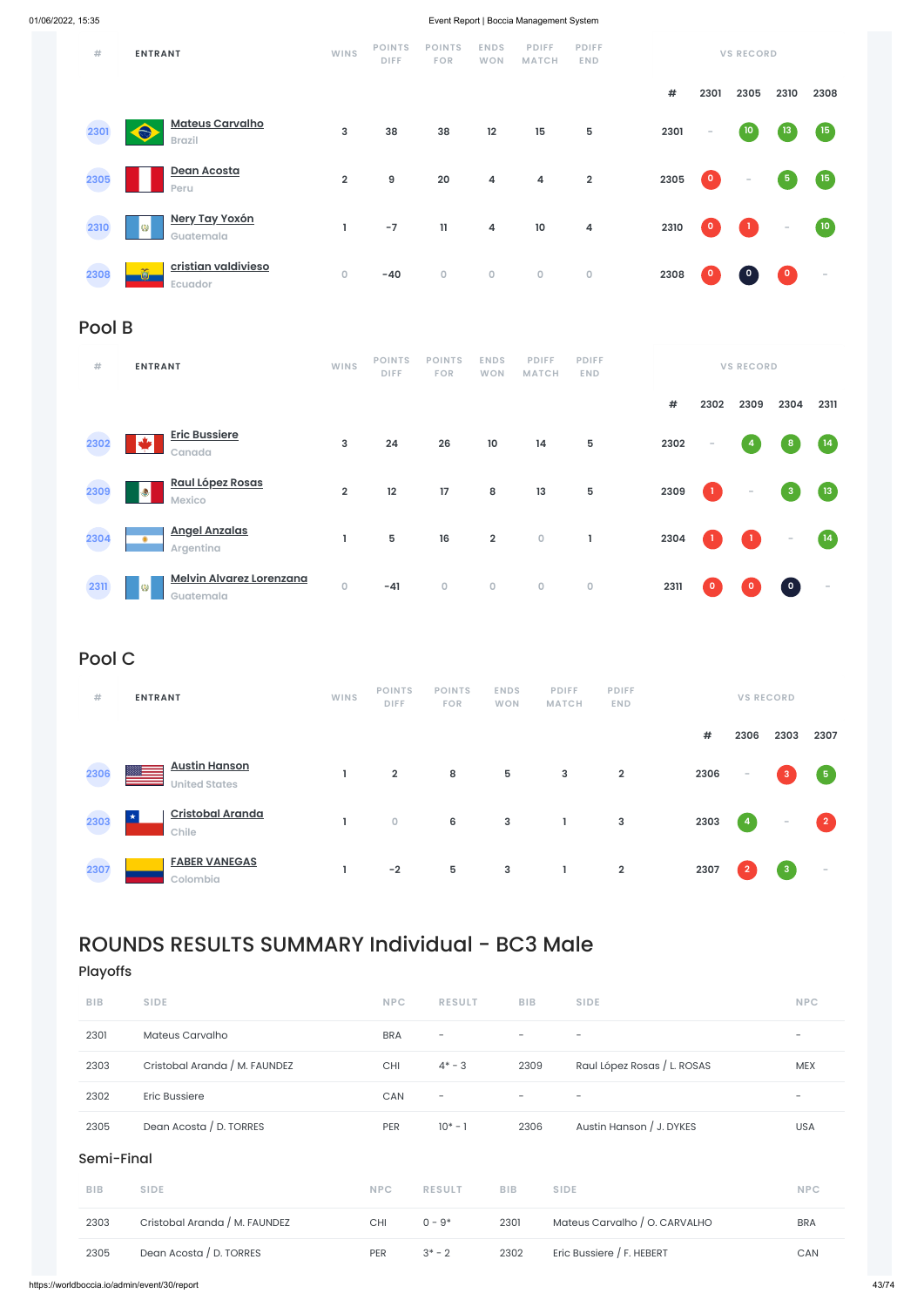### FINAL STANDINGS

|                |                                    |                                | <b>POOL POINTS</b> |                      |              |                     |                     |                      |                |
|----------------|------------------------------------|--------------------------------|--------------------|----------------------|--------------|---------------------|---------------------|----------------------|----------------|
| #              | <b>NAME</b>                        | <b>COUNTRY</b>                 | <b>POINTS</b>      | <b>NORMALIZATION</b> | <b>BONUS</b> | <b>PROGRESS</b>     | <b>KNOCKOUTS</b>    | <b>PARTICIPATION</b> | <b>TOTAL</b>   |
|                | Mateus Carvalho                    | <b>BRAZIL</b>                  | 3                  | $\mathsf{O}\xspace$  | $\mathsf{O}$ | $\overline{2}$      | $\overline{7}$      | $\mathbf{1}$         | 13             |
| $\overline{2}$ | Dean Acosta                        | PERU                           | $\overline{2}$     | $\mathsf{O}$         | 0            | 1                   | 5                   | -1                   | 9              |
| 3              | <b>Eric Bussiere</b>               | CANADA                         | 3                  | $\mathsf{O}$         | $\mathsf O$  | $\overline{2}$      | $\overline{2}$      | $\mathbf{1}$         | $\,8\,$        |
| 4              | Cristobal Aranda                   | <b>CHILE</b>                   | $\mathbf{1}$       | 0.5                  | $\mathsf O$  | $\mathbf{I}$        | $\mathbf{1}$        | $\mathbf{1}$         | 4.5            |
| 5              | Raul López Rosas                   | <b>MEXICO</b>                  | $\overline{2}$     | 0                    | 0            | $\mathbf{I}$        | $\mathsf O$         |                      | 4              |
| 6              | Austin Hanson                      | <b>UNITED</b><br><b>STATES</b> | $\mathbf{1}$       | 0.5                  | $\mathsf O$  | $\mathbf{I}$        | $\mathsf{O}\xspace$ | $\mathbf{1}$         | 3.5            |
| 7              | Angel Anzalas                      | <b>ARGENTINA</b>               | $\overline{1}$     | $\mathsf{O}\xspace$  | $\mathsf{O}$ | $\mathsf{O}\xspace$ | $\mathsf{O}\xspace$ | $\overline{1}$       | $\overline{2}$ |
| 8              | <b>FABER VANEGAS</b>               | <b>COLOMBIA</b>                | $\mathbf{1}$       | 0.5                  | $\mathbf{0}$ | $\mathsf O$         | $\mathsf{O}\xspace$ | $\overline{1}$       | 2.5            |
| 9              | Nery Tay Yoxón                     | <b>GUATEMALA</b>               | $\mathbf{1}$       | $\mathsf{O}\xspace$  | 0            | $\mathsf{O}\xspace$ | $\mathsf{O}\xspace$ | $\mathbf{1}$         | $\overline{2}$ |
| 10             | cristian valdivieso                | <b>ECUADOR</b>                 | 0                  | $\mathsf{O}\xspace$  | $\mathsf O$  | $\mathsf O$         | $\mathsf{O}\xspace$ | $\mathbf{1}$         | 1              |
| $\mathbf{1}$   | <b>Melvin Alvarez</b><br>Lorenzana | <b>GUATEMALA</b>               | $\mathsf{O}$       | $\mathsf O$          | $\mathsf O$  | $\mathsf{O}\xspace$ | $\mathsf{O}\xspace$ | $\mathbf{1}$         | $\mathbf{1}$   |

### Final

| 2303               | Cristobal Aranda / M. FAUNDEZ |            | <b>CHI</b>    | $1 - 4^*$     | 2302        | Eric Bussiere / F. HEBERT     | CAN        |
|--------------------|-------------------------------|------------|---------------|---------------|-------------|-------------------------------|------------|
| <b>BIB</b>         | <b>SIDE</b>                   |            | <b>NPC</b>    | <b>RESULT</b> | <b>BIB</b>  | <b>SIDE</b>                   | <b>NPC</b> |
| <b>Third Place</b> |                               |            |               |               |             |                               |            |
| 2305               | Dean Acosta / D. TORRES       | <b>PER</b> | $0 - 4*$      | 2301          |             | Mateus Carvalho / O. CARVALHO | <b>BRA</b> |
| <b>BIB</b>         | <b>SIDE</b>                   | <b>NPC</b> | <b>RESULT</b> | <b>BIB</b>    | <b>SIDE</b> |                               | <b>NPC</b> |

### BC4 Female

### MATCHES

| <b>Round Robin</b><br><b>Individual</b> |             | Wednesday, December 8, 2021 Start Time 10:30 | Pool A<br>Court 5 |             |            |
|-----------------------------------------|-------------|----------------------------------------------|-------------------|-------------|------------|
| <b>BIB</b>                              | <b>NAME</b> | <b>NPC</b>                                   | <b>BIB</b>        | <b>NAME</b> | <b>NPC</b> |
|                                         | Chile       |                                              |                   | Canada      |            |
| 1406                                    | N Concha    | <b>CHI</b>                                   | 1401              | A Levine    | CAN        |

| <b>SCORE</b>       | <b>ENDS</b>                                 | <b>SCORE</b>   |
|--------------------|---------------------------------------------|----------------|
| $\mathsf O$        | $E-1$                                       | $\overline{2}$ |
|                    | $E-2$                                       | 0              |
| 0                  | $E-3$                                       | 3              |
| $\mathsf O$        | $E - 4$                                     | $\overline{4}$ |
|                    | Total                                       | $\mathsf 9$    |
| <b>Round Robin</b> | Thursday, December 9, 2021 Start Time 09:30 | Pool A         |
| Individual         | BC4                                         | Court 1        |
|                    |                                             |                |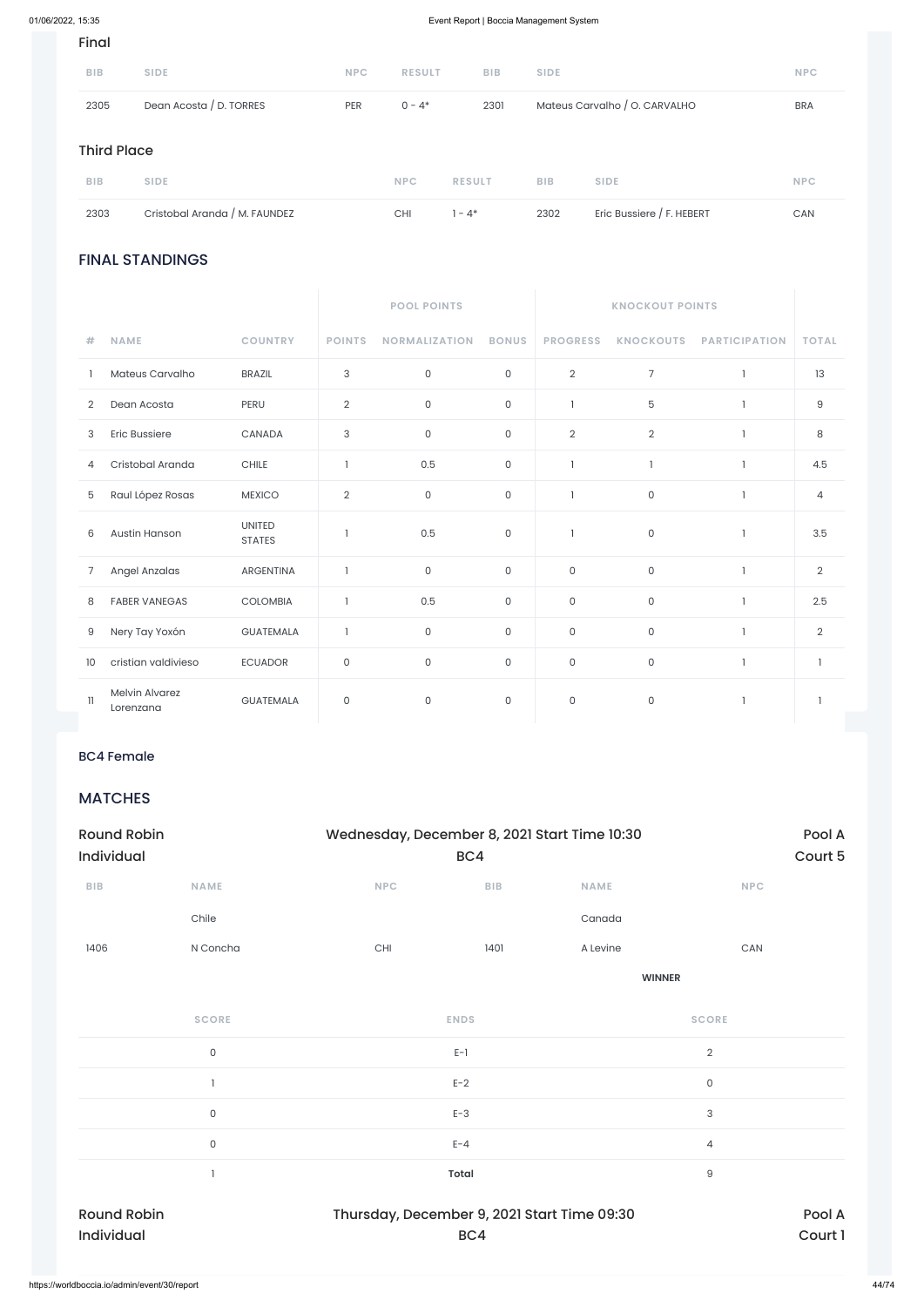Event Report | Boccia Management System

| <b>BIB</b>         | <b>NAME</b>         | <b>NPC</b>            | <b>BIB</b>              | <b>NAME</b>                                  |                           | <b>NPC</b>                  |
|--------------------|---------------------|-----------------------|-------------------------|----------------------------------------------|---------------------------|-----------------------------|
|                    | Chile               |                       |                         | Colombia                                     |                           |                             |
| 1406               | N Concha            | $\mathsf{CHI}$        | 1403                    | L CHICA CHICA                                |                           | $\mathop{\rm COL}\nolimits$ |
|                    |                     |                       |                         |                                              | <b>WINNER</b>             |                             |
|                    | <b>SCORE</b>        |                       | <b>ENDS</b>             |                                              | <b>SCORE</b>              |                             |
|                    | $\mathsf{O}\xspace$ |                       | $E-1$                   |                                              | $\overline{2}$            |                             |
|                    | $\mathsf{O}\xspace$ |                       | $E-2$                   |                                              | $\mathbf{I}$              |                             |
|                    | $\mathsf{O}\xspace$ |                       | $E-3$                   |                                              | $\mathsf 3$               |                             |
|                    | $\mathsf{O}\xspace$ |                       | $E - 4$                 |                                              | 5                         |                             |
|                    | $\mathsf{O}\xspace$ |                       | <b>Total</b>            |                                              | $11\,$                    |                             |
| <b>Round Robin</b> |                     |                       |                         | Thursday, December 9, 2021 Start Time 15:50  |                           | Pool A                      |
| Individual         |                     |                       | BC4                     |                                              |                           | Court 6                     |
| BIB                | NAME                | NPC                   | <b>BIB</b>              | NAME                                         |                           | <b>NPC</b>                  |
|                    | Canada              |                       |                         | Colombia                                     |                           |                             |
| 1401               | A Levine            | $\mathsf{CAN}\xspace$ | 1403                    | L CHICA CHICA                                |                           | COL                         |
|                    | <b>WINNER</b>       |                       |                         |                                              |                           |                             |
|                    | <b>SCORE</b>        |                       | <b>ENDS</b>             |                                              | <b>SCORE</b>              |                             |
|                    | $\sqrt{4}$          |                       | $E-1$                   |                                              | $\mathsf{O}\xspace$       |                             |
|                    | $\mathsf{O}\xspace$ |                       | $E-2$                   |                                              | $\overline{2}$            |                             |
|                    | $\mathbf 5$         |                       | $E-3$                   |                                              | $\mathsf{O}\xspace$       |                             |
|                    | $\mathsf{O}\xspace$ |                       | $E - 4$                 |                                              | $\mathbf{I}$              |                             |
|                    | $\hbox{9}$          |                       | <b>Total</b>            |                                              | $\ensuremath{\mathsf{3}}$ |                             |
| <b>Round Robin</b> |                     |                       |                         | Wednesday, December 8, 2021 Start Time 10:30 |                           | Pool B                      |
| Individual         |                     |                       | BC4                     |                                              |                           | Court 6                     |
| BIB                | NAME                | NPC                   | ${\sf B}{\sf I}{\sf B}$ | NAME                                         |                           | <b>NPC</b>                  |
|                    | Argentina           |                       |                         | Brazil                                       |                           |                             |
| 1405               | I Calderon          | ${\sf ARG}$           | 1402                    | E da Silva                                   |                           | <b>BRA</b>                  |
|                    |                     |                       |                         |                                              | <b>WINNER</b>             |                             |
|                    | <b>SCORE</b>        |                       | <b>ENDS</b>             |                                              | <b>SCORE</b>              |                             |
|                    |                     |                       |                         |                                              |                           |                             |

 $E-1$  5

|                                  | $\mathsf{O}$ |            | $E-2$        |                                             | $\overline{4}$ |                   |
|----------------------------------|--------------|------------|--------------|---------------------------------------------|----------------|-------------------|
|                                  | $\mathsf{O}$ |            | $E-3$        |                                             | $\sqrt{3}$     |                   |
|                                  | $\mathsf{O}$ |            | $E - 4$      |                                             | $\,6$          |                   |
|                                  | $\mathsf{O}$ |            | <b>Total</b> |                                             | 18             |                   |
| <b>Round Robin</b><br>Individual |              |            | BC4          | Thursday, December 9, 2021 Start Time 09:30 |                | Pool B<br>Court 2 |
| <b>BIB</b>                       | <b>NAME</b>  | <b>NPC</b> | <b>BIB</b>   | <b>NAME</b>                                 |                | <b>NPC</b>        |
|                                  | Argentina    |            |              | Mexico                                      |                |                   |
| 1405                             | I Calderon   | ARG        | 1404         | K Manuel Enriquez                           |                | <b>MEX</b>        |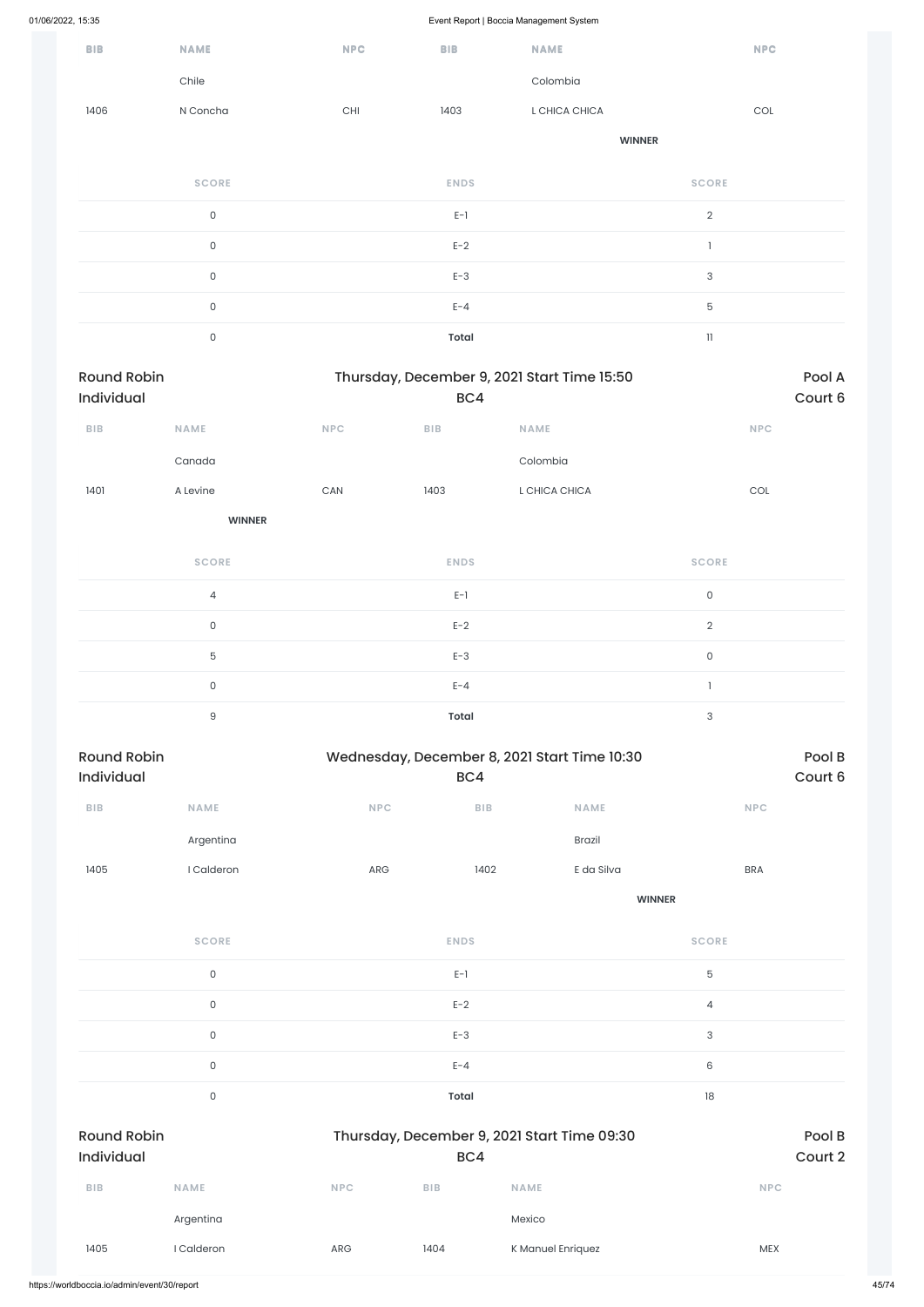| <b>BIB</b> | <b>NAME</b>         | <b>NPC</b> | <b>BIB</b>   | <b>NAME</b> | <b>NPC</b>                |
|------------|---------------------|------------|--------------|-------------|---------------------------|
|            |                     |            |              |             | <b>WINNER</b>             |
|            | <b>SCORE</b>        |            | <b>ENDS</b>  |             | <b>SCORE</b>              |
|            | $\mathsf{O}\xspace$ |            | $E-1$        |             | $\ensuremath{\mathsf{3}}$ |
|            | 0                   |            | $E-2$        |             | 4                         |
|            | 0                   |            | $E-3$        |             | $\overline{2}$            |
|            | $\mathsf{O}\xspace$ |            | $E - 4$      |             | 6                         |
|            | 0                   |            | <b>Total</b> |             | 15                        |

| Round Robin<br>Individual |                     |                       | Thursday, December 9, 2021 Start Time 15:50<br>BC4 |                                            |               |                           |  |
|---------------------------|---------------------|-----------------------|----------------------------------------------------|--------------------------------------------|---------------|---------------------------|--|
| BIB                       | NAME                |                       | NPC                                                | BIB                                        | NAME          | NPC                       |  |
|                           | Mexico              |                       |                                                    |                                            | Brazil        |                           |  |
| 1404                      | K Manuel Enriquez   |                       | MEX                                                | 1402                                       | E da Silva    | <b>BRA</b>                |  |
|                           |                     |                       |                                                    |                                            | <b>WINNER</b> |                           |  |
|                           | <b>SCORE</b>        |                       | <b>ENDS</b>                                        |                                            |               | <b>SCORE</b>              |  |
|                           | $\mathsf O$         |                       | $E-1$                                              |                                            |               | $\mathbf{I}$              |  |
|                           | $\mathbf{I}$        |                       | $E-2$                                              |                                            |               | $\mathsf{O}\xspace$       |  |
|                           | $\mathsf{O}\xspace$ |                       | $E-3$                                              |                                            |               | $\ensuremath{\mathsf{3}}$ |  |
|                           | $\mathbf{I}$        |                       | $E - 4$                                            |                                            |               | $\mathbf 5$               |  |
|                           | $\overline{2}$      |                       | <b>Total</b>                                       |                                            |               | $\hbox{9}$                |  |
| Semi Final<br>Individual  |                     |                       | BC4                                                | Friday, December 10, 2021 Start Time 14:30 |               | Knockout<br>Court 4       |  |
| ${\sf B}{\sf I}{\sf B}$   | NAME                | NPC                   | <b>BIB</b>                                         | <b>NAME</b>                                |               | <b>NPC</b>                |  |
|                           | Canada              |                       |                                                    | Mexico                                     |               |                           |  |
| 1401                      | A Levine            | $\mathsf{CAN}\xspace$ | 1404                                               | K Manuel Enriquez                          |               | ${\sf MEX}$               |  |
|                           | <b>WINNER</b>       |                       |                                                    |                                            |               |                           |  |
|                           | <b>SCORE</b>        |                       | <b>ENDS</b>                                        |                                            |               | <b>SCORE</b>              |  |
|                           | $\overline{4}$      |                       | $E-1$                                              |                                            |               | $\mathsf{O}\xspace$       |  |
|                           | $\mathbb{I}$        |                       | $E-2$                                              |                                            |               | $\mathsf{O}\xspace$       |  |
|                           |                     |                       |                                                    |                                            |               |                           |  |

|                                 | $\mathsf{O}$  | $E - 4$                                           |                     |             |            |
|---------------------------------|---------------|---------------------------------------------------|---------------------|-------------|------------|
|                                 | $6\,$         | Total                                             |                     |             |            |
| <b>Semi Final</b><br>Individual |               | Friday, December 10, 2021 Start Time 14:30<br>BC4 | Knockout<br>Court 6 |             |            |
| <b>BIB</b>                      | <b>NAME</b>   | <b>NPC</b>                                        | <b>BIB</b>          | <b>NAME</b> | <b>NPC</b> |
|                                 | Colombia      |                                                   |                     | Brazil      |            |
| 1403                            | L CHICA CHICA | $\mathop{\rm COL}\nolimits$                       | 1402                | E da Silva  | <b>BRA</b> |
|                                 |               | <b>WINNER</b>                                     |                     |             |            |
|                                 |               |                                                   |                     |             |            |

1 and  $E-3$  and  $E-3$  and  $E-3$  and  $E-3$  and  $E-3$  and  $E-3$  and  $E-3$  and  $E-3$  and  $E-3$  and  $E-3$  and  $E-3$  and  $E-3$  and  $E-3$  and  $E-3$  and  $E-3$  and  $E-3$  and  $E-3$  and  $E-3$  and  $E-3$  and  $E-3$  and  $E-3$  and  $E-3$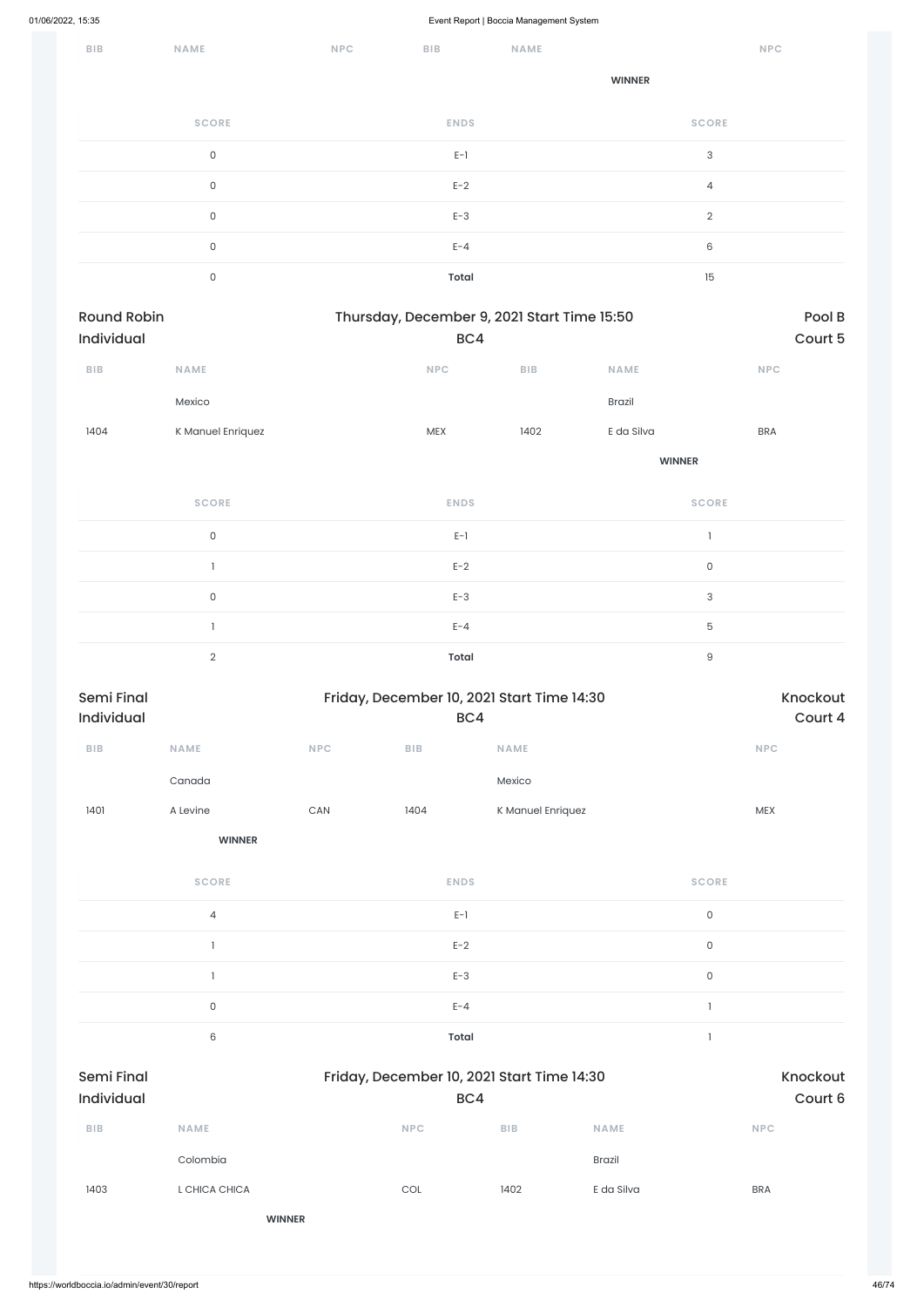https://worldboccia.io/admin/event/30/report 47/74

| <b>SCORE</b> | <b>ENDS</b>  | <b>SCORE</b> |
|--------------|--------------|--------------|
|              | $E-1$        | 0            |
| 3            | $E-2$        | 0            |
| $\Omega$     | $E-3$        | 0            |
| 0            | $E - 4$      | 3            |
| 6            | <b>Total</b> | 3            |

|               |            |            | <b>Third Place</b> |                                                     |
|---------------|------------|------------|--------------------|-----------------------------------------------------|
|               |            | Court 2    |                    |                                                     |
| <b>NAME</b>   | <b>NPC</b> | <b>BIB</b> | <b>NAME</b>        | <b>NPC</b>                                          |
| <b>Brazil</b> |            |            | Mexico             |                                                     |
| E da Silva    | <b>BRA</b> | 1404       | K Manuel Enriquez  | <b>MEX</b>                                          |
|               |            |            |                    | Saturday, December 11, 2021 Start Time 10:40<br>BC4 |

**WINNER**

| <b>SCORE</b>  | <b>ENDS</b>  | <b>SCORE</b>   |
|---------------|--------------|----------------|
| $\mathcal{L}$ | $E-1$        | $\mathbf 0$    |
| 3             | $E-2$        | $\mathbf 0$    |
| 3             | $E-3$        | $\mathbf 0$    |
| $\mathbf 0$   | $E - 4$      | $\overline{2}$ |
| 8             | <b>Total</b> | $\Omega$       |

| Final<br>Saturday, December 11, 2021 Start Time 16:50 |                     |                |         |               |                       |  |
|-------------------------------------------------------|---------------------|----------------|---------|---------------|-----------------------|--|
| Individual                                            |                     | BC4            | Court 6 |               |                       |  |
| BIB                                                   | <b>NAME</b>         | <b>NPC</b>     | BIB     | <b>NAME</b>   | <b>NPC</b>            |  |
|                                                       | Colombia            |                |         | Canada        |                       |  |
| 1403                                                  | L CHICA CHICA       | $\mathsf{COL}$ | 1401    | A Levine      | $\mathsf{CAN}\xspace$ |  |
|                                                       |                     |                |         | <b>WINNER</b> |                       |  |
|                                                       | <b>SCORE</b>        | <b>ENDS</b>    |         |               | <b>SCORE</b>          |  |
|                                                       | $\mathsf{O}\xspace$ | $E-1$          |         |               | $\sqrt{4}$            |  |
|                                                       | $\mathsf{O}$        | $E-2$          |         |               | $\sqrt{3}$            |  |
|                                                       | $\overline{2}$      | $E-3$          |         |               | $\mathsf{O}\xspace$   |  |
|                                                       | $\mathsf{O}\xspace$ | $E - 4$        |         |               | $\mathbf{I}$          |  |
|                                                       | $\overline{2}$      | <b>Total</b>   |         |               | $\,8\,$               |  |

### POOLS RESULTS SUMMARY

# Pool A

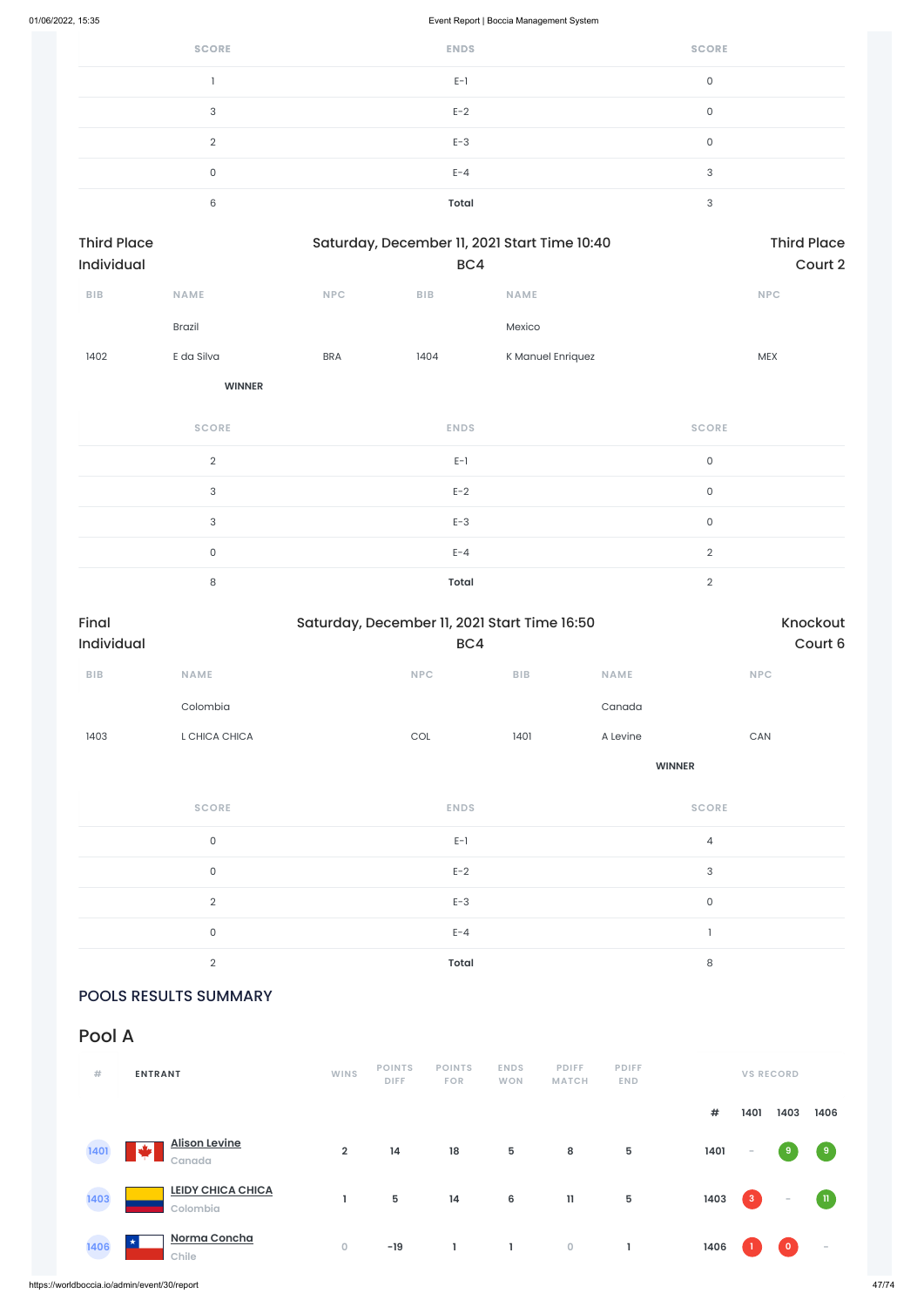### FINAL STANDINGS

|               |                    |                 |                | <b>POOL POINTS</b>   | <b>KNOCKOUT POINTS</b> |                 |                  |                      |              |
|---------------|--------------------|-----------------|----------------|----------------------|------------------------|-----------------|------------------|----------------------|--------------|
| #.            | <b>NAME</b>        | <b>COUNTRY</b>  | <b>POINTS</b>  | <b>NORMALIZATION</b> | <b>BONUS</b>           | <b>PROGRESS</b> | <b>KNOCKOUTS</b> | <b>PARTICIPATION</b> | <b>TOTAL</b> |
|               | Alison Levine      | <b>CANADA</b>   | 2              | 0                    | $\Omega$               | $\overline{2}$  |                  |                      | 12           |
| $\mathcal{D}$ | LEIDY CHICA CHICA  | <b>COLOMBIA</b> |                | 0                    | $\Omega$               | $\overline{2}$  | 4                |                      | 8            |
| 3             | Ercileide da Silva | BRAZIL          | $\overline{2}$ |                      | 0                      | $\overline{2}$  | ◠                |                      |              |

# Pool B

| #    | <b>ENTRANT</b>                                     | <b>WINS</b>    | <b>POINTS</b><br><b>DIFF</b> | <b>POINTS</b><br><b>FOR</b> | <b>ENDS</b><br><b>WON</b> | <b>PDIFF</b><br><b>MATCH</b> | <b>PDIFF</b><br><b>END</b> |      |                | <b>VS RECORD</b>        |      |
|------|----------------------------------------------------|----------------|------------------------------|-----------------------------|---------------------------|------------------------------|----------------------------|------|----------------|-------------------------|------|
|      |                                                    |                |                              |                             |                           |                              |                            | #    | 1402           | 1404                    | 1405 |
| 1402 | Ercileide da Silva<br>A<br><b>Brazil</b>           | $\overline{2}$ | 25                           | 27                          | 7                         | 18                           | 6                          | 1402 | $\sim$         | 9                       | (18) |
| 1404 | <b>Karla Manuel Enriquez</b><br>Ð<br><b>Mexico</b> |                | 8                            | 17                          | 5                         | 15                           | 6                          | 1404 | $\overline{2}$ | $\hspace{0.1mm}$        | (15) |
| 1405 | <b>Isis Calderon</b><br>۰<br>Argentina             | 0              | $-33$                        | $\mathsf O$                 | $\mathbf 0$               | $\mathsf O$                  | $\mathsf{O}\xspace$        | 1405 | $\mathbf 0$    | $\overline{\mathbf{o}}$ | -    |

# ROUNDS RESULTS SUMMARY Individual - BC4 Female

### Semi-Final

| 4          | Karla Manuel Enriquez | <b>MEXICO</b> |              | $\mathsf{O}$ | $\mathsf{O}$                                 | $\overline{2}$ | $\mathsf{O}$ |            | $\overline{4}$ |
|------------|-----------------------|---------------|--------------|--------------|----------------------------------------------|----------------|--------------|------------|----------------|
| 5          | Norma Concha          | <b>CHILE</b>  | $\mathsf O$  | $\mathsf{O}$ | $\mathsf{O}$                                 | $\mathsf O$    | $\mathsf{O}$ |            |                |
| 6          | Isis Calderon         | ARGENTINA     | $\mathsf{O}$ | $\mathsf{O}$ | $\mathsf{O}$                                 | $\mathsf{O}$   | $\mathsf{O}$ |            |                |
|            |                       |               |              |              |                                              |                |              |            |                |
|            | <b>BC4 Male</b>       |               |              |              |                                              |                |              |            |                |
|            | <b>MATCHES</b>        |               |              |              |                                              |                |              |            |                |
|            | <b>Round Robin</b>    |               |              |              | Wednesday, December 8, 2021 Start Time 09:30 |                |              |            | Pool A         |
|            | <b>Individual</b>     |               | BC4          |              |                                              |                |              |            | Court 1        |
| <b>BIB</b> | <b>NAME</b>           |               | <b>NPC</b>   |              | <b>BIB</b>                                   | <b>NAME</b>    |              | <b>NPC</b> |                |
|            |                       |               |              |              |                                              |                |              |            |                |

| <b>BIB</b> | <b>SIDE</b>       | <b>NPC</b> | <b>RESULT</b> | <b>BIB</b> | <b>SIDE</b>        |                       | <b>NPC</b> |
|------------|-------------------|------------|---------------|------------|--------------------|-----------------------|------------|
| 1401       | Alison Levine     | CAN        | $6* - 1$      | 1404       |                    | Karla Manuel Enriquez | <b>MEX</b> |
| 1403       | LEIDY CHICA CHICA | <b>COL</b> | $6* - 3$      | 1402       | Ercileide da Silva |                       | <b>BRA</b> |
| Final      |                   |            |               |            |                    |                       |            |
| <b>BIB</b> | <b>SIDE</b>       | <b>NPC</b> | <b>RESULT</b> |            | <b>BIB</b>         | <b>SIDE</b>           | <b>NPC</b> |
| 1403       | LEIDY CHICA CHICA | COL        | $2 - 8*$      |            | 1401               | Alison Levine         | CAN        |
|            |                   |            |               |            |                    |                       |            |

### Third Place

| <b>BIB</b> | <b>SIDE</b>        | NPC        | <b>RESULT</b> | <b>BIB</b> | <b>SIDE</b>           | <b>NPC</b> |
|------------|--------------------|------------|---------------|------------|-----------------------|------------|
| 1402       | Ercileide da Silva | <b>BRA</b> | $R^* - 2$     | 1404       | Karla Manuel Enriquez | <b>MEX</b> |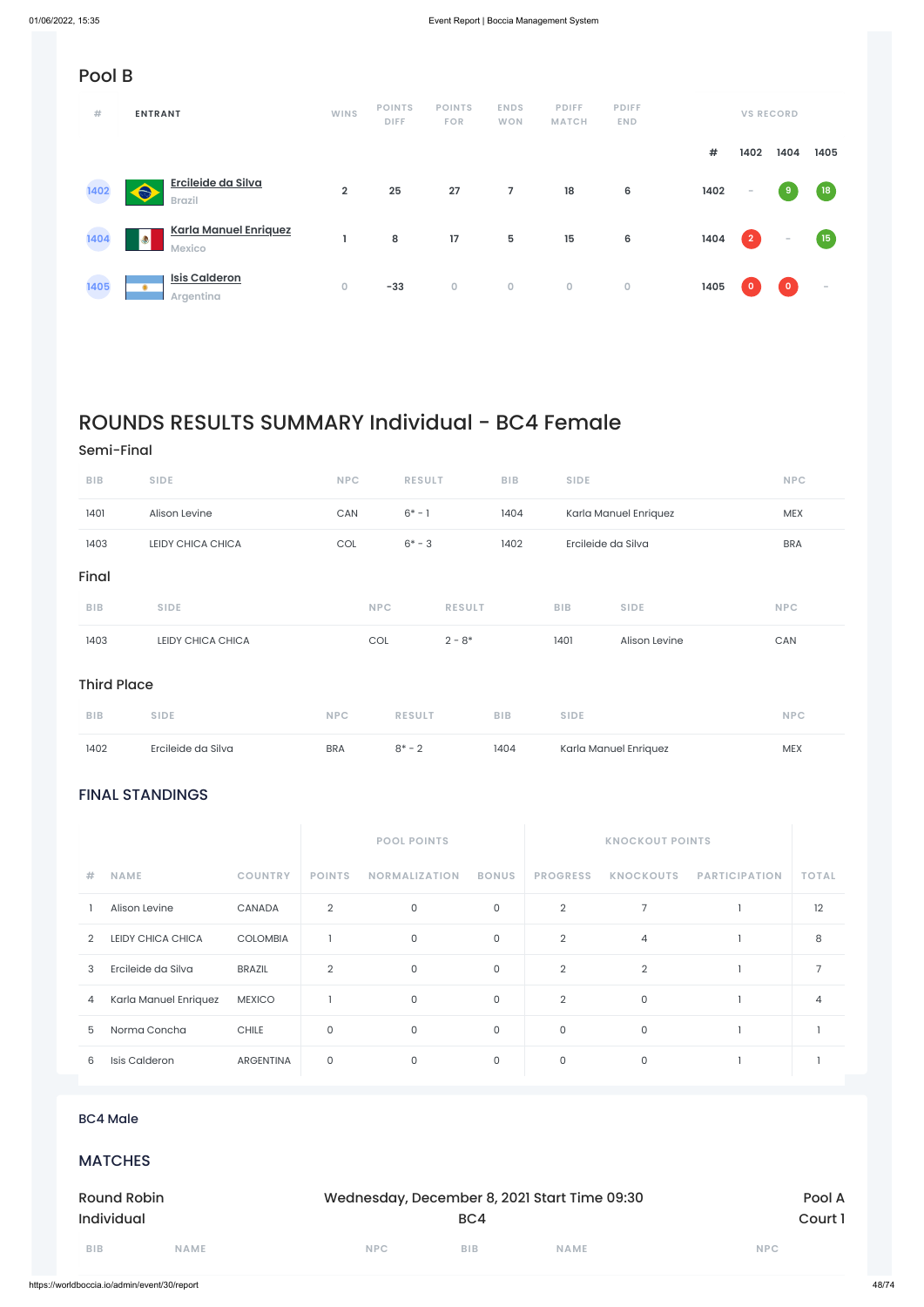|                                  |                     |                                                                                                                                                                                                                                                                                                                                                                                                            |              | $\overline{\phantom{a}}$ |                       |                   |
|----------------------------------|---------------------|------------------------------------------------------------------------------------------------------------------------------------------------------------------------------------------------------------------------------------------------------------------------------------------------------------------------------------------------------------------------------------------------------------|--------------|--------------------------|-----------------------|-------------------|
| ${\sf B}{\sf I}{\sf B}$          | NAME                | $\ensuremath{\mathsf{NPC}}$                                                                                                                                                                                                                                                                                                                                                                                | BIB          | NAME                     |                       | <b>NPC</b>        |
|                                  | Brazil              |                                                                                                                                                                                                                                                                                                                                                                                                            |              | <b>United States</b>     |                       |                   |
| 2401                             | E dos Santos        | <b>BRA</b>                                                                                                                                                                                                                                                                                                                                                                                                 | 2407         | H Sawyer                 | <b>USA</b>            |                   |
|                                  | <b>WINNER</b>       |                                                                                                                                                                                                                                                                                                                                                                                                            |              |                          |                       |                   |
|                                  | <b>SCORE</b>        |                                                                                                                                                                                                                                                                                                                                                                                                            | <b>ENDS</b>  |                          | <b>SCORE</b>          |                   |
|                                  | $\mathsf{O}\xspace$ |                                                                                                                                                                                                                                                                                                                                                                                                            | $E-1$        |                          | $\mathbf{1}$          |                   |
|                                  | $\sqrt{3}$          |                                                                                                                                                                                                                                                                                                                                                                                                            | $E-2$        |                          | $\mathsf{O}$          |                   |
|                                  | $\,6\,$             |                                                                                                                                                                                                                                                                                                                                                                                                            | $E-3$        |                          | $\mathsf{O}$          |                   |
|                                  | $\mathbf{1}$        |                                                                                                                                                                                                                                                                                                                                                                                                            | $E - 4$      |                          | $\mathsf{O}\xspace$   |                   |
|                                  | $10\,$              |                                                                                                                                                                                                                                                                                                                                                                                                            | <b>Total</b> |                          | $\mathbf{I}$          |                   |
| <b>Round Robin</b><br>Individual |                     |                                                                                                                                                                                                                                                                                                                                                                                                            | BC4          |                          |                       | Pool A<br>Court 2 |
| ${\sf B}{\sf I}{\sf B}$          | NAME                | $\ensuremath{\mathsf{NPC}}$                                                                                                                                                                                                                                                                                                                                                                                | BIB          | NAME                     | NPC                   |                   |
|                                  | Chile               |                                                                                                                                                                                                                                                                                                                                                                                                            |              | Canada                   |                       |                   |
| 2409                             | L Arellano          | $\mathsf{CHI}$                                                                                                                                                                                                                                                                                                                                                                                             | 2404         | I Ciobanu                | $\mathsf{CAN}\xspace$ |                   |
|                                  |                     |                                                                                                                                                                                                                                                                                                                                                                                                            |              |                          |                       |                   |
|                                  | <b>SCORE</b>        |                                                                                                                                                                                                                                                                                                                                                                                                            | <b>ENDS</b>  |                          | <b>SCORE</b>          |                   |
|                                  | $\mathbf{I}$        | Wednesday, December 8, 2021 Start Time 09:30<br><b>WINNER</b><br>$E-1$<br>$\mathbf{1}$<br>$\mathbf{2}$<br>$E-2$<br>$E-3$<br>$\mathbf{I}$<br>$\ensuremath{\mathsf{3}}$<br>$E - 4$<br>$\overline{7}$<br><b>Total</b><br>Wednesday, December 8, 2021 Start Time 15:50<br>BC4<br><b>NPC</b><br>BIB<br><b>NAME</b><br>Chile<br>L Arellano<br><b>BRA</b><br>2409<br><b>WINNER</b><br><b>ENDS</b><br><b>SCORE</b> |              |                          |                       |                   |
|                                  | $\mathsf O$         |                                                                                                                                                                                                                                                                                                                                                                                                            |              |                          |                       |                   |
|                                  | $\mathsf{O}\xspace$ |                                                                                                                                                                                                                                                                                                                                                                                                            |              |                          |                       |                   |
|                                  | $\mathsf{O}\xspace$ |                                                                                                                                                                                                                                                                                                                                                                                                            |              |                          |                       |                   |
|                                  | $\mathbf{I}$        |                                                                                                                                                                                                                                                                                                                                                                                                            |              |                          |                       |                   |
| <b>Round Robin</b><br>Individual |                     |                                                                                                                                                                                                                                                                                                                                                                                                            |              |                          |                       | Pool A<br>Court 4 |
| ${\sf B}{\sf I}{\sf B}$          | NAME                |                                                                                                                                                                                                                                                                                                                                                                                                            |              |                          | <b>NPC</b>            |                   |
|                                  | Brazil              |                                                                                                                                                                                                                                                                                                                                                                                                            |              |                          |                       |                   |
| 2401                             | E dos Santos        |                                                                                                                                                                                                                                                                                                                                                                                                            |              |                          | CHI                   |                   |
|                                  |                     |                                                                                                                                                                                                                                                                                                                                                                                                            |              |                          |                       |                   |
|                                  | <b>SCORE</b>        |                                                                                                                                                                                                                                                                                                                                                                                                            |              |                          |                       |                   |
|                                  |                     |                                                                                                                                                                                                                                                                                                                                                                                                            |              |                          |                       |                   |

2 and  $E-I$  and  $E-I$  and  $E$  and  $E$  and  $E$  and  $E$  and  $E$  and  $E$  and  $E$  and  $E$  and  $E$  and  $E$  and  $E$  and  $E$  and  $E$  and  $E$  and  $E$  and  $E$  and  $E$  and  $E$  and  $E$  and  $E$  and  $E$  and  $E$  and  $E$  and  $E$  and  $E$  a

|                                  |              |            | $E-2$                                               |                      | $\mathsf{O}\xspace$ |            |  |
|----------------------------------|--------------|------------|-----------------------------------------------------|----------------------|---------------------|------------|--|
|                                  | $\sqrt{3}$   |            | $E-3$                                               |                      | $\mathsf{O}\xspace$ |            |  |
|                                  | $\mathsf{O}$ |            | $E - 4$                                             |                      | 3                   |            |  |
|                                  | $6\,$        |            | Total                                               |                      | 3                   |            |  |
| <b>Round Robin</b><br>Individual |              |            | Wednesday, December 8, 2021 Start Time 15:50<br>BC4 |                      |                     |            |  |
| <b>BIB</b>                       | <b>NAME</b>  | <b>NPC</b> | <b>BIB</b>                                          | <b>NAME</b>          |                     | <b>NPC</b> |  |
|                                  | Canada       |            |                                                     | <b>United States</b> |                     |            |  |
| 2404                             | I Ciobanu    | CAN        | 2407                                                | H Sawyer             |                     | <b>USA</b> |  |
|                                  |              |            |                                                     |                      |                     |            |  |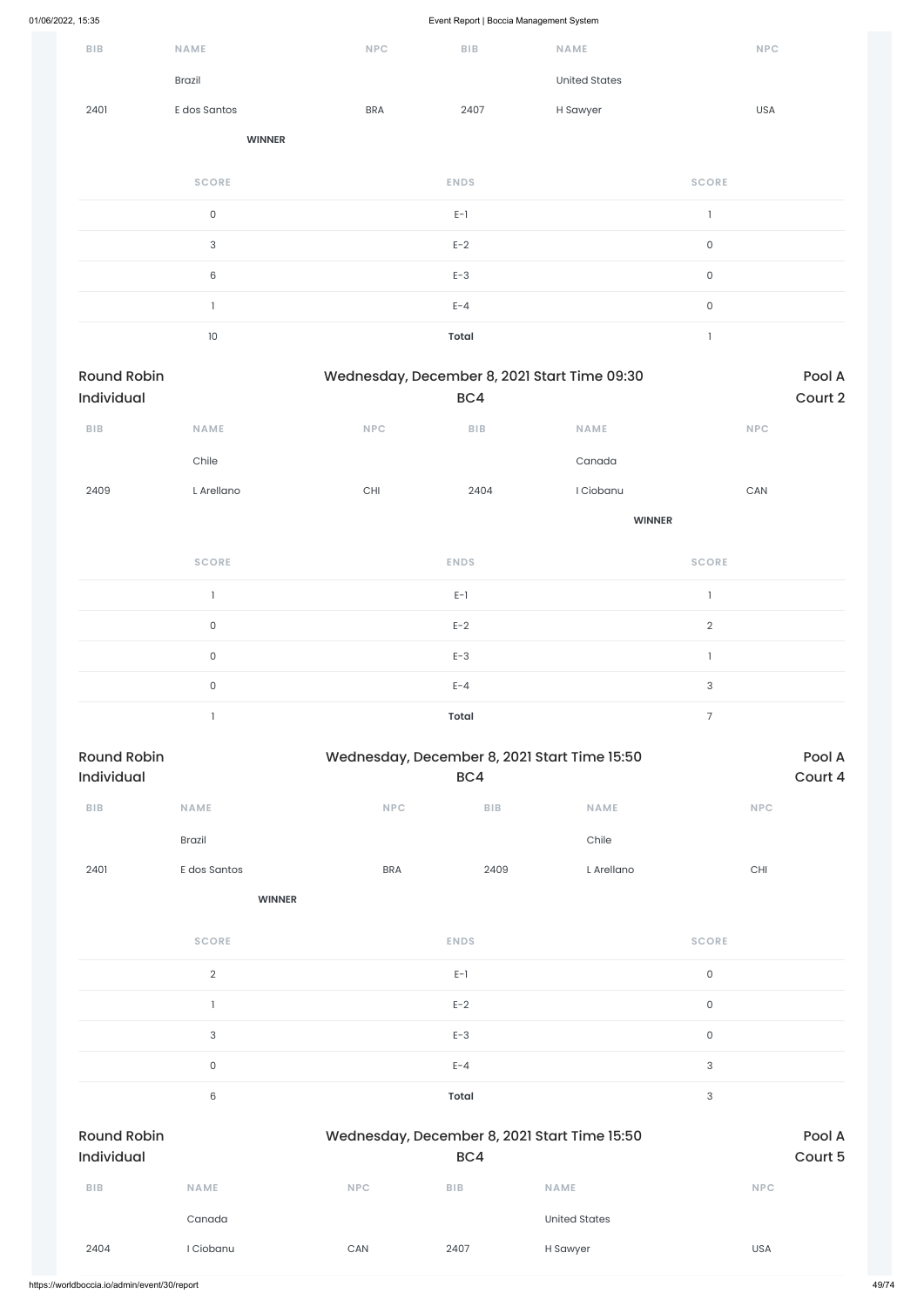| BIB | NAME          | <b>NPC</b> | BIB         | NAME | <b>NPC</b>     |
|-----|---------------|------------|-------------|------|----------------|
|     | <b>WINNER</b> |            |             |      |                |
|     | <b>SCORE</b>  |            | <b>ENDS</b> |      | <b>SCORE</b>   |
|     |               |            | $E-1$       |      | $\mathsf{O}$   |
|     |               |            | $E-2$       |      | $\mathsf{O}$   |
|     | 5             |            | $E-3$       |      | $\mathsf{O}$   |
|     | 0             |            | $E - 4$     |      | $\overline{2}$ |
|     | 7             |            | Total       |      | $\overline{2}$ |

| Thursday, December 9, 2021 Start Time 11:50<br><b>Round Robin</b> |                |                             |                                |                                             |                     |         |  |
|-------------------------------------------------------------------|----------------|-----------------------------|--------------------------------|---------------------------------------------|---------------------|---------|--|
| Individual                                                        |                |                             | BC4                            |                                             |                     | Court 8 |  |
| ${\sf B}{\sf I}{\sf B}$                                           | <b>NAME</b>    | NPC                         | ${\sf B}{\sf I}{\sf B}$        | <b>NAME</b>                                 | NPC                 |         |  |
|                                                                   | Brazil         |                             |                                | Canada                                      |                     |         |  |
| 2401                                                              | E dos Santos   | <b>BRA</b>                  | 2404                           | I Ciobanu                                   | CAN                 |         |  |
|                                                                   | <b>WINNER</b>  |                             |                                |                                             |                     |         |  |
|                                                                   | <b>SCORE</b>   |                             | <b>ENDS</b>                    |                                             | <b>SCORE</b>        |         |  |
|                                                                   | $\overline{2}$ |                             | $E-1$                          |                                             | $\mathsf{O}\xspace$ |         |  |
|                                                                   | $\mathbf{1}$   |                             | $E-2$                          | $\mathsf{O}\xspace$                         |                     |         |  |
|                                                                   | $\overline{2}$ |                             | $E-3$                          |                                             | $\mathsf{O}\xspace$ |         |  |
|                                                                   | $\mathbf{1}$   |                             | $E - 4$                        |                                             | $\mathsf{O}\xspace$ |         |  |
|                                                                   | 6              |                             | <b>Total</b>                   |                                             | $\mathsf{O}\xspace$ |         |  |
| <b>Round Robin</b>                                                |                |                             |                                | Thursday, December 9, 2021 Start Time 11:50 |                     | Pool A  |  |
| Individual                                                        |                |                             | BC4                            |                                             |                     | Court 3 |  |
| BIB                                                               | NAME           | $\ensuremath{\mathsf{NPC}}$ | BIB                            | <b>NAME</b>                                 | <b>NPC</b>          |         |  |
|                                                                   | Chile          |                             |                                | <b>United States</b>                        |                     |         |  |
| 2409                                                              | L Arellano     | $\mathsf{CHI}$              | 2407                           | H Sawyer                                    | <b>USA</b>          |         |  |
|                                                                   |                |                             |                                | <b>WINNER</b>                               |                     |         |  |
|                                                                   | <b>SCORE</b>   |                             | <b>ENDS</b>                    |                                             | <b>SCORE</b>        |         |  |
|                                                                   | $\mathsf O$    |                             | $\mathsf{E}\text{-}\mathsf{1}$ |                                             | $\sqrt{2}$          |         |  |
|                                                                   | $\mathsf O$    |                             | $E-2$                          |                                             | $\sqrt{2}$          |         |  |
|                                                                   | $\overline{2}$ |                             | $E-3$                          |                                             | $\mathsf{O}\xspace$ |         |  |

|                                  | $\mathsf{O}$      |            | $E - 4$    |                                              |             |                   |
|----------------------------------|-------------------|------------|------------|----------------------------------------------|-------------|-------------------|
|                                  | $\overline{2}$    |            | Total      |                                              | $\mathbf 5$ |                   |
| <b>Round Robin</b><br>Individual |                   |            | BC4        | Wednesday, December 8, 2021 Start Time 09:30 |             | Pool B<br>Court 3 |
| <b>BIB</b>                       | <b>NAME</b>       | <b>NPC</b> | <b>BIB</b> | <b>NAME</b>                                  |             | <b>NPC</b>        |
|                                  | Colombia          |            |            | Costa Rica                                   |             |                   |
| 2402                             | <b>E</b> Grisales | COL        | 2411       | S Rodriguez Rojas                            |             | <b>CRC</b>        |
|                                  | <b>WINNER</b>     |            |            |                                              |             |                   |
|                                  |                   |            |            |                                              |             |                   |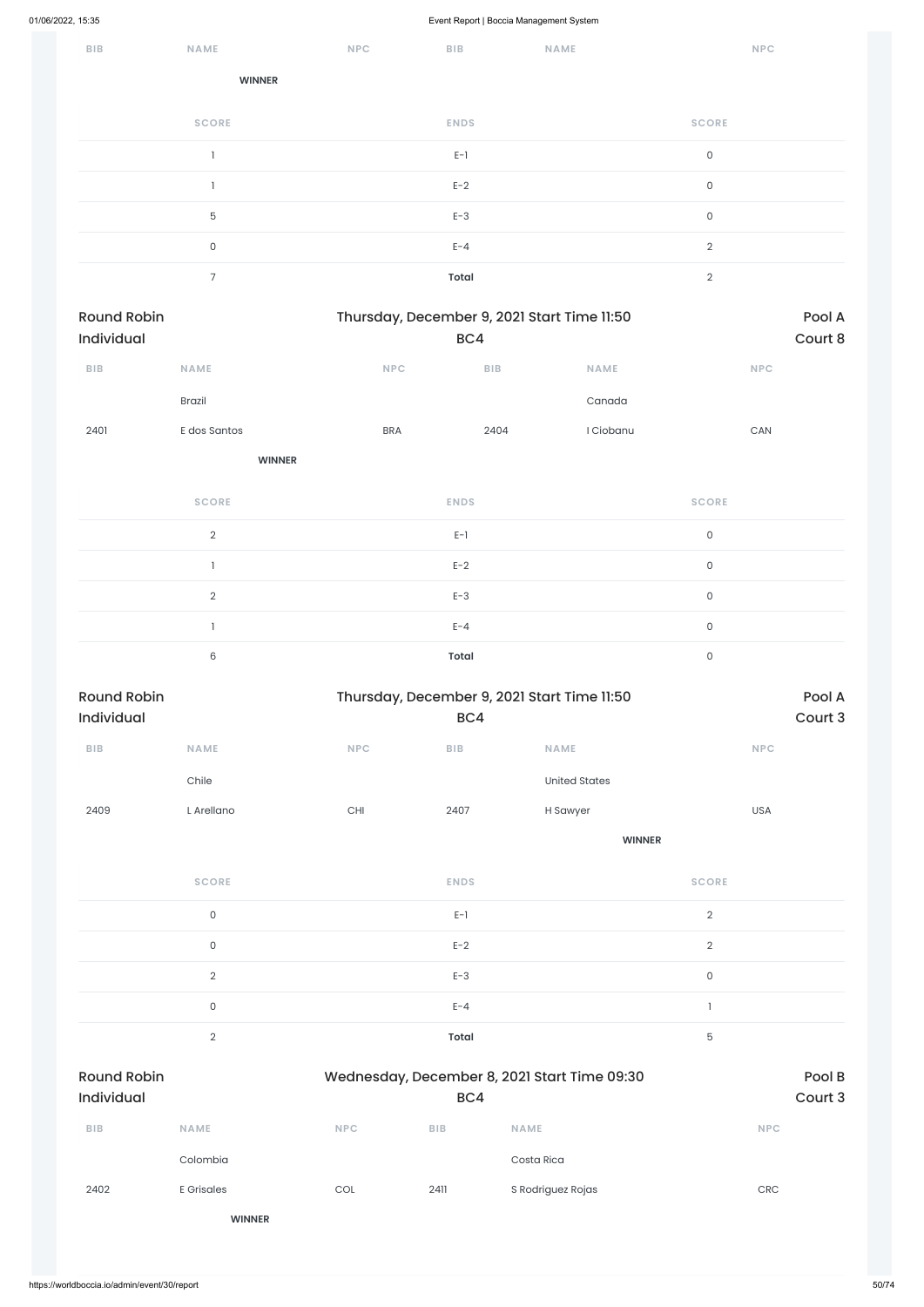| <b>SCORE</b> | <b>ENDS</b> | <b>SCORE</b> |
|--------------|-------------|--------------|
| 3            | $E-1$       | 0            |
| 3            | $E-2$       | 0            |
| 4            | $E-3$       | 0            |
| 4            | $E - 4$     | 0            |
| 14           | Total       | 0            |

| <b>Round Robin</b> |             | Wednesday, December 8, 2021 Start Time 09:30<br>BC4 |            |                        | Pool B     |
|--------------------|-------------|-----------------------------------------------------|------------|------------------------|------------|
| <b>Individual</b>  |             |                                                     |            |                        | Court 4    |
| <b>BIB</b>         | <b>NAME</b> | <b>NPC</b>                                          | <b>BIB</b> | <b>NAME</b>            | <b>NPC</b> |
|                    | Canada      |                                                     |            | Mexico                 |            |
| 2405               | M Dispaltro | CAN                                                 | 2408       | <b>G ZARATE APANCO</b> | <b>MEX</b> |

| <b>SCORE</b>   | <b>ENDS</b>  | <b>SCORE</b>  |
|----------------|--------------|---------------|
| $\overline{4}$ | $E-1$        | 0             |
| 2              | $E-2$        | $\mathbf 0$   |
| 5              | $E-3$        | 0             |
| $\Omega$       | $E - 4$      | $\mathcal{D}$ |
| 11             | <b>Total</b> | $\Omega$      |

| <b>Round Robin</b><br>Individual |                            |            | Wednesday, December 8, 2021 Start Time 15:50<br>BC4 |                        |                     | Pool B     |  |
|----------------------------------|----------------------------|------------|-----------------------------------------------------|------------------------|---------------------|------------|--|
|                                  |                            |            |                                                     |                        |                     | Court 6    |  |
| ${\sf B}{\sf I}{\sf B}$          | <b>NAME</b>                | <b>NPC</b> | BIB                                                 | <b>NAME</b>            |                     | NPC        |  |
|                                  | Colombia                   |            |                                                     | Mexico                 |                     |            |  |
| 2402                             | <b>E</b> Grisales          | COL        | 2408                                                | <b>G ZARATE APANCO</b> |                     | <b>MEX</b> |  |
|                                  | <b>WINNER</b>              |            |                                                     |                        |                     |            |  |
|                                  | <b>SCORE</b>               |            | <b>ENDS</b>                                         |                        | <b>SCORE</b>        |            |  |
|                                  | $\mathbf 5$                |            | $E-1$                                               |                        | $\mathsf{O}\xspace$ |            |  |
|                                  | $\mathsf{O}$               |            | $E-2$                                               |                        | $\sqrt{2}$          |            |  |
|                                  | $\mathbf 5$                |            | $E-3$                                               |                        | $\mathsf{O}\xspace$ |            |  |
|                                  |                            |            | $E - 4$                                             |                        | $\mathsf{O}$        |            |  |
|                                  | $\ensuremath{\mathsf{11}}$ |            | <b>Total</b>                                        |                        | $\sqrt{2}$          |            |  |

| <b>Round Robin</b><br>Wednesday, December 8, 2021 Start Time 15:50<br>Individual<br>BC4 |               |            |             | Pool B<br>Court 7 |                     |  |
|-----------------------------------------------------------------------------------------|---------------|------------|-------------|-------------------|---------------------|--|
| <b>BIB</b>                                                                              | <b>NAME</b>   | <b>NPC</b> | BIB         | <b>NAME</b>       | <b>NPC</b>          |  |
|                                                                                         | Canada        |            |             | Costa Rica        |                     |  |
| 2405                                                                                    | M Dispaltro   | CAN        | 2411        | S Rodriguez Rojas | CRC                 |  |
|                                                                                         | <b>WINNER</b> |            |             |                   |                     |  |
|                                                                                         | <b>SCORE</b>  |            | <b>ENDS</b> |                   | <b>SCORE</b>        |  |
|                                                                                         | $\sqrt{3}$    |            | $E-1$       |                   | $\mathsf{O}\xspace$ |  |
|                                                                                         | $\sqrt{3}$    |            | $E-2$       |                   | $\mathsf 0$         |  |
|                                                                                         |               |            |             |                   |                     |  |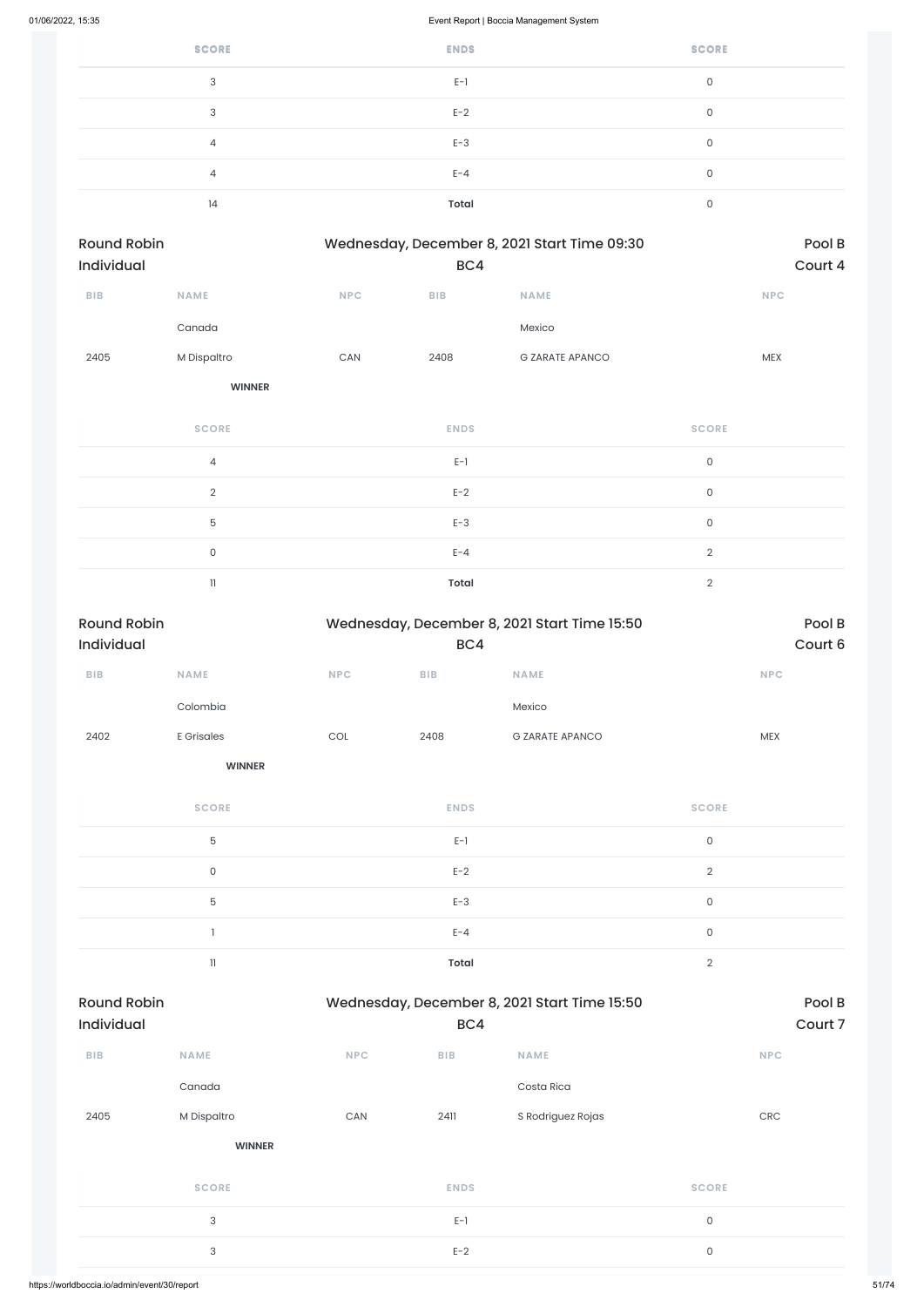| <b>SCORE</b> | <b>ENDS</b> | <b>SCORE</b> |
|--------------|-------------|--------------|
| 4            | $E-3$       |              |
|              | $E - 4$     |              |
| 12           | Total       |              |

| <b>Round Robin</b><br>Individual |               |            | Thursday, December 9, 2021 Start Time 11:50<br>BC4 |             | Pool B<br>Court 1 |
|----------------------------------|---------------|------------|----------------------------------------------------|-------------|-------------------|
| <b>BIB</b>                       | <b>NAME</b>   | <b>NPC</b> | <b>BIB</b>                                         | <b>NAME</b> | <b>NPC</b>        |
|                                  | Colombia      |            |                                                    | Canada      |                   |
| 2402                             | E Grisales    | COL        | 2405                                               | M Dispaltro | <b>CAN</b>        |
|                                  | <b>WINNER</b> |            |                                                    |             |                   |

| <b>SCORE</b> | <b>ENDS</b>  | <b>SCORE</b> |
|--------------|--------------|--------------|
| $\Omega$     | $E-1$        | 0            |
|              | $E-2$        | 0            |
| $\Omega$     | $E-3$        | $\cap$       |
|              | $E - 4$      | n            |
| 6            | <b>Total</b> |              |

| <b>Round Robin</b> |                   |            | Thursday, December 9, 2021 Start Time 11:50 |                        |            |
|--------------------|-------------------|------------|---------------------------------------------|------------------------|------------|
| <b>Individual</b>  |                   |            | BC4                                         |                        | Court 6    |
| <b>BIB</b>         | <b>NAME</b>       | <b>NPC</b> | <b>BIB</b>                                  | <b>NAME</b>            | <b>NPC</b> |
|                    | Costa Rica        |            |                                             | Mexico                 |            |
| 2411               | S Rodriguez Rojas | <b>CRC</b> | 2408                                        | <b>G ZARATE APANCO</b> | <b>MEX</b> |
|                    |                   |            |                                             | <b>WINNER</b>          |            |

| <b>SCORE</b> | <b>ENDS</b>  | <b>SCORE</b> |
|--------------|--------------|--------------|
| 0            | $E-1$        |              |
| 0            | $E-2$        | $\Omega$     |
| $\Omega$     | $E-3$        |              |
| $\mathbf 0$  | $E - 4$      | 3            |
| 0            | <b>Total</b> | −            |

| <b>BIB</b> | <b>NAME</b>         | <b>NPC</b>  | BIB         | <b>NAME</b>   | <b>NPC</b>          |
|------------|---------------------|-------------|-------------|---------------|---------------------|
|            | Argentina           |             |             | Colombia      |                     |
| 2410       | R GARCIA            | ${\sf ARG}$ | 2403        | D CELY        | COL                 |
|            |                     |             |             | <b>WINNER</b> |                     |
|            | SCORE               |             | <b>ENDS</b> |               | <b>SCORE</b>        |
|            | $\mathsf{O}\xspace$ |             | $E-1$       |               | $\sqrt{3}$          |
|            | $\mathsf{O}\xspace$ |             | $E-2$       |               | $\mathbf 5$         |
|            |                     |             | $E-3$       |               | $\mathsf{O}\xspace$ |
|            | $\mathsf O$         |             | $E - 4$     |               | $\overline{4}$      |
|            |                     |             |             |               |                     |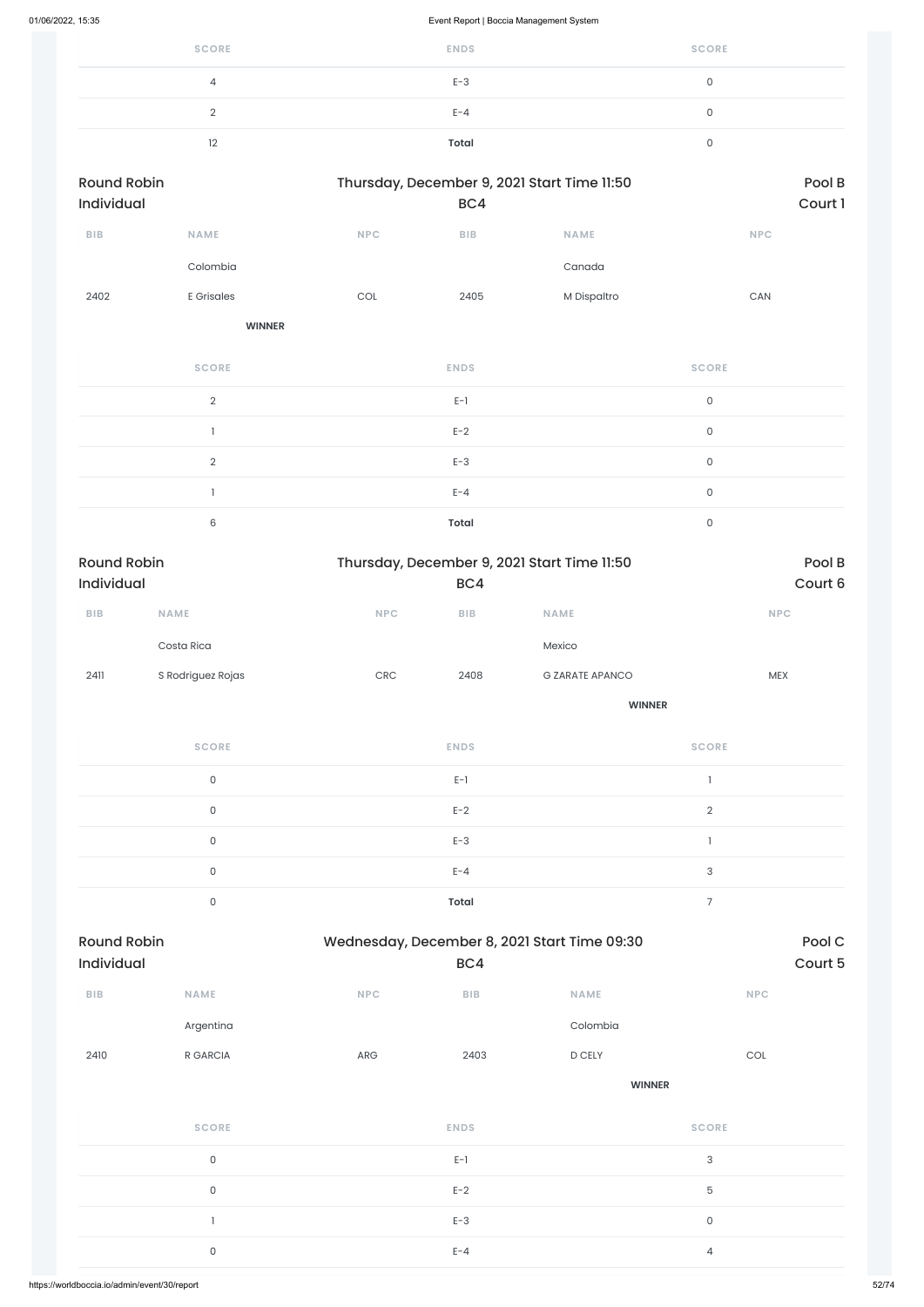|                                  | <b>SCORE</b>              |            | <b>ENDS</b>                    |                                              | <b>SCORE</b>        |                   |
|----------------------------------|---------------------------|------------|--------------------------------|----------------------------------------------|---------------------|-------------------|
|                                  | $\mathbf{1}$              |            | <b>Total</b>                   |                                              | 12                  |                   |
| <b>Round Robin</b><br>Individual |                           |            | BC4                            | Wednesday, December 8, 2021 Start Time 15:50 |                     | Pool C<br>Court 8 |
| BIB                              | NAME                      | <b>NPC</b> | <b>BIB</b>                     | NAME                                         | <b>NPC</b>          |                   |
|                                  | Argentina                 |            |                                | <b>United States</b>                         |                     |                   |
| 2410                             | R GARCIA                  | ARG        | 2406                           | N Taylor                                     | <b>USA</b>          |                   |
|                                  |                           |            |                                | <b>WINNER</b>                                |                     |                   |
|                                  | <b>SCORE</b>              |            | <b>ENDS</b>                    |                                              | <b>SCORE</b>        |                   |
|                                  | $\mathbbm{1}$             |            | $E-1$                          |                                              | $\mathsf{O}$        |                   |
|                                  | $\mathsf{O}\xspace$       |            | $E-2$                          |                                              | $\overline{4}$      |                   |
|                                  | $\mathbf{I}$              |            | $E-3$                          |                                              | $\mathsf{O}$        |                   |
|                                  | $\mathbf{1}$              |            | $E - 4$                        |                                              | $\mathsf{O}\xspace$ |                   |
|                                  | $\ensuremath{\mathsf{3}}$ |            | <b>Total</b>                   |                                              | $\overline{4}$      |                   |
| <b>Round Robin</b><br>Individual |                           |            | BC4                            | Thursday, December 9, 2021 Start Time 11:50  |                     | Pool C<br>Court 2 |
| BIB                              | <b>NAME</b>               |            | NPC<br>${\sf B}{\sf I}{\sf B}$ | <b>NAME</b>                                  |                     | <b>NPC</b>        |

| 2405                                         | M Dispaltro    | $\mathsf{CAN}\xspace$                      | 2406         | N Taylor |              | <b>USA</b> |       |
|----------------------------------------------|----------------|--------------------------------------------|--------------|----------|--------------|------------|-------|
|                                              | <b>WINNER</b>  |                                            |              |          |              |            |       |
|                                              | <b>SCORE</b>   |                                            | <b>ENDS</b>  |          | <b>SCORE</b> |            |       |
|                                              | $\overline{2}$ |                                            | $E-1$        |          | $\mathsf O$  |            |       |
|                                              | $\mathsf O$    |                                            | $E-2$        |          | 3            |            |       |
|                                              | $\overline{2}$ |                                            | $E-3$        |          | $\mathsf O$  |            |       |
|                                              |                |                                            | $E - 4$      |          | $\mathsf O$  |            |       |
|                                              | 5              |                                            | <b>Total</b> |          | 3            |            |       |
| Play Off                                     |                | Friday, December 10, 2021 Start Time 09:30 |              |          |              | Knockout   |       |
| https://worldboccia.io/admin/event/30/report |                |                                            |              |          |              |            | 53/74 |

|      | United States |     |      | Colombia |     |
|------|---------------|-----|------|----------|-----|
| 2406 | N Taylor      | USA | 2403 | D CELY   | COL |

**WINNER**

|                        | <b>SCORE</b> |            | <b>ENDS</b>                                       |             | <b>SCORE</b>               |                            |
|------------------------|--------------|------------|---------------------------------------------------|-------------|----------------------------|----------------------------|
|                        | $\mathsf O$  |            | $E-1$                                             |             | $\overline{4}$             |                            |
|                        | $\mathsf 0$  |            | $E-2$                                             |             | $\overline{5}$             |                            |
|                        |              |            | $E-3$                                             |             | $\mathsf 0$                |                            |
|                        | $\mathsf O$  |            | $E - 4$                                           |             | $\overline{2}$             |                            |
|                        |              |            | Total                                             |             | $\left\vert {}\right\vert$ |                            |
| Play Off<br>Individual |              |            | Friday, December 10, 2021 Start Time 09:30<br>BC4 |             |                            | <b>Knockout</b><br>Court 1 |
| <b>BIB</b>             | <b>NAME</b>  | <b>NPC</b> | <b>BIB</b>                                        | <b>NAME</b> | <b>NPC</b>                 |                            |

Canada United States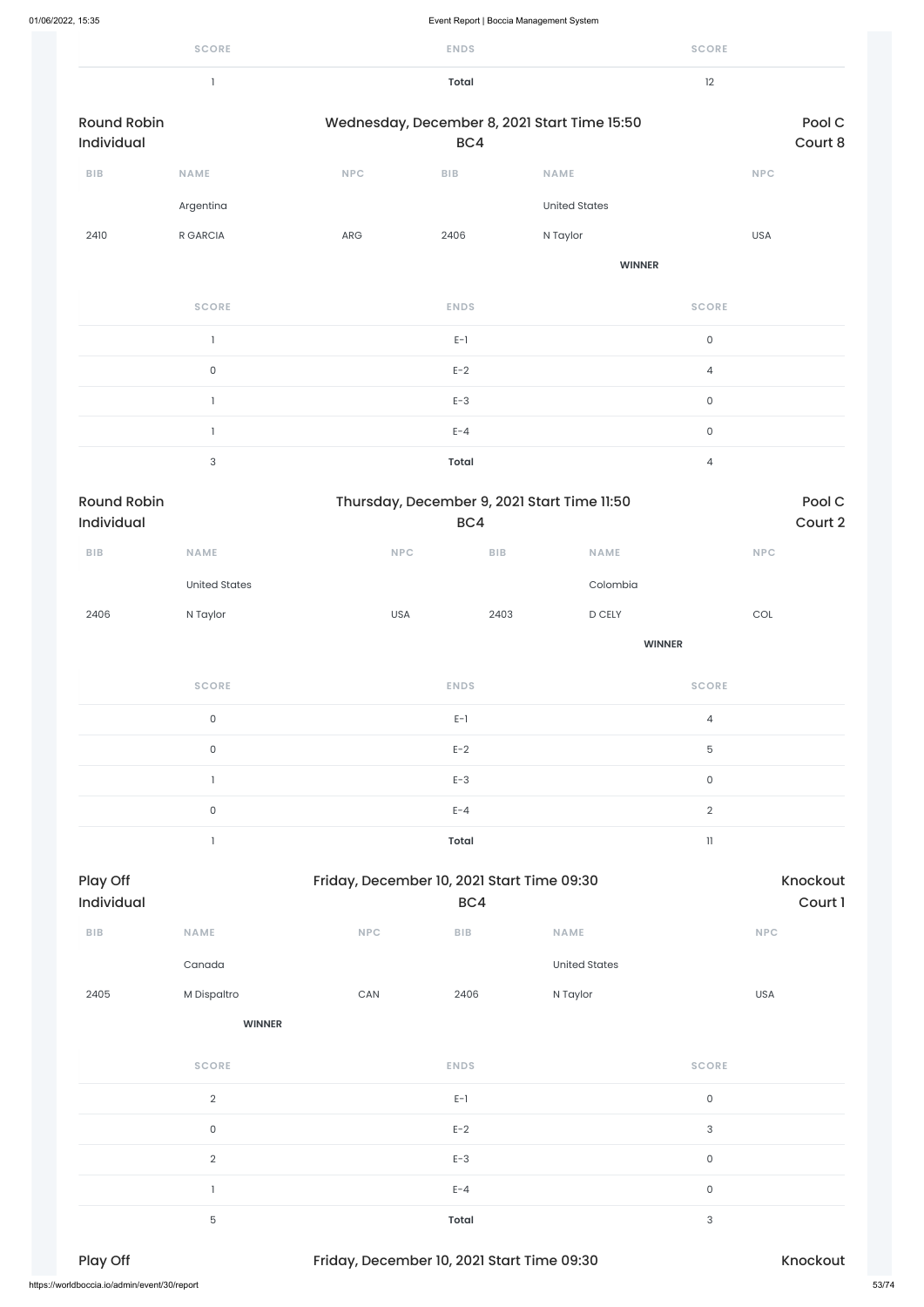| 01/06/2022, 15:35 |                          |                     |                       | Event Report   Boccia Management System           |               |                     |                     |
|-------------------|--------------------------|---------------------|-----------------------|---------------------------------------------------|---------------|---------------------|---------------------|
|                   | Individual               |                     |                       | BC4                                               |               |                     | Court 2             |
|                   | <b>BIB</b>               | NAME                | NPC                   | <b>BIB</b>                                        | <b>NAME</b>   |                     | <b>NPC</b>          |
|                   |                          | Colombia            |                       |                                                   | Canada        |                     |                     |
|                   | 2403                     | D CELY              | COL                   | 2404                                              | I Ciobanu     |                     | ${\sf CAN}$         |
|                   |                          |                     |                       |                                                   | <b>WINNER</b> |                     |                     |
|                   |                          | <b>SCORE</b>        |                       | <b>ENDS</b>                                       |               | <b>SCORE</b>        |                     |
|                   |                          | $\mathsf{O}\xspace$ |                       | $E-1$                                             |               | $\overline{2}$      |                     |
|                   |                          | $\mathsf{O}\xspace$ |                       | $E-2$                                             |               | $\overline{2}$      |                     |
|                   |                          | $\sqrt{2}$          |                       | $E-3$                                             |               | $\mathsf{O}\xspace$ |                     |
|                   |                          | $\mathsf{O}\xspace$ |                       | $E - 4$                                           |               | $\mathbbm{1}$       |                     |
|                   |                          | $\overline{2}$      |                       | <b>Total</b>                                      |               | $\mathbf 5$         |                     |
|                   | Semi Final<br>Individual |                     |                       | Friday, December 10, 2021 Start Time 15:30<br>BC4 |               |                     | Knockout<br>Court 4 |
|                   | <b>BIB</b>               | NAME                | <b>NPC</b>            | ${\sf B}{\sf I}{\sf B}$                           | NAME          |                     | <b>NPC</b>          |
|                   |                          | Canada              |                       |                                                   | Brazil        |                     |                     |
|                   | 2405                     | M Dispaltro         | $\mathsf{CAN}\xspace$ | 2401                                              | E dos Santos  |                     | <b>BRA</b>          |
|                   |                          |                     |                       |                                                   | <b>WINNER</b> |                     |                     |
|                   |                          | <b>SCORE</b>        |                       | <b>ENDS</b>                                       |               | <b>SCORE</b>        |                     |
|                   |                          | $\mathsf{O}\xspace$ |                       | $\mathsf{E}\text{-}\mathsf{1}$                    |               | $\sqrt{3}$          |                     |
|                   |                          | $\mathsf{O}\xspace$ |                       | $E-2$                                             |               | $\mathbf{1}$        |                     |
|                   |                          | $\mathsf{O}\xspace$ |                       | $E-3$                                             |               | $\mathbf{I}$        |                     |
|                   |                          | $\overline{2}$      |                       | $E - 4$                                           |               | $\mathsf{O}\xspace$ |                     |
|                   |                          | $\sqrt{2}$          |                       | <b>Total</b>                                      |               | 5                   |                     |
|                   | Semi Final<br>Individual |                     |                       | Friday, December 10, 2021 Start Time 15:30<br>BC4 |               |                     | Knockout<br>Court 6 |
|                   | BIB                      | NAME                | <b>NPC</b>            | ${\sf B}{\sf I}{\sf B}$                           | NAME          |                     | NPC                 |
|                   |                          | Colombia            |                       |                                                   | Canada        |                     |                     |
|                   |                          |                     |                       |                                                   |               |                     |                     |

2402 E Grisales COL 2404 I Ciobanu CAN

**WINNER**

**SCORE ENDS SCORE**

|                                  | $\sqrt{2}$     |                                              | $E-1$      |             | $\mathsf{O}\xspace$ |                               |
|----------------------------------|----------------|----------------------------------------------|------------|-------------|---------------------|-------------------------------|
|                                  | $\overline{2}$ |                                              | $E-2$      |             | $\mathsf{O}$        |                               |
|                                  | $\mathsf O$    |                                              | $E-3$      |             | 4                   |                               |
|                                  |                |                                              | $E - 4$    |             | $\mathsf{O}\xspace$ |                               |
|                                  | 5              |                                              | Total      |             | 4                   |                               |
|                                  |                |                                              |            |             |                     |                               |
| <b>Third Place</b><br>Individual |                | Saturday, December 11, 2021 Start Time 10:40 | BC4        |             |                     | <b>Third Place</b><br>Court 6 |
| BIB                              | <b>NAME</b>    | <b>NPC</b>                                   | <b>BIB</b> | <b>NAME</b> | <b>NPC</b>          |                               |
|                                  | Canada         |                                              |            | Canada      |                     |                               |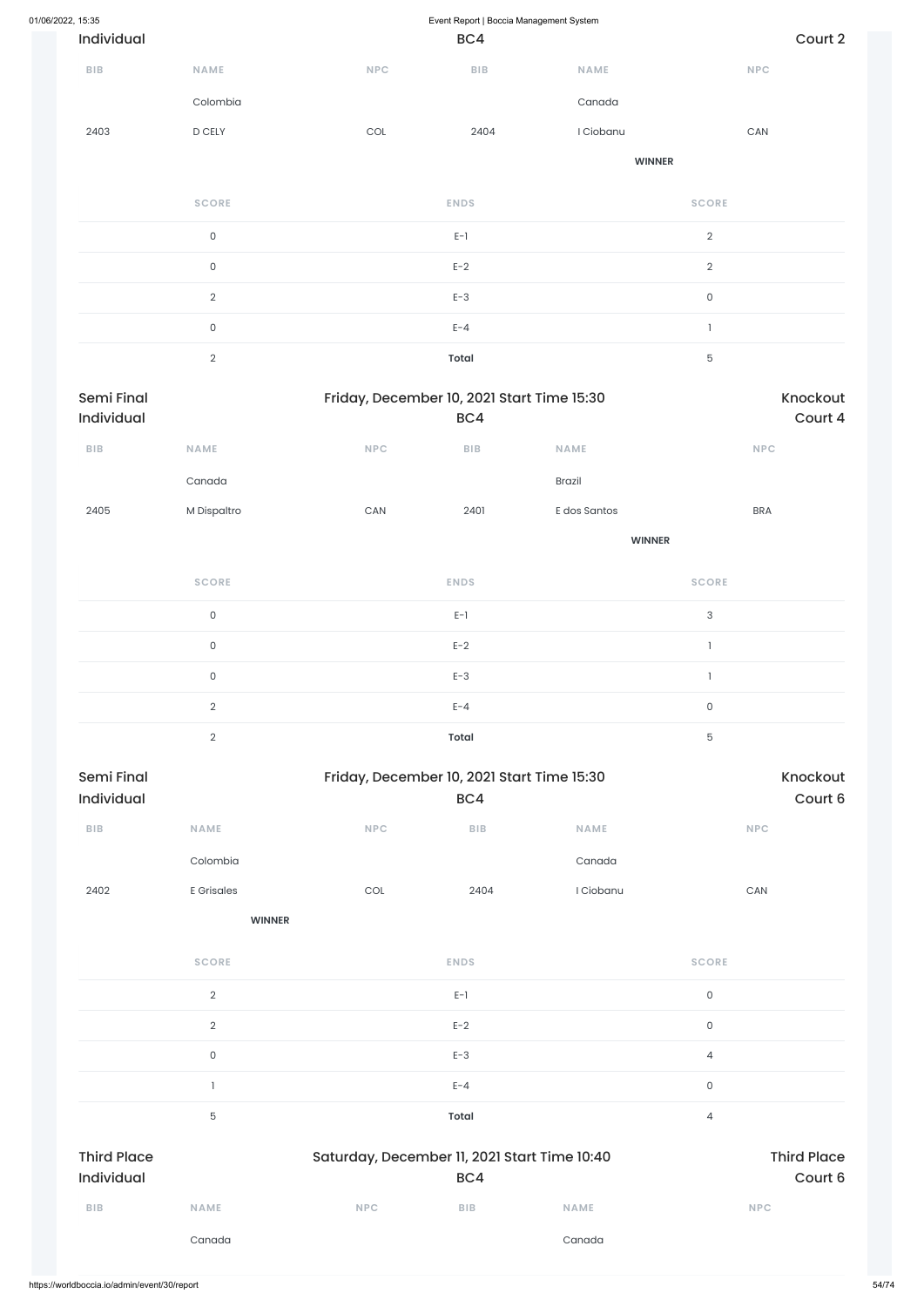| BIB                 | NAME                | NPC                                          | <b>BIB</b>              | <b>NAME</b>   | <b>NPC</b>                |                     |
|---------------------|---------------------|----------------------------------------------|-------------------------|---------------|---------------------------|---------------------|
| 2404                | I Ciobanu           | CAN                                          | 2405                    | M Dispaltro   | CAN                       |                     |
|                     |                     |                                              |                         | <b>WINNER</b> |                           |                     |
|                     | <b>SCORE</b>        |                                              | <b>ENDS</b>             |               | <b>SCORE</b>              |                     |
|                     | $\mathsf{O}\xspace$ |                                              | $E-1$                   |               | $\ensuremath{\mathsf{3}}$ |                     |
|                     | $\mathsf{O}\xspace$ |                                              | $E-2$                   |               | $\overline{\phantom{a}}$  |                     |
|                     | $\mathsf{O}$        |                                              | $E-3$                   |               | $\overline{1}$            |                     |
|                     | $\sqrt{2}$          |                                              | $E - 4$                 |               | $\mathsf O$               |                     |
|                     | $\mathbf{2}$        |                                              | <b>Total</b>            |               | $\overline{5}$            |                     |
| Final<br>Individual |                     | Saturday, December 11, 2021 Start Time 16:50 | BC4                     |               |                           | Knockout<br>Court 4 |
| BIB                 | <b>NAME</b>         | <b>NPC</b>                                   | ${\sf B}{\sf I}{\sf B}$ | <b>NAME</b>   | NPC                       |                     |

Colombia Brazil 2402 E Grisales COL 2401 E dos Santos BRA **WINNER**

| <b>SCORE</b>  | <b>ENDS</b>  | <b>SCORE</b> |
|---------------|--------------|--------------|
| $\mathcal{D}$ | $E-1$        | 0            |
|               | $E-2$        | $\Omega$     |
| 3             | $E-3$        | 0            |
| $\Omega$      | $E - 4$      |              |
| 6             | <b>Total</b> |              |

### POOLS RESULTS SUMMARY

# Pool A

| #    | <b>ENTRANT</b>                                 | <b>WINS</b>    | <b>POINTS</b><br><b>DIFF</b> | <b>POINTS</b><br><b>FOR</b> | <b>ENDS</b><br><b>WON</b> | <b>PDIFF</b><br><b>MATCH</b> | <b>PDIFF</b><br>END.    | <b>VS RECORD</b> |           |                |                          |                |
|------|------------------------------------------------|----------------|------------------------------|-----------------------------|---------------------------|------------------------------|-------------------------|------------------|-----------|----------------|--------------------------|----------------|
|      |                                                |                |                              |                             |                           |                              |                         | #                | 2401      | 2404           | 2407                     | 2409           |
| 2401 | <b>Eliseu dos Santos</b><br>A<br><b>Brazil</b> | 3              | 18                           | 22                          | 10                        | 9                            | 6                       | 2401             | $\sim$    | 6 <sup>1</sup> | $10\,$                   | 6 <sub>6</sub> |
| 2404 | <b>Iulian Ciobanu</b><br>Canada                | $\overline{2}$ | 5                            | 14                          | 6                         | 6                            | 5                       | 2404             | $\bullet$ | $\sim$         |                          | $\sqrt{7}$     |
| 2407 | <b>Henry Sawyer</b><br><b>United States</b>    |                | $-11$                        | 8                           | 5                         | 3                            | $\overline{\mathbf{2}}$ | 2407             |           | $\overline{2}$ | $\overline{\phantom{a}}$ | 5              |

| Leonel Arellano<br>★<br>2409<br>Chile<br>a a | $\overline{0}$ | $-12$                        | 6                           | $\overline{2}$            | $\bullet$                    | $\mathbf{3}$               | 2409 | $\mathbf{3}$ |                          | $\boxed{2}$ | $\sim$      |
|----------------------------------------------|----------------|------------------------------|-----------------------------|---------------------------|------------------------------|----------------------------|------|--------------|--------------------------|-------------|-------------|
| Pool B                                       |                |                              |                             |                           |                              |                            |      |              |                          |             |             |
| #<br><b>ENTRANT</b>                          | <b>WINS</b>    | <b>POINTS</b><br><b>DIFF</b> | <b>POINTS</b><br><b>FOR</b> | <b>ENDS</b><br><b>WON</b> | <b>PDIFF</b><br><b>MATCH</b> | <b>PDIFF</b><br><b>END</b> | $\#$ | 2402         | <b>VS RECORD</b><br>2405 | 2408        | 2411        |
| <b>Euclides Grisales</b><br>2402<br>Colombia | 3              | 29                           | 31                          | $\mathbf{11}$             | 14                           | $5\phantom{.0}$            | 2402 | $\sim$       | 6 <sub>o</sub>           | -11         | $\sqrt{14}$ |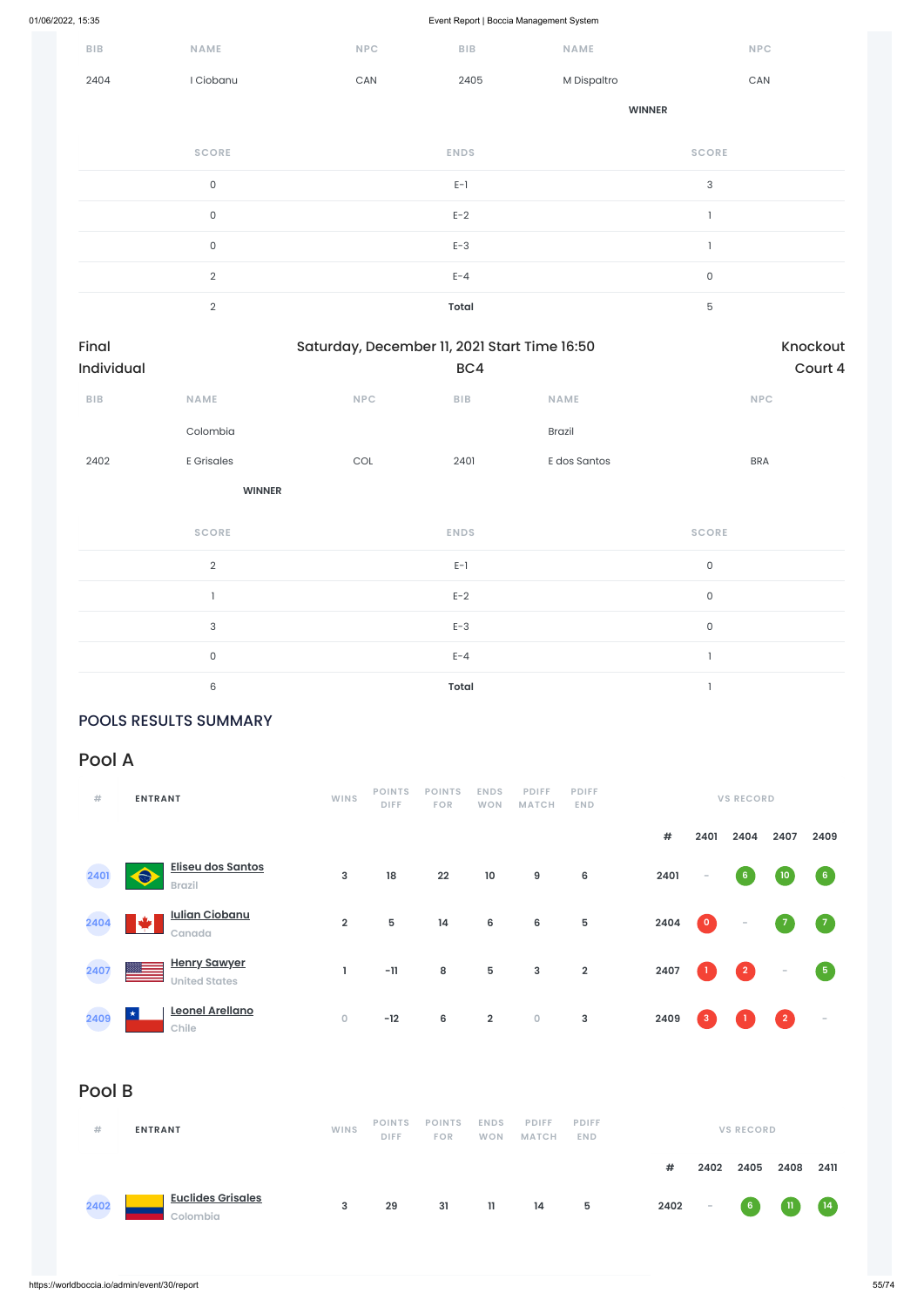### FINAL STANDINGS

|   |                          |                 |                | <b>POOL POINTS</b>   |              |                 |                  |                      |              |
|---|--------------------------|-----------------|----------------|----------------------|--------------|-----------------|------------------|----------------------|--------------|
| # | <b>NAME</b>              | <b>COUNTRY</b>  | <b>POINTS</b>  | <b>NORMALIZATION</b> | <b>BONUS</b> | <b>PROGRESS</b> | <b>KNOCKOUTS</b> | <b>PARTICIPATION</b> | <b>TOTAL</b> |
|   | <b>Euclides Grisales</b> | <b>COLOMBIA</b> | 3              | 0                    | 0            | $\overline{2}$  |                  |                      | 13           |
| 2 | Eliseu dos Santos        | <b>BRAZIL</b>   | 3              | 0                    | 0            | $\overline{2}$  | $\overline{4}$   |                      | 10           |
| 3 | Marco Dispaltro          | <b>CANADA</b>   | $\overline{2}$ | 0                    | 0            |                 | 3                |                      | 7            |
| 4 | Iulian Ciobanu           | <b>CANADA</b>   | $\overline{2}$ | 0                    | 0            |                 |                  |                      | 5            |

| #                 | <b>ENTRANT</b>                                     | <b>WINS</b>             | <b>POINTS</b><br><b>DIFF</b> | <b>POINTS</b><br><b>FOR</b> | <b>ENDS</b><br><b>WON</b> | <b>PDIFF</b><br><b>MATCH</b> | <b>PDIFF</b><br><b>END</b>   |                            |        |                | <b>VS RECORD</b>         |              |                                   |
|-------------------|----------------------------------------------------|-------------------------|------------------------------|-----------------------------|---------------------------|------------------------------|------------------------------|----------------------------|--------|----------------|--------------------------|--------------|-----------------------------------|
| 2405              | <b>Marco Dispaltro</b><br>₩<br>Canada              | $\overline{2}$          | 15                           | 23                          | $\overline{7}$            | 12                           | 5                            |                            | 2405   | $\circ$        | -                        | -11          | 12                                |
| 2408              | <b>Gerardo ZARATE APANCO</b><br>۰<br><b>Mexico</b> | ı                       | $-11$                        | $\mathbf{11}$               | $\bf 6$                   | $\overline{7}$               | 3                            |                            | 2408   | $\overline{2}$ | $\boxed{2}$              |              | $\sqrt{7}$                        |
| Pool C<br>$A = 1$ | <b>Sebastian Rodriguez Rojas</b>                   | $\sim$                  | $\sim$                       |                             |                           |                              |                              |                            | $\sim$ |                |                          |              |                                   |
| #                 | <b>ENTRANT</b>                                     | <b>WINS</b>             | <b>POINTS</b><br><b>DIFF</b> | <b>POINTS</b><br><b>FOR</b> | <b>ENDS</b><br><b>WON</b> |                              | <b>PDIFF</b><br><b>MATCH</b> | <b>PDIFF</b><br><b>END</b> |        |                | <b>VS RECORD</b>         |              |                                   |
|                   |                                                    |                         |                              |                             |                           |                              |                              |                            |        | $\#$           | 2403                     | 2406         | 2410                              |
| 2403              | <b>DUBAN CELY</b><br>Colombia                      | $\overline{\mathbf{2}}$ | 21                           | 23                          | $\bf 6$                   |                              | $\mathbf{1}$                 | 5                          |        | 2403           | $\overline{\phantom{a}}$ | $\mathbf{u}$ | $\sqrt{12}$                       |
| 2406              | <b>Nick Taylor</b><br><b>United States</b>         | L                       | $-9$                         | 5                           | $\overline{\mathbf{2}}$   |                              | 1                            | 4                          |        | 2406           | $\mathbf{1}$             |              | $\begin{pmatrix} 4 \end{pmatrix}$ |
| 2410              | <b>RENATO GARCIA</b><br>۰<br>Argentina             | $\mathbf 0$             | $-12$                        | 4                           | 4                         |                              | $\mathsf{O}\xspace$          | L                          |        | 2410           |                          | 3            | $\sim$                            |

# ROUNDS RESULTS SUMMARY Individual - BC4 Male

# Playoffs

| <b>BIB</b>         | <b>SIDE</b>              | <b>NPC</b> | <b>RESULT</b>            | <b>BIB</b>               | <b>SIDE</b>              | <b>NPC</b>               |
|--------------------|--------------------------|------------|--------------------------|--------------------------|--------------------------|--------------------------|
| 2401               | Eliseu dos Santos        | <b>BRA</b> | $\overline{\phantom{a}}$ | $\overline{\phantom{a}}$ | $\overline{\phantom{a}}$ | $\overline{\phantom{a}}$ |
| 2405               | Marco Dispaltro          | CAN        | $5* - 3$                 | 2406                     | Nick Taylor              | <b>USA</b>               |
| 2402               | <b>Euclides Grisales</b> | COL        | $\overline{\phantom{a}}$ | $\overline{\phantom{a}}$ | $\overline{\phantom{a}}$ | $\overline{\phantom{a}}$ |
| 2403               | <b>DUBAN CELY</b>        | COL        | $2 - 5*$                 | 2404                     | Iulian Ciobanu           | CAN                      |
| Semi-Final         |                          |            |                          |                          |                          |                          |
| <b>BIB</b>         | <b>SIDE</b>              | <b>NPC</b> | <b>RESULT</b>            | <b>BIB</b>               | <b>SIDE</b>              | <b>NPC</b>               |
| 2405               | Marco Dispaltro          | CAN        | $2 - 5*$                 | 2401                     | Eliseu dos Santos        | <b>BRA</b>               |
| 2402               | <b>Euclides Grisales</b> | COL        | $5* - 4$                 | 2404                     | Iulian Ciobanu           | ${\sf CAN}$              |
| Final              |                          |            |                          |                          |                          |                          |
| <b>BIB</b>         | <b>SIDE</b>              | <b>NPC</b> | <b>RESULT</b>            | <b>BIB</b>               | <b>SIDE</b>              | <b>NPC</b>               |
| 2402               | <b>Euclides Grisales</b> | COL        | $6* - 1$                 | 2401                     | Eliseu dos Santos        | <b>BRA</b>               |
|                    |                          |            |                          |                          |                          |                          |
| <b>Third Place</b> |                          |            |                          |                          |                          |                          |

| 2404 | Iulian Ciobanu | CAN | . – ス* | 2405 | Marco Dispaltro | CAN |
|------|----------------|-----|--------|------|-----------------|-----|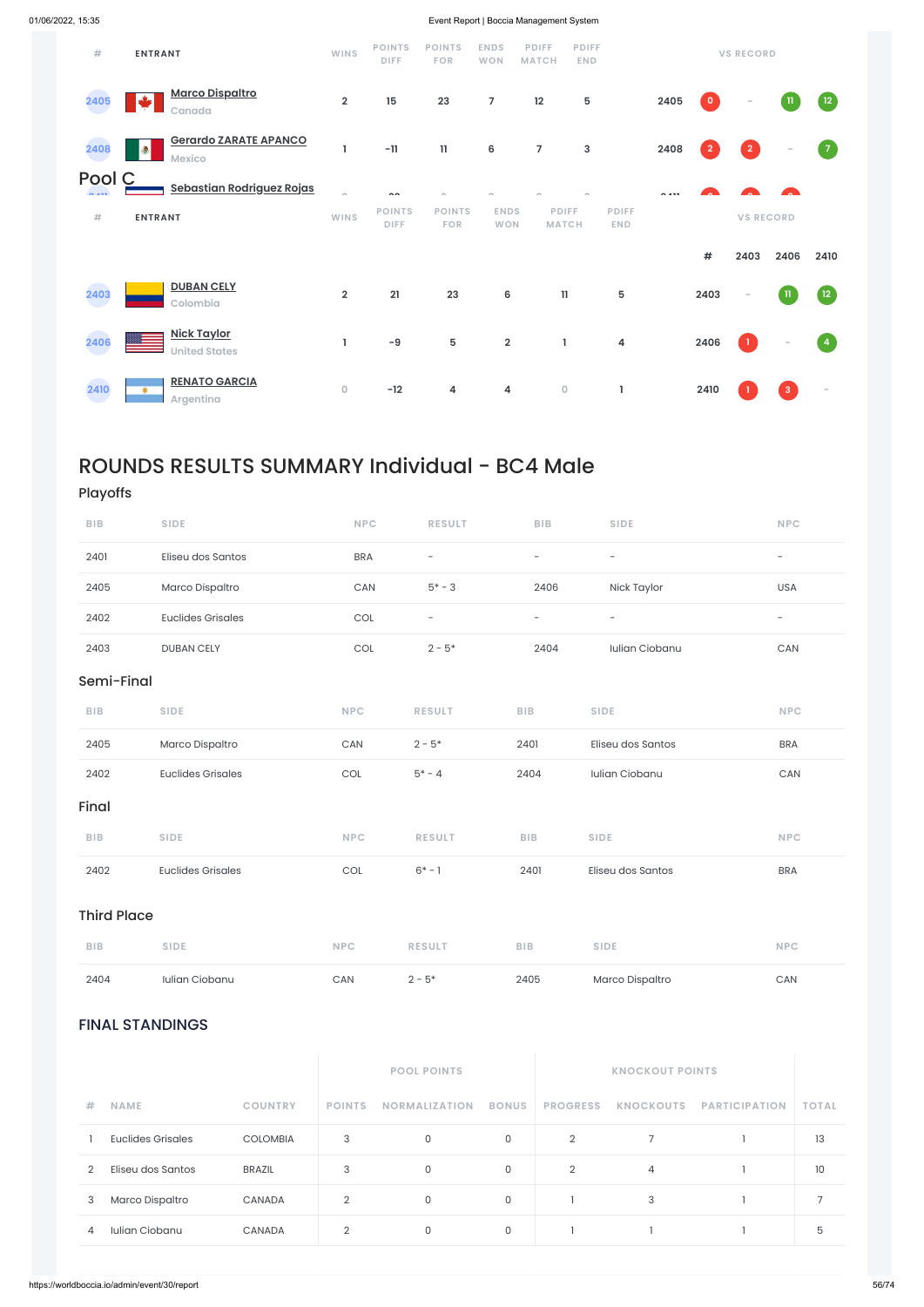|                |                                 |                                | <b>POOL POINTS</b> |                      | <b>KNOCKOUT POINTS</b> |                     |                     |                      |                |
|----------------|---------------------------------|--------------------------------|--------------------|----------------------|------------------------|---------------------|---------------------|----------------------|----------------|
| #              | <b>NAME</b>                     | <b>COUNTRY</b>                 | <b>POINTS</b>      | <b>NORMALIZATION</b> | <b>BONUS</b>           | <b>PROGRESS</b>     | <b>KNOCKOUTS</b>    | <b>PARTICIPATION</b> | <b>TOTAL</b>   |
| 5              | Nick Taylor                     | <b>UNITED</b><br><b>STATES</b> |                    | 0.5                  | $\mathsf O$            |                     | $\mathsf{O}\xspace$ |                      | 3.5            |
| 6              | <b>DUBAN CELY</b>               | <b>COLOMBIA</b>                | $\overline{2}$     |                      | $\mathsf{O}\xspace$    |                     | $\mathsf{O}$        |                      | 5              |
| $\overline{7}$ | Gerardo ZARATE<br><b>APANCO</b> | <b>MEXICO</b>                  |                    | $\mathsf{O}\xspace$  | 0                      | 0                   | $\mathsf O$         |                      | $\overline{2}$ |
| 8              | Henry Sawyer                    | <b>UNITED</b><br><b>STATES</b> |                    | $\mathsf O$          | $\mathsf O$            | 0                   | $\mathsf{O}$        |                      | $\overline{2}$ |
| 9              | <b>RENATO GARCIA</b>            | <b>ARGENTINA</b>               | $\mathsf O$        | $\mathsf{O}\xspace$  | $\mathsf O$            | $\mathsf{O}\xspace$ | $\mathsf O$         |                      |                |
| 10             | Leonel Arellano                 | <b>CHILE</b>                   | $\mathsf O$        | $\mathsf{O}\xspace$  | 0                      | $\mathsf{O}\xspace$ | $\mathsf{O}$        |                      |                |
|                | Sebastian Rodriauez             |                                |                    |                      |                        |                     |                     |                      |                |

Mixed BC1/2 Team

## **MATCHES**

| <b>Round Robin</b><br><b>Teams</b> |                                                 | Sunday, December 12, 2021 Start Time 10:35 |                         | Pool A<br>Court 1                               |                              |  |
|------------------------------------|-------------------------------------------------|--------------------------------------------|-------------------------|-------------------------------------------------|------------------------------|--|
|                                    |                                                 |                                            | BC1/BC2                 |                                                 |                              |  |
| BIB                                | NAME                                            | <b>NPC</b>                                 | ${\sf B}{\sf I}{\sf B}$ | NAME                                            | NPC                          |  |
|                                    | <b>Brazil</b>                                   |                                            |                         | Ecuador                                         |                              |  |
| 1102<br>2201<br>2210               | A DE OLIVEIRA<br>M SANTOS<br>I SARAIVA DA SILVA | <b>BRA</b><br><b>BRA</b><br><b>BRA</b>     | 2216<br>2215<br>2213    | D VALLEJO<br><b>J LEON</b><br><b>D GUERRERO</b> | ECU<br>$\mathsf{ECU}$<br>ECU |  |
|                                    | <b>WINNER</b>                                   |                                            |                         |                                                 |                              |  |
|                                    | <b>SCORE</b>                                    |                                            | <b>ENDS</b>             |                                                 | <b>SCORE</b>                 |  |
|                                    | $\overline{2}$                                  |                                            | $E-1$                   |                                                 | $\mathsf{O}\xspace$          |  |
|                                    | 4                                               |                                            | $E-2$                   |                                                 | $\mathsf{O}\xspace$          |  |
|                                    | $\mathsf{O}\xspace$                             |                                            | $E-3$                   |                                                 | 3                            |  |
|                                    | 5                                               |                                            | $E - 4$                 |                                                 | $\mathsf{O}\xspace$          |  |
|                                    | $\,6\,$                                         |                                            | $E-5$                   |                                                 | $\mathsf{O}\xspace$          |  |
|                                    | 5                                               |                                            | $E-6$                   |                                                 | $\mathsf{O}\xspace$          |  |
|                                    | 22                                              |                                            | <b>Total</b>            |                                                 | $\ensuremath{\mathsf{3}}$    |  |

| <b>Round Robin</b> |             |            |            | Sunday, December 12, 2021 Start Time 10:35 | Pool A     |  |
|--------------------|-------------|------------|------------|--------------------------------------------|------------|--|
| Teams              |             |            | BC1/BC2    |                                            | Court 2    |  |
| <b>BIB</b>         | <b>NAME</b> | <b>NPC</b> | <b>BIB</b> | <b>NAME</b>                                | <b>NPC</b> |  |

|                      | <b>United States</b>                        |                                        |                      | Mexico                                                     |                                        |
|----------------------|---------------------------------------------|----------------------------------------|----------------------|------------------------------------------------------------|----------------------------------------|
| 2106<br>1205<br>2211 | W STRUXNESS<br>M LYNCH<br><b>M HARRISON</b> | <b>USA</b><br><b>USA</b><br><b>USA</b> | 2102<br>1204<br>2206 | E SANCHEZ REYES<br>D PADILLA MARTIN<br>D PAREDES MOROYOQUI | <b>MEX</b><br><b>MEX</b><br><b>MEX</b> |
|                      |                                             |                                        |                      | <b>WINNER</b>                                              |                                        |
|                      | <b>SCORE</b>                                |                                        | <b>ENDS</b>          |                                                            | <b>SCORE</b>                           |
|                      | $\mathsf{O}\xspace$                         |                                        | $E-1$                |                                                            |                                        |
|                      |                                             |                                        | $E-2$                |                                                            | $\mathsf{O}\xspace$                    |
|                      | $\overline{2}$                              |                                        | $E-3$                |                                                            | $\mathsf{O}$                           |
|                      |                                             |                                        |                      |                                                            |                                        |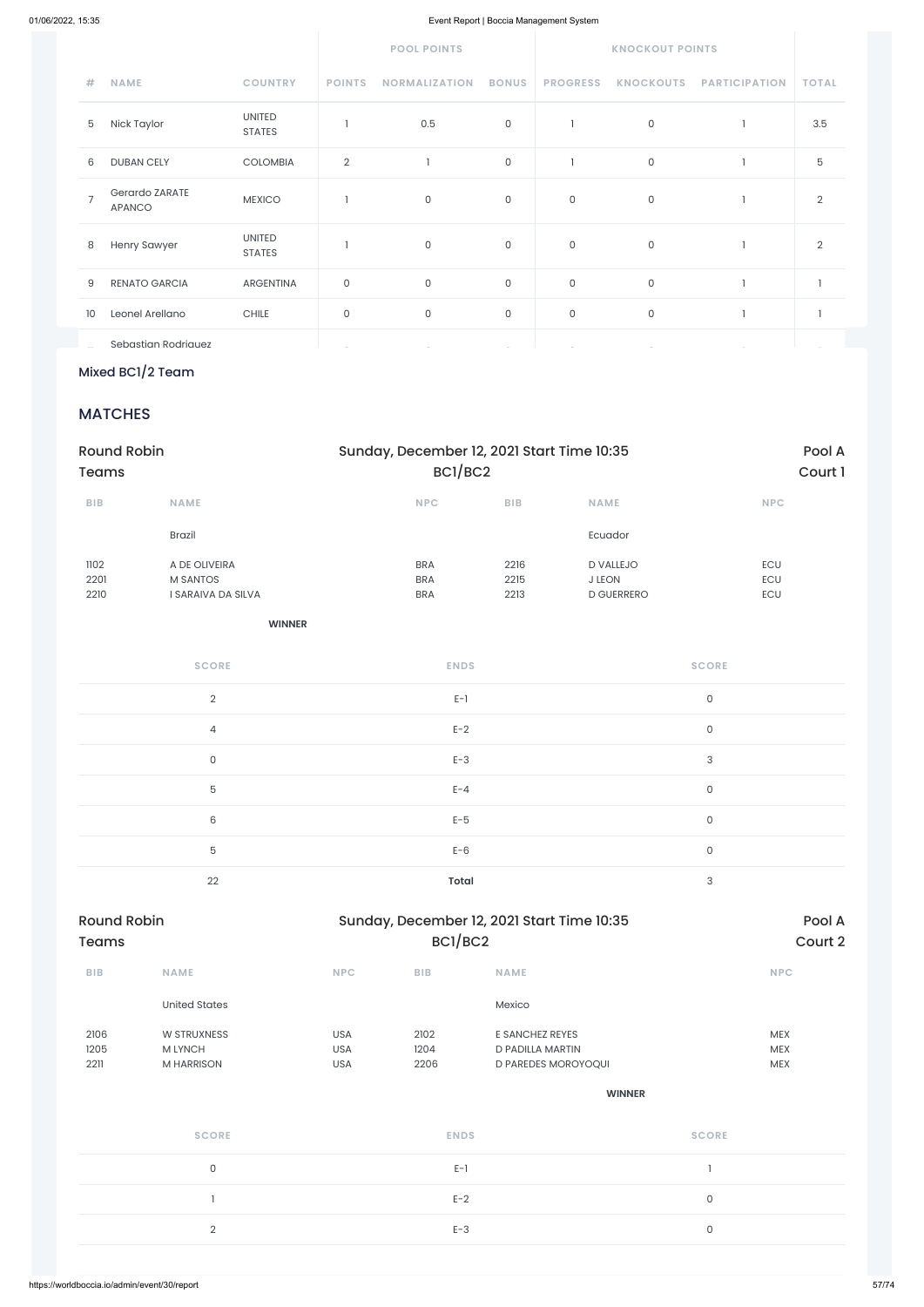| <b>SCORE</b> | <b>ENDS</b>  | <b>SCORE</b> |
|--------------|--------------|--------------|
| 0            | $E - 4$      | 4            |
| ◠            | $E-5$        | 0            |
| 0            | $E-6$        | ◠            |
| 5            | <b>Total</b> |              |

| <b>Round Robin</b> |                      | Sunday, December 12, 2021 Start Time 14:20 | Pool A     |                    |            |
|--------------------|----------------------|--------------------------------------------|------------|--------------------|------------|
| <b>Teams</b>       |                      | BCI/BC2                                    | Court 4    |                    |            |
| <b>BIB</b>         | <b>NAME</b>          | <b>NPC</b>                                 | <b>BIB</b> | <b>NAME</b>        | <b>NPC</b> |
|                    | <b>United States</b> |                                            |            | <b>Brazil</b>      |            |
| 2106               | W STRUXNESS          | <b>USA</b>                                 | 1102       | A DE OLIVEIRA      | <b>BRA</b> |
| 1205               | <b>M LYNCH</b>       | <b>USA</b>                                 | 2201       | <b>M SANTOS</b>    | <b>BRA</b> |
| 2211               | <b>M HARRISON</b>    | <b>USA</b>                                 | 2210       | I SARAIVA DA SILVA | <b>BRA</b> |

**WINNER**

| <b>SCORE</b> | <b>ENDS</b>  | <b>SCORE</b>        |
|--------------|--------------|---------------------|
| $\mathsf O$  | $E-1$        | 4                   |
| $\mathbf 0$  | $E-2$        | 3                   |
|              | $E-3$        | $\mathsf{O}\xspace$ |
| $\mathsf O$  | $E - 4$      | $\overline{2}$      |
| 3            | $E-5$        | 0                   |
| $\mathbf 0$  | $E-6$        | $\overline{2}$      |
| 4            | <b>Total</b> | 11                  |

| <b>Round Robin</b> |                   |            | Sunday, December 12, 2021 Start Time 14:20 | Pool A                     |            |
|--------------------|-------------------|------------|--------------------------------------------|----------------------------|------------|
| <b>Teams</b>       |                   |            | BCI/BC2                                    | Court 6                    |            |
| <b>BIB</b>         | <b>NAME</b>       | <b>NPC</b> | <b>BIB</b>                                 | <b>NAME</b>                | <b>NPC</b> |
|                    | Ecuador           |            |                                            | Mexico                     |            |
| 2216               | <b>D VALLEJO</b>  | <b>ECU</b> | 2102                                       | E SANCHEZ REYES            | <b>MEX</b> |
| 2215               | <b>J LEON</b>     | <b>ECU</b> | 1204                                       | D PADILLA MARTIN           | <b>MEX</b> |
| 2213               | <b>D GUERRERO</b> | <b>ECU</b> | 2206                                       | <b>D PAREDES MOROYOQUI</b> | <b>MEX</b> |

| <b>SCORE</b> | <b>ENDS</b> | <b>SCORE</b> |
|--------------|-------------|--------------|
|              | $E-1$       |              |
|              | $E-2$       |              |

| <b>BIB</b><br><b>NAME</b>          | <b>NPC</b><br><b>BIB</b><br><b>NAME</b>               |             | <b>NPC</b>        |
|------------------------------------|-------------------------------------------------------|-------------|-------------------|
| <b>Round Robin</b><br><b>Teams</b> | Sunday, December 12, 2021 Start Time 17:05<br>BC1/BC2 |             | Pool A<br>Court 1 |
| 6                                  | <b>Total</b>                                          | 7           |                   |
| $\mathsf{O}\xspace$                | $TB-1$                                                |             |                   |
| $\overline{4}$                     | $E-6$                                                 | $\mathsf O$ |                   |
| $\mathsf{O}$                       | $E-5$                                                 |             |                   |
|                                    | $E - 4$                                               | $\mathsf O$ |                   |
| 0                                  | $E-3$                                                 |             |                   |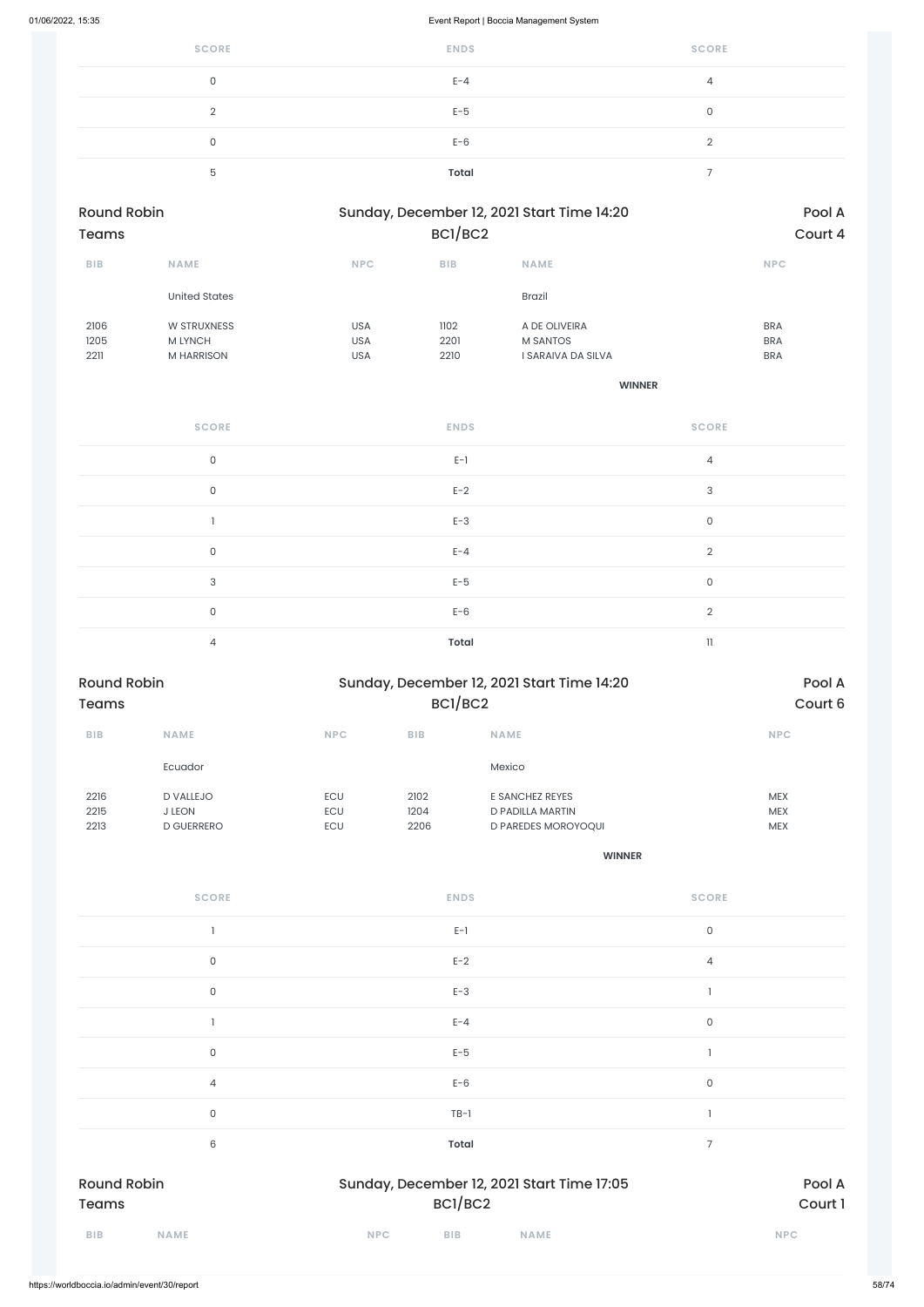| <b>BIB</b>   | <b>NAME</b>                      | <b>NPC</b>               | <b>BIB</b>   | <b>NAME</b>                         | <b>NPC</b>               |
|--------------|----------------------------------|--------------------------|--------------|-------------------------------------|--------------------------|
|              | <b>Brazil</b>                    |                          |              | Mexico                              |                          |
| 1102<br>2201 | A DE OLIVEIRA<br><b>M SANTOS</b> | <b>BRA</b><br><b>BRA</b> | 2102<br>1204 | E SANCHEZ REYES<br>D PADILLA MARTIN | <b>MEX</b><br><b>MEX</b> |
| 2210         | I SARAIVA DA SILVA               | <b>BRA</b>               | 2206         | <b>D PAREDES MOROYOQUI</b>          | <b>MEX</b>               |

#### **WINNER**

| <b>SCORE</b>   | <b>ENDS</b>  | <b>SCORE</b> |
|----------------|--------------|--------------|
| 3              | $E-1$        | $\mathsf{O}$ |
| $\overline{2}$ | $E-2$        | $\mathsf O$  |
| $\overline{4}$ | $E-3$        | $\mathsf{O}$ |
| $\mathsf{O}$   | $E - 4$      | $\sqrt{3}$   |
|                | $E-5$        | $\mathsf{O}$ |
| $\sqrt{3}$     | $E-6$        | $\mathsf{O}$ |
| 13             | <b>Total</b> | 3            |

# Round Robin Sunday, December 12, 2021 Start Time 10:35 Teams BC1/BC2 Court 3

| <b>Round Robin</b><br><b>Teams</b> |                      | Sunday, December 12, 2021 Start Time 17:05 | BCI/BC2    |                   | Pool A<br>Court 2 |
|------------------------------------|----------------------|--------------------------------------------|------------|-------------------|-------------------|
|                                    |                      |                                            |            |                   |                   |
| <b>BIB</b>                         | <b>NAME</b>          | <b>NPC</b>                                 | <b>BIB</b> | <b>NAME</b>       | <b>NPC</b>        |
|                                    | <b>United States</b> |                                            |            | Ecuador           |                   |
| 2106                               | <b>W STRUXNESS</b>   | <b>USA</b>                                 | 2216       | <b>D VALLEJO</b>  | ECU               |
| 1205                               | <b>M LYNCH</b>       | <b>USA</b>                                 | 2215       | <b>J LEON</b>     | ECU               |
| 2211                               | <b>M HARRISON</b>    | <b>USA</b>                                 | 2213       | <b>D GUERRERO</b> | ECU               |
|                                    |                      |                                            |            |                   |                   |

| <b>SCORE</b>   | <b>ENDS</b>  | <b>SCORE</b> |
|----------------|--------------|--------------|
| $\mathsf{O}$   | $E-1$        |              |
| $\mathsf{O}$   | $E-2$        | 2            |
| $\mathsf O$    | $E-3$        |              |
|                | $E - 4$      | $\mathsf O$  |
| $\mathsf{O}$   | $E-5$        |              |
|                | $E-6$        | $\mathsf O$  |
| $\overline{2}$ | <b>Total</b> | 5            |

| <b>BIB</b>           | <b>NAME</b>                         | <b>NPC</b>        | <b>BIB</b>           | <b>NAME</b>                                  | <b>NPC</b>          |
|----------------------|-------------------------------------|-------------------|----------------------|----------------------------------------------|---------------------|
|                      | Argentina                           |                   |                      | Colombia                                     |                     |
| 1101<br>2203<br>2204 | A FLORES<br>J AQUINO<br>L CRISTALDO | ARG<br>ARG<br>ARG | 1104<br>2105<br>2212 | S GONZALEZ<br>J VALENCIA PINEDA<br>E MONTAÑO | COL<br>COL<br>COL   |
|                      | <b>WINNER</b>                       |                   |                      |                                              |                     |
|                      | <b>SCORE</b>                        |                   | <b>ENDS</b>          |                                              | <b>SCORE</b>        |
|                      | $\mathsf{O}\xspace$                 |                   | $E-1$                |                                              | $\sqrt{2}$          |
|                      | 5                                   |                   | $E-2$                |                                              | $\mathsf{O}\xspace$ |
|                      | $\sqrt{2}$                          |                   | $E-3$                |                                              | $\mathsf{O}\xspace$ |
|                      |                                     |                   |                      |                                              |                     |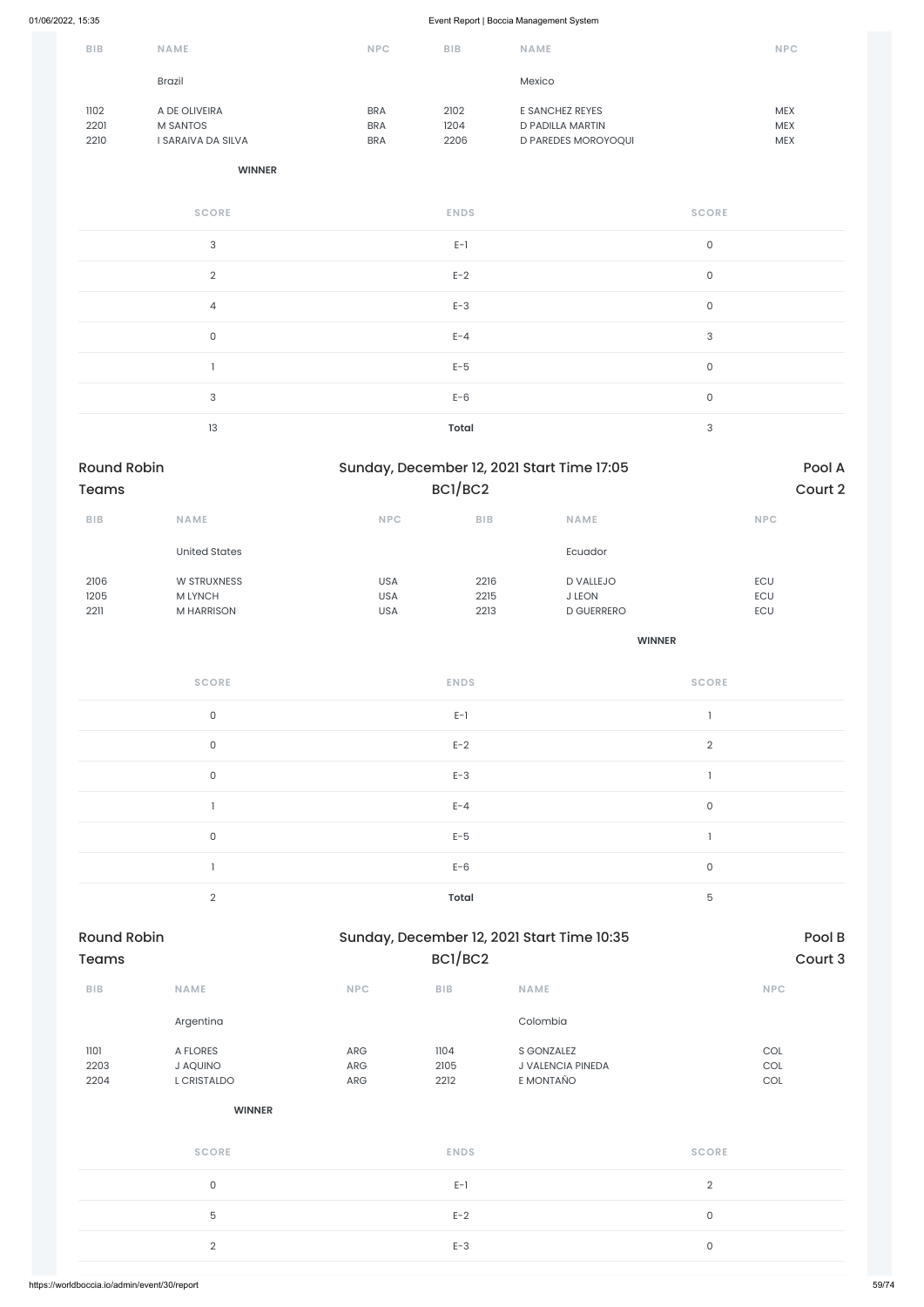| <b>SCORE</b> | <b>ENDS</b>  | <b>SCORE</b> |
|--------------|--------------|--------------|
| 0            | $E - 4$      |              |
|              | $E-5$        |              |
| $\cap$       | $E-6$        |              |
| 13           | <b>Total</b> | $\sqrt{2}$   |

| <b>Round Robin</b><br><b>Teams</b> |                          | Sunday, December 12, 2021 Start Time 14:20<br>BC1/BC2 |            |                  | Pool B<br>Court 5 |
|------------------------------------|--------------------------|-------------------------------------------------------|------------|------------------|-------------------|
| <b>BIB</b>                         | <b>NAME</b>              | <b>NPC</b>                                            | <b>BIB</b> | <b>NAME</b>      | <b>NPC</b>        |
|                                    | Colombia                 |                                                       |            | Canada           |                   |
| 1104                               | S GONZALEZ               | COL                                                   | 2103       | L CRYDERMAN      | CAN               |
| 2105                               | <b>J VALENCIA PINEDA</b> | COL                                                   | 1202       | <b>K COLLINS</b> | <b>CAN</b>        |
| 2212                               | E MONTAÑO                | COL                                                   | 2202       | <b>D ALLARD</b>  | <b>CAN</b>        |
|                                    |                          |                                                       |            | <b>WINNER</b>    |                   |

| <b>SCORE</b>   | <b>ENDS</b>  | <b>SCORE</b> |
|----------------|--------------|--------------|
| $\overline{2}$ | $E-1$        | $\mathsf O$  |
| $\mathsf O$    | $E-2$        | $\mathbf{3}$ |
| $\mathsf O$    | $E-3$        |              |
| $\overline{2}$ | $E - 4$      | $\mathsf O$  |
| $\mathsf O$    | $E-5$        | $\mathbf{3}$ |
| $\mathsf O$    | $E-6$        |              |
| 4              | <b>Total</b> | 8            |

| <b>Round Robin</b><br><b>Teams</b> |                                                           |                   | Sunday, December 12, 2021 Start Time 17:05<br>BCI/BC2 |                                     |                                 |
|------------------------------------|-----------------------------------------------------------|-------------------|-------------------------------------------------------|-------------------------------------|---------------------------------|
| <b>BIB</b>                         | <b>NAME</b>                                               | <b>NPC</b>        | <b>BIB</b>                                            | <b>NAME</b>                         | <b>NPC</b>                      |
|                                    | Canada                                                    |                   |                                                       | Argentina                           |                                 |
| 2103<br>1202<br>2202               | <b>L CRYDERMAN</b><br><b>K COLLINS</b><br><b>D ALLARD</b> | CAN<br>CAN<br>CAN | 1101<br>2203<br>2204                                  | A FLORES<br>J AQUINO<br>L CRISTALDO | <b>ARG</b><br>ARG<br><b>ARG</b> |

| <b>SCORE</b> | <b>ENDS</b> | <b>SCORE</b> |
|--------------|-------------|--------------|
|              | $E-1$       |              |
|              | $E-2$       |              |

|               | $E-3$                                                 |            | 0           |                                   |
|---------------|-------------------------------------------------------|------------|-------------|-----------------------------------|
|               | $E - 4$                                               |            | $\mathsf O$ |                                   |
|               | $E-5$                                                 |            | 0           |                                   |
|               | $E-6$                                                 |            |             |                                   |
| 6             | Total                                                 |            |             |                                   |
|               | Monday, December 13, 2021 Start Time 10:30<br>BC1/BC2 |            |             | <b>Semi Final</b><br><b>Teams</b> |
| <b>NAME</b>   | <b>BIB</b>                                            | <b>NPC</b> | <b>NAME</b> | BIB                               |
|               |                                                       |            |             |                                   |
| <b>Brazil</b> |                                                       |            | Canada      |                                   |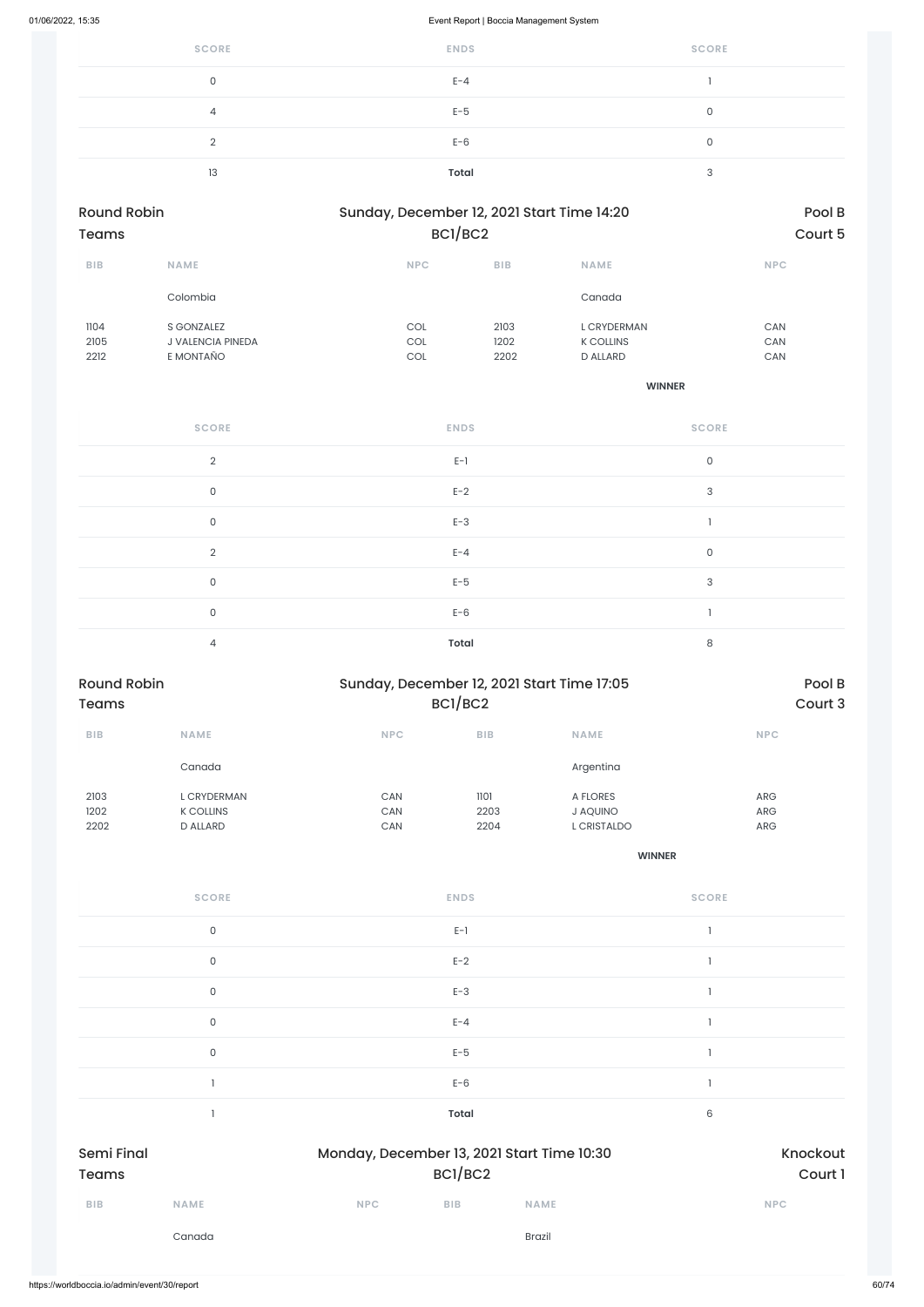| <b>BIB</b> | <b>NAME</b>      | <b>NPC</b> | <b>BIB</b> | <b>NAME</b>        | <b>NPC</b> |
|------------|------------------|------------|------------|--------------------|------------|
| 2103       | L CRYDERMAN      | CAN        | 1102       | A DE OLIVEIRA      | <b>BRA</b> |
| 1202       | <b>K COLLINS</b> | CAN        | 2201       | <b>M SANTOS</b>    | <b>BRA</b> |
| 2202       | D ALLARD         | CAN        | 2210       | I SARAIVA DA SILVA | <b>BRA</b> |

| <b>SCORE</b> | <b>ENDS</b>  | <b>SCORE</b>              |
|--------------|--------------|---------------------------|
| $\mathsf{O}$ | $E-1$        |                           |
| $\mathsf{O}$ | $E-2$        | $\ensuremath{\mathsf{3}}$ |
| $\mathsf O$  | $E-3$        |                           |
| $\mathsf O$  | $E - 4$      | $\overline{4}$            |
| $\mathsf{O}$ | $E-5$        |                           |
|              | $E-6$        | $\mathsf O$               |
|              | <b>Total</b> | 10                        |

| Semi Final<br><b>Teams</b> |                     | Monday, December 13, 2021 Start Time 10:30<br>BCI/BC2 |              |                                            | Knockout            |             |  |
|----------------------------|---------------------|-------------------------------------------------------|--------------|--------------------------------------------|---------------------|-------------|--|
|                            |                     |                                                       |              |                                            |                     | Court 5     |  |
| <b>BIB</b>                 | NAME                | <b>NPC</b>                                            | $B$   $B$    | <b>NAME</b>                                |                     | <b>NPC</b>  |  |
|                            | Argentina           |                                                       |              | Mexico                                     |                     |             |  |
| 1101                       | A FLORES            | ARG                                                   | 2102         | E SANCHEZ REYES                            |                     | <b>MEX</b>  |  |
| 2203                       | J AQUINO            | ${\sf ARG}$                                           | 1204         | D PADILLA MARTIN                           |                     | <b>MEX</b>  |  |
| 2204                       | L CRISTALDO         | ${\sf ARG}$                                           | 2206         | D PAREDES MOROYOQUI                        |                     | <b>MEX</b>  |  |
|                            | <b>WINNER</b>       |                                                       |              |                                            |                     |             |  |
|                            | <b>SCORE</b>        |                                                       | <b>ENDS</b>  |                                            | <b>SCORE</b>        |             |  |
|                            | $\overline{2}$      |                                                       | $E-1$        |                                            | $\mathsf{O}$        |             |  |
|                            | $\mathsf{O}\xspace$ |                                                       | $E-2$        |                                            | $\overline{2}$      |             |  |
|                            | $\overline{2}$      |                                                       | $E-3$        |                                            | $\mathsf{O}$        |             |  |
|                            | $\mathbf{I}$        |                                                       | $E - 4$      |                                            | $\mathsf{O}$        |             |  |
|                            | $\mathbf{1}$        |                                                       | $E-5$        |                                            | $\mathsf{O}\xspace$ |             |  |
|                            | $\mathsf{O}\xspace$ |                                                       | $E-6$        |                                            | $\overline{2}$      |             |  |
|                            | $\,6\,$             |                                                       | <b>Total</b> |                                            | $\overline{4}$      |             |  |
| Third Dlang                |                     |                                                       |              | Manday, Desamber 12, 2021 Chart Time 14:20 |                     | Third Dlane |  |

| <b>Third Place</b> |      |            |            | Monday, December 13, 2021 Start Time 14:30 | <b>Third Place</b> |  |  |
|--------------------|------|------------|------------|--------------------------------------------|--------------------|--|--|
| Teams              |      |            | BC1/BC2    | Court 6                                    |                    |  |  |
| <b>BIB</b>         | NAME | <b>NPC</b> | <b>BIB</b> | <b>NAME</b>                                | <b>NPC</b>         |  |  |

|                      | Canada                                             |                   |                      | Mexico                                                     |                                        |  |
|----------------------|----------------------------------------------------|-------------------|----------------------|------------------------------------------------------------|----------------------------------------|--|
| 2103<br>1202<br>2202 | L CRYDERMAN<br><b>K COLLINS</b><br><b>D ALLARD</b> | CAN<br>CAN<br>CAN | 2102<br>1204<br>2206 | E SANCHEZ REYES<br>D PADILLA MARTIN<br>D PAREDES MOROYOQUI | <b>MEX</b><br><b>MEX</b><br><b>MEX</b> |  |
|                      | <b>WINNER</b>                                      |                   |                      |                                                            |                                        |  |
|                      | <b>SCORE</b>                                       |                   | <b>ENDS</b>          |                                                            | <b>SCORE</b>                           |  |
|                      | $\mathsf{O}$                                       |                   | $E-1$                |                                                            |                                        |  |
|                      | $\mathsf{O}$                                       |                   | $E-2$                |                                                            |                                        |  |
|                      |                                                    |                   | $E-3$                |                                                            | $\mathsf{O}$                           |  |
|                      |                                                    |                   | $E - 4$              |                                                            | $\mathsf{O}$                           |  |
|                      |                                                    |                   |                      |                                                            |                                        |  |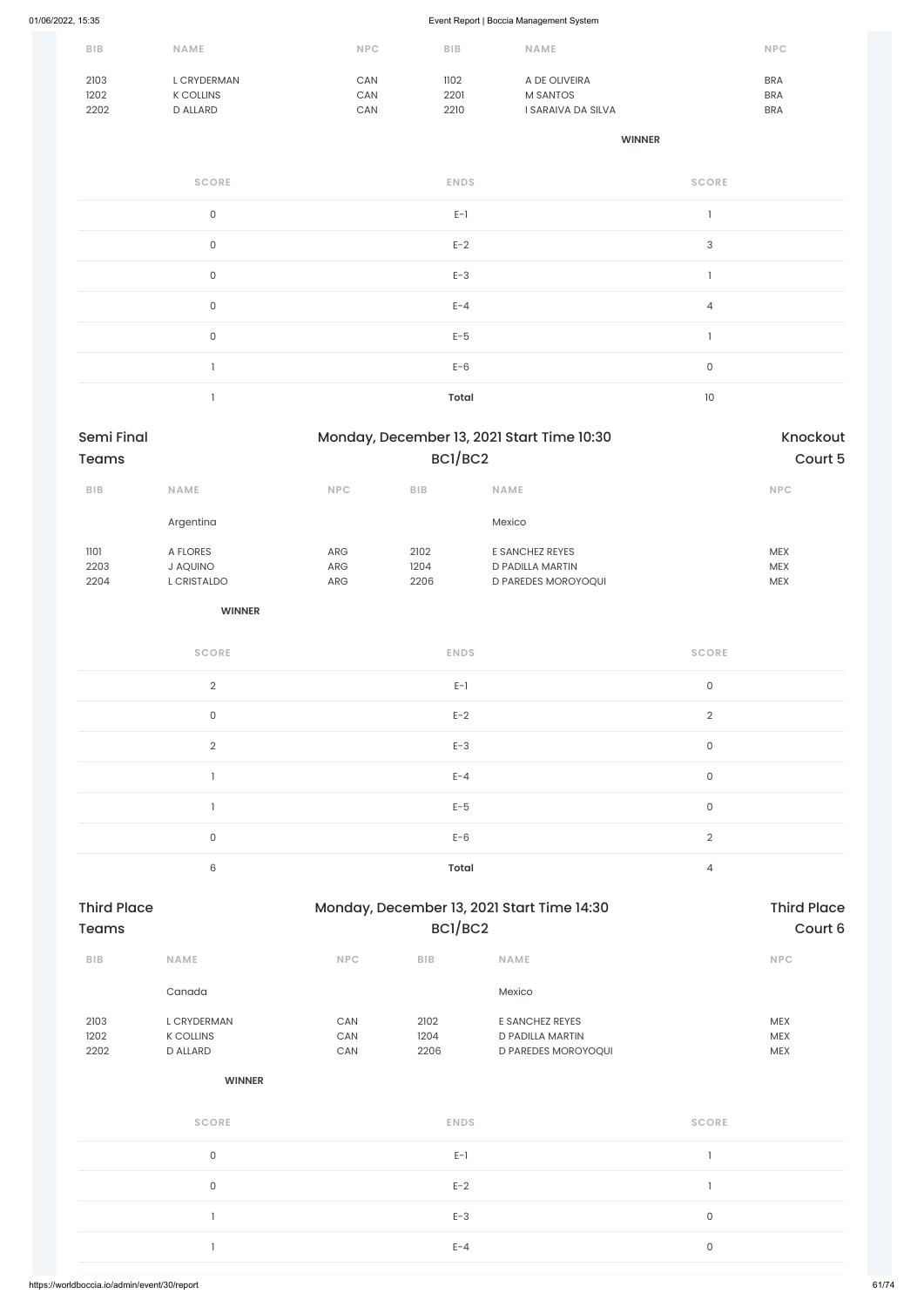| <b>SCORE</b> | <b>ENDS</b> | <b>SCORE</b> |
|--------------|-------------|--------------|
|              | $E-5$       |              |
|              | $E-6$       |              |
| $\Omega$     | $TB-1$      | $\sqrt{2}$   |
| 5            | Total       | っ            |
|              |             |              |

| Final<br><b>Teams</b> |             | Monday, December 13, 2021 Start Time 16:10 | Knockout<br>Court 4 |                    |            |
|-----------------------|-------------|--------------------------------------------|---------------------|--------------------|------------|
| <b>BIB</b>            | <b>NAME</b> | <b>NPC</b>                                 | <b>BIB</b>          | <b>NAME</b>        | <b>NPC</b> |
|                       | Argentina   |                                            |                     | <b>Brazil</b>      |            |
| 1101                  | A FLORES    | <b>ARG</b>                                 | 1102                | A DE OLIVEIRA      | <b>BRA</b> |
| 2203                  | J AQUINO    | <b>ARG</b>                                 | 2201                | <b>M SANTOS</b>    | <b>BRA</b> |
| 2204                  | L CRISTALDO | <b>ARG</b>                                 | 2210                | I SARAIVA DA SILVA | <b>BRA</b> |
|                       |             |                                            |                     |                    |            |

**WINNER**

| <b>SCORE</b>   | <b>ENDS</b> | <b>SCORE</b>    |
|----------------|-------------|-----------------|
| $\mathsf{O}$   | $E-1$       |                 |
| $\mathsf O$    | $E-2$       | 3               |
| $\mathsf O$    | $E-3$       | $6\phantom{1}6$ |
|                | $E - 4$     | $\mathsf O$     |
|                | $E-5$       | $\mathsf O$     |
| $\mathsf{O}$   | $E-6$       |                 |
| $\overline{2}$ | Total       | $\mathbf{I}$    |

### POOLS RESULTS SUMMARY

## Pool A

| #   | <b>ENTRANT</b>                         | WINS           | <b>POINTS</b><br><b>DIFF</b> | <b>POINTS</b><br><b>FOR</b> | <b>ENDS</b><br><b>WON</b> | <b>PDIFF</b><br><b>MATCH</b> | <b>PDIFF</b><br><b>END</b> |     |                 | <b>VS RECORD</b>  |                |                                   |
|-----|----------------------------------------|----------------|------------------------------|-----------------------------|---------------------------|------------------------------|----------------------------|-----|-----------------|-------------------|----------------|-----------------------------------|
|     |                                        |                |                              |                             |                           |                              |                            | #   | 501             | 503               | 507            | 505                               |
| 501 | <b>Brazil</b>                          | 3              | 36                           | 46                          | 14                        | 19                           | 6                          | 501 | $\sim$          | $\boxed{13}$      | 22             | $\blacksquare$                    |
| 503 | Mexico<br>$\bullet$                    | $\overline{2}$ | $-8$                         | 16                          | $\overline{7}$            | $\overline{2}$               | $\overline{\mathbf{4}}$    | 503 | $\vert 3 \vert$ | $\sim$            | 6 <sub>1</sub> | $\begin{pmatrix} 7 \end{pmatrix}$ |
| 507 | õ<br><b>Ecuador</b>                    | Τ.             | $-16$                        | 14                          | 8                         | $\mathbf{3}$                 | $\pmb{4}$                  | 507 | $\mathbf{3}$    | $\left( 6\right)$ | $\sim$         | $\sqrt{5}$                        |
| 505 | <b>United States</b><br><u> 333 — </u> | $\circ$        | $-12$                        | $\mathbf{H}$                | $\overline{7}$            | $\mathsf O$                  | 3                          | 505 | 4               | $-5$              | $\overline{2}$ | $\overline{\phantom{a}}$          |

Pool B

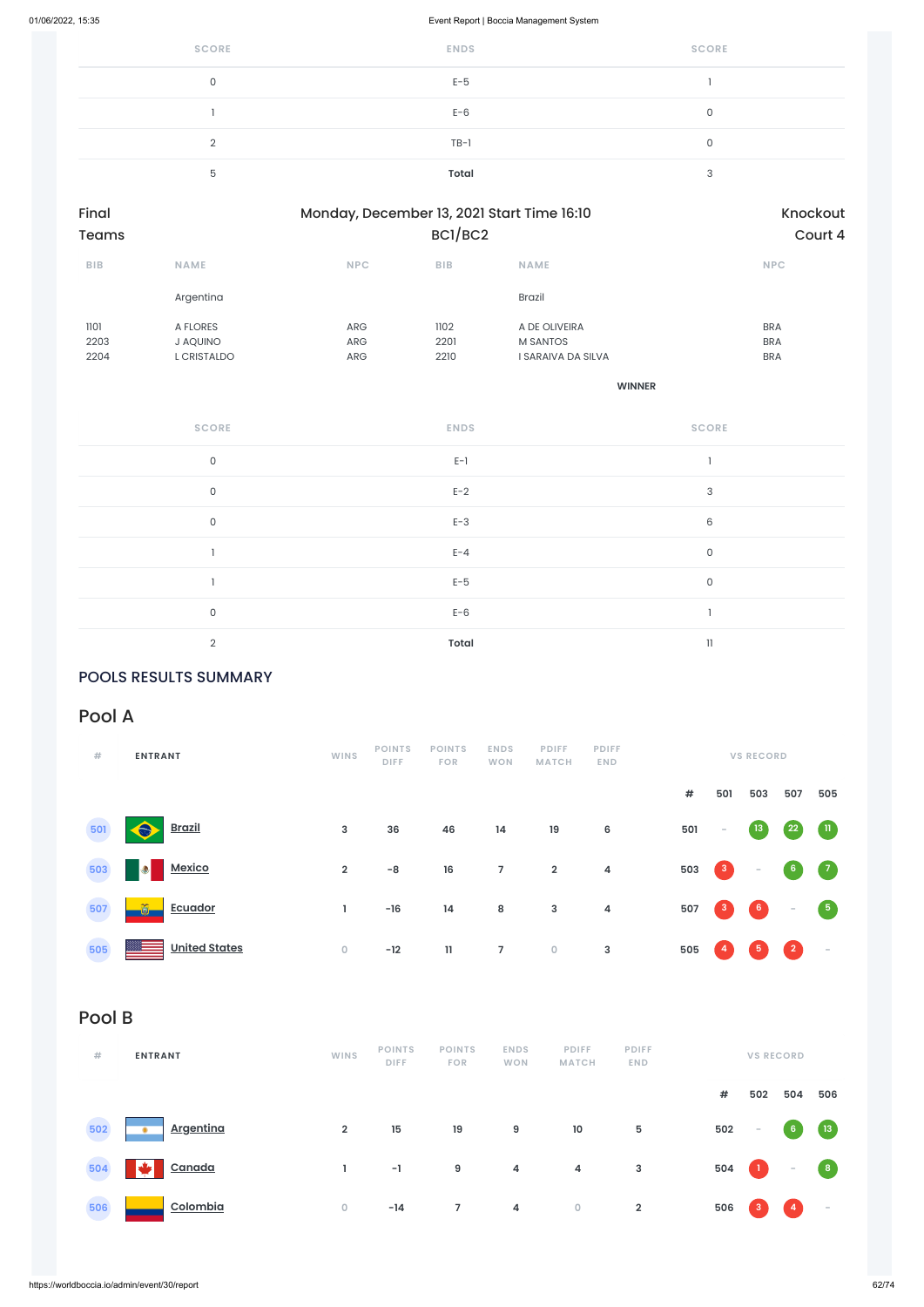# ROUNDS RESULTS SUMMARY Teams - Mixed BC1/2 Team

### FINAL STANDINGS

|                |             |                  |                | <b>POOL POINTS</b>   |              |                 | <b>KNOCKOUT POINTS</b> |                      |              |
|----------------|-------------|------------------|----------------|----------------------|--------------|-----------------|------------------------|----------------------|--------------|
| #              | <b>NAME</b> | <b>COUNTRY</b>   | <b>POINTS</b>  | <b>NORMALIZATION</b> | <b>BONUS</b> | <b>PROGRESS</b> | <b>KNOCKOUTS</b>       | <b>PARTICIPATION</b> | <b>TOTAL</b> |
|                | Brazil      | <b>BRAZIL</b>    | 3              | $\mathsf{O}$         | $\mathsf{O}$ | $\overline{2}$  | 7                      |                      | 13           |
| $\overline{2}$ | Argentina   | <b>ARGENTINA</b> | $\overline{2}$ |                      | $\mathsf{O}$ | $\overline{2}$  | 4                      |                      | 10           |
| 3              | Canada      | CANADA           |                | 0.5                  | $\mathsf{O}$ | $\overline{2}$  | $\overline{2}$         |                      | 6.5          |
| $\overline{4}$ | Mexico      | <b>MEXICO</b>    | 2              | 0                    | 0            | $\overline{2}$  | 0                      |                      | 5            |
| 5              | Ecuador     | <b>ECUADOR</b>   |                | $\mathbf 0$          | 0            | 0               | 0                      |                      | 2            |
| 6              | Colombia    | <b>COLOMBIA</b>  | $\mathbf 0$    | $\mathbf 0$          | $\mathbf 0$  | 0               | 0                      |                      |              |

### $2^2$ Mixed BC3 Pairs  $2^2$

### Semi-Final

| $B$   $B$          | <b>SIDE</b> | <b>NPC</b>            | <b>RESULT</b> | <b>BIB</b> | <b>SIDE</b>   | <b>NPC</b> |
|--------------------|-------------|-----------------------|---------------|------------|---------------|------------|
| 504                | Canada      | $\mathsf{CAN}\xspace$ | $1 - 10*$     | 501        | Brazil        | <b>BRA</b> |
| 502                | Argentina   | ARG                   | $6* - 4$      | 503        | Mexico        | MEX        |
| Final              |             |                       |               |            |               |            |
| BIB                | <b>SIDE</b> | <b>NPC</b>            | <b>RESULT</b> | <b>BIB</b> | <b>SIDE</b>   | <b>NPC</b> |
| 502                | Argentina   | ARG                   | $2 - 11*$     | 501        | <b>Brazil</b> | <b>BRA</b> |
| <b>Third Place</b> |             |                       |               |            |               |            |
| BIB                | <b>SIDE</b> | <b>NPC</b>            | <b>RESULT</b> | BIB        | <b>SIDE</b>   | <b>NPC</b> |
| 504                | Canada      | CAN                   | $3^* - 3$     | 503        | Mexico        | <b>MEX</b> |

### MATCHES

| Round Robin<br><b>Pairs</b> |                                                   |                          | Sunday, December 12, 2021 Start Time 10:35<br>BC <sub>3</sub> |                                                         |                          |  |  |
|-----------------------------|---------------------------------------------------|--------------------------|---------------------------------------------------------------|---------------------------------------------------------|--------------------------|--|--|
|                             |                                                   |                          |                                                               |                                                         | Court 4                  |  |  |
| <b>BIB</b>                  | <b>NAME</b>                                       | <b>NPC</b>               | <b>BIB</b>                                                    | <b>NAME</b>                                             | <b>NPC</b>               |  |  |
|                             | United States                                     |                          |                                                               | <b>Brazil</b>                                           |                          |  |  |
| 1310<br>2306                | N CHASTAIN / S. HEMMINGWAY<br>A HANSON / J. DYKES | <b>USA</b><br><b>USA</b> | 1301<br>2301                                                  | E DE OLIVEIRA / R. FERREIRA<br>M CARVALHO / O. CARVALHO | <b>BRA</b><br><b>BRA</b> |  |  |

| <b>SCORE</b>                | <b>ENDS</b>                                                   | <b>SCORE</b>      |
|-----------------------------|---------------------------------------------------------------|-------------------|
| $\overline{2}$              | $E-1$                                                         | $\mathsf O$       |
|                             | $E-2$                                                         | $\mathsf O$       |
| $\mathsf{O}$                | $E-3$                                                         | 3                 |
| $\mathbf 0$                 | $E - 4$                                                       | 4                 |
| 3                           | <b>Total</b>                                                  | 7                 |
| <b>Round Robin</b><br>Pairs | Sunday, December 12, 2021 Start Time 10:35<br>BC <sub>3</sub> | Pool A<br>Court 5 |
| <b>BIB</b><br><b>NAME</b>   | <b>NPC</b><br><b>BIB</b><br><b>NAME</b>                       | <b>NPC</b>        |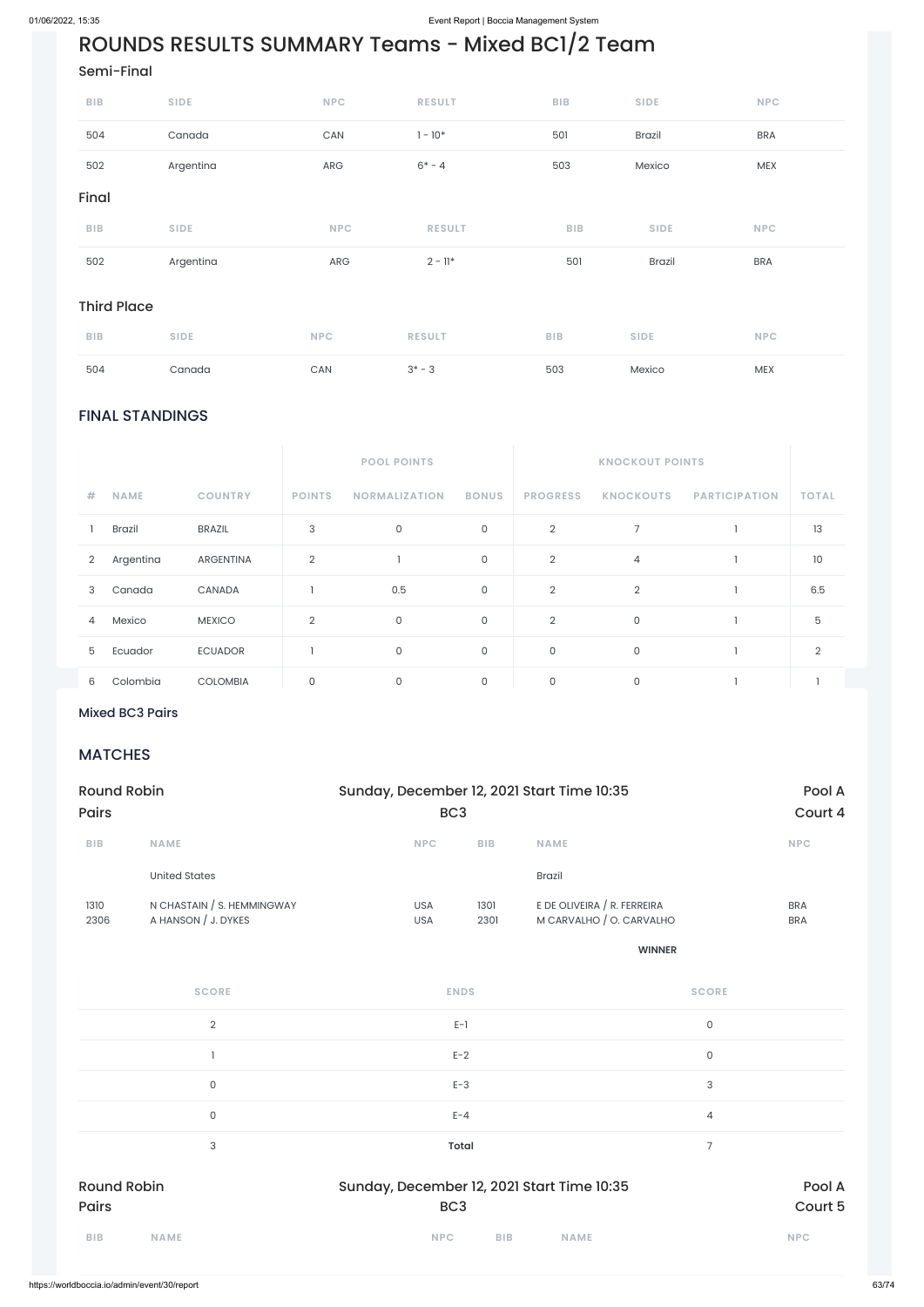| <b>BIB</b>   | <b>NAME</b>                                               | <b>NPC</b>               | <b>BIB</b>   | <b>NAME</b>                                        | <b>NPC</b>        |
|--------------|-----------------------------------------------------------|--------------------------|--------------|----------------------------------------------------|-------------------|
|              | Mexico                                                    |                          |              | Argentina                                          |                   |
| 1308<br>2309 | T FALCON ALMARAZ / R. RAMIREZ<br>R LÓPEZ ROSAS / L. ROSAS | <b>MEX</b><br><b>MEX</b> | 1302<br>2304 | S FERRANDO / J. FERREIRA<br>A ANZALAS / L. ANZALAS | <b>ARG</b><br>ARG |

**WINNER**

| <b>SCORE</b> | <b>ENDS</b>  | <b>SCORE</b> |
|--------------|--------------|--------------|
| $\Omega$     | $E-1$        | $\Omega$     |
| 0            | $E-2$        | 3            |
| $\Omega$     | $E-3$        | 3            |
|              | $E - 4$      | $\cap$       |
|              | <b>Total</b> | 10           |

| <b>Round Robin</b> |                               | Sunday, December 12, 2021 Start Time 14:20 |            |                             | Pool A     |
|--------------------|-------------------------------|--------------------------------------------|------------|-----------------------------|------------|
| <b>Pairs</b>       |                               | BC <sub>3</sub>                            |            |                             | Court 1    |
| <b>BIB</b>         | <b>NAME</b>                   | <b>NPC</b>                                 | <b>BIB</b> | <b>NAME</b>                 | <b>NPC</b> |
|                    | Mexico                        |                                            |            | <b>Brazil</b>               |            |
| 1308               | T FALCON ALMARAZ / R. RAMIREZ | <b>MEX</b>                                 | 1301       | E DE OLIVEIRA / R. FERREIRA | <b>BRA</b> |
| 2309               | R LÓPEZ ROSAS / L. ROSAS      | <b>MEX</b>                                 | 2301       | M CARVALHO / O. CARVALHO    | <b>BRA</b> |

**WINNER**

| <b>SCORE</b> | <b>ENDS</b>  | <b>SCORE</b> |
|--------------|--------------|--------------|
| 0            | $E-1$        | 3            |
| 0            | $E-2$        | 4            |
| $\Omega$     | $E-3$        | 5            |
| 0            | $E - 4$      | 3            |
| $\Omega$     | <b>Total</b> | 15           |

| <b>Round Robin</b> |                                                   | Sunday, December 12, 2021 Start Time 14:20 |                 |                                                    | Pool A                   |
|--------------------|---------------------------------------------------|--------------------------------------------|-----------------|----------------------------------------------------|--------------------------|
| <b>Pairs</b>       |                                                   |                                            | BC <sub>3</sub> |                                                    | Court 2                  |
| <b>BIB</b>         | <b>NAME</b>                                       | <b>NPC</b>                                 | <b>BIB</b>      | <b>NAME</b>                                        | <b>NPC</b>               |
|                    | <b>United States</b>                              |                                            |                 | Argentina                                          |                          |
| 1310<br>2306       | N CHASTAIN / S. HEMMINGWAY<br>A HANSON / J. DYKES | <b>USA</b><br><b>USA</b>                   | 1302<br>2304    | S FERRANDO / J. FERREIRA<br>A ANZALAS / L. ANZALAS | <b>ARG</b><br><b>ARG</b> |

| BIB<br><b>NAME</b>          | <b>NAME</b><br><b>NPC</b><br><b>BIB</b>                       | <b>NPC</b>        |
|-----------------------------|---------------------------------------------------------------|-------------------|
| <b>Round Robin</b><br>Pairs | Sunday, December 12, 2021 Start Time 17:05<br>BC <sub>3</sub> | Pool A<br>Court 4 |
|                             | <b>Total</b>                                                  | $\,8\,$           |
| $\mathsf{O}\xspace$         | $E - 4$                                                       | $\sqrt{2}$        |
|                             | $E-3$                                                         | $\mathsf{O}$      |
| $\mathsf{O}\xspace$         | $E-2$                                                         | $\sqrt{2}$        |
| $\mathsf 0$                 | $E-1$                                                         | 4                 |
| <b>SCORE</b>                | <b>ENDS</b>                                                   | <b>SCORE</b>      |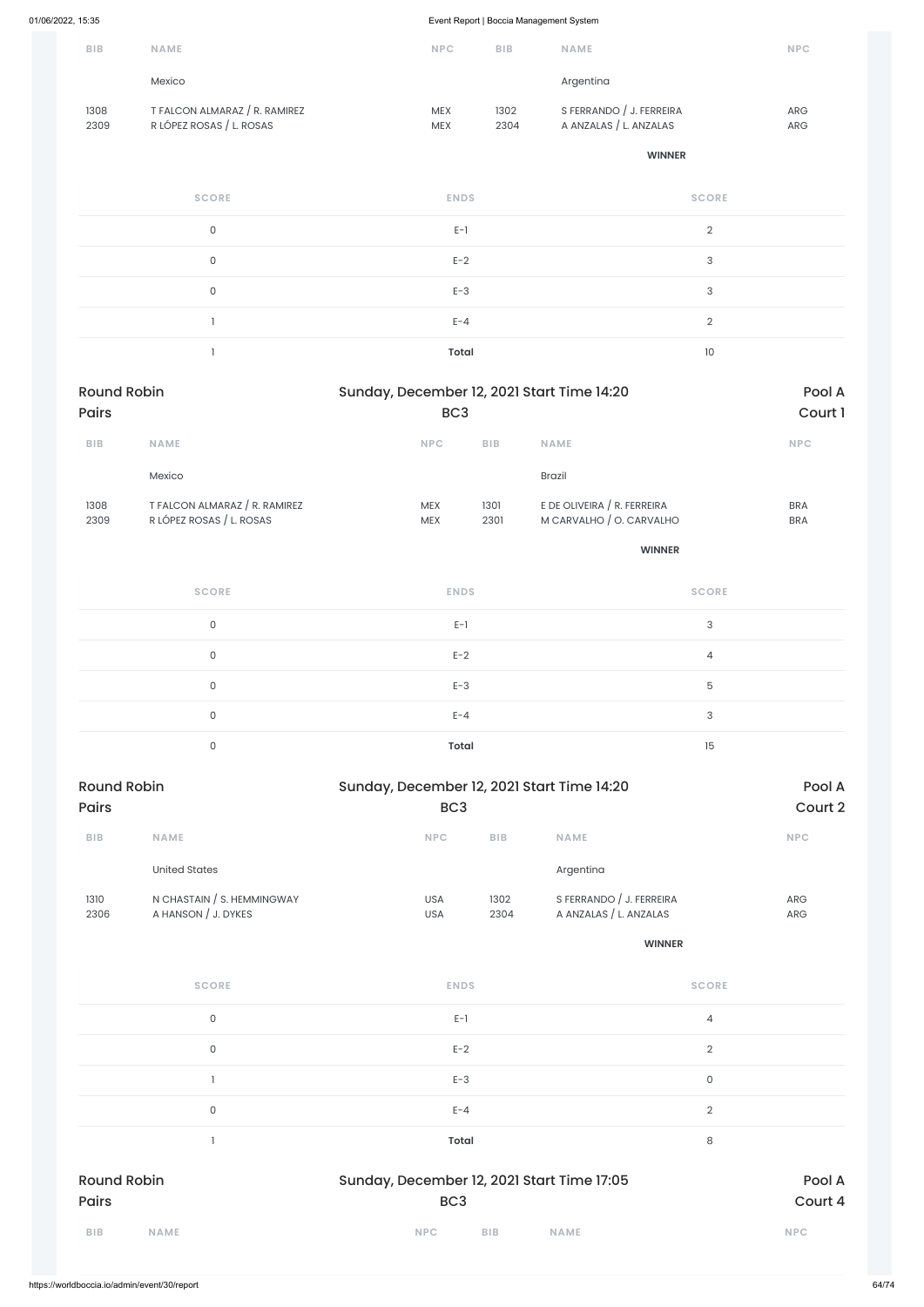| <b>BIB</b>   | <b>NAME</b>                                             | <b>NPC</b>               | <b>BIB</b>   | <b>NAME</b>                                        | <b>NPC</b>               |
|--------------|---------------------------------------------------------|--------------------------|--------------|----------------------------------------------------|--------------------------|
|              | <b>Brazil</b>                                           |                          |              | Argentina                                          |                          |
| 1301<br>2301 | E DE OLIVEIRA / R. FERREIRA<br>M CARVALHO / O. CARVALHO | <b>BRA</b><br><b>BRA</b> | 1302<br>2304 | S FERRANDO / J. FERREIRA<br>A ANZALAS / L. ANZALAS | <b>ARG</b><br><b>ARG</b> |

#### **WINNER**

| <b>SCORE</b>  | <b>ENDS</b>  | <b>SCORE</b> |
|---------------|--------------|--------------|
| $\mathcal{D}$ | $E-1$        | 0            |
| 3             | $E-2$        | $\Omega$     |
|               | $E-3$        | 0            |
|               | $E - 4$      | 0            |
|               | <b>Total</b> | 0            |

| <b>Round Robin</b><br><b>Pairs</b> |                            |                 | Sunday, December 12, 2021 Start Time 17:05 |                               |            |
|------------------------------------|----------------------------|-----------------|--------------------------------------------|-------------------------------|------------|
|                                    |                            | BC <sub>3</sub> |                                            |                               | Court 6    |
| <b>BIB</b>                         | <b>NAME</b>                | <b>NPC</b>      | <b>BIB</b>                                 | <b>NAME</b>                   | <b>NPC</b> |
|                                    | United States              |                 |                                            | Mexico                        |            |
| 1310                               | N CHASTAIN / S. HEMMINGWAY | <b>USA</b>      | 1308                                       | T FALCON ALMARAZ / R. RAMIREZ | <b>MEX</b> |
| 2306                               | A HANSON / J. DYKES        | <b>USA</b>      | 2309                                       | R LÓPEZ ROSAS / L. ROSAS      | <b>MEX</b> |

**WINNER**

| <b>SCORE</b>  | <b>ENDS</b>  | <b>SCORE</b> |
|---------------|--------------|--------------|
| $\mathcal{D}$ | $E-1$        | 0            |
| $\mathbf 0$   | $E-2$        |              |
| $\mathcal{D}$ | $E-3$        | 0            |
|               | $E - 4$      | 0            |
| 5             | <b>Total</b> |              |

| <b>Round Robin</b><br><b>Pairs</b> |                                                |                          | Sunday, December 12, 2021 Start Time 10:35 |                                                   |            |
|------------------------------------|------------------------------------------------|--------------------------|--------------------------------------------|---------------------------------------------------|------------|
|                                    |                                                | BC <sub>3</sub>          |                                            | Court 6                                           |            |
| <b>BIB</b>                         | <b>NAME</b>                                    | <b>NPC</b>               | <b>BIB</b>                                 | <b>NAME</b>                                       | <b>NPC</b> |
|                                    | Peru                                           |                          |                                            | Canada                                            |            |
| 1311<br>2305                       | N CALLUPE / A. AREVALO<br>D ACOSTA / D. TORRES | <b>PER</b><br><b>PER</b> | 1304<br>2302                               | J GUERETTE / J. MANSEAU<br>E BUSSIERE / F. HEBERT | CAN<br>CAN |

| <b>SCORE</b>       | <b>ENDS</b>                                | <b>SCORE</b> |
|--------------------|--------------------------------------------|--------------|
|                    | $E-1$                                      | $\mathsf O$  |
|                    | $E-2$                                      | $\mathsf O$  |
| $\mathsf O$        | $E-3$                                      | 3            |
| $\overline{2}$     | $E - 4$                                    | $\mathsf O$  |
| 4                  | <b>Total</b>                               | 3            |
| <b>Round Robin</b> | Sunday, December 12, 2021 Start Time 14:20 | Pool B       |
| Pairs              | BC <sub>3</sub>                            | Court 3      |
| BIB<br><b>NAME</b> | BIB<br><b>NPC</b><br><b>NAME</b>           | NPC          |
|                    |                                            |              |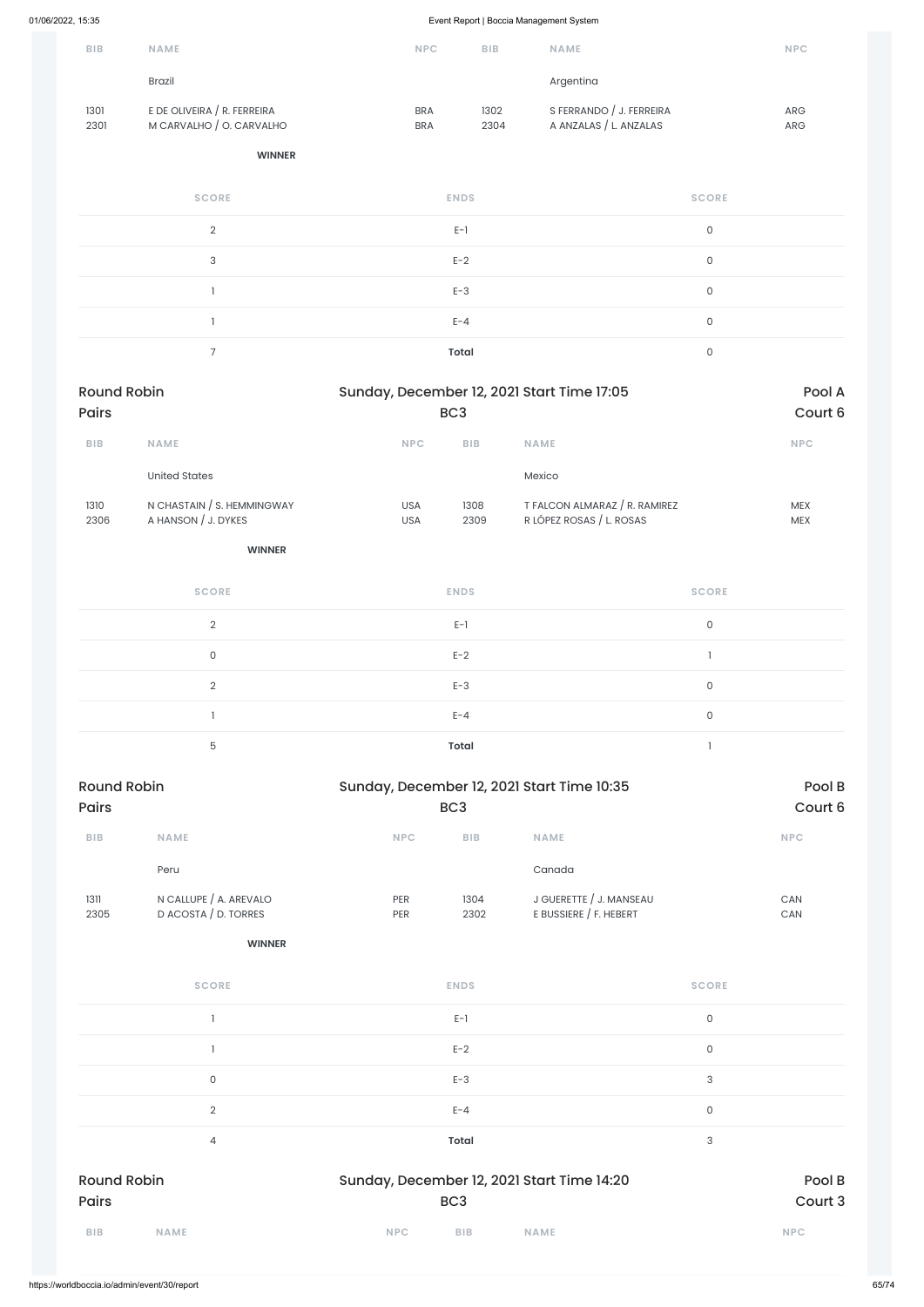| <b>BIB</b>   | <b>NAME</b>                                    | <b>NPC</b>               | <b>BIB</b>   | <b>NAME</b>                                            | <b>NPC</b> |
|--------------|------------------------------------------------|--------------------------|--------------|--------------------------------------------------------|------------|
|              | Peru                                           |                          |              | Colombia                                               |            |
| 1311<br>2305 | N CALLUPE / A. AREVALO<br>D ACOSTA / D. TORRES | <b>PER</b><br><b>PER</b> | 1309<br>2307 | M VELEZ IZAZA / J. SALAZAR<br>F VANEGAS / H. RODALLEGA | COL<br>COL |

#### **WINNER**

| <b>SCORE</b>   | <b>ENDS</b>  | <b>SCORE</b>   |
|----------------|--------------|----------------|
|                | $E-1$        | 0              |
| $\Omega$       | $E-2$        | $\overline{2}$ |
| $\Omega$       | $E-3$        |                |
| 2              | $E - 4$      | 0              |
| $\overline{2}$ | $TB-1$       | $\mathsf{O}$   |
| 5              | <b>Total</b> | 3              |

| <b>Round Robin</b> |                                                   |            | Sunday, December 12, 2021 Start Time 17:05 |                                                        |            |
|--------------------|---------------------------------------------------|------------|--------------------------------------------|--------------------------------------------------------|------------|
| <b>Pairs</b>       |                                                   |            | BC <sub>3</sub>                            |                                                        | Court 5    |
| <b>BIB</b>         | <b>NAME</b>                                       | <b>NPC</b> | <b>BIB</b>                                 | <b>NAME</b>                                            | <b>NPC</b> |
|                    | Canada                                            |            |                                            | Colombia                                               |            |
| 1304<br>2302       | J GUERETTE / J. MANSEAU<br>E BUSSIERE / F. HEBERT | CAN<br>CAN | 1309<br>2307                               | M VELEZ IZAZA / J. SALAZAR<br>F VANEGAS / H. RODALLEGA | COL<br>COL |

| <b>Semi Final</b> | Monday, December 13, 2021 Start Time 10:30 |                | Knockout<br>Court 3 |
|-------------------|--------------------------------------------|----------------|---------------------|
| $\overline{2}$    | <b>Total</b>                               | 8              |                     |
| 0                 | $E - 4$                                    | $\overline{2}$ |                     |
| $\mathbf 0$       | $E-3$                                      | 3              |                     |
| 0                 | $E-2$                                      | 3              |                     |
| $\overline{2}$    | $E-1$                                      | 0              |                     |

#### **WINNER**

| <b>SCORE</b> | <b>ENDS</b>  | <b>SCORE</b> |
|--------------|--------------|--------------|
| 3            | $E-1$        | $\circ$      |
| $\mathbf{0}$ | $E-2$        | 3            |
| 3            | $E-3$        | 0            |
| $\mathbf 0$  | $E - 4$      | 3            |
| $\mathsf{O}$ | $TB-1$       |              |
| 6            | <b>Total</b> |              |

| Semi Final<br><b>Pairs</b> |                            | Monday, December 13, 2021 Start Time 10:30<br>BC <sub>3</sub> |            |                             | Knockout<br>Court 2 |
|----------------------------|----------------------------|---------------------------------------------------------------|------------|-----------------------------|---------------------|
| <b>BIB</b>                 | <b>NAME</b>                | <b>NPC</b>                                                    | <b>BIB</b> | <b>NAME</b>                 | <b>NPC</b>          |
|                            | Colombia                   |                                                               |            | <b>Brazil</b>               |                     |
| 1309                       | M VELEZ IZAZA / J. SALAZAR | COL                                                           | 1301       | E DE OLIVEIRA / R. FERREIRA | <b>BRA</b>          |
| 2307                       | F VANEGAS / H. RODALLEGA   | <b>COL</b>                                                    | 2301       | M CARVALHO / O. CARVALHO    | <b>BRA</b>          |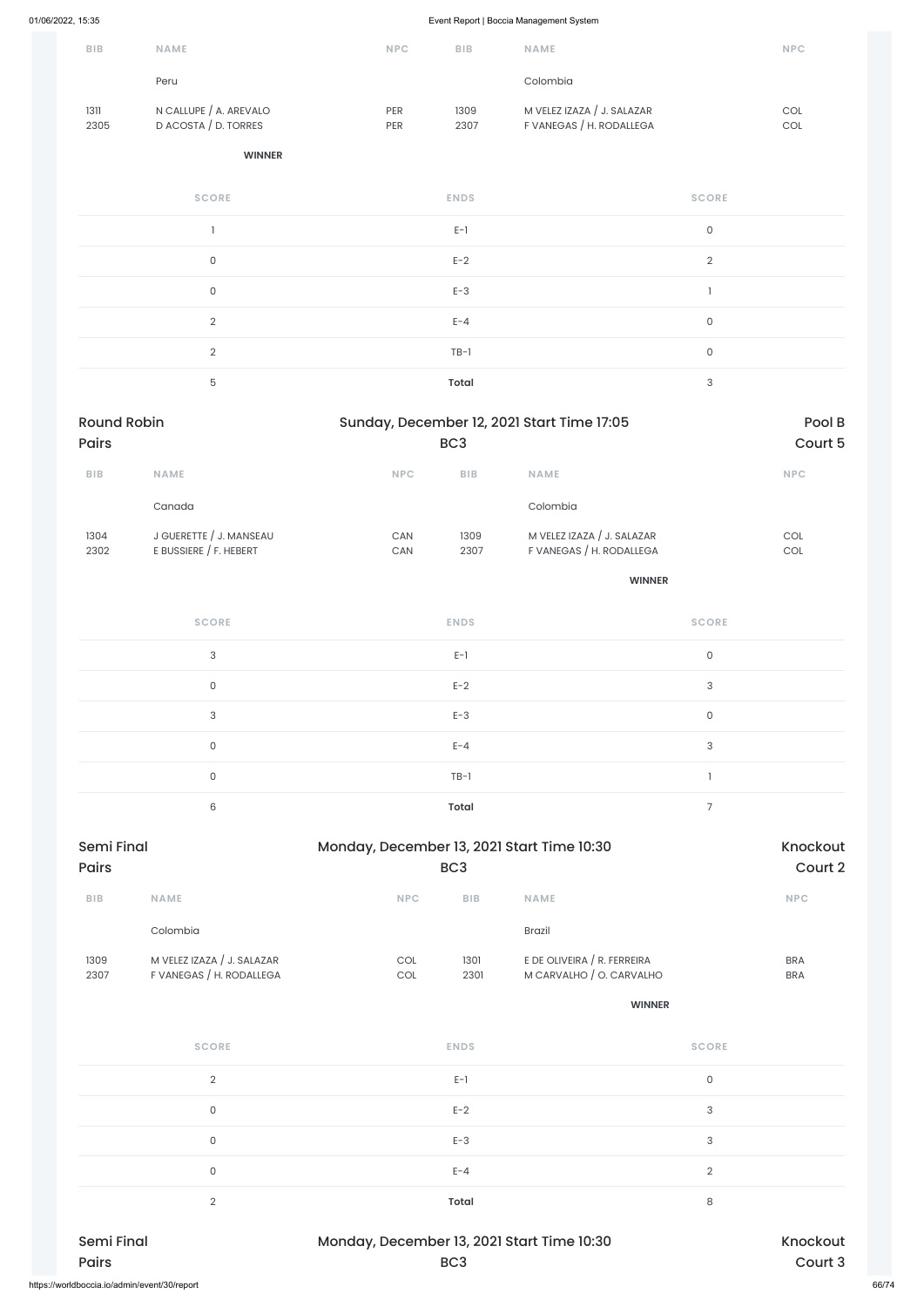| <b>BIB</b>   | <b>NAME</b>                                    | <b>NPC</b>               | <b>BIB</b>   | <b>NAME</b>                                        | <b>NPC</b>               |
|--------------|------------------------------------------------|--------------------------|--------------|----------------------------------------------------|--------------------------|
|              | Peru                                           |                          |              | Argentina                                          |                          |
| 1311<br>2305 | N CALLUPE / A. AREVALO<br>D ACOSTA / D. TORRES | <b>PER</b><br><b>PER</b> | 1302<br>2304 | S FERRANDO / J. FERREIRA<br>A ANZALAS / L. ANZALAS | <b>ARG</b><br><b>ARG</b> |

**WINNER**

| <b>SCORE</b> | <b>ENDS</b>  | <b>SCORE</b> |
|--------------|--------------|--------------|
|              | $E-1$        | 0            |
| $\mathbf 0$  | $E-2$        | $\Omega$     |
|              | $E-3$        | 0            |
| $\Omega$     | $E - 4$      | $\Omega$     |
| $\Omega$     | <b>Total</b> |              |

| <b>Third Place</b> |                        | Monday, December 13, 2021 Start Time 14:30 |            |                            | <b>Third Place</b> |
|--------------------|------------------------|--------------------------------------------|------------|----------------------------|--------------------|
| <b>Pairs</b>       |                        | BC <sub>3</sub>                            |            |                            | Court 4            |
| <b>BIB</b>         | <b>NAME</b>            | <b>NPC</b>                                 | <b>BIB</b> | <b>NAME</b>                | <b>NPC</b>         |
|                    | Peru                   |                                            |            | Colombia                   |                    |
| 1311               | N CALLUPE / A. AREVALO | <b>PER</b>                                 | 1309       | M VELEZ IZAZA / J. SALAZAR | COL                |
| 2305               | D ACOSTA / D. TORRES   | <b>PER</b>                                 | 2307       | F VANEGAS / H. RODALLEGA   | <b>COL</b>         |

**WINNER**

| <b>SCORE</b> | <b>ENDS</b>  | <b>SCORE</b> |
|--------------|--------------|--------------|
| 0            | $E-1$        | 3            |
| 0            | $E-2$        | 4            |
| $\Omega$     | $E-3$        | 0            |
| 0            | $E - 4$      |              |
| $\cap$       | <b>Total</b> | 8            |

| Final        | Monday, December 13, 2021 Start Time 16:10 |            |            | Knockout                 |            |
|--------------|--------------------------------------------|------------|------------|--------------------------|------------|
| <b>Pairs</b> | BC <sub>3</sub>                            |            |            | Court 6                  |            |
| <b>BIB</b>   | <b>NAME</b>                                | <b>NPC</b> | <b>BIB</b> | <b>NAME</b>              | <b>NPC</b> |
|              | <b>Brazil</b>                              |            |            | Argentina                |            |
| 1301         | E DE OLIVEIRA / R. FERREIRA                | <b>BRA</b> | 1302       | S FERRANDO / J. FERREIRA | <b>ARG</b> |
| 2301         | M CARVALHO / O. CARVALHO                   | <b>BRA</b> | 2304       | A ANZALAS / L. ANZALAS   | <b>ARG</b> |

**WINNER**

| <b>SCORE</b> | <b>ENDS</b> | <b>SCORE</b> |
|--------------|-------------|--------------|
|              | $E-1$       | $\cap$       |
| 0            | $E-2$       | 3            |
|              | $E-3$       | $\cap$       |
| $\Omega$     | $E - 4$     |              |
| $\cap$       | Total       | 4            |

### POOLS RESULTS SUMMARY

# Pool A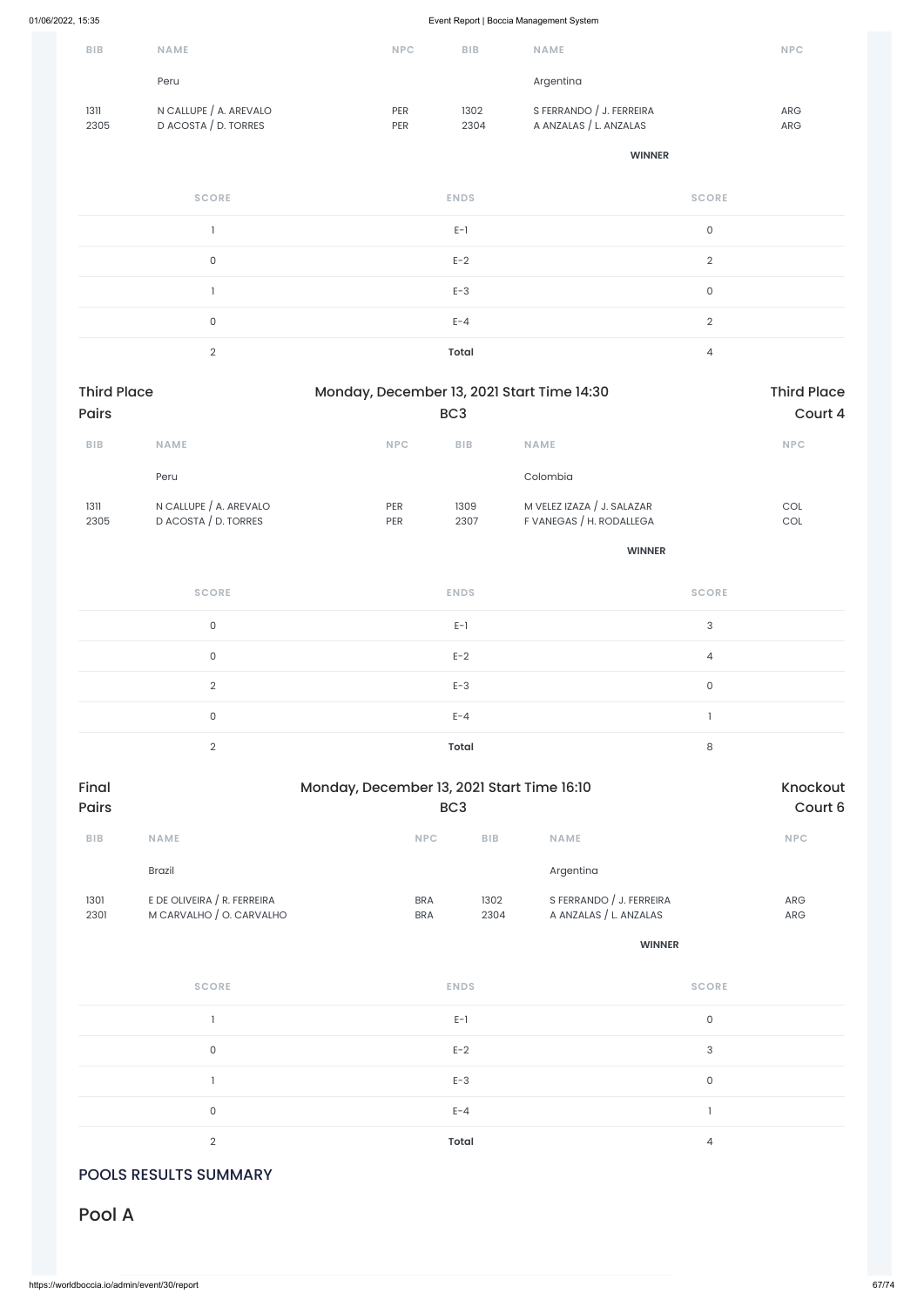### FINAL STANDINGS

|                |               |                      |                | <b>POOL POINTS</b>   |              |                 | <b>KNOCKOUT POINTS</b> |                      |                |  |
|----------------|---------------|----------------------|----------------|----------------------|--------------|-----------------|------------------------|----------------------|----------------|--|
| #              | <b>NAME</b>   | <b>COUNTRY</b>       | <b>POINTS</b>  | <b>NORMALIZATION</b> | <b>BONUS</b> | <b>PROGRESS</b> | <b>KNOCKOUTS</b>       | <b>PARTICIPATION</b> | <b>TOTAL</b>   |  |
|                | Argentina     | ARGENTINA            | $\overline{2}$ | $\mathsf O$          | $\mathsf{O}$ | $\overline{2}$  | 7                      |                      | 12             |  |
| 2              | <b>Brazil</b> | <b>BRAZIL</b>        | 3              | $\mathsf{O}$         | $\mathsf O$  | $\overline{2}$  | $\overline{4}$         |                      | 10             |  |
| 3              | Colombia      | <b>COLOMBIA</b>      |                | 0.5                  | $\mathsf{O}$ | $\overline{2}$  | $\overline{2}$         |                      | 6.5            |  |
| $\overline{4}$ | Peru          | PERU                 | $\overline{2}$ |                      | $\mathsf O$  | $\overline{2}$  | $\mathsf O$            |                      | 6              |  |
| 5              | United States | <b>UNITED STATES</b> |                | $\mathsf{O}$         | $\mathsf{O}$ | $\mathsf{O}$    | $\mathsf O$            |                      | $\mathfrak{D}$ |  |
| 6              | Canada        | CANADA               | $\mathbf 0$    | $\mathsf O$          | 0            | 0               | 0                      |                      |                |  |

| #   | <b>ENTRANT</b>       | <b>WINS</b>    | <b>POINTS</b><br><b>DIFF</b> | <b>POINTS</b><br><b>FOR</b> | <b>ENDS</b><br><b>WON</b> | <b>PDIFF</b><br><b>MATCH</b> | <b>PDIFF</b><br><b>END</b> |     |                          | <b>VS RECORD</b>              |                          |                                           |
|-----|----------------------|----------------|------------------------------|-----------------------------|---------------------------|------------------------------|----------------------------|-----|--------------------------|-------------------------------|--------------------------|-------------------------------------------|
|     |                      |                |                              |                             |                           |                              |                            | #   | 601                      | 603                           | 608                      | 607                                       |
| 601 | 8<br><b>Brazil</b>   | 3              | 26                           | 29                          | 10                        | $15\phantom{.0}$             | 5                          | 601 | $\overline{\phantom{m}}$ | $\overline{7}$                | $\overline{z}$           | $\begin{array}{c} \boxed{15} \end{array}$ |
| 603 | <b>Argentina</b>     | $\overline{2}$ | 9                            | 18                          | $\overline{7}$            | $\boldsymbol{9}$             | 4                          | 603 | $\bullet$                | $\sim$                        | $\boldsymbol{8}$         | $\sqrt{10}$                               |
| 608 | <b>United States</b> | L              | $-7$                         | $\boldsymbol{9}$            | 6                         | $\overline{4}$               | $\overline{\mathbf{2}}$    | 608 | $\mathbf{3}$             | $\left\vert \cdot\right\vert$ | $\overline{\phantom{a}}$ | $\left(5\right)$                          |
| 607 | <b>Mexico</b><br>۰   | $\overline{0}$ | $-28$                        | $\overline{2}$              | Т.                        | $\mathbf 0$                  | L                          | 607 | $\mathbf{0}$             |                               | $\mathbf{1}$             | $\sim$                                    |

# Pool B

| #   | <b>ENTRANT</b> | <b>WINS</b>    | <b>POINTS</b><br><b>DIFF</b> | <b>POINTS</b><br><b>FOR</b> | <b>ENDS</b><br><b>WON</b> | <b>PDIFF</b><br><b>MATCH</b> | <b>PDIFF</b><br><b>END</b> |     |                                                       | <b>VS RECORD</b>                                      |                                   |
|-----|----------------|----------------|------------------------------|-----------------------------|---------------------------|------------------------------|----------------------------|-----|-------------------------------------------------------|-------------------------------------------------------|-----------------------------------|
|     |                |                |                              |                             |                           |                              |                            | #   | 605                                                   | 604                                                   | 602                               |
| 605 | Peru           | $\overline{2}$ |                              | $\overline{7}$              | $5\overline{5}$           | Т.                           | $\overline{2}$             | 605 | $\overline{\phantom{a}}$                              | $\begin{array}{ c c } \hline 3 \\ \hline \end{array}$ | $\begin{pmatrix} 4 \end{pmatrix}$ |
| 604 | Colombia       |                | $\overline{0}$               | 9                           | $\overline{4}$            | $\circ$                      | $\mathbf{3}$               | 604 | $\begin{array}{ c c } \hline 3 \\ \hline \end{array}$ | $\sim$                                                | $6^{\circ}$                       |
| 602 | Canada         | $\overline{0}$ | $-1$                         | 9                           | $\mathbf{3}$              | $\bullet$                    | 3                          | 602 | $\mathbf{3}$                                          | 6                                                     | $\overline{\phantom{a}}$          |

# ROUNDS RESULTS SUMMARY Pairs - Mixed BC3 Pairs

### Semi-Final

| BIB                | <b>SIDE</b> | NPC        |               | <b>RESULT</b> |            | BIB | <b>SIDE</b>   | NPC        |  |
|--------------------|-------------|------------|---------------|---------------|------------|-----|---------------|------------|--|
| 604                | Colombia    | COL        |               | $2 - 8*$      |            | 601 | <b>Brazil</b> | <b>BRA</b> |  |
| 605                | Peru        | PER        |               | $2 - 4*$      |            | 603 | Argentina     | ARG        |  |
| Final              |             |            |               |               |            |     |               |            |  |
| <b>BIB</b>         | <b>SIDE</b> | <b>NPC</b> | <b>RESULT</b> |               | BIB        |     | <b>SIDE</b>   | <b>NPC</b> |  |
| 601                | Brazil      | <b>BRA</b> | $2 - 4*$      |               | 603        |     | Argentina     | ARG        |  |
| <b>Third Place</b> |             |            |               |               |            |     |               |            |  |
| BIB                | <b>SIDE</b> | <b>NPC</b> | <b>RESULT</b> |               | <b>BIB</b> |     | <b>SIDE</b>   | <b>NPC</b> |  |
| 605                | Peru        | PER        | $2 - 8*$      |               | 604        |     | Colombia      | COL        |  |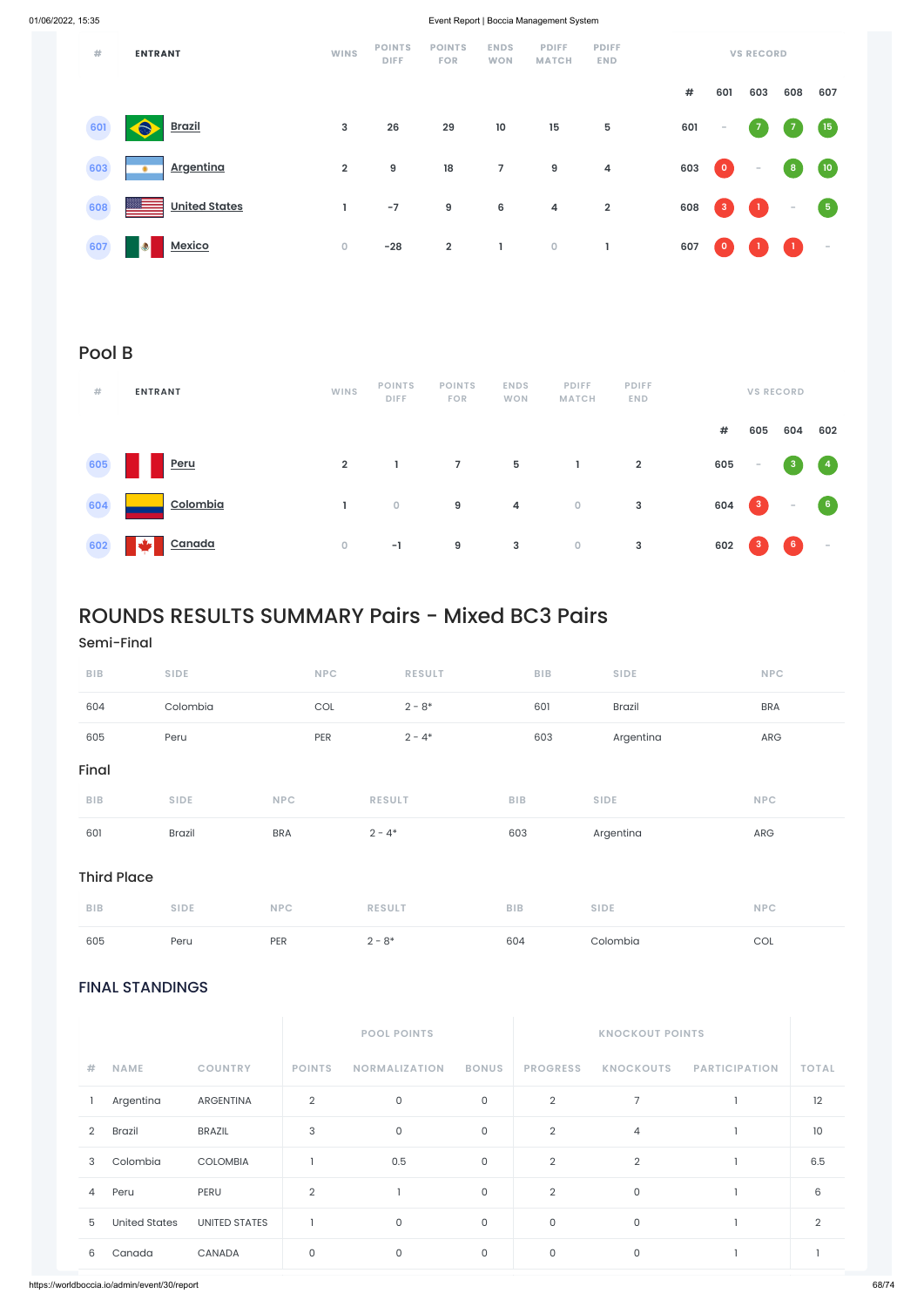#### Mixed BC4 Pairs

### MATCHES

| <b>Round Robin</b>          |                              |                                                            | Sunday, December 12, 2021 Start Time 09:30 |                         |                                            |                     |                             |                   |
|-----------------------------|------------------------------|------------------------------------------------------------|--------------------------------------------|-------------------------|--------------------------------------------|---------------------|-----------------------------|-------------------|
| Pairs                       |                              |                                                            | BC4                                        |                         |                                            |                     |                             | Court 4           |
| ${\bf B} {\sf I} {\bf B}$   | <b>NAME</b>                  | NPC                                                        | <b>BIB</b>                                 |                         | <b>NAME</b>                                |                     | <b>NPC</b>                  |                   |
|                             | Canada                       |                                                            |                                            |                         | Chile                                      |                     |                             |                   |
| 1401<br>2404                | A LEVINE<br><b>I CIOBANU</b> | CAN<br>CAN                                                 | 1406<br>2409                               |                         | N CONCHA<br>L ARELLANO                     |                     | CHI<br>$\mathsf{CHI}$       |                   |
|                             | <b>WINNER</b>                |                                                            |                                            |                         |                                            |                     |                             |                   |
|                             | <b>SCORE</b>                 |                                                            | <b>ENDS</b>                                |                         |                                            | <b>SCORE</b>        |                             |                   |
|                             | $\mathsf{O}$                 |                                                            | $E-1$                                      |                         |                                            | $\mathbf{I}$        |                             |                   |
|                             | $\overline{4}$               |                                                            | $E-2$                                      |                         |                                            | $\mathsf{O}$        |                             |                   |
|                             | $\sqrt{4}$                   |                                                            | $E-3$                                      |                         |                                            | $\mathsf{O}$        |                             |                   |
|                             | $\mathbf{I}$                 |                                                            | $E - 4$                                    |                         |                                            | $\mathsf{O}$        |                             |                   |
|                             | $\mathsf 9$                  |                                                            | <b>Total</b>                               |                         |                                            | $\mathbf{I}$        |                             |                   |
| <b>Round Robin</b><br>Pairs |                              |                                                            | BC4                                        |                         | Sunday, December 12, 2021 Start Time 12:15 |                     |                             | Pool A<br>Court 6 |
| BIB                         | <b>NAME</b>                  | NPC                                                        |                                            | ${\sf B}{\sf I}{\sf B}$ | <b>NAME</b>                                |                     | $\ensuremath{\mathsf{NPC}}$ |                   |
|                             | Colombia                     |                                                            |                                            |                         | Chile                                      |                     |                             |                   |
| 1403<br>2403                | L CHICA CHICA<br>D CELY      | $\mathop{\rm COL}\nolimits$<br>$\mathop{\rm COL}\nolimits$ |                                            | 1406<br>2409            | N CONCHA<br>L ARELLANO                     |                     | CHI<br>$\mathsf{CHI}$       |                   |
|                             | <b>WINNER</b>                |                                                            |                                            |                         |                                            |                     |                             |                   |
|                             | <b>SCORE</b>                 |                                                            | <b>ENDS</b>                                |                         |                                            | <b>SCORE</b>        |                             |                   |
|                             | $\sqrt{4}$                   |                                                            | $E-1$                                      |                         |                                            | $\mathsf{O}\xspace$ |                             |                   |
|                             | $\overline{4}$               |                                                            | $E-2$                                      |                         |                                            | $\mathsf{O}$        |                             |                   |
|                             | $\ensuremath{\mathsf{3}}$    |                                                            | $E-3$                                      |                         |                                            | $\mathsf{O}$        |                             |                   |
|                             | $\mathbf{1}$                 |                                                            | $E - 4$                                    |                         |                                            | $\mathsf{O}$        |                             |                   |
|                             | 12                           |                                                            | <b>Total</b>                               |                         |                                            | $\mathsf{O}$        |                             |                   |
| <b>Round Robin</b><br>Pairs |                              |                                                            | BC4                                        |                         | Sunday, December 12, 2021 Start Time 16:00 |                     |                             | Pool A<br>Court 6 |
| BIB                         | <b>NAME</b>                  |                                                            | NPC                                        | BIB                     | <b>NAME</b>                                |                     | <b>NPC</b>                  |                   |

|              | Colombia                |                            | Canada                                     |  |
|--------------|-------------------------|----------------------------|--------------------------------------------|--|
| 1403<br>2403 | L CHICA CHICA<br>D CELY | 1401<br>COL<br>2404<br>COL | CAN<br>A LEVINE<br>CAN<br><b>I CIOBANU</b> |  |
|              |                         |                            | <b>WINNER</b>                              |  |
|              | <b>SCORE</b>            | <b>ENDS</b>                | <b>SCORE</b>                               |  |
|              | $\mathsf O$             | $E-1$                      | $\mathsf 3$                                |  |
|              |                         | $E-2$                      | $\mathsf 0$                                |  |
|              |                         | $E-3$                      | $\mathsf{O}\xspace$                        |  |
|              |                         | $E - 4$                    | $\mathsf{O}\xspace$                        |  |
|              |                         |                            |                                            |  |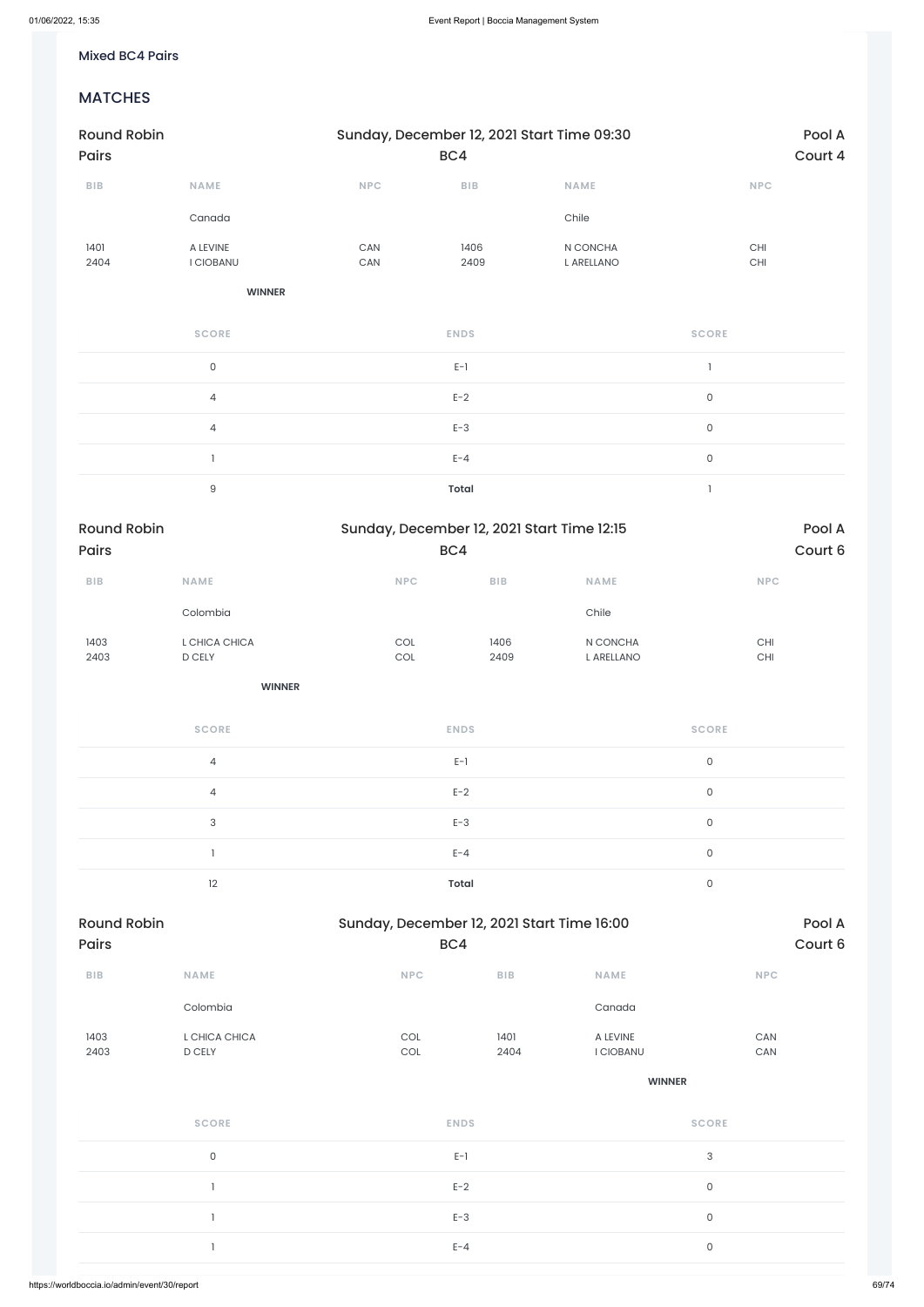| <b>SCORE</b> | <b>ENDS</b> | <b>SCORE</b> |
|--------------|-------------|--------------|
| 0            | $TB-1$      |              |
| ഄ            | Total       |              |

| <b>Round Robin</b><br><b>Pairs</b> |                            | Sunday, December 12, 2021 Start Time 09:30 | BC4          |                               | Pool B<br>Court 6        |
|------------------------------------|----------------------------|--------------------------------------------|--------------|-------------------------------|--------------------------|
| <b>BIB</b>                         | <b>NAME</b>                | <b>NPC</b>                                 | <b>BIB</b>   | <b>NAME</b>                   | <b>NPC</b>               |
|                                    | <b>Brazil</b>              |                                            |              | Argentina                     |                          |
| 1402<br>2401                       | E DA SILVA<br>E DOS SANTOS | <b>BRA</b><br><b>BRA</b>                   | 1405<br>2410 | <b>I CALDERON</b><br>R GARCIA | <b>ARG</b><br><b>ARG</b> |

**WINNER**

| <b>SCORE</b>   | <b>ENDS</b>  | <b>SCORE</b> |
|----------------|--------------|--------------|
| 3              | $E-1$        | $\Omega$     |
| 3              | $E-2$        | $\Omega$     |
| $\overline{4}$ | $E-3$        | $\Omega$     |
| 4              | $E - 4$      | $\Omega$     |
| 14             | <b>Total</b> | O            |

| BIB                                          | <b>NAME</b>                                 | <b>NPC</b>               | BIB          | <b>NAME</b>                | <b>NPC</b>               |       |
|----------------------------------------------|---------------------------------------------|--------------------------|--------------|----------------------------|--------------------------|-------|
|                                              | Mexico                                      |                          |              | <b>Brazil</b>              |                          |       |
| 1404<br>2408                                 | K MANUEL ENRIQUEZ<br><b>G ZARATE APANCO</b> | <b>MEX</b><br><b>MEX</b> | 1402<br>2401 | E DA SILVA<br>E DOS SANTOS | <b>BRA</b><br><b>BRA</b> |       |
|                                              | <b>WINNER</b>                               |                          |              |                            |                          |       |
|                                              | <b>SCORE</b>                                | <b>ENDS</b>              |              |                            | <b>SCORE</b>             |       |
|                                              |                                             | $E-1$                    |              | $\mathsf O$                |                          |       |
|                                              | $\mathsf{O}$                                | $E-2$                    |              |                            |                          |       |
|                                              | $\overline{2}$                              | $E-3$                    |              |                            | $\mathsf O$              |       |
| https://worldboccia.io/admin/event/30/report |                                             |                          |              |                            |                          | 70/74 |
|                                              |                                             |                          |              |                            |                          |       |

| <b>Round Robin</b><br><b>Pairs</b> |                                             |                          | Sunday, December 12, 2021 Start Time 12:15 |                               |                          |  |
|------------------------------------|---------------------------------------------|--------------------------|--------------------------------------------|-------------------------------|--------------------------|--|
|                                    |                                             | BC4                      | Court 4                                    |                               |                          |  |
| <b>BIB</b>                         | <b>NAME</b>                                 | <b>NPC</b>               | <b>BIB</b>                                 | <b>NAME</b>                   | <b>NPC</b>               |  |
|                                    | Mexico                                      |                          |                                            | Argentina                     |                          |  |
| 1404<br>2408                       | K MANUEL ENRIQUEZ<br><b>G ZARATE APANCO</b> | <b>MEX</b><br><b>MEX</b> | 1405<br>2410                               | <b>I CALDERON</b><br>R GARCIA | <b>ARG</b><br><b>ARG</b> |  |

| <b>SCORE</b> | <b>ENDS</b>  | <b>SCORE</b> |
|--------------|--------------|--------------|
|              | $E-1$        | 0            |
| $\mathbf 0$  | $E-2$        | $\Omega$     |
| 6            | $E-3$        | 0            |
|              | $E - 4$      | 0            |
| 8            | <b>Total</b> | $\cap$       |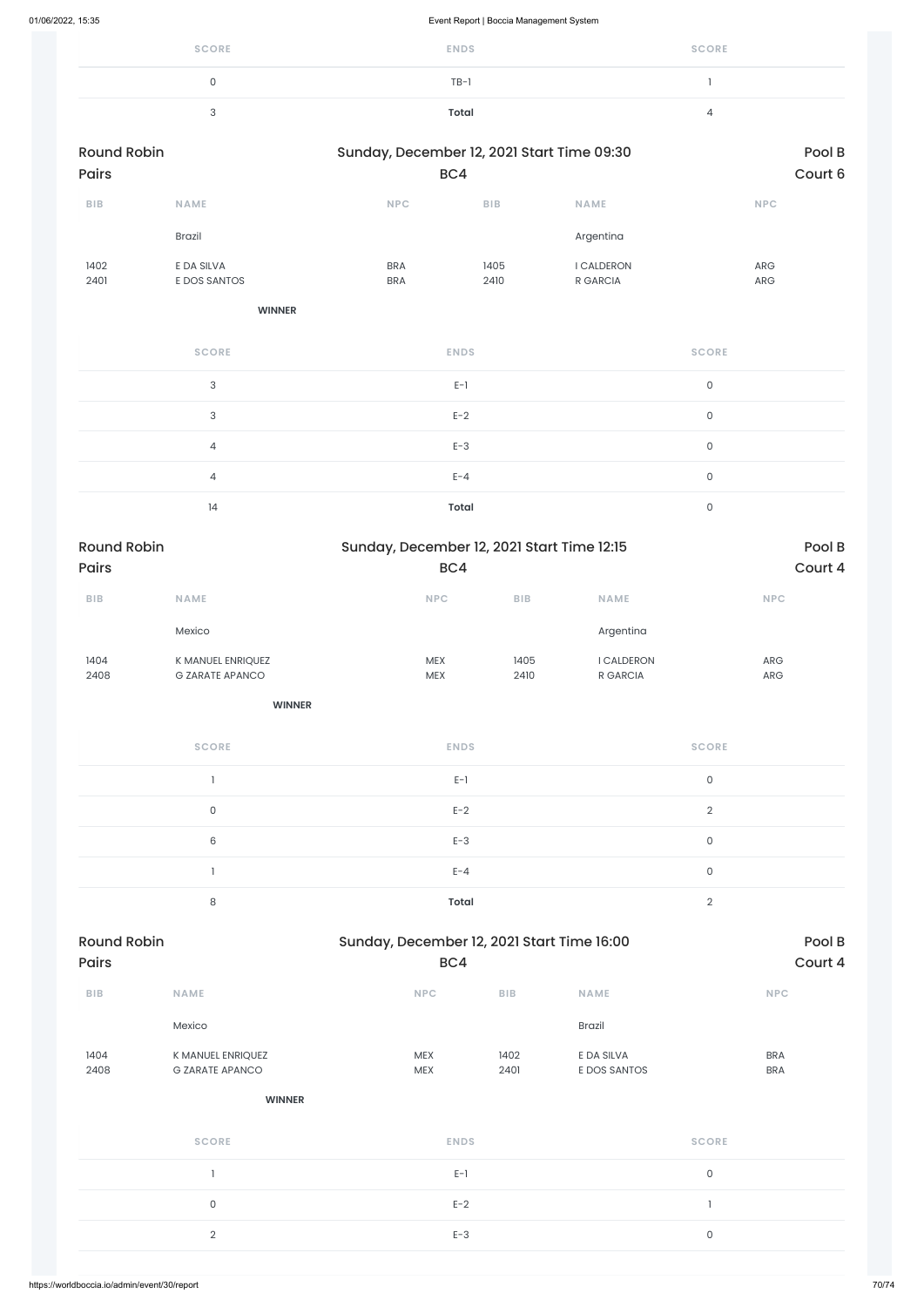| <b>SCORE</b> | <b>ENDS</b> | <b>SCORE</b> |
|--------------|-------------|--------------|
|              | $E - 4$     |              |
|              | Total       |              |

| Semi Final<br>Pairs |                         |                              | BC4                     | Monday, December 13, 2021 Start Time 10:30  |                     | Knockout<br>Court 4      |
|---------------------|-------------------------|------------------------------|-------------------------|---------------------------------------------|---------------------|--------------------------|
| BIB                 | NAME                    | <b>NPC</b>                   | ${\sf B}{\sf I}{\sf B}$ | NAME                                        |                     | <b>NPC</b>               |
|                     | Canada                  |                              |                         | Brazil                                      |                     |                          |
| 1401<br>2404        | A LEVINE<br>I CIOBANU   | CAN<br>$\mathsf{CAN}\xspace$ | 1402<br>2401            | E DA SILVA<br>E DOS SANTOS                  |                     | <b>BRA</b><br><b>BRA</b> |
|                     | <b>WINNER</b>           |                              |                         |                                             |                     |                          |
|                     | <b>SCORE</b>            |                              | <b>ENDS</b>             |                                             | <b>SCORE</b>        |                          |
|                     | $\mathsf{O}\xspace$     |                              | $E-1$                   |                                             | $\mathbf{1}$        |                          |
|                     | $\mathbf{I}$            |                              | $E-2$                   |                                             | $\mathbf{1}$        |                          |
|                     | 3                       |                              | $E-3$                   |                                             | $\mathsf{O}\xspace$ |                          |
|                     | $\mathbf{1}$            |                              | $E - 4$                 |                                             | $\mathsf{O}$        |                          |
|                     | 5                       |                              | <b>Total</b>            |                                             | $\overline{2}$      |                          |
| Semi Final<br>Pairs |                         |                              | BC4                     | Monday, December 13, 2021 Start Time 10:30  |                     | Knockout<br>Court 6      |
| BIB                 | <b>NAME</b>             | $\ensuremath{\mathsf{NPC}}$  | <b>BIB</b>              | <b>NAME</b>                                 |                     | NPC                      |
|                     | Colombia                |                              |                         | Mexico                                      |                     |                          |
| 1403<br>2403        | L CHICA CHICA<br>D CELY | COL<br>$_{\rm COL}$          | 1404<br>2408            | K MANUEL ENRIQUEZ<br><b>G ZARATE APANCO</b> |                     | MEX<br>MEX               |
|                     | <b>WINNER</b>           |                              |                         |                                             |                     |                          |
|                     | <b>SCORE</b>            |                              | <b>ENDS</b>             |                                             | <b>SCORE</b>        |                          |
|                     | $\mathsf 3$             |                              | $E-1$                   |                                             | $\mathsf{O}\xspace$ |                          |
|                     | $\mathbf{I}$            |                              | $E-2$                   |                                             | $\mathsf{O}\xspace$ |                          |
|                     | 3                       |                              | $E-3$                   |                                             | $\mathsf{O}\xspace$ |                          |
|                     | $\mathbf{I}$            |                              | $E - 4$                 |                                             | $\mathsf{O}\xspace$ |                          |
|                     | $\,8\,$                 |                              | Total                   |                                             | $\mathsf{O}\xspace$ |                          |
|                     |                         |                              |                         |                                             |                     |                          |

| BIB                                          | <b>NAME</b>                                 | <b>NPC</b>               | BIB          | <b>NAME</b>                | <b>NPC</b>               |       |
|----------------------------------------------|---------------------------------------------|--------------------------|--------------|----------------------------|--------------------------|-------|
|                                              | Mexico                                      |                          |              | <b>Brazil</b>              |                          |       |
| 1404<br>2408                                 | K MANUEL ENRIQUEZ<br><b>G ZARATE APANCO</b> | <b>MEX</b><br><b>MEX</b> | 1402<br>2401 | E DA SILVA<br>E DOS SANTOS | <b>BRA</b><br><b>BRA</b> |       |
|                                              |                                             |                          |              |                            |                          |       |
|                                              |                                             |                          |              | <b>WINNER</b>              |                          |       |
|                                              | <b>SCORE</b>                                | <b>ENDS</b>              |              | <b>SCORE</b>               |                          |       |
|                                              | $\mathsf{O}$                                | $E-1$                    |              | $\overline{2}$             |                          |       |
| $\mathsf O$                                  |                                             | $E-2$                    |              | $\overline{2}$             |                          |       |
| $\mathsf{O}$                                 |                                             | $E-3$                    |              | $\mathbf{3}$               |                          |       |
|                                              |                                             |                          |              |                            |                          |       |
| https://worldboccia.io/admin/event/30/report |                                             |                          |              |                            |                          | 71/74 |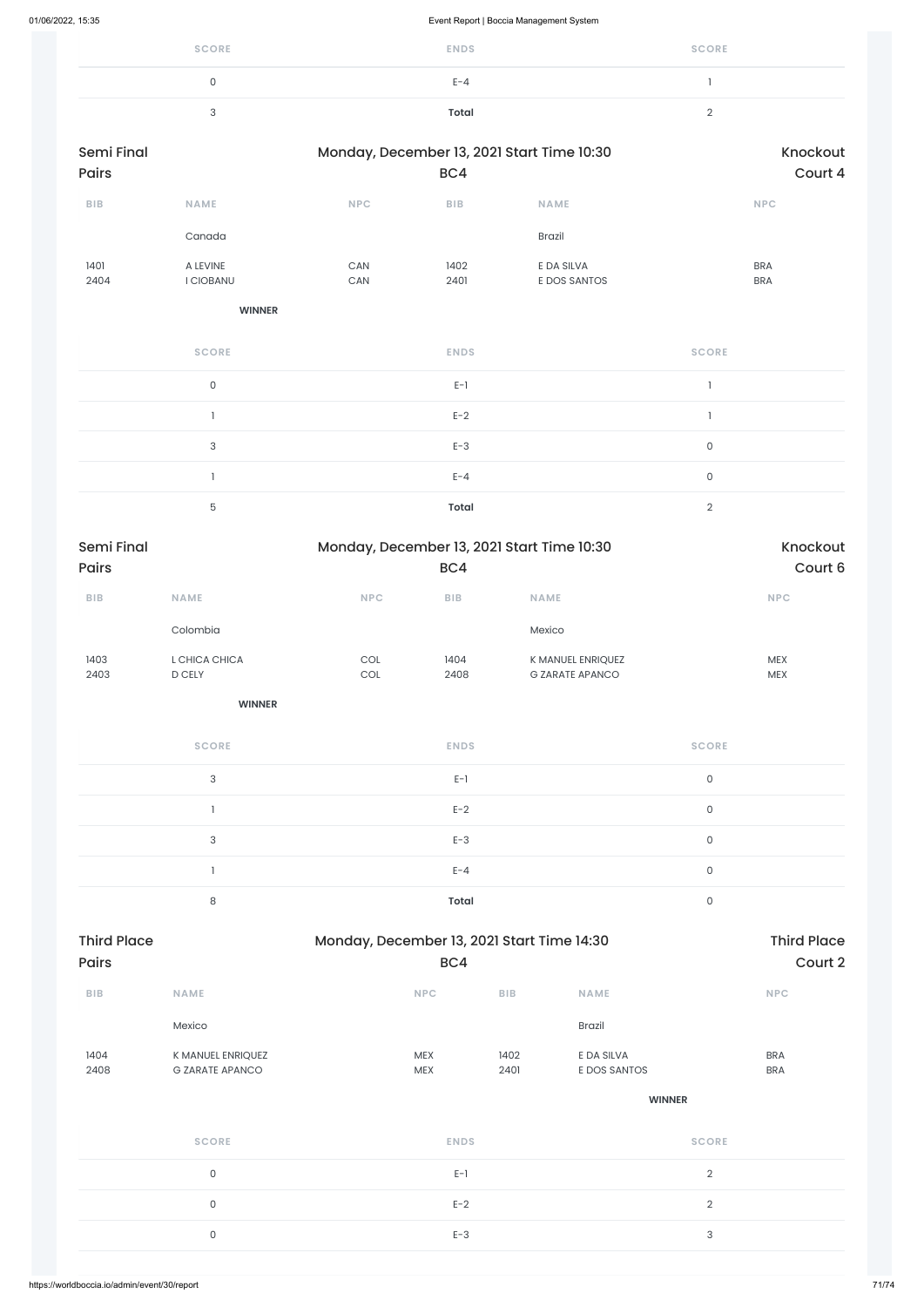| <b>SCORE</b> | <b>ENDS</b> | <b>SCORE</b> |
|--------------|-------------|--------------|
| 0            | $E - 4$     | 4            |
|              | Total       |              |

| Final<br>Pairs |                         | Monday, December 13, 2021 Start Time 16:10<br>BC4 |              |                              |                     |  |  |  |
|----------------|-------------------------|---------------------------------------------------|--------------|------------------------------|---------------------|--|--|--|
| BIB            | <b>NAME</b>             | <b>NPC</b>                                        | BIB          | <b>NAME</b>                  | <b>NPC</b>          |  |  |  |
|                | Colombia                |                                                   |              | Canada                       |                     |  |  |  |
| 1403<br>2403   | L CHICA CHICA<br>D CELY | COL<br>COL                                        | 1401<br>2404 | A LEVINE<br><b>I CIOBANU</b> | CAN<br>CAN          |  |  |  |
|                |                         |                                                   |              | <b>WINNER</b>                |                     |  |  |  |
|                | <b>SCORE</b>            | <b>ENDS</b>                                       |              |                              | <b>SCORE</b>        |  |  |  |
|                |                         | $E-1$                                             |              |                              | $\mathsf{O}\xspace$ |  |  |  |
|                | $\mathsf{O}$            | $E-2$                                             |              |                              | $\sqrt{2}$          |  |  |  |
|                |                         | $E-3$                                             |              |                              | $\mathsf{O}\xspace$ |  |  |  |
|                | $\mathsf O$             | $E - 4$                                           |              |                              | $\sqrt{2}$          |  |  |  |

2 **Total** 4

### POOLS RESULTS SUMMARY

Pool A

| #                     | <b>ENTRANT</b> | <b>WINS</b>    | <b>POINTS</b><br><b>DIFF</b> | <b>POINTS</b><br><b>FOR</b> | <b>ENDS</b><br><b>WON</b> | <b>PDIFF</b><br><b>MATCH</b> | <b>PDIFF</b><br><b>END</b> |     |                                                       | <b>VS RECORD</b> |                   |
|-----------------------|----------------|----------------|------------------------------|-----------------------------|---------------------------|------------------------------|----------------------------|-----|-------------------------------------------------------|------------------|-------------------|
|                       |                |                |                              |                             |                           |                              |                            | #   | 701                                                   | 703              | 706               |
| 701                   | Canada         | $\overline{2}$ | 8                            | 12                          | $\overline{4}$            | 8                            | 4                          | 701 | $\overline{\phantom{a}}$                              | $\sqrt{3}$       | $\left( 9\right)$ |
| 703<br><b>College</b> | Colombia       |                | 12                           | 15                          | 7 <sup>7</sup>            | 12                           | $\overline{4}$             | 703 | $\begin{array}{ c c } \hline 3 \\ \hline \end{array}$ | $\sim$           | $\boxed{12}$      |
| 706                   | Chile          | $\overline{0}$ | $-20$                        |                             |                           | $\overline{0}$               |                            | 706 |                                                       | $\mathbf 0$      | $\sim$            |

# Pool B

| # | <b>ENTRANT</b>    | <b>WINS</b> | <b>POINTS</b><br><b>DIFF</b> | <b>POINTS</b><br><b>FOR</b> | <b>ENDS</b><br><b>WON</b> | <b>PDIFF</b><br><b>MATCH</b> | <b>PDIFF</b><br><b>END</b> | <b>VS RECORD</b> |               |     |     |
|---|-------------------|-------------|------------------------------|-----------------------------|---------------------------|------------------------------|----------------------------|------------------|---------------|-----|-----|
|   |                   |             |                              |                             |                           |                              |                            | #                | 704           | 702 | 705 |
|   | 704 <b>Mexico</b> | $2^{\circ}$ | $\overline{7}$               | $11 -$                      |                           | 5 6                          | $6\overline{6}$            |                  | $704 - 3$ $8$ |     |     |

| 702 <u>Brazil</u>    |  |  | 1 13 16 6 14 4 702 2 - 14 |  |  |
|----------------------|--|--|---------------------------|--|--|
| 705 <b>Argentina</b> |  |  | 0 -20 2 1 0 2 705 2 0 -   |  |  |

# ROUNDS RESULTS SUMMARY Pairs - Mixed BC4 Pairs

Semi-Final

| <b>BIB</b> | <b>SIDE</b> | <b>NPC</b> | <b>RESULT</b> | <b>BIB</b> | <b>SIDE</b>   | <b>NPC</b> |
|------------|-------------|------------|---------------|------------|---------------|------------|
| 701        | Canada      | CAN        | $5* - 2$      | 702        | <b>Brazil</b> | <b>BRA</b> |
| 703        | Colombia    | COL        | $8^* - 0$     | 704        | Mexico        | <b>MEX</b> |

### Final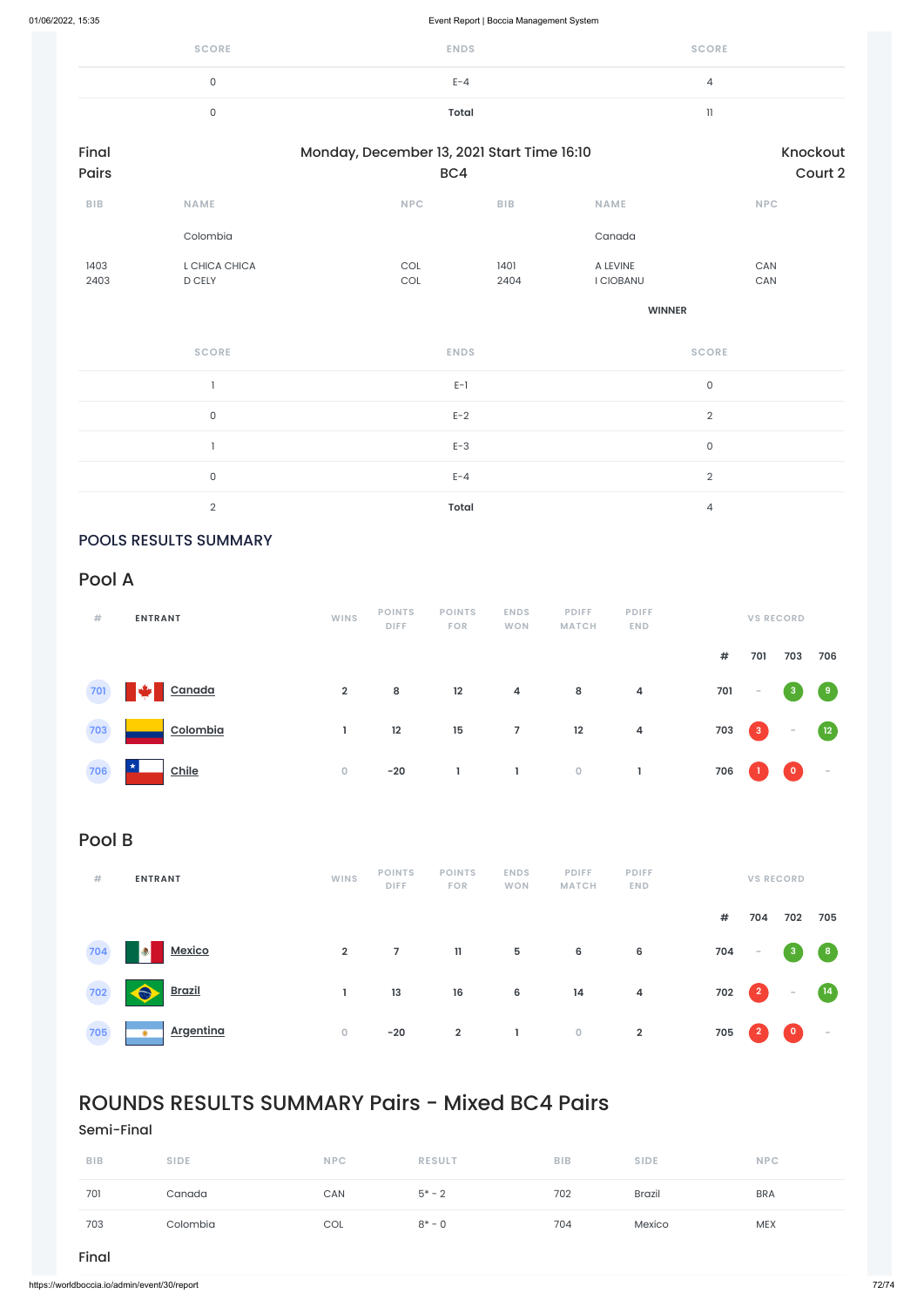## 01/06/2022, 15:35 Event Report | Boccia Management System

## FINAL STANDINGS

|   |             |                 | <b>POOL POINTS</b> |                      |              |                 |                  |                      |              |
|---|-------------|-----------------|--------------------|----------------------|--------------|-----------------|------------------|----------------------|--------------|
| # | <b>NAME</b> | <b>COUNTRY</b>  | <b>POINTS</b>      | <b>NORMALIZATION</b> | <b>BONUS</b> | <b>PROGRESS</b> | <b>KNOCKOUTS</b> | <b>PARTICIPATION</b> | <b>TOTAL</b> |
|   | Canada      | CANADA          | $\overline{2}$     | $\mathsf O$          | $\mathsf{O}$ | $\overline{2}$  | $\overline{7}$   |                      | 12           |
| 2 | Colombia    | <b>COLOMBIA</b> |                    | $\mathbf 0$          | $\mathsf O$  | $\overline{2}$  | 4                |                      | 8            |
| 3 | Brazil      | <b>BRAZIL</b>   |                    | $\mathsf O$          | $\mathsf O$  | $\overline{2}$  | $\overline{2}$   |                      | 6            |
| 4 | Mexico      | <b>MEXICO</b>   | 2                  | $\mathbf 0$          | $\mathsf{O}$ | $\overline{2}$  | $\mathsf O$      |                      | 5            |
| 5 | Argentina   | ARGENTINA       | 0                  | $\mathsf{O}$         | $\mathsf O$  | $\mathsf O$     | $\mathsf O$      |                      |              |
| 6 | Chile       | <b>CHILE</b>    | 0                  | $\mathbf 0$          | $\mathbf 0$  | $\circ$         | 0                |                      |              |

| 704                | Mexico      | <b>MEX</b> | $0 - 11*$     | 702        | <b>Brazil</b> | <b>BRA</b> |  |  |
|--------------------|-------------|------------|---------------|------------|---------------|------------|--|--|
| <b>BIB</b>         | <b>SIDE</b> | <b>NPC</b> | <b>RESULT</b> | <b>BIB</b> | <b>SIDE</b>   | <b>NPC</b> |  |  |
| <b>Third Place</b> |             |            |               |            |               |            |  |  |
| 703                | Colombia    | COL        | $2 - 4*$      | 701        | Canada        | CAN        |  |  |
| <b>BIB</b>         | <b>SIDE</b> | <b>NPC</b> | <b>RESULT</b> | <b>BIB</b> | <b>SIDE</b>   | <b>NPC</b> |  |  |

## MEDALLISTS BY EVENT

| <b>EVENT NAME</b> | <b>DATE</b> | <b>MEDAL</b>  | <b>NAME</b>                    | <b>NPC CODE</b> |
|-------------------|-------------|---------------|--------------------------------|-----------------|
|                   |             | Gold          | Stefania Ferrando              | <b>ARG</b>      |
| <b>BC3 Female</b> | 10 Dec 2021 | Silver        | Evelyn de Oliveira             | <b>BRA</b>      |
|                   |             | <b>Bronze</b> | Evani Soares da Silva Calado   | <b>BRA</b>      |
|                   | 10 Dec 2021 | Gold          | Andreza Vitória de Oliveira    | <b>BRA</b>      |
| <b>BCI</b> Female |             | Silver        | Ailen Flores                   | <b>ARG</b>      |
|                   |             | <b>Bronze</b> | <b>SINDY GONZALEZ</b>          | <b>COL</b>      |
|                   | 10 Dec 2021 | Gold          | José Carlos Chagas de Oliveira | <b>BRA</b>      |
| <b>BC1 Male</b>   |             | Silver        | <b>Eduardo Sanchez Reyes</b>   | <b>MEX</b>      |
|                   |             | Bronze        | <b>JULIAN VALENCIA PINEDA</b>  | <b>COL</b>      |
|                   | 10 Dec 2021 | Gold          | <b>Maciel Santos</b>           | <b>BRA</b>      |
| <b>BC2 Male</b>   |             | Silver        | Luis Cristaldo                 | <b>ARG</b>      |
|                   |             | <b>Bronze</b> | Iuri Tauan Saraiva da Silva    | <b>BRA</b>      |

|                   |             | Gold          | Mateus Carvalho          | <b>BRA</b> |
|-------------------|-------------|---------------|--------------------------|------------|
| <b>BC3 Male</b>   | 10 Dec 2021 | Silver        | Dean Acosta              | PER        |
|                   |             | <b>Bronze</b> | <b>Eric Bussiere</b>     | CAN        |
|                   |             | Gold          | Alison Levine            | CAN        |
| <b>BC4 Female</b> | 10 Dec 2021 | Silver        | LEIDY CHICA CHICA        | COL        |
|                   |             | <b>Bronze</b> | Ercileide da Silva       | <b>BRA</b> |
|                   |             |               |                          |            |
|                   |             | Gold          | <b>Euclides Grisales</b> | COL        |
| <b>BC4 Male</b>   | 10 Dec 2021 | Silver        | Eliseu dos Santos        | <b>BRA</b> |
|                   |             | <b>Bronze</b> | Marco Dispaltro          | CAN        |